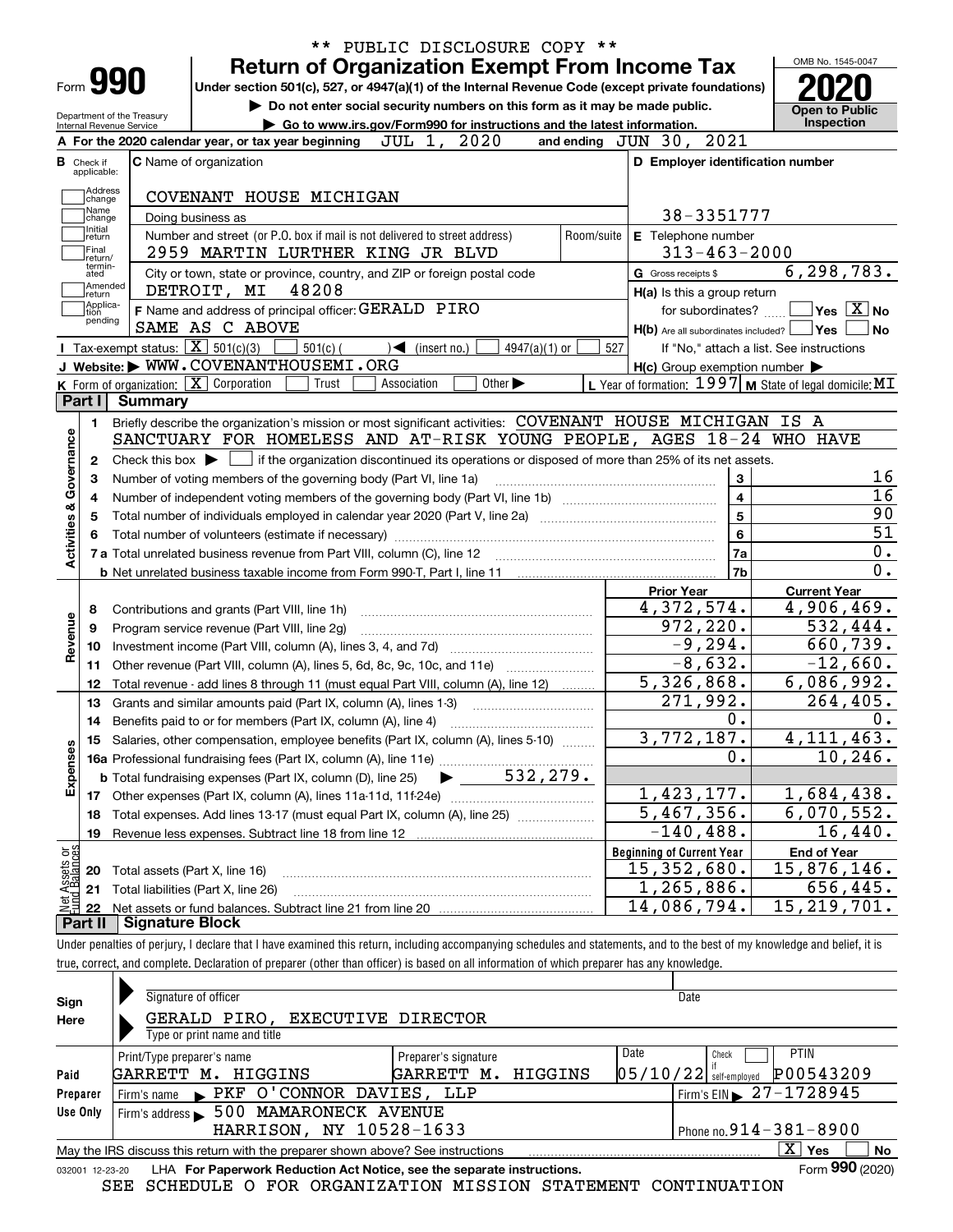|                                                                                                                                                                                                                                                                                                                                                                                                                                                                                                                                                                                                                                                                                                                                                                                                                                                                                                                                                                                                                                                                                                                                                                                                                                                                                                                                                                                                                                                                                                                                                                                                                                                                                                                                                                                                                                                                                                                                                                                                                                                                                                                                                                                                                                                                                                                                                                                                                                                                                                                                                                                                                                                                                                                                                                                                                                                                                            | Briefly describe the organization's mission:                                                                         |  |
|--------------------------------------------------------------------------------------------------------------------------------------------------------------------------------------------------------------------------------------------------------------------------------------------------------------------------------------------------------------------------------------------------------------------------------------------------------------------------------------------------------------------------------------------------------------------------------------------------------------------------------------------------------------------------------------------------------------------------------------------------------------------------------------------------------------------------------------------------------------------------------------------------------------------------------------------------------------------------------------------------------------------------------------------------------------------------------------------------------------------------------------------------------------------------------------------------------------------------------------------------------------------------------------------------------------------------------------------------------------------------------------------------------------------------------------------------------------------------------------------------------------------------------------------------------------------------------------------------------------------------------------------------------------------------------------------------------------------------------------------------------------------------------------------------------------------------------------------------------------------------------------------------------------------------------------------------------------------------------------------------------------------------------------------------------------------------------------------------------------------------------------------------------------------------------------------------------------------------------------------------------------------------------------------------------------------------------------------------------------------------------------------------------------------------------------------------------------------------------------------------------------------------------------------------------------------------------------------------------------------------------------------------------------------------------------------------------------------------------------------------------------------------------------------------------------------------------------------------------------------------------------------|----------------------------------------------------------------------------------------------------------------------|--|
|                                                                                                                                                                                                                                                                                                                                                                                                                                                                                                                                                                                                                                                                                                                                                                                                                                                                                                                                                                                                                                                                                                                                                                                                                                                                                                                                                                                                                                                                                                                                                                                                                                                                                                                                                                                                                                                                                                                                                                                                                                                                                                                                                                                                                                                                                                                                                                                                                                                                                                                                                                                                                                                                                                                                                                                                                                                                                            | SEE SCHEDULE O                                                                                                       |  |
| 38-3351777<br>COVENANT HOUSE MICHIGAN<br>Page 2<br>Form 990 (2020)<br><b>Part III   Statement of Program Service Accomplishments</b><br>$\overline{\mathbf{X}}$<br>1<br>Did the organization undertake any significant program services during the year which were not listed on the<br>2<br>$]$ Yes $[\overline{\mathrm{X}}]$ No<br>If "Yes," describe these new services on Schedule O.<br>$\overline{\mathsf{Yes}}$ $\overline{\mathsf{X}}$ No<br>Did the organization cease conducting, or make significant changes in how it conducts, any program services?<br>3<br>If "Yes," describe these changes on Schedule O.<br>Describe the organization's program service accomplishments for each of its three largest program services, as measured by expenses.<br>4<br>Section 501(c)(3) and 501(c)(4) organizations are required to report the amount of grants and allocations to others, the total expenses, and<br>revenue, if any, for each program service reported.<br>190,881. ) (Revenue \$<br>2,580,182. including grants of \$<br>0.<br>) (Expenses \$<br>4a<br>(Code:<br>SHORT-TERM HOUSING AND CRISIS CARE (FORMERLY SHELTER AND CRISIS CARE):<br>THE SHORT-TERM HOUSING AND CRISIS CARE PROGRAM PROVIDES EMERGENCY<br>SERVICES, TEMPORARY HOUSING, FOOD, CLOTHING, MEDICAL CARE, MENTAL<br>HEALTH SERVICES, AND LEGAL AID TO YOUNG PEOPLE EXPERIENCING<br>HOMELESSNESS OR HUMAN TRAFFICKING THROUGH COVENANT HOUSE AFFILIATES IN<br>NORTH AND CENTRAL AMERICA. [SEE CONTINUATION ON SCHEDULE O]<br>1, 149, 050. including grants of \$<br>$47,817.$ ) (Revenue \$<br>$0 \cdot$ )<br>4b<br>(Code:<br>(Expenses \$<br>RIGHTS OF PASSAGE- COVENANT HOUSE'S TRANSITIONAL LIVING PROGRAMS, OFTEN<br>REFERRED TO AS "RIGHTS OF PASSAGE" OR ROP, ARE WHERE YOUNG PEOPLE TAKE<br>STEPS TOWARD INDEPENDENCE. YOUTH LIVE IN ROP FOR 18-24 MONTHS, WHERE<br>THEY TAP THEIR POTENTIAL AND PLAN FOR THE FUTURE. HERE THEY BUILD BASIC<br>LIFE SKILLS AND FINANCIAL LITERACY, PARTICIPATE IN EDUCATIONAL AND<br>VOCATIONAL PROGRAMS, SEEK EMPLOYMENT WITH LONG-TERM ADVANCEMENT AND<br>CAREER PROSPECTS, AND WORK TOWARD MOVING INTO THEIR OWN SAFE AND STABLE<br>HOUSING. OUR STAFF SUPPORT EACH YOUNG PERSON ON THEIR JOURNEY TOWARD<br>SUSTAINABLE INDEPENDENCE AND A HOPE-FILLED FUTURE. [SEE CONTINUATION ON<br>SCHEDULE 0]<br>$355,079.$ including grants of \$ $3,242.$ ) (Revenue \$<br>4c (Code: ) (Expenses \$<br>OUTREACH- OUR STREET OUTREACH TEAMS ACTIVELY SEEK OUT YOUNG PEOPLE<br>EXPERIENCING HOMELESSNESS WHO MAY NEED HELP. THE TEAM ASSISTS WITH<br>CRITICAL SAFETY NEEDS BY PROVIDING TRANSPORTATION TO A SAFE SHELTER.<br>YOUNG PEOPLE LIVING ON THE STREETS CAN RECEIVE FOOD, WATER, HYGIENE<br>KITS, CLOTHING, BLANKETS, COUNSELING, AND REFERRALS TO SERVICES SUCH AS<br>MEDICAL CARE, EMPLOYMENT, AND EDUCATION SERVICES. [SEE CONTINUATION ON<br>SCHEDULE 0] |                                                                                                                      |  |
|                                                                                                                                                                                                                                                                                                                                                                                                                                                                                                                                                                                                                                                                                                                                                                                                                                                                                                                                                                                                                                                                                                                                                                                                                                                                                                                                                                                                                                                                                                                                                                                                                                                                                                                                                                                                                                                                                                                                                                                                                                                                                                                                                                                                                                                                                                                                                                                                                                                                                                                                                                                                                                                                                                                                                                                                                                                                                            |                                                                                                                      |  |
|                                                                                                                                                                                                                                                                                                                                                                                                                                                                                                                                                                                                                                                                                                                                                                                                                                                                                                                                                                                                                                                                                                                                                                                                                                                                                                                                                                                                                                                                                                                                                                                                                                                                                                                                                                                                                                                                                                                                                                                                                                                                                                                                                                                                                                                                                                                                                                                                                                                                                                                                                                                                                                                                                                                                                                                                                                                                                            |                                                                                                                      |  |
|                                                                                                                                                                                                                                                                                                                                                                                                                                                                                                                                                                                                                                                                                                                                                                                                                                                                                                                                                                                                                                                                                                                                                                                                                                                                                                                                                                                                                                                                                                                                                                                                                                                                                                                                                                                                                                                                                                                                                                                                                                                                                                                                                                                                                                                                                                                                                                                                                                                                                                                                                                                                                                                                                                                                                                                                                                                                                            |                                                                                                                      |  |
|                                                                                                                                                                                                                                                                                                                                                                                                                                                                                                                                                                                                                                                                                                                                                                                                                                                                                                                                                                                                                                                                                                                                                                                                                                                                                                                                                                                                                                                                                                                                                                                                                                                                                                                                                                                                                                                                                                                                                                                                                                                                                                                                                                                                                                                                                                                                                                                                                                                                                                                                                                                                                                                                                                                                                                                                                                                                                            |                                                                                                                      |  |
|                                                                                                                                                                                                                                                                                                                                                                                                                                                                                                                                                                                                                                                                                                                                                                                                                                                                                                                                                                                                                                                                                                                                                                                                                                                                                                                                                                                                                                                                                                                                                                                                                                                                                                                                                                                                                                                                                                                                                                                                                                                                                                                                                                                                                                                                                                                                                                                                                                                                                                                                                                                                                                                                                                                                                                                                                                                                                            |                                                                                                                      |  |
|                                                                                                                                                                                                                                                                                                                                                                                                                                                                                                                                                                                                                                                                                                                                                                                                                                                                                                                                                                                                                                                                                                                                                                                                                                                                                                                                                                                                                                                                                                                                                                                                                                                                                                                                                                                                                                                                                                                                                                                                                                                                                                                                                                                                                                                                                                                                                                                                                                                                                                                                                                                                                                                                                                                                                                                                                                                                                            |                                                                                                                      |  |
|                                                                                                                                                                                                                                                                                                                                                                                                                                                                                                                                                                                                                                                                                                                                                                                                                                                                                                                                                                                                                                                                                                                                                                                                                                                                                                                                                                                                                                                                                                                                                                                                                                                                                                                                                                                                                                                                                                                                                                                                                                                                                                                                                                                                                                                                                                                                                                                                                                                                                                                                                                                                                                                                                                                                                                                                                                                                                            |                                                                                                                      |  |
|                                                                                                                                                                                                                                                                                                                                                                                                                                                                                                                                                                                                                                                                                                                                                                                                                                                                                                                                                                                                                                                                                                                                                                                                                                                                                                                                                                                                                                                                                                                                                                                                                                                                                                                                                                                                                                                                                                                                                                                                                                                                                                                                                                                                                                                                                                                                                                                                                                                                                                                                                                                                                                                                                                                                                                                                                                                                                            |                                                                                                                      |  |
|                                                                                                                                                                                                                                                                                                                                                                                                                                                                                                                                                                                                                                                                                                                                                                                                                                                                                                                                                                                                                                                                                                                                                                                                                                                                                                                                                                                                                                                                                                                                                                                                                                                                                                                                                                                                                                                                                                                                                                                                                                                                                                                                                                                                                                                                                                                                                                                                                                                                                                                                                                                                                                                                                                                                                                                                                                                                                            |                                                                                                                      |  |
|                                                                                                                                                                                                                                                                                                                                                                                                                                                                                                                                                                                                                                                                                                                                                                                                                                                                                                                                                                                                                                                                                                                                                                                                                                                                                                                                                                                                                                                                                                                                                                                                                                                                                                                                                                                                                                                                                                                                                                                                                                                                                                                                                                                                                                                                                                                                                                                                                                                                                                                                                                                                                                                                                                                                                                                                                                                                                            |                                                                                                                      |  |
|                                                                                                                                                                                                                                                                                                                                                                                                                                                                                                                                                                                                                                                                                                                                                                                                                                                                                                                                                                                                                                                                                                                                                                                                                                                                                                                                                                                                                                                                                                                                                                                                                                                                                                                                                                                                                                                                                                                                                                                                                                                                                                                                                                                                                                                                                                                                                                                                                                                                                                                                                                                                                                                                                                                                                                                                                                                                                            |                                                                                                                      |  |
|                                                                                                                                                                                                                                                                                                                                                                                                                                                                                                                                                                                                                                                                                                                                                                                                                                                                                                                                                                                                                                                                                                                                                                                                                                                                                                                                                                                                                                                                                                                                                                                                                                                                                                                                                                                                                                                                                                                                                                                                                                                                                                                                                                                                                                                                                                                                                                                                                                                                                                                                                                                                                                                                                                                                                                                                                                                                                            |                                                                                                                      |  |
|                                                                                                                                                                                                                                                                                                                                                                                                                                                                                                                                                                                                                                                                                                                                                                                                                                                                                                                                                                                                                                                                                                                                                                                                                                                                                                                                                                                                                                                                                                                                                                                                                                                                                                                                                                                                                                                                                                                                                                                                                                                                                                                                                                                                                                                                                                                                                                                                                                                                                                                                                                                                                                                                                                                                                                                                                                                                                            |                                                                                                                      |  |
|                                                                                                                                                                                                                                                                                                                                                                                                                                                                                                                                                                                                                                                                                                                                                                                                                                                                                                                                                                                                                                                                                                                                                                                                                                                                                                                                                                                                                                                                                                                                                                                                                                                                                                                                                                                                                                                                                                                                                                                                                                                                                                                                                                                                                                                                                                                                                                                                                                                                                                                                                                                                                                                                                                                                                                                                                                                                                            |                                                                                                                      |  |
|                                                                                                                                                                                                                                                                                                                                                                                                                                                                                                                                                                                                                                                                                                                                                                                                                                                                                                                                                                                                                                                                                                                                                                                                                                                                                                                                                                                                                                                                                                                                                                                                                                                                                                                                                                                                                                                                                                                                                                                                                                                                                                                                                                                                                                                                                                                                                                                                                                                                                                                                                                                                                                                                                                                                                                                                                                                                                            |                                                                                                                      |  |
|                                                                                                                                                                                                                                                                                                                                                                                                                                                                                                                                                                                                                                                                                                                                                                                                                                                                                                                                                                                                                                                                                                                                                                                                                                                                                                                                                                                                                                                                                                                                                                                                                                                                                                                                                                                                                                                                                                                                                                                                                                                                                                                                                                                                                                                                                                                                                                                                                                                                                                                                                                                                                                                                                                                                                                                                                                                                                            |                                                                                                                      |  |
|                                                                                                                                                                                                                                                                                                                                                                                                                                                                                                                                                                                                                                                                                                                                                                                                                                                                                                                                                                                                                                                                                                                                                                                                                                                                                                                                                                                                                                                                                                                                                                                                                                                                                                                                                                                                                                                                                                                                                                                                                                                                                                                                                                                                                                                                                                                                                                                                                                                                                                                                                                                                                                                                                                                                                                                                                                                                                            |                                                                                                                      |  |
|                                                                                                                                                                                                                                                                                                                                                                                                                                                                                                                                                                                                                                                                                                                                                                                                                                                                                                                                                                                                                                                                                                                                                                                                                                                                                                                                                                                                                                                                                                                                                                                                                                                                                                                                                                                                                                                                                                                                                                                                                                                                                                                                                                                                                                                                                                                                                                                                                                                                                                                                                                                                                                                                                                                                                                                                                                                                                            |                                                                                                                      |  |
|                                                                                                                                                                                                                                                                                                                                                                                                                                                                                                                                                                                                                                                                                                                                                                                                                                                                                                                                                                                                                                                                                                                                                                                                                                                                                                                                                                                                                                                                                                                                                                                                                                                                                                                                                                                                                                                                                                                                                                                                                                                                                                                                                                                                                                                                                                                                                                                                                                                                                                                                                                                                                                                                                                                                                                                                                                                                                            |                                                                                                                      |  |
|                                                                                                                                                                                                                                                                                                                                                                                                                                                                                                                                                                                                                                                                                                                                                                                                                                                                                                                                                                                                                                                                                                                                                                                                                                                                                                                                                                                                                                                                                                                                                                                                                                                                                                                                                                                                                                                                                                                                                                                                                                                                                                                                                                                                                                                                                                                                                                                                                                                                                                                                                                                                                                                                                                                                                                                                                                                                                            |                                                                                                                      |  |
|                                                                                                                                                                                                                                                                                                                                                                                                                                                                                                                                                                                                                                                                                                                                                                                                                                                                                                                                                                                                                                                                                                                                                                                                                                                                                                                                                                                                                                                                                                                                                                                                                                                                                                                                                                                                                                                                                                                                                                                                                                                                                                                                                                                                                                                                                                                                                                                                                                                                                                                                                                                                                                                                                                                                                                                                                                                                                            |                                                                                                                      |  |
|                                                                                                                                                                                                                                                                                                                                                                                                                                                                                                                                                                                                                                                                                                                                                                                                                                                                                                                                                                                                                                                                                                                                                                                                                                                                                                                                                                                                                                                                                                                                                                                                                                                                                                                                                                                                                                                                                                                                                                                                                                                                                                                                                                                                                                                                                                                                                                                                                                                                                                                                                                                                                                                                                                                                                                                                                                                                                            |                                                                                                                      |  |
|                                                                                                                                                                                                                                                                                                                                                                                                                                                                                                                                                                                                                                                                                                                                                                                                                                                                                                                                                                                                                                                                                                                                                                                                                                                                                                                                                                                                                                                                                                                                                                                                                                                                                                                                                                                                                                                                                                                                                                                                                                                                                                                                                                                                                                                                                                                                                                                                                                                                                                                                                                                                                                                                                                                                                                                                                                                                                            |                                                                                                                      |  |
|                                                                                                                                                                                                                                                                                                                                                                                                                                                                                                                                                                                                                                                                                                                                                                                                                                                                                                                                                                                                                                                                                                                                                                                                                                                                                                                                                                                                                                                                                                                                                                                                                                                                                                                                                                                                                                                                                                                                                                                                                                                                                                                                                                                                                                                                                                                                                                                                                                                                                                                                                                                                                                                                                                                                                                                                                                                                                            |                                                                                                                      |  |
|                                                                                                                                                                                                                                                                                                                                                                                                                                                                                                                                                                                                                                                                                                                                                                                                                                                                                                                                                                                                                                                                                                                                                                                                                                                                                                                                                                                                                                                                                                                                                                                                                                                                                                                                                                                                                                                                                                                                                                                                                                                                                                                                                                                                                                                                                                                                                                                                                                                                                                                                                                                                                                                                                                                                                                                                                                                                                            |                                                                                                                      |  |
|                                                                                                                                                                                                                                                                                                                                                                                                                                                                                                                                                                                                                                                                                                                                                                                                                                                                                                                                                                                                                                                                                                                                                                                                                                                                                                                                                                                                                                                                                                                                                                                                                                                                                                                                                                                                                                                                                                                                                                                                                                                                                                                                                                                                                                                                                                                                                                                                                                                                                                                                                                                                                                                                                                                                                                                                                                                                                            |                                                                                                                      |  |
|                                                                                                                                                                                                                                                                                                                                                                                                                                                                                                                                                                                                                                                                                                                                                                                                                                                                                                                                                                                                                                                                                                                                                                                                                                                                                                                                                                                                                                                                                                                                                                                                                                                                                                                                                                                                                                                                                                                                                                                                                                                                                                                                                                                                                                                                                                                                                                                                                                                                                                                                                                                                                                                                                                                                                                                                                                                                                            |                                                                                                                      |  |
|                                                                                                                                                                                                                                                                                                                                                                                                                                                                                                                                                                                                                                                                                                                                                                                                                                                                                                                                                                                                                                                                                                                                                                                                                                                                                                                                                                                                                                                                                                                                                                                                                                                                                                                                                                                                                                                                                                                                                                                                                                                                                                                                                                                                                                                                                                                                                                                                                                                                                                                                                                                                                                                                                                                                                                                                                                                                                            |                                                                                                                      |  |
|                                                                                                                                                                                                                                                                                                                                                                                                                                                                                                                                                                                                                                                                                                                                                                                                                                                                                                                                                                                                                                                                                                                                                                                                                                                                                                                                                                                                                                                                                                                                                                                                                                                                                                                                                                                                                                                                                                                                                                                                                                                                                                                                                                                                                                                                                                                                                                                                                                                                                                                                                                                                                                                                                                                                                                                                                                                                                            |                                                                                                                      |  |
|                                                                                                                                                                                                                                                                                                                                                                                                                                                                                                                                                                                                                                                                                                                                                                                                                                                                                                                                                                                                                                                                                                                                                                                                                                                                                                                                                                                                                                                                                                                                                                                                                                                                                                                                                                                                                                                                                                                                                                                                                                                                                                                                                                                                                                                                                                                                                                                                                                                                                                                                                                                                                                                                                                                                                                                                                                                                                            |                                                                                                                      |  |
|                                                                                                                                                                                                                                                                                                                                                                                                                                                                                                                                                                                                                                                                                                                                                                                                                                                                                                                                                                                                                                                                                                                                                                                                                                                                                                                                                                                                                                                                                                                                                                                                                                                                                                                                                                                                                                                                                                                                                                                                                                                                                                                                                                                                                                                                                                                                                                                                                                                                                                                                                                                                                                                                                                                                                                                                                                                                                            |                                                                                                                      |  |
|                                                                                                                                                                                                                                                                                                                                                                                                                                                                                                                                                                                                                                                                                                                                                                                                                                                                                                                                                                                                                                                                                                                                                                                                                                                                                                                                                                                                                                                                                                                                                                                                                                                                                                                                                                                                                                                                                                                                                                                                                                                                                                                                                                                                                                                                                                                                                                                                                                                                                                                                                                                                                                                                                                                                                                                                                                                                                            |                                                                                                                      |  |
|                                                                                                                                                                                                                                                                                                                                                                                                                                                                                                                                                                                                                                                                                                                                                                                                                                                                                                                                                                                                                                                                                                                                                                                                                                                                                                                                                                                                                                                                                                                                                                                                                                                                                                                                                                                                                                                                                                                                                                                                                                                                                                                                                                                                                                                                                                                                                                                                                                                                                                                                                                                                                                                                                                                                                                                                                                                                                            |                                                                                                                      |  |
|                                                                                                                                                                                                                                                                                                                                                                                                                                                                                                                                                                                                                                                                                                                                                                                                                                                                                                                                                                                                                                                                                                                                                                                                                                                                                                                                                                                                                                                                                                                                                                                                                                                                                                                                                                                                                                                                                                                                                                                                                                                                                                                                                                                                                                                                                                                                                                                                                                                                                                                                                                                                                                                                                                                                                                                                                                                                                            |                                                                                                                      |  |
|                                                                                                                                                                                                                                                                                                                                                                                                                                                                                                                                                                                                                                                                                                                                                                                                                                                                                                                                                                                                                                                                                                                                                                                                                                                                                                                                                                                                                                                                                                                                                                                                                                                                                                                                                                                                                                                                                                                                                                                                                                                                                                                                                                                                                                                                                                                                                                                                                                                                                                                                                                                                                                                                                                                                                                                                                                                                                            |                                                                                                                      |  |
|                                                                                                                                                                                                                                                                                                                                                                                                                                                                                                                                                                                                                                                                                                                                                                                                                                                                                                                                                                                                                                                                                                                                                                                                                                                                                                                                                                                                                                                                                                                                                                                                                                                                                                                                                                                                                                                                                                                                                                                                                                                                                                                                                                                                                                                                                                                                                                                                                                                                                                                                                                                                                                                                                                                                                                                                                                                                                            |                                                                                                                      |  |
|                                                                                                                                                                                                                                                                                                                                                                                                                                                                                                                                                                                                                                                                                                                                                                                                                                                                                                                                                                                                                                                                                                                                                                                                                                                                                                                                                                                                                                                                                                                                                                                                                                                                                                                                                                                                                                                                                                                                                                                                                                                                                                                                                                                                                                                                                                                                                                                                                                                                                                                                                                                                                                                                                                                                                                                                                                                                                            |                                                                                                                      |  |
|                                                                                                                                                                                                                                                                                                                                                                                                                                                                                                                                                                                                                                                                                                                                                                                                                                                                                                                                                                                                                                                                                                                                                                                                                                                                                                                                                                                                                                                                                                                                                                                                                                                                                                                                                                                                                                                                                                                                                                                                                                                                                                                                                                                                                                                                                                                                                                                                                                                                                                                                                                                                                                                                                                                                                                                                                                                                                            |                                                                                                                      |  |
|                                                                                                                                                                                                                                                                                                                                                                                                                                                                                                                                                                                                                                                                                                                                                                                                                                                                                                                                                                                                                                                                                                                                                                                                                                                                                                                                                                                                                                                                                                                                                                                                                                                                                                                                                                                                                                                                                                                                                                                                                                                                                                                                                                                                                                                                                                                                                                                                                                                                                                                                                                                                                                                                                                                                                                                                                                                                                            | 4d Other program services (Describe on Schedule O.)                                                                  |  |
|                                                                                                                                                                                                                                                                                                                                                                                                                                                                                                                                                                                                                                                                                                                                                                                                                                                                                                                                                                                                                                                                                                                                                                                                                                                                                                                                                                                                                                                                                                                                                                                                                                                                                                                                                                                                                                                                                                                                                                                                                                                                                                                                                                                                                                                                                                                                                                                                                                                                                                                                                                                                                                                                                                                                                                                                                                                                                            | $\overline{0.}$<br>$552$ , $165$ • including grants of \$ 22 , $465$ • ) (Revenue \$ 532 , $444$ • )<br>(Expenses \$ |  |
|                                                                                                                                                                                                                                                                                                                                                                                                                                                                                                                                                                                                                                                                                                                                                                                                                                                                                                                                                                                                                                                                                                                                                                                                                                                                                                                                                                                                                                                                                                                                                                                                                                                                                                                                                                                                                                                                                                                                                                                                                                                                                                                                                                                                                                                                                                                                                                                                                                                                                                                                                                                                                                                                                                                                                                                                                                                                                            | 4,636,476.<br>4e Total program service expenses<br>Form 990 (2020)                                                   |  |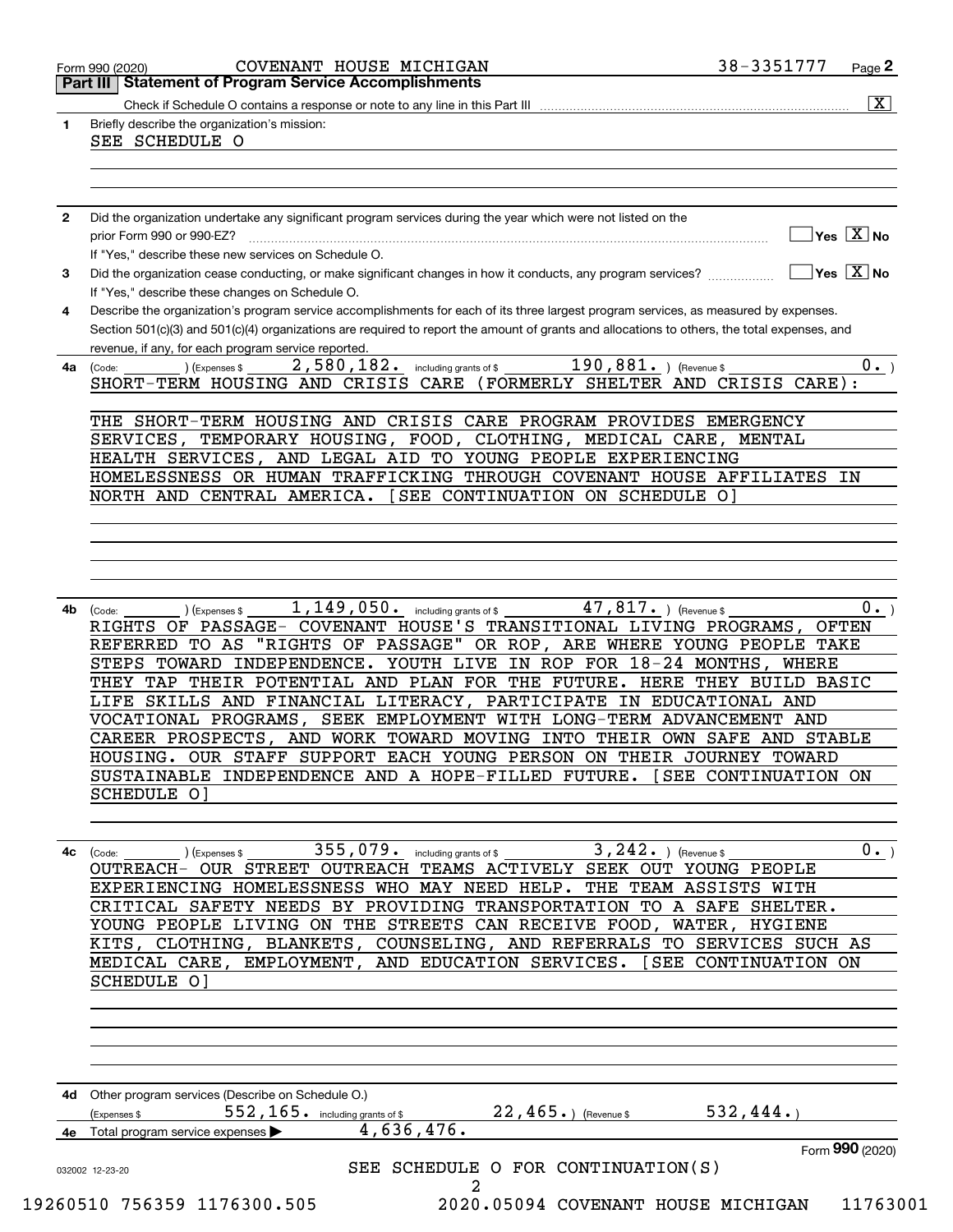| Form 990 (2020) |  |
|-----------------|--|

Form 990 (2020) Page **3Part IV Checklist of Required Schedules** COVENANT HOUSE MICHIGAN 38-3351777

|     |                                                                                                                                                                                                                                |                 | Yes         | No              |
|-----|--------------------------------------------------------------------------------------------------------------------------------------------------------------------------------------------------------------------------------|-----------------|-------------|-----------------|
| 1.  | Is the organization described in section $501(c)(3)$ or $4947(a)(1)$ (other than a private foundation)?                                                                                                                        |                 |             |                 |
|     | If "Yes," complete Schedule A (1) respectively contained a series of the Schedule A (1) respectively and the Schedule A (1) respectively and the Schedule A (1) respectively and the Schedule A (1) respectively and the Sched | 1.              | X           |                 |
| 2   |                                                                                                                                                                                                                                | $\overline{2}$  | $\mathbf x$ |                 |
| 3   | Did the organization engage in direct or indirect political campaign activities on behalf of or in opposition to candidates for                                                                                                |                 |             |                 |
|     |                                                                                                                                                                                                                                | 3               |             | x               |
| 4   | Section 501(c)(3) organizations. Did the organization engage in lobbying activities, or have a section 501(h) election in effect                                                                                               |                 |             |                 |
|     |                                                                                                                                                                                                                                | 4               |             | x               |
| 5   | Is the organization a section 501(c)(4), 501(c)(5), or 501(c)(6) organization that receives membership dues, assessments, or                                                                                                   |                 |             |                 |
|     |                                                                                                                                                                                                                                | 5               |             | x               |
| 6   | Did the organization maintain any donor advised funds or any similar funds or accounts for which donors have the right to                                                                                                      |                 |             |                 |
|     | provide advice on the distribution or investment of amounts in such funds or accounts? If "Yes," complete Schedule D, Part I                                                                                                   | 6               |             | x               |
| 7   | Did the organization receive or hold a conservation easement, including easements to preserve open space,                                                                                                                      |                 |             |                 |
|     |                                                                                                                                                                                                                                | $\overline{7}$  |             | x               |
| 8   | Did the organization maintain collections of works of art, historical treasures, or other similar assets? If "Yes," complete                                                                                                   |                 |             | x               |
|     |                                                                                                                                                                                                                                | 8               |             |                 |
| 9   | Did the organization report an amount in Part X, line 21, for escrow or custodial account liability, serve as a custodian for                                                                                                  |                 |             |                 |
|     | amounts not listed in Part X; or provide credit counseling, debt management, credit repair, or debt negotiation services?                                                                                                      |                 |             | х               |
|     |                                                                                                                                                                                                                                | 9               |             |                 |
| 10  | Did the organization, directly or through a related organization, hold assets in donor-restricted endowments                                                                                                                   | 10              |             | x               |
| 11  | If the organization's answer to any of the following questions is "Yes," then complete Schedule D, Parts VI, VII, VIII, IX, or X                                                                                               |                 |             |                 |
|     | as applicable.                                                                                                                                                                                                                 |                 |             |                 |
|     | a Did the organization report an amount for land, buildings, and equipment in Part X, line 10? If "Yes," complete Schedule D,                                                                                                  |                 |             |                 |
|     |                                                                                                                                                                                                                                | 11a             | X           |                 |
|     | <b>b</b> Did the organization report an amount for investments - other securities in Part X, line 12, that is 5% or more of its total                                                                                          |                 |             |                 |
|     |                                                                                                                                                                                                                                | 11 <sub>b</sub> |             | х               |
|     | c Did the organization report an amount for investments - program related in Part X, line 13, that is 5% or more of its total                                                                                                  |                 |             |                 |
|     |                                                                                                                                                                                                                                | 11c             |             | х               |
|     | d Did the organization report an amount for other assets in Part X, line 15, that is 5% or more of its total assets reported in                                                                                                |                 |             |                 |
|     |                                                                                                                                                                                                                                | 11d             |             | х               |
|     | e Did the organization report an amount for other liabilities in Part X, line 25? If "Yes," complete Schedule D, Part X                                                                                                        | <b>11e</b>      |             | $\mathbf X$     |
| f   | Did the organization's separate or consolidated financial statements for the tax year include a footnote that addresses                                                                                                        |                 |             |                 |
|     | the organization's liability for uncertain tax positions under FIN 48 (ASC 740)? If "Yes," complete Schedule D, Part X                                                                                                         | 11f             | х           |                 |
|     | 12a Did the organization obtain separate, independent audited financial statements for the tax year? If "Yes," complete                                                                                                        |                 |             |                 |
|     |                                                                                                                                                                                                                                | 12a             |             | x               |
|     | <b>b</b> Was the organization included in consolidated, independent audited financial statements for the tax year?                                                                                                             |                 |             |                 |
|     | If "Yes," and if the organization answered "No" to line 12a, then completing Schedule D, Parts XI and XII is optional                                                                                                          | 12D             | Δ.          |                 |
| 13  | Is the organization a school described in section $170(b)(1)(A)(ii)?$ If "Yes," complete Schedule E                                                                                                                            | 13              |             | х               |
| 14a | Did the organization maintain an office, employees, or agents outside of the United States?                                                                                                                                    | 14a             |             | X               |
|     | <b>b</b> Did the organization have aggregate revenues or expenses of more than \$10,000 from grantmaking, fundraising, business,                                                                                               |                 |             |                 |
|     | investment, and program service activities outside the United States, or aggregate foreign investments valued at \$100,000                                                                                                     |                 |             |                 |
|     |                                                                                                                                                                                                                                | 14b             |             | х               |
| 15  | Did the organization report on Part IX, column (A), line 3, more than \$5,000 of grants or other assistance to or for any                                                                                                      |                 |             |                 |
|     |                                                                                                                                                                                                                                | 15              |             | x               |
| 16  | Did the organization report on Part IX, column (A), line 3, more than \$5,000 of aggregate grants or other assistance to                                                                                                       |                 |             |                 |
|     |                                                                                                                                                                                                                                | 16              |             | x               |
| 17  | Did the organization report a total of more than \$15,000 of expenses for professional fundraising services on Part IX,                                                                                                        |                 |             |                 |
|     |                                                                                                                                                                                                                                | 17              |             | x               |
| 18  | Did the organization report more than \$15,000 total of fundraising event gross income and contributions on Part VIII, lines                                                                                                   |                 |             |                 |
|     |                                                                                                                                                                                                                                | 18              | х           |                 |
| 19  | Did the organization report more than \$15,000 of gross income from gaming activities on Part VIII, line 9a? If "Yes."                                                                                                         |                 |             |                 |
|     |                                                                                                                                                                                                                                | 19              |             | х               |
|     |                                                                                                                                                                                                                                | 20a             |             | X               |
|     | b If "Yes" to line 20a, did the organization attach a copy of its audited financial statements to this return?                                                                                                                 | 20 <sub>b</sub> |             |                 |
| 21  | Did the organization report more than \$5,000 of grants or other assistance to any domestic organization or                                                                                                                    |                 |             |                 |
|     |                                                                                                                                                                                                                                | 21              |             | х               |
|     | 032003 12-23-20                                                                                                                                                                                                                |                 |             | Form 990 (2020) |

3

032003 12-23-20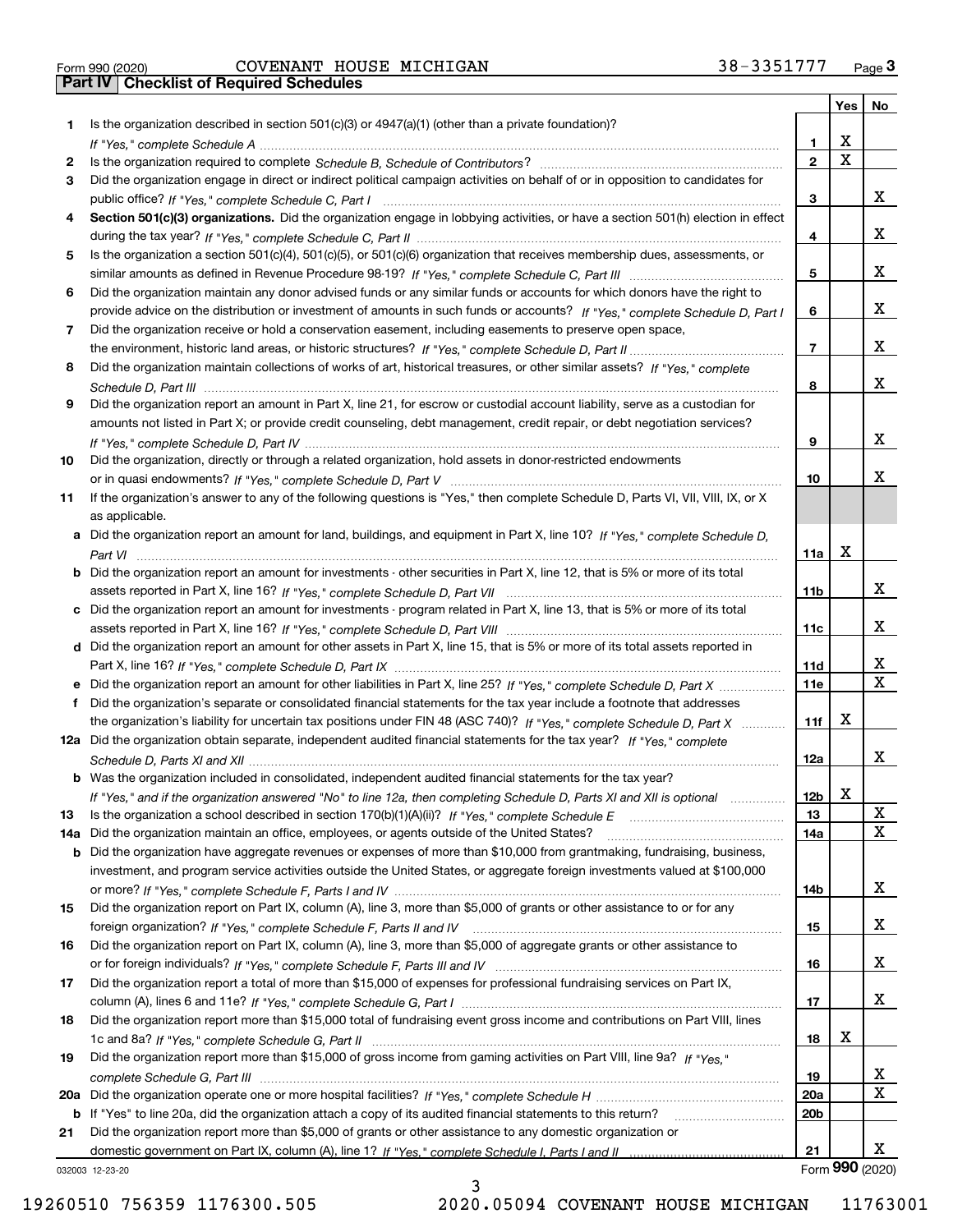|  | Form 990 (2020) |
|--|-----------------|

*(continued)*

|               |                                                                                                                              |                 | Yes | No.             |
|---------------|------------------------------------------------------------------------------------------------------------------------------|-----------------|-----|-----------------|
| 22            | Did the organization report more than \$5,000 of grants or other assistance to or for domestic individuals on                |                 |     |                 |
|               |                                                                                                                              | 22              | Х   |                 |
| 23            | Did the organization answer "Yes" to Part VII, Section A, line 3, 4, or 5 about compensation of the organization's current   |                 |     |                 |
|               | and former officers, directors, trustees, key employees, and highest compensated employees? If "Yes," complete               |                 |     |                 |
|               |                                                                                                                              | 23              | Х   |                 |
|               | 24a Did the organization have a tax-exempt bond issue with an outstanding principal amount of more than \$100,000 as of the  |                 |     |                 |
|               | last day of the year, that was issued after December 31, 2002? If "Yes," answer lines 24b through 24d and complete           |                 |     |                 |
|               |                                                                                                                              | 24a             |     | x               |
|               | b Did the organization invest any proceeds of tax-exempt bonds beyond a temporary period exception?                          | 24b             |     |                 |
|               | c Did the organization maintain an escrow account other than a refunding escrow at any time during the year to defease       |                 |     |                 |
|               | any tax-exempt bonds?                                                                                                        | 24c             |     |                 |
|               | d Did the organization act as an "on behalf of" issuer for bonds outstanding at any time during the year?                    | 24d             |     |                 |
|               | 25a Section 501(c)(3), 501(c)(4), and 501(c)(29) organizations. Did the organization engage in an excess benefit             |                 |     |                 |
|               |                                                                                                                              | 25a             |     | х               |
|               | b Is the organization aware that it engaged in an excess benefit transaction with a disqualified person in a prior year, and |                 |     |                 |
|               | that the transaction has not been reported on any of the organization's prior Forms 990 or 990-EZ? If "Yes," complete        |                 |     |                 |
|               |                                                                                                                              |                 |     | х               |
|               | Schedule L. Part I                                                                                                           | 25b             |     |                 |
| 26            | Did the organization report any amount on Part X, line 5 or 22, for receivables from or payables to any current              |                 |     |                 |
|               | or former officer, director, trustee, key employee, creator or founder, substantial contributor, or 35%                      |                 |     |                 |
|               |                                                                                                                              | 26              |     | х               |
| 27            | Did the organization provide a grant or other assistance to any current or former officer, director, trustee, key employee,  |                 |     |                 |
|               | creator or founder, substantial contributor or employee thereof, a grant selection committee member, or to a 35% controlled  |                 |     |                 |
|               | entity (including an employee thereof) or family member of any of these persons? If "Yes," complete Schedule L, Part III     | 27              |     | х               |
| 28            | Was the organization a party to a business transaction with one of the following parties (see Schedule L, Part IV            |                 |     |                 |
|               | instructions, for applicable filing thresholds, conditions, and exceptions):                                                 |                 |     |                 |
|               | a A current or former officer, director, trustee, key employee, creator or founder, or substantial contributor? If           |                 |     |                 |
|               |                                                                                                                              | 28a             |     | x               |
|               |                                                                                                                              | 28 <sub>b</sub> |     | $\mathbf X$     |
|               | c A 35% controlled entity of one or more individuals and/or organizations described in lines 28a or 28b? If                  |                 |     |                 |
|               |                                                                                                                              | 28c             |     | x               |
| 29            |                                                                                                                              | 29              | x   |                 |
| 30            | Did the organization receive contributions of art, historical treasures, or other similar assets, or qualified conservation  |                 |     |                 |
|               |                                                                                                                              | 30              |     | X               |
| 31            | Did the organization liquidate, terminate, or dissolve and cease operations? If "Yes," complete Schedule N, Part I           | 31              |     | $\mathbf x$     |
| 32            | Did the organization sell, exchange, dispose of, or transfer more than 25% of its net assets? If "Yes," complete             |                 |     |                 |
|               |                                                                                                                              | 32              |     | x               |
| 33            | Did the organization own 100% of an entity disregarded as separate from the organization under Regulations                   |                 |     |                 |
|               |                                                                                                                              | 33              |     | х               |
| 34            | Was the organization related to any tax-exempt or taxable entity? If "Yes," complete Schedule R, Part II, III, or IV, and    |                 |     |                 |
|               |                                                                                                                              | 34              | х   |                 |
|               | 35a Did the organization have a controlled entity within the meaning of section 512(b)(13)?                                  | <b>35a</b>      | х   |                 |
|               | b If "Yes" to line 35a, did the organization receive any payment from or engage in any transaction with a controlled entity  |                 |     |                 |
|               |                                                                                                                              | 35b             | х   |                 |
| 36            | Section 501(c)(3) organizations. Did the organization make any transfers to an exempt non-charitable related organization?   |                 |     |                 |
|               |                                                                                                                              | 36              |     | X               |
| 37            | Did the organization conduct more than 5% of its activities through an entity that is not a related organization             |                 |     |                 |
|               | and that is treated as a partnership for federal income tax purposes? If "Yes," complete Schedule R, Part VI                 | 37              |     | x               |
| 38            | Did the organization complete Schedule O and provide explanations in Schedule O for Part VI, lines 11b and 19?               |                 |     |                 |
|               | Note: All Form 990 filers are required to complete Schedule O                                                                | 38              | х   |                 |
| <b>Part V</b> | <b>Statements Regarding Other IRS Filings and Tax Compliance</b>                                                             |                 |     |                 |
|               | Check if Schedule O contains a response or note to any line in this Part V                                                   |                 |     |                 |
|               |                                                                                                                              |                 | Yes | No              |
|               | 17<br><b>1a</b> Enter the number reported in Box 3 of Form 1096. Enter -0- if not applicable <i>manumumumum</i><br>1a        |                 |     |                 |
|               | 0<br><b>b</b> Enter the number of Forms W-2G included in line 1a. Enter -0- if not applicable <i>manumumumum</i><br>1b       |                 |     |                 |
|               | c Did the organization comply with backup withholding rules for reportable payments to vendors and reportable gaming         |                 |     |                 |
|               | (gambling) winnings to prize winners?                                                                                        | 1c              |     |                 |
|               | 032004 12-23-20                                                                                                              |                 |     | Form 990 (2020) |
|               |                                                                                                                              |                 |     |                 |

 <sup>19260510 756359 1176300.505 2020.05094</sup> COVENANT HOUSE MICHIGAN 11763001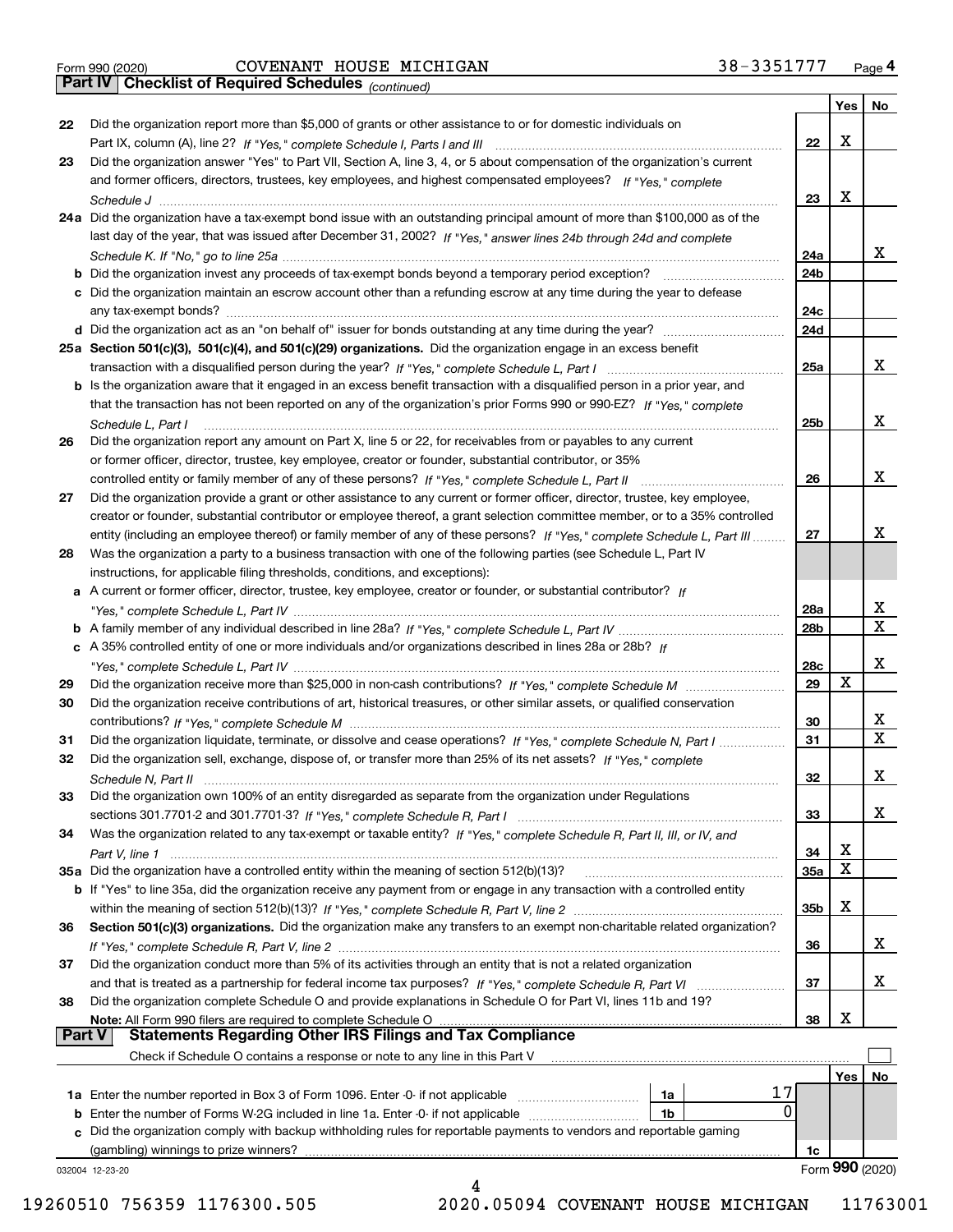|               | 38-3351777<br>COVENANT HOUSE MICHIGAN<br>Form 990 (2020)                                                                                                                                                      |                |   | $Page$ <sup>5</sup> |  |  |  |  |
|---------------|---------------------------------------------------------------------------------------------------------------------------------------------------------------------------------------------------------------|----------------|---|---------------------|--|--|--|--|
| <b>Part V</b> | Statements Regarding Other IRS Filings and Tax Compliance (continued)                                                                                                                                         |                |   |                     |  |  |  |  |
|               |                                                                                                                                                                                                               |                |   | Yes   No            |  |  |  |  |
|               | 2a Enter the number of employees reported on Form W-3, Transmittal of Wage and Tax Statements,                                                                                                                |                |   |                     |  |  |  |  |
|               | 90<br>filed for the calendar year ending with or within the year covered by this return <i>manumumumum</i><br>2a                                                                                              |                |   |                     |  |  |  |  |
|               |                                                                                                                                                                                                               | 2 <sub>b</sub> | х |                     |  |  |  |  |
|               |                                                                                                                                                                                                               |                |   |                     |  |  |  |  |
|               | 3a Did the organization have unrelated business gross income of \$1,000 or more during the year?                                                                                                              | 3a             |   | x                   |  |  |  |  |
|               |                                                                                                                                                                                                               | 3b             |   |                     |  |  |  |  |
|               |                                                                                                                                                                                                               |                |   |                     |  |  |  |  |
|               | 4a At any time during the calendar year, did the organization have an interest in, or a signature or other authority over, a                                                                                  |                |   | х                   |  |  |  |  |
|               |                                                                                                                                                                                                               | 4a             |   |                     |  |  |  |  |
|               | <b>b</b> If "Yes," enter the name of the foreign country $\triangleright$                                                                                                                                     |                |   |                     |  |  |  |  |
|               | See instructions for filing requirements for FinCEN Form 114, Report of Foreign Bank and Financial Accounts (FBAR).                                                                                           |                |   |                     |  |  |  |  |
| 5a            | Was the organization a party to a prohibited tax shelter transaction at any time during the tax year?                                                                                                         | 5a             |   | x                   |  |  |  |  |
| b             |                                                                                                                                                                                                               | 5 <sub>b</sub> |   | х                   |  |  |  |  |
| с             |                                                                                                                                                                                                               | 5c             |   |                     |  |  |  |  |
|               | 6a Does the organization have annual gross receipts that are normally greater than \$100,000, and did the organization solicit                                                                                |                |   |                     |  |  |  |  |
|               |                                                                                                                                                                                                               | 6a             |   | х                   |  |  |  |  |
|               | <b>b</b> If "Yes," did the organization include with every solicitation an express statement that such contributions or gifts                                                                                 |                |   |                     |  |  |  |  |
|               |                                                                                                                                                                                                               | 6b             |   |                     |  |  |  |  |
| 7             | Organizations that may receive deductible contributions under section 170(c).                                                                                                                                 |                |   |                     |  |  |  |  |
| а             | Did the organization receive a payment in excess of \$75 made partly as a contribution and partly for goods and services provided to the payor?                                                               | 7a             |   | х                   |  |  |  |  |
| b             | If "Yes," did the organization notify the donor of the value of the goods or services provided?                                                                                                               | 7b             |   |                     |  |  |  |  |
| с             | Did the organization sell, exchange, or otherwise dispose of tangible personal property for which it was required                                                                                             |                |   |                     |  |  |  |  |
|               |                                                                                                                                                                                                               | 7c             |   | х                   |  |  |  |  |
|               | 7d<br>d If "Yes," indicate the number of Forms 8282 filed during the year [11] [11] The System manuscription of Forms 8282 filed during the year [11] [12] The System manuscription of the Year [12] $\sigma$ |                |   |                     |  |  |  |  |
| е             |                                                                                                                                                                                                               | 7е             |   | х                   |  |  |  |  |
| f             | Did the organization, during the year, pay premiums, directly or indirectly, on a personal benefit contract?                                                                                                  |                |   |                     |  |  |  |  |
| g             | If the organization received a contribution of qualified intellectual property, did the organization file Form 8899 as required?                                                                              | 7f<br>7g       |   |                     |  |  |  |  |
| h.            | If the organization received a contribution of cars, boats, airplanes, or other vehicles, did the organization file a Form 1098-C?                                                                            | 7h             |   |                     |  |  |  |  |
| 8             | Sponsoring organizations maintaining donor advised funds. Did a donor advised fund maintained by the                                                                                                          |                |   |                     |  |  |  |  |
|               | sponsoring organization have excess business holdings at any time during the year?                                                                                                                            | 8              |   |                     |  |  |  |  |
| 9             | Sponsoring organizations maintaining donor advised funds.                                                                                                                                                     |                |   |                     |  |  |  |  |
|               | Did the sponsoring organization make any taxable distributions under section 4966?                                                                                                                            | 9а             |   |                     |  |  |  |  |
| а             |                                                                                                                                                                                                               | 9b             |   |                     |  |  |  |  |
| b             | Did the sponsoring organization make a distribution to a donor, donor advisor, or related person?                                                                                                             |                |   |                     |  |  |  |  |
| 10            | Section 501(c)(7) organizations. Enter:                                                                                                                                                                       |                |   |                     |  |  |  |  |
|               | 10a                                                                                                                                                                                                           |                |   |                     |  |  |  |  |
|               | 10b<br>Gross receipts, included on Form 990, Part VIII, line 12, for public use of club facilities                                                                                                            |                |   |                     |  |  |  |  |
| 11            | Section 501(c)(12) organizations. Enter:                                                                                                                                                                      |                |   |                     |  |  |  |  |
| a             | 11a                                                                                                                                                                                                           |                |   |                     |  |  |  |  |
|               | b Gross income from other sources (Do not net amounts due or paid to other sources against                                                                                                                    |                |   |                     |  |  |  |  |
|               | 11b                                                                                                                                                                                                           |                |   |                     |  |  |  |  |
|               | 12a Section 4947(a)(1) non-exempt charitable trusts. Is the organization filing Form 990 in lieu of Form 1041?                                                                                                | 12a            |   |                     |  |  |  |  |
|               | 12b<br><b>b</b> If "Yes," enter the amount of tax-exempt interest received or accrued during the year                                                                                                         |                |   |                     |  |  |  |  |
| 13            | Section 501(c)(29) qualified nonprofit health insurance issuers.                                                                                                                                              |                |   |                     |  |  |  |  |
|               | a Is the organization licensed to issue qualified health plans in more than one state?                                                                                                                        | 13а            |   |                     |  |  |  |  |
|               | Note: See the instructions for additional information the organization must report on Schedule O.                                                                                                             |                |   |                     |  |  |  |  |
| b             | Enter the amount of reserves the organization is required to maintain by the states in which the                                                                                                              |                |   |                     |  |  |  |  |
|               | 13b                                                                                                                                                                                                           |                |   |                     |  |  |  |  |
| с             | 13с                                                                                                                                                                                                           |                |   |                     |  |  |  |  |
| 14a           | Did the organization receive any payments for indoor tanning services during the tax year?                                                                                                                    | 14a            |   | x                   |  |  |  |  |
|               | <b>b</b> If "Yes," has it filed a Form 720 to report these payments? If "No," provide an explanation on Schedule O                                                                                            | 14b            |   |                     |  |  |  |  |
| 15            | Is the organization subject to the section 4960 tax on payment(s) of more than \$1,000,000 in remuneration or                                                                                                 |                |   |                     |  |  |  |  |
|               |                                                                                                                                                                                                               | 15             |   | х                   |  |  |  |  |
|               | If "Yes," see instructions and file Form 4720, Schedule N.                                                                                                                                                    |                |   |                     |  |  |  |  |
| 16            | Is the organization an educational institution subject to the section 4968 excise tax on net investment income?                                                                                               | 16             |   | х                   |  |  |  |  |
|               | If "Yes," complete Form 4720, Schedule O.                                                                                                                                                                     |                |   |                     |  |  |  |  |
|               |                                                                                                                                                                                                               |                |   | QQQ                 |  |  |  |  |

Form (2020) **990**

032005 12-23-20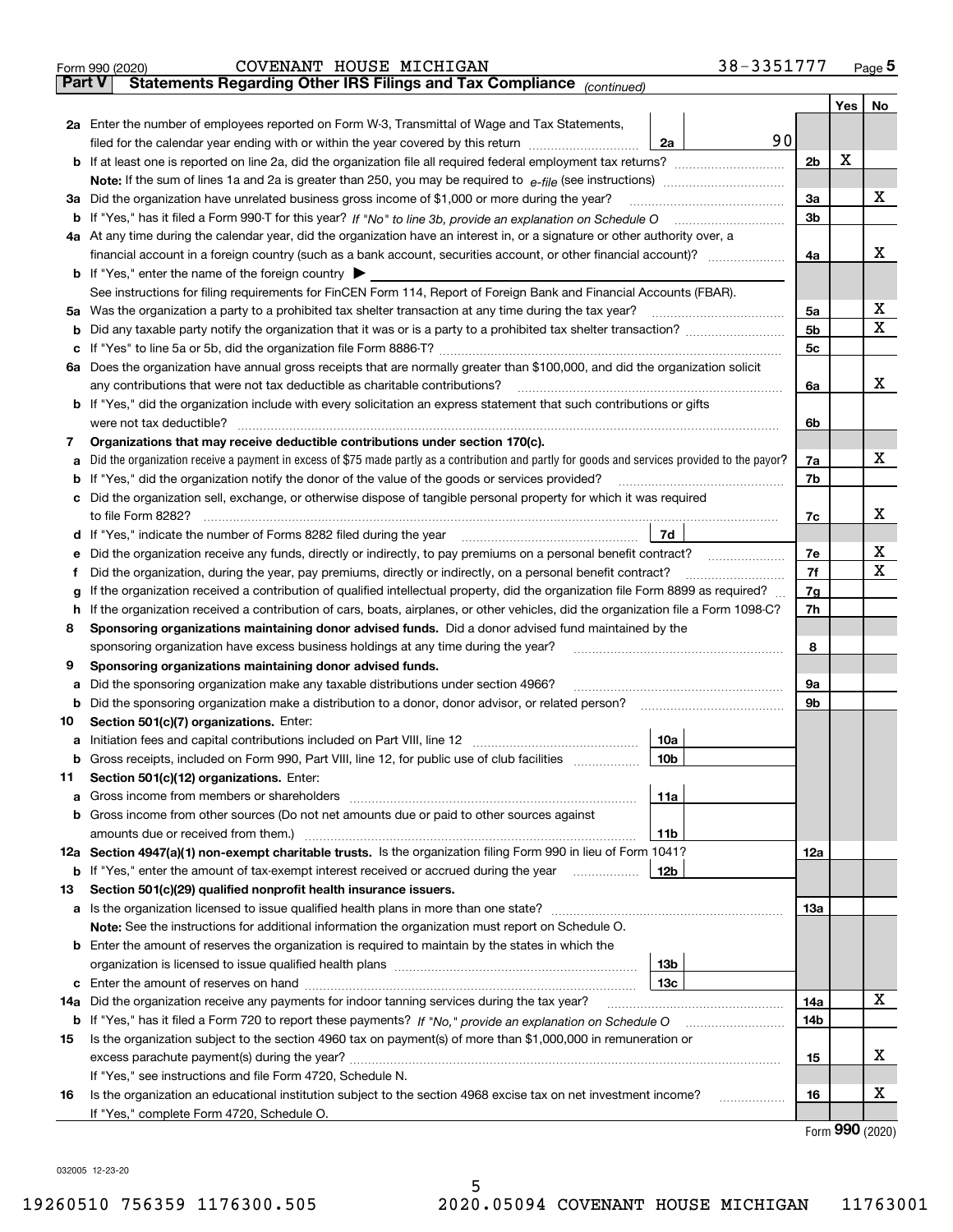|  | Form 990 (2020) |
|--|-----------------|
|  |                 |

| Form 990 (2020) |  | COVENANT HOUSE MICHIGAN | 38-3351777                                                                                                                  | $P_{\text{aqe}}$ 6 |
|-----------------|--|-------------------------|-----------------------------------------------------------------------------------------------------------------------------|--------------------|
|                 |  |                         | Part VI Governance, Management, and Disclosure For each "Yes" response to lines 2 through 7b below, and for a "No" response |                    |
|                 |  |                         | to line 8a, 8b, or 10b below, describe the circumstances, processes, or changes on Schedule O. See instructions.            |                    |

|    |                                                                                                                                                                                                                                |    |    |              | Yes | No                      |
|----|--------------------------------------------------------------------------------------------------------------------------------------------------------------------------------------------------------------------------------|----|----|--------------|-----|-------------------------|
|    | <b>1a</b> Enter the number of voting members of the governing body at the end of the tax year <i>manumum</i>                                                                                                                   | 1a | 16 |              |     |                         |
|    | If there are material differences in voting rights among members of the governing body, or if the governing                                                                                                                    |    |    |              |     |                         |
|    | body delegated broad authority to an executive committee or similar committee, explain on Schedule O.                                                                                                                          |    |    |              |     |                         |
| b  | Enter the number of voting members included on line 1a, above, who are independent                                                                                                                                             | 1b | 16 |              |     |                         |
| 2  | Did any officer, director, trustee, or key employee have a family relationship or a business relationship with any other                                                                                                       |    |    |              |     |                         |
|    | officer, director, trustee, or key employee?                                                                                                                                                                                   |    |    | $\mathbf{2}$ |     | X                       |
| 3  | Did the organization delegate control over management duties customarily performed by or under the direct supervision                                                                                                          |    |    |              |     |                         |
|    |                                                                                                                                                                                                                                |    |    | 3            |     | X                       |
| 4  | Did the organization make any significant changes to its governing documents since the prior Form 990 was filed?                                                                                                               |    |    | 4            |     | $\overline{\mathbf{x}}$ |
| 5  |                                                                                                                                                                                                                                |    |    | 5            |     | X                       |
| 6  | Did the organization have members or stockholders?                                                                                                                                                                             |    |    | 6            | X   |                         |
| 7a | Did the organization have members, stockholders, or other persons who had the power to elect or appoint one or                                                                                                                 |    |    |              |     |                         |
|    |                                                                                                                                                                                                                                |    |    | 7a           | X   |                         |
|    | <b>b</b> Are any governance decisions of the organization reserved to (or subject to approval by) members, stockholders, or                                                                                                    |    |    |              |     |                         |
|    | persons other than the governing body?                                                                                                                                                                                         |    |    | 7b           | X   |                         |
| 8  | Did the organization contemporaneously document the meetings held or written actions undertaken during the year by the following:                                                                                              |    |    |              |     |                         |
| а  |                                                                                                                                                                                                                                |    |    | 8a           | X   |                         |
| b  |                                                                                                                                                                                                                                |    |    | 8b           | X   |                         |
| 9  | Is there any officer, director, trustee, or key employee listed in Part VII, Section A, who cannot be reached at the                                                                                                           |    |    |              |     |                         |
|    |                                                                                                                                                                                                                                |    |    | 9            |     | х                       |
|    | Section B. Policies <sub>(This</sub> Section B requests information about policies not required by the Internal Revenue Code.)                                                                                                 |    |    |              |     |                         |
|    |                                                                                                                                                                                                                                |    |    |              | Yes | No                      |
|    |                                                                                                                                                                                                                                |    |    | 10a          |     | X                       |
|    | <b>b</b> If "Yes," did the organization have written policies and procedures governing the activities of such chapters, affiliates,                                                                                            |    |    |              |     |                         |
|    |                                                                                                                                                                                                                                |    |    | 10b          |     |                         |
|    | 11a Has the organization provided a complete copy of this Form 990 to all members of its governing body before filing the form?                                                                                                |    |    | 11a          | X   |                         |
|    | <b>b</b> Describe in Schedule O the process, if any, used by the organization to review this Form 990.                                                                                                                         |    |    |              |     |                         |
|    |                                                                                                                                                                                                                                |    |    | 12a          | X   |                         |
| b  |                                                                                                                                                                                                                                |    |    | 12b          | X   |                         |
| c  | Did the organization regularly and consistently monitor and enforce compliance with the policy? If "Yes," describe                                                                                                             |    |    |              |     |                         |
|    | in Schedule O how this was done material contact the control of the state of the state of the state of the state of the state of the state of the state of the state of the state of the state of the state of the state of th |    |    | 12c          | X   |                         |
| 13 |                                                                                                                                                                                                                                |    |    | 13           | X   |                         |
| 14 | Did the organization have a written document retention and destruction policy? manufactured and the organization have a written document retention and destruction policy?                                                     |    |    | 14           | X   |                         |
| 15 | Did the process for determining compensation of the following persons include a review and approval by independent                                                                                                             |    |    |              |     |                         |
|    | persons, comparability data, and contemporaneous substantiation of the deliberation and decision?                                                                                                                              |    |    |              |     |                         |
| а  | The organization's CEO, Executive Director, or top management official manufactured content content of the organization's CEO, Executive Director, or top management official manufactured content of the original content of  |    |    | 15a          | X   |                         |
|    | <b>b</b> Other officers or key employees of the organization                                                                                                                                                                   |    |    | 15b          | X   |                         |
|    | If "Yes" to line 15a or 15b, describe the process in Schedule O (see instructions).                                                                                                                                            |    |    |              |     |                         |
|    | 16a Did the organization invest in, contribute assets to, or participate in a joint venture or similar arrangement with a                                                                                                      |    |    |              |     |                         |
|    | taxable entity during the year?                                                                                                                                                                                                |    |    | 16a          |     | X                       |
|    | b If "Yes," did the organization follow a written policy or procedure requiring the organization to evaluate its participation                                                                                                 |    |    |              |     |                         |
|    | in joint venture arrangements under applicable federal tax law, and take steps to safeguard the organization's                                                                                                                 |    |    |              |     |                         |
|    | exempt status with respect to such arrangements?                                                                                                                                                                               |    |    | 16b          |     |                         |
|    | <b>Section C. Disclosure</b>                                                                                                                                                                                                   |    |    |              |     |                         |
| 17 | List the states with which a copy of this Form 990 is required to be filed $\blacktriangleright\!\!\underline{\mathsf{MI}}$                                                                                                    |    |    |              |     |                         |
| 18 | Section 6104 requires an organization to make its Forms 1023 (1024 or 1024-A, if applicable), 990, and 990-T (Section 501(c)(3)s only) available                                                                               |    |    |              |     |                         |
|    |                                                                                                                                                                                                                                |    |    |              |     |                         |
|    | for public inspection. Indicate how you made these available. Check all that apply.<br>$X$ Upon request<br>  X   Own website<br>Another's website                                                                              |    |    |              |     |                         |
|    | Other (explain on Schedule O)                                                                                                                                                                                                  |    |    |              |     |                         |
| 19 | Describe on Schedule O whether (and if so, how) the organization made its governing documents, conflict of interest policy, and financial                                                                                      |    |    |              |     |                         |
|    | statements available to the public during the tax year.                                                                                                                                                                        |    |    |              |     |                         |
| 20 | State the name, address, and telephone number of the person who possesses the organization's books and records<br>BARBARA SMALL - (313) 463-2000                                                                               |    |    |              |     |                         |
|    | 48208<br>2959 MARTIN LUTHER KING JR. BLVD., DETROIT,<br>MΙ                                                                                                                                                                     |    |    |              |     |                         |
|    |                                                                                                                                                                                                                                |    |    |              |     |                         |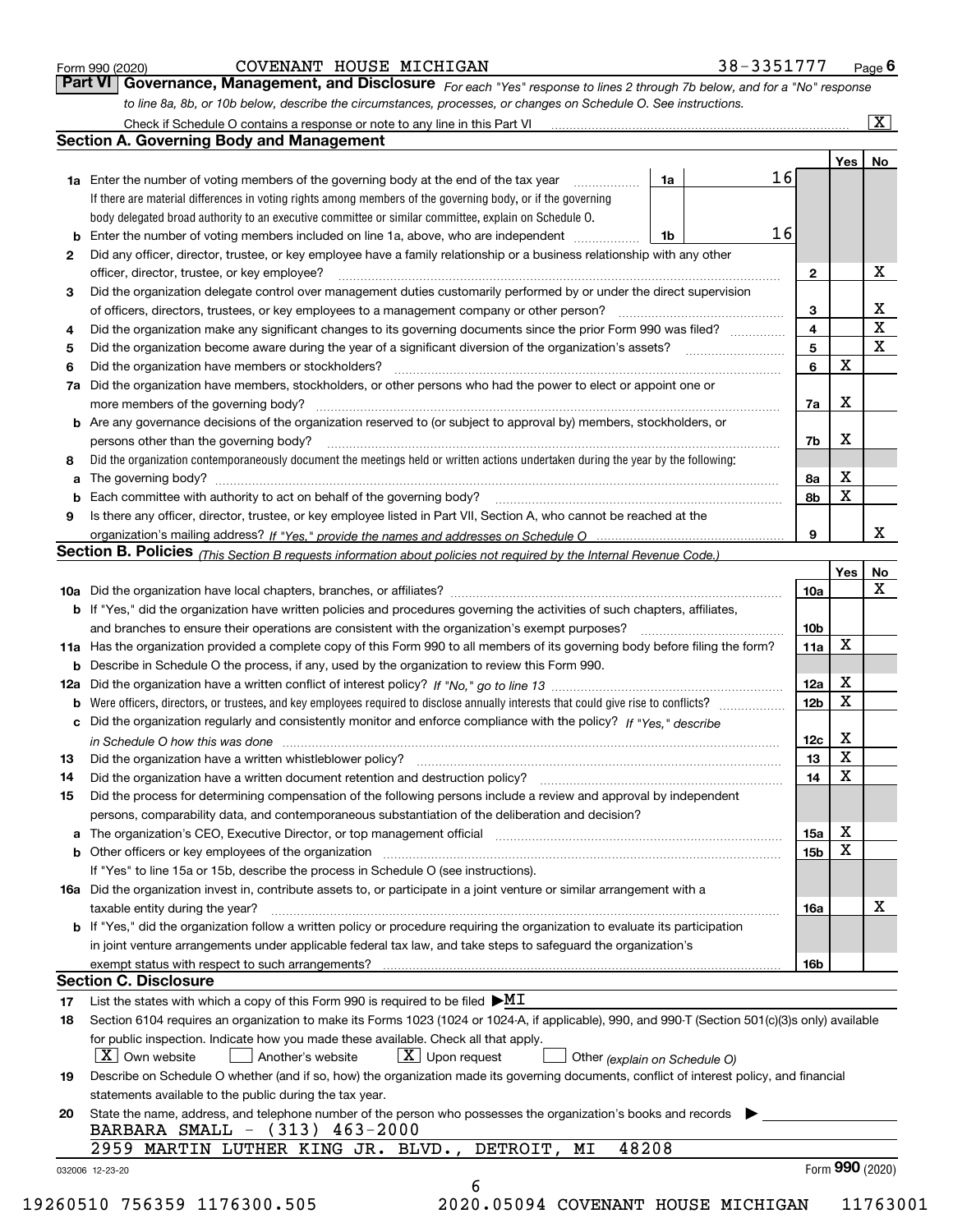$\mathcal{L}^{\text{max}}$ 

# **7Part VII Compensation of Officers, Directors, Trustees, Key Employees, Highest Compensated Employees, and Independent Contractors**

Check if Schedule O contains a response or note to any line in this Part VII

**Section A. Officers, Directors, Trustees, Key Employees, and Highest Compensated Employees**

**1a**  Complete this table for all persons required to be listed. Report compensation for the calendar year ending with or within the organization's tax year. **•** List all of the organization's current officers, directors, trustees (whether individuals or organizations), regardless of amount of compensation.

Enter -0- in columns (D), (E), and (F) if no compensation was paid.

 $\bullet$  List all of the organization's  $\,$ current key employees, if any. See instructions for definition of "key employee."

**•** List the organization's five current highest compensated employees (other than an officer, director, trustee, or key employee) who received reportable compensation (Box 5 of Form W-2 and/or Box 7 of Form 1099-MISC) of more than \$100,000 from the organization and any related organizations.

**•** List all of the organization's former officers, key employees, and highest compensated employees who received more than \$100,000 of reportable compensation from the organization and any related organizations.

**former directors or trustees**  ¥ List all of the organization's that received, in the capacity as a former director or trustee of the organization, more than \$10,000 of reportable compensation from the organization and any related organizations.

See instructions for the order in which to list the persons above.

Check this box if neither the organization nor any related organization compensated any current officer, director, or trustee.  $\mathcal{L}^{\text{max}}$ 

| (A)                           | (B)               |                               |                                                                  | (C)         |              |                                  |        | (D)             | (E)                           | (F)                   |
|-------------------------------|-------------------|-------------------------------|------------------------------------------------------------------|-------------|--------------|----------------------------------|--------|-----------------|-------------------------------|-----------------------|
| Name and title                | Average           |                               | (do not check more than one                                      | Position    |              |                                  |        | Reportable      | Reportable                    | Estimated             |
|                               | hours per         |                               | box, unless person is both an<br>officer and a director/trustee) |             |              |                                  |        | compensation    | compensation                  | amount of             |
|                               | week<br>(list any |                               |                                                                  |             |              |                                  |        | from<br>the     | from related<br>organizations | other<br>compensation |
|                               | hours for         |                               |                                                                  |             |              |                                  |        | organization    | (W-2/1099-MISC)               | from the              |
|                               | related           |                               |                                                                  |             |              |                                  |        | (W-2/1099-MISC) |                               | organization          |
|                               | organizations     |                               |                                                                  |             |              |                                  |        |                 |                               | and related           |
|                               | below             | ndividual trustee or director | nstitutional trustee                                             |             | Key employee | Highest compensated<br> employee |        |                 |                               | organizations         |
|                               | line)             |                               |                                                                  | Officer     |              |                                  | Former |                 |                               |                       |
| GERALD PIRO<br>(1)            | 40.00             |                               |                                                                  |             |              |                                  |        |                 |                               |                       |
| EXECUTIVE DIRECTOR            | 0.00              |                               |                                                                  | $\mathbf X$ |              |                                  |        | 158,241.        | $\mathbf 0$ .                 | 23, 153.              |
| CYNTHIA ADAMS<br>(2)          | 40.00             |                               |                                                                  |             |              |                                  |        |                 |                               |                       |
| ASSOCIATE EXECUTIVE DIRECTOR  | 0.00              |                               |                                                                  |             |              | X                                |        | 120,527.        | $\mathbf 0$ .                 | 20,667.               |
| <b>BARBARA SMALL</b><br>(3)   | 40.00             |                               |                                                                  |             |              |                                  |        |                 |                               |                       |
| DIRECTOR OF FINANCE           | 0.00              |                               |                                                                  | $\mathbf X$ |              |                                  |        | 83,630.         | $\mathbf 0$ .                 | 16,267.               |
| KEVIN RYAN<br>(4)             | 1.00              |                               |                                                                  |             |              |                                  |        |                 |                               |                       |
| PRESIDENT/ CEO                | 34.00             |                               |                                                                  | X           |              |                                  |        | 0.              | 23,851.                       | 31,523.               |
| (5)<br>KELLIE RAY             | 1.00              |                               |                                                                  |             |              |                                  |        |                 |                               |                       |
| <b>CHAIR</b>                  | 0.00              | $\mathbf X$                   |                                                                  | $\mathbf X$ |              |                                  |        | 0.              | $\mathbf 0$ .                 | $0_{.}$               |
| (6)<br>RICHARD THOMPSON       | 1.00              |                               |                                                                  |             |              |                                  |        |                 |                               |                       |
| CHAIR, THRU DEC. 2020         | 0.00              | $\overline{\mathbf{X}}$       |                                                                  | $\mathbf X$ |              |                                  |        | 0.              | $\mathbf{0}$ .                | $\mathbf 0$ .         |
| MARK MANZO<br>(7)             | 1.00              |                               |                                                                  |             |              |                                  |        |                 |                               |                       |
| VICE CHAIR                    | 0.00              | $\mathbf x$                   |                                                                  | $\mathbf X$ |              |                                  |        | 0.              | $\mathbf 0$ .                 | $\mathbf 0$ .         |
| ELIZABETH NIBLOCK<br>(8)      | 1.00              |                               |                                                                  |             |              |                                  |        |                 |                               |                       |
| <b>SECRETARY</b>              | 0.00              | $\overline{\text{X}}$         |                                                                  | $\mathbf X$ |              |                                  |        | 0.              | $\mathbf{0}$ .                | $\mathbf 0$ .         |
| (9)<br>JEFFREY L. CONNOLLY    | 1.00              |                               |                                                                  |             |              |                                  |        |                 |                               |                       |
| <b>TREASURER</b>              | 0.00              | $\mathbf x$                   |                                                                  | $\mathbf X$ |              |                                  |        | 0.              | $\mathbf 0$ .                 | $0_{.}$               |
| (10) VICTORIA BURTON-HARRIS   | 1.00              |                               |                                                                  |             |              |                                  |        |                 |                               |                       |
| <b>DIRECTOR</b>               | 0.00              | $\overline{\text{X}}$         |                                                                  |             |              |                                  |        | 0.              | $\mathbf 0$ .                 | $0_{.}$               |
| (11) MATTHEW COX              | 1.00              |                               |                                                                  |             |              |                                  |        |                 |                               |                       |
| <b>DIRECTOR</b>               | 0.00              | $\mathbf X$                   |                                                                  |             |              |                                  |        | 0.              | $\mathbf 0$ .                 | $0_{.}$               |
| (12) VERONICA DAVIS           | 1.00              |                               |                                                                  |             |              |                                  |        |                 |                               |                       |
| <b>DIRECTOR</b>               | 0.00              | $\overline{\mathbf{X}}$       |                                                                  |             |              |                                  |        | 0.              | $\mathbf 0$ .                 | $\mathbf 0$ .         |
| (13) TIFFANY ELLIS            | 1.00              |                               |                                                                  |             |              |                                  |        |                 |                               |                       |
| <b>DIRECTOR</b>               | 0.00              | $\mathbf X$                   |                                                                  |             |              |                                  |        | 0.              | $\mathbf 0$ .                 | $\mathbf 0$ .         |
| (14) MARGARET KLOBUCAR        | 1.00              |                               |                                                                  |             |              |                                  |        |                 |                               |                       |
| DIRECTOR THRU JAN 2021        | 0.00              | $\overline{\mathbf{X}}$       |                                                                  |             |              |                                  |        | 0.              | $\mathbf 0$ .                 | $\mathbf 0$ .         |
| (15) ANNE E. LEHKER           | 1.00              |                               |                                                                  |             |              |                                  |        |                 |                               |                       |
| <b>DIRECTOR</b>               | 0.00              | $\mathbf X$                   |                                                                  |             |              |                                  |        | 0.              | 0.                            | $0_{.}$               |
| (16) THERESE MACKINNON        | 1.00              |                               |                                                                  |             |              |                                  |        |                 |                               |                       |
| <b>DIRECTOR</b>               | 0.00              | $\overline{\mathbf{X}}$       |                                                                  |             |              |                                  |        | 0.              | $\mathbf 0$ .                 | $\mathbf 0$ .         |
| (17) KIMBERLY CORNER MULOUEEN | 1.00              |                               |                                                                  |             |              |                                  |        |                 |                               |                       |
| <b>DIRECTOR</b>               | 0.00              | $\overline{\mathbf{X}}$       |                                                                  |             |              |                                  |        | 0.              | $\mathbf{0}$ .                | 0.                    |
|                               |                   |                               |                                                                  |             |              |                                  |        |                 |                               |                       |

7

032007 12-23-20

Form (2020) **990**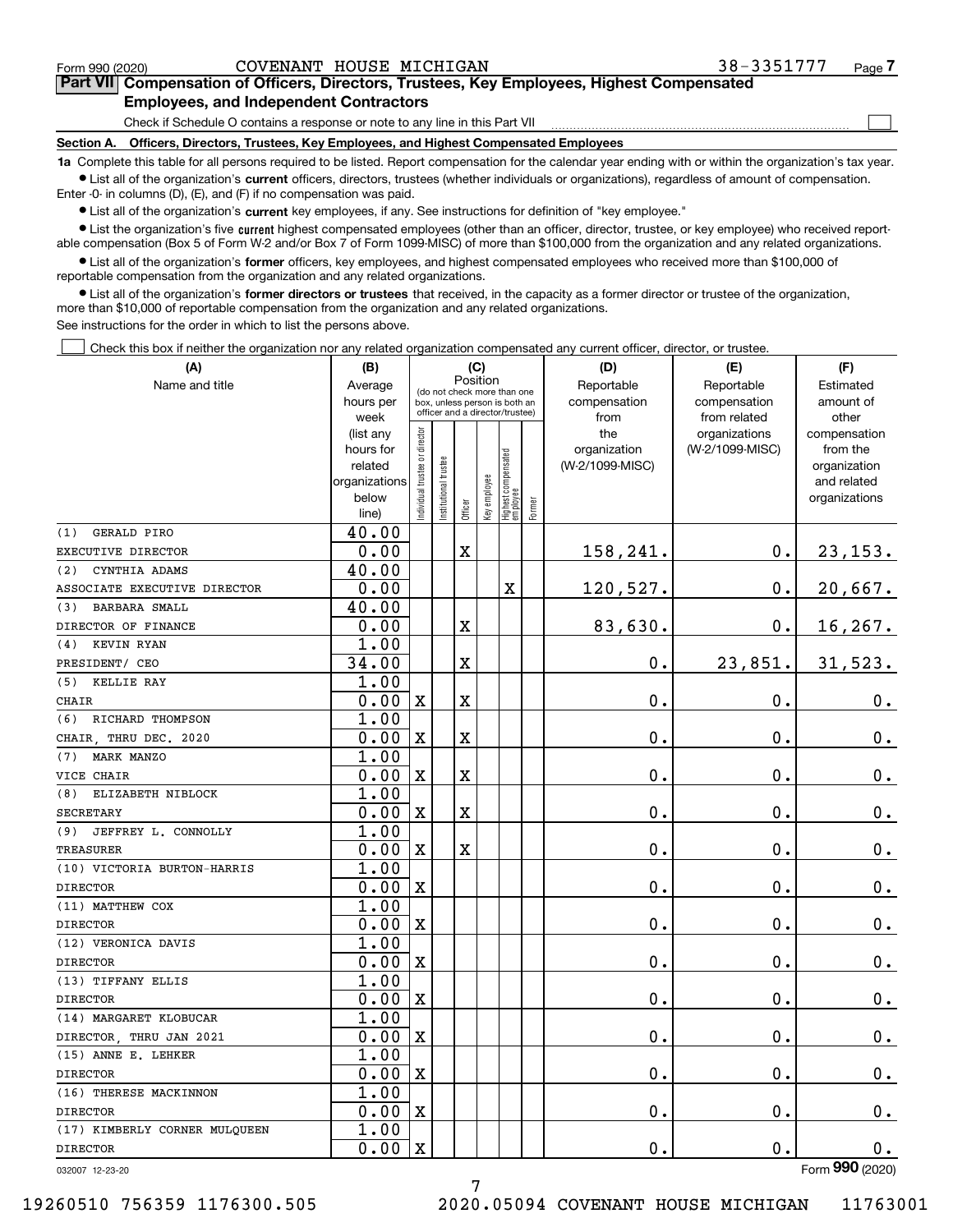| COVENANT HOUSE MICHIGAN<br>Form 990 (2020)                                                                                                      |                        |                                         |                       |         |              |                                 |        |                                | 38-3351777            |                     |                             | Page 8    |
|-------------------------------------------------------------------------------------------------------------------------------------------------|------------------------|-----------------------------------------|-----------------------|---------|--------------|---------------------------------|--------|--------------------------------|-----------------------|---------------------|-----------------------------|-----------|
| <b>Part VII</b><br>Section A. Officers, Directors, Trustees, Key Employees, and Highest Compensated Employees (continued)                       |                        |                                         |                       |         |              |                                 |        |                                |                       |                     |                             |           |
| (A)                                                                                                                                             | (B)                    |                                         |                       |         | (C)          |                                 |        | (D)                            | (E)                   |                     | (F)                         |           |
| Name and title                                                                                                                                  | Average                | Position<br>(do not check more than one |                       |         |              |                                 |        | Reportable                     | Reportable            |                     | Estimated                   |           |
|                                                                                                                                                 | hours per              |                                         |                       |         |              | box, unless person is both an   |        | compensation                   | compensation          |                     | amount of                   |           |
|                                                                                                                                                 | week                   |                                         |                       |         |              | officer and a director/trustee) |        | from                           | from related          |                     | other                       |           |
|                                                                                                                                                 | (list any<br>hours for |                                         |                       |         |              |                                 |        | the                            | organizations         |                     | compensation                |           |
|                                                                                                                                                 | related                |                                         |                       |         |              |                                 |        | organization                   | (W-2/1099-MISC)       |                     | from the                    |           |
|                                                                                                                                                 | organizations          |                                         |                       |         |              |                                 |        | (W-2/1099-MISC)                |                       |                     | organization<br>and related |           |
|                                                                                                                                                 | below                  |                                         |                       |         |              |                                 |        |                                |                       |                     | organizations               |           |
|                                                                                                                                                 | line)                  | Individual trustee or director          | Institutional trustee | Officer | Key employee | Highest compensated<br>employee | Former |                                |                       |                     |                             |           |
| (18) ERIC PRICCO                                                                                                                                | 1.00                   |                                         |                       |         |              |                                 |        |                                |                       |                     |                             |           |
| <b>DIRECTOR</b>                                                                                                                                 | 0.00                   | $\mathbf X$                             |                       |         |              |                                 |        | $\mathbf 0$ .                  | $\mathbf 0$ .         |                     |                             | $0$ .     |
| (19) JEFFREY RUMLEY                                                                                                                             | 1.00                   |                                         |                       |         |              |                                 |        |                                |                       |                     |                             |           |
| <b>DIRECTOR</b>                                                                                                                                 | 0.00                   | $\mathbf X$                             |                       |         |              |                                 |        | $\mathbf 0$ .                  | $\mathbf 0$ .         |                     |                             | 0.        |
| (20) NICOLE SCHEFLER                                                                                                                            | 1.00                   |                                         |                       |         |              |                                 |        |                                |                       |                     |                             |           |
| <b>DIRECTOR</b>                                                                                                                                 | 0.00                   | $\mathbf X$                             |                       |         |              |                                 |        | $\mathbf 0$ .                  | $\mathbf 0$ .         |                     |                             | 0.        |
| (21) TERENCE THOMAS                                                                                                                             | 1.00                   |                                         |                       |         |              |                                 |        |                                |                       |                     |                             |           |
| <b>DIRECTOR</b>                                                                                                                                 | 0.00                   | $\mathbf X$                             |                       |         |              |                                 |        | $\mathbf 0$ .                  | $\mathbf 0$ .         |                     |                             | 0.        |
| (22) DAN WIGGINS                                                                                                                                | 1.00                   |                                         |                       |         |              |                                 |        |                                |                       |                     |                             |           |
| <b>DIRECTOR</b>                                                                                                                                 | 0.00                   | $\mathbf X$                             |                       |         |              |                                 |        | Ο.                             | $\mathbf 0$ .         |                     |                             | 0.        |
|                                                                                                                                                 |                        |                                         |                       |         |              |                                 |        |                                |                       |                     |                             |           |
|                                                                                                                                                 |                        |                                         |                       |         |              |                                 |        |                                |                       |                     |                             |           |
|                                                                                                                                                 |                        |                                         |                       |         |              |                                 |        |                                |                       |                     |                             |           |
|                                                                                                                                                 |                        |                                         |                       |         |              |                                 |        |                                |                       |                     |                             |           |
|                                                                                                                                                 |                        |                                         |                       |         |              |                                 |        |                                |                       |                     |                             |           |
|                                                                                                                                                 |                        |                                         |                       |         |              |                                 |        |                                |                       |                     |                             |           |
|                                                                                                                                                 |                        |                                         |                       |         |              |                                 |        |                                |                       |                     |                             |           |
|                                                                                                                                                 |                        |                                         |                       |         |              |                                 |        |                                |                       |                     |                             |           |
| 1b Subtotal                                                                                                                                     |                        |                                         |                       |         |              |                                 |        | 362,398.                       | 23,851.               |                     |                             | 91,610.   |
|                                                                                                                                                 |                        |                                         |                       |         |              |                                 |        | 0.                             | 0.                    |                     |                             | $0$ .     |
|                                                                                                                                                 |                        |                                         |                       |         |              |                                 |        | 362,398.                       | $\overline{23,851}$ . |                     |                             | 91,610.   |
| Total number of individuals (including but not limited to those listed above) who received more than \$100,000 of reportable<br>2               |                        |                                         |                       |         |              |                                 |        |                                |                       |                     |                             |           |
| compensation from the organization $\blacktriangleright$                                                                                        |                        |                                         |                       |         |              |                                 |        |                                |                       |                     |                             | 2         |
|                                                                                                                                                 |                        |                                         |                       |         |              |                                 |        |                                |                       |                     | Yes                         | No        |
| Did the organization list any former officer, director, trustee, key employee, or highest compensated employee on<br>3                          |                        |                                         |                       |         |              |                                 |        |                                |                       |                     |                             |           |
| line 1a? If "Yes," complete Schedule J for such individual manufactured contained and the 1a? If "Yes," complete Schedule J for such individual |                        |                                         |                       |         |              |                                 |        |                                |                       | 3                   |                             | x         |
| For any individual listed on line 1a, is the sum of reportable compensation and other compensation from the organization                        |                        |                                         |                       |         |              |                                 |        |                                |                       |                     |                             |           |
|                                                                                                                                                 |                        |                                         |                       |         |              |                                 |        |                                |                       | 4                   | х                           |           |
| Did any person listed on line 1a receive or accrue compensation from any unrelated organization or individual for services<br>5                 |                        |                                         |                       |         |              |                                 |        |                                |                       |                     |                             |           |
|                                                                                                                                                 |                        |                                         |                       |         |              |                                 |        |                                |                       | 5                   |                             | X         |
| <b>Section B. Independent Contractors</b>                                                                                                       |                        |                                         |                       |         |              |                                 |        |                                |                       |                     |                             |           |
| Complete this table for your five highest compensated independent contractors that received more than \$100,000 of compensation from<br>1       |                        |                                         |                       |         |              |                                 |        |                                |                       |                     |                             |           |
| the organization. Report compensation for the calendar year ending with or within the organization's tax year.                                  |                        |                                         |                       |         |              |                                 |        |                                |                       |                     |                             |           |
| (A)<br>Name and business address                                                                                                                |                        |                                         |                       |         |              |                                 |        | (B)<br>Description of services |                       | (C)<br>Compensation |                             |           |
| SECURITAS SECURITY SERVICES,                                                                                                                    |                        |                                         |                       |         |              |                                 |        | SECURITY/GUARD                 |                       |                     |                             |           |
| DETROIT-074B0, THREE PARKLANE BLVD.,                                                                                                            |                        |                                         |                       |         |              |                                 |        | SERVICES                       |                       |                     |                             | 159, 151. |
| PREMIUM SERVICES, INC., 25899 W TWELVE                                                                                                          |                        |                                         |                       |         |              |                                 |        | CONSTRUCTION                   |                       |                     |                             |           |
| MILE RD., STE 250, SOUTHFIELD, MI 48034                                                                                                         |                        |                                         |                       |         |              |                                 |        | SERVICES                       |                       |                     | 112,094.                    |           |
|                                                                                                                                                 |                        |                                         |                       |         |              |                                 |        |                                |                       |                     |                             |           |
|                                                                                                                                                 |                        |                                         |                       |         |              |                                 |        |                                |                       |                     |                             |           |
|                                                                                                                                                 |                        |                                         |                       |         |              |                                 |        |                                |                       |                     |                             |           |
|                                                                                                                                                 |                        |                                         |                       |         |              |                                 |        |                                |                       |                     |                             |           |

**2**Total number of independent contractors (including but not limited to those listed above) who received more than \$100,000 of compensation from the organization 2

Form (2020) **990**

032008 12-23-20

| Form 990 (2020) | COVENANT HOUSE MICHIGAN | 38-3351777<br>Page |
|-----------------|-------------------------|--------------------|
|-----------------|-------------------------|--------------------|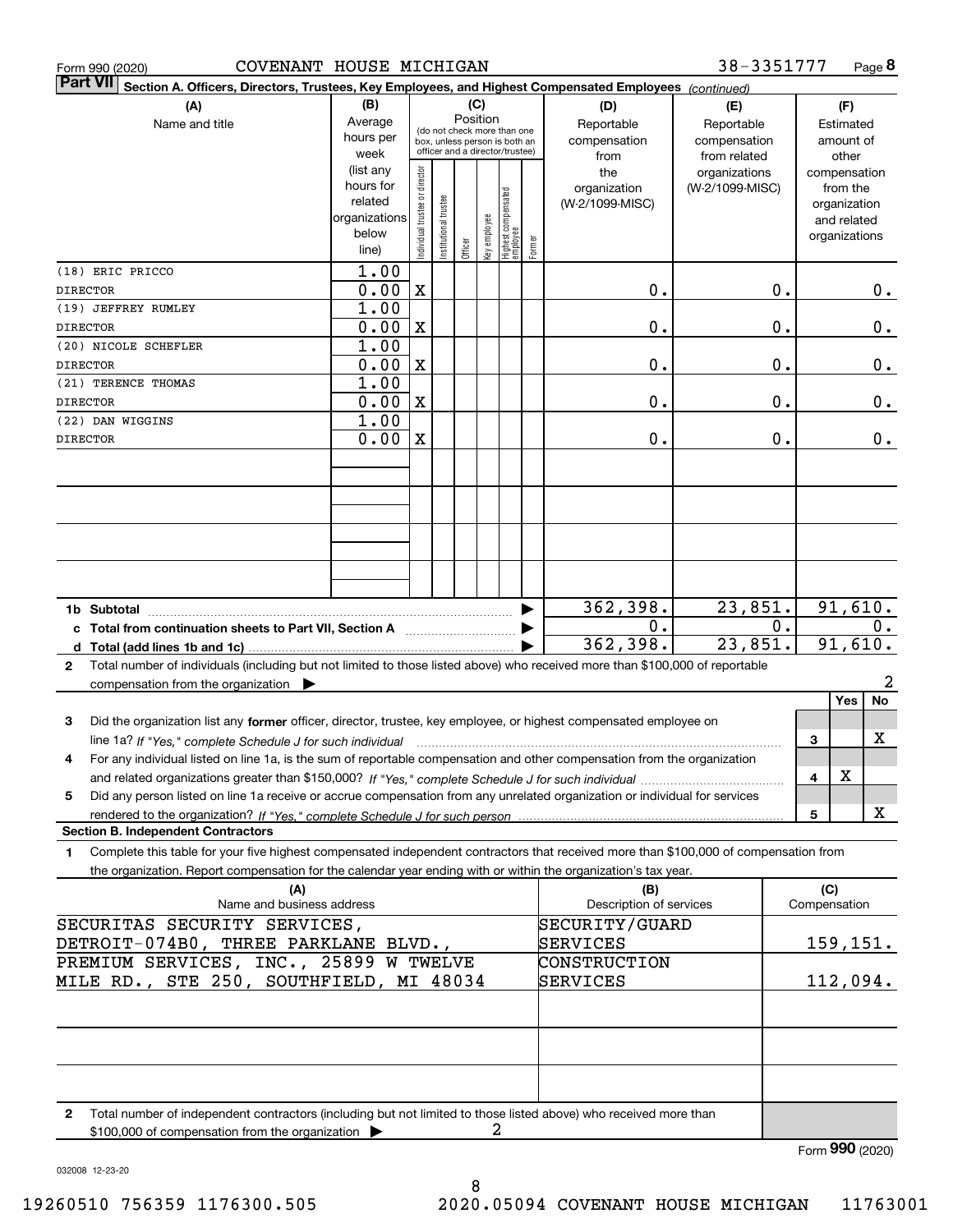|                                                                                         |        |                       | Form 990 (2020)                                                                                                                                                                                                                                                                                                                                                |                                                                             | COVENANT HOUSE MICHIGAN                                                                                                           |                        |                                       | 38-3351777                    | Page 9                                                          |
|-----------------------------------------------------------------------------------------|--------|-----------------------|----------------------------------------------------------------------------------------------------------------------------------------------------------------------------------------------------------------------------------------------------------------------------------------------------------------------------------------------------------------|-----------------------------------------------------------------------------|-----------------------------------------------------------------------------------------------------------------------------------|------------------------|---------------------------------------|-------------------------------|-----------------------------------------------------------------|
| <b>Part VIII</b>                                                                        |        |                       | <b>Statement of Revenue</b>                                                                                                                                                                                                                                                                                                                                    |                                                                             |                                                                                                                                   |                        |                                       |                               |                                                                 |
|                                                                                         |        |                       | Check if Schedule O contains a response or note to any line in this Part VIII                                                                                                                                                                                                                                                                                  |                                                                             |                                                                                                                                   |                        | $\overline{ }$ (B) (C) $\overline{ }$ |                               | $\boxed{\text{X}}$                                              |
|                                                                                         |        |                       |                                                                                                                                                                                                                                                                                                                                                                |                                                                             |                                                                                                                                   | (A)<br>Total revenue   | Related or exempt<br>function revenue | Unrelated<br>business revenue | (D)<br>Revenue excluded<br>from tax under<br>sections 512 - 514 |
| Contributions, Gifts, Grants<br>and Other Similar Amounts<br>Program Service<br>Revenue |        | b<br>с<br>g<br>b<br>c | 1 a Federated campaigns<br>Membership dues<br>Fundraising events<br>d Related organizations<br>Government grants (contributions)<br>f All other contributions, gifts, grants, and<br>similar amounts not included above<br>Noncash contributions included in lines 1a-1f<br>2 a RENT FROM ACADEMIES<br><u> 1989 - Johann Stein, marwolaethau a bhann an t-</u> | 1a<br>1 <sub>b</sub><br>1 <sub>c</sub><br>1 <sub>d</sub><br>1e<br>1f<br> 1g | 74,027.<br>364,595.<br>917,223.<br>1,398,235.<br>2,152,389.<br>68,405.<br>$\blacktriangleright$<br><b>Business Code</b><br>531120 | 4,906,469.<br>532,444. | $\overline{532,444}$ .                |                               |                                                                 |
|                                                                                         |        | d<br>е                | <u> 1989 - Johann Barn, fransk politik amerikansk politik (</u>                                                                                                                                                                                                                                                                                                |                                                                             |                                                                                                                                   |                        |                                       |                               |                                                                 |
|                                                                                         |        | f                     | All other program service revenue                                                                                                                                                                                                                                                                                                                              |                                                                             |                                                                                                                                   |                        |                                       |                               |                                                                 |
|                                                                                         |        | a                     |                                                                                                                                                                                                                                                                                                                                                                |                                                                             |                                                                                                                                   | $\overline{532,444}$ . |                                       |                               |                                                                 |
|                                                                                         | 3<br>4 |                       | Investment income (including dividends, interest, and<br>Income from investment of tax-exempt bond proceeds                                                                                                                                                                                                                                                    |                                                                             | ▶                                                                                                                                 | 5,265.                 |                                       |                               | 5,265.                                                          |
|                                                                                         | 5      |                       |                                                                                                                                                                                                                                                                                                                                                                |                                                                             |                                                                                                                                   |                        |                                       |                               |                                                                 |
|                                                                                         | 6а     | b<br>c                | 6a<br>Gross rents<br>6b<br>Less: rental expenses<br>Rental income or (loss)<br>6с                                                                                                                                                                                                                                                                              | (i) Real                                                                    | (ii) Personal                                                                                                                     |                        |                                       |                               |                                                                 |
|                                                                                         |        | d                     | Net rental income or (loss)<br>7 a Gross amount from sales of                                                                                                                                                                                                                                                                                                  | (i) Securities                                                              | (ii) Other<br>850,000.                                                                                                            |                        |                                       |                               |                                                                 |
| evenue                                                                                  |        |                       | 7a<br>assets other than inventory<br><b>b</b> Less: cost or other basis<br>7b<br>and sales expenses<br><b>7c</b><br>c Gain or (loss)                                                                                                                                                                                                                           |                                                                             | 194,526.<br>655, 474.                                                                                                             |                        |                                       |                               |                                                                 |
|                                                                                         |        |                       | d Net gain or (loss)                                                                                                                                                                                                                                                                                                                                           |                                                                             |                                                                                                                                   | 655,474.               |                                       |                               | 655,474.                                                        |
| Other R                                                                                 |        |                       | 8 a Gross income from fundraising events (not<br>including $$364,595.$ of<br>contributions reported on line 1c). See                                                                                                                                                                                                                                           |                                                                             | 0.<br>  8a<br>17, 265.<br>8 <sub>b</sub>                                                                                          |                        |                                       |                               |                                                                 |
|                                                                                         |        |                       | c Net income or (loss) from fundraising events                                                                                                                                                                                                                                                                                                                 |                                                                             |                                                                                                                                   | $-17, 265.$            |                                       |                               | $-17, 265.$                                                     |
|                                                                                         |        |                       | 9 a Gross income from gaming activities. See                                                                                                                                                                                                                                                                                                                   |                                                                             | 9a                                                                                                                                |                        |                                       |                               |                                                                 |
|                                                                                         |        |                       | <b>b</b> Less: direct expenses <b>manually</b>                                                                                                                                                                                                                                                                                                                 |                                                                             | 9b                                                                                                                                |                        |                                       |                               |                                                                 |
|                                                                                         |        |                       | c Net income or (loss) from gaming activities<br>10 a Gross sales of inventory, less returns                                                                                                                                                                                                                                                                   |                                                                             | 10a                                                                                                                               |                        |                                       |                               |                                                                 |
|                                                                                         |        |                       | <b>b</b> Less: cost of goods sold                                                                                                                                                                                                                                                                                                                              |                                                                             | 10 <sub>b</sub>                                                                                                                   |                        |                                       |                               |                                                                 |
| Miscellaneous<br>Revenue                                                                |        |                       | c Net income or (loss) from sales of inventory<br>11 a OTHER INCOME                                                                                                                                                                                                                                                                                            |                                                                             | <b>Business Code</b><br>900099                                                                                                    | 4,605.                 |                                       |                               | 4,605.                                                          |
|                                                                                         |        | b                     |                                                                                                                                                                                                                                                                                                                                                                |                                                                             |                                                                                                                                   |                        |                                       |                               |                                                                 |
|                                                                                         |        | c                     |                                                                                                                                                                                                                                                                                                                                                                |                                                                             | ▶                                                                                                                                 | 4,605.                 |                                       |                               |                                                                 |
|                                                                                         |        |                       |                                                                                                                                                                                                                                                                                                                                                                |                                                                             | $\blacktriangleright$                                                                                                             | 6,086,992.             | 532,444.                              | $0$ .                         | 648,079.                                                        |
|                                                                                         | 12     |                       |                                                                                                                                                                                                                                                                                                                                                                |                                                                             |                                                                                                                                   |                        |                                       |                               | Form 990 (2020)                                                 |

# 19260510 756359 1176300.505 2020.05094 COVENANT HOUSE MICHIGAN 11763001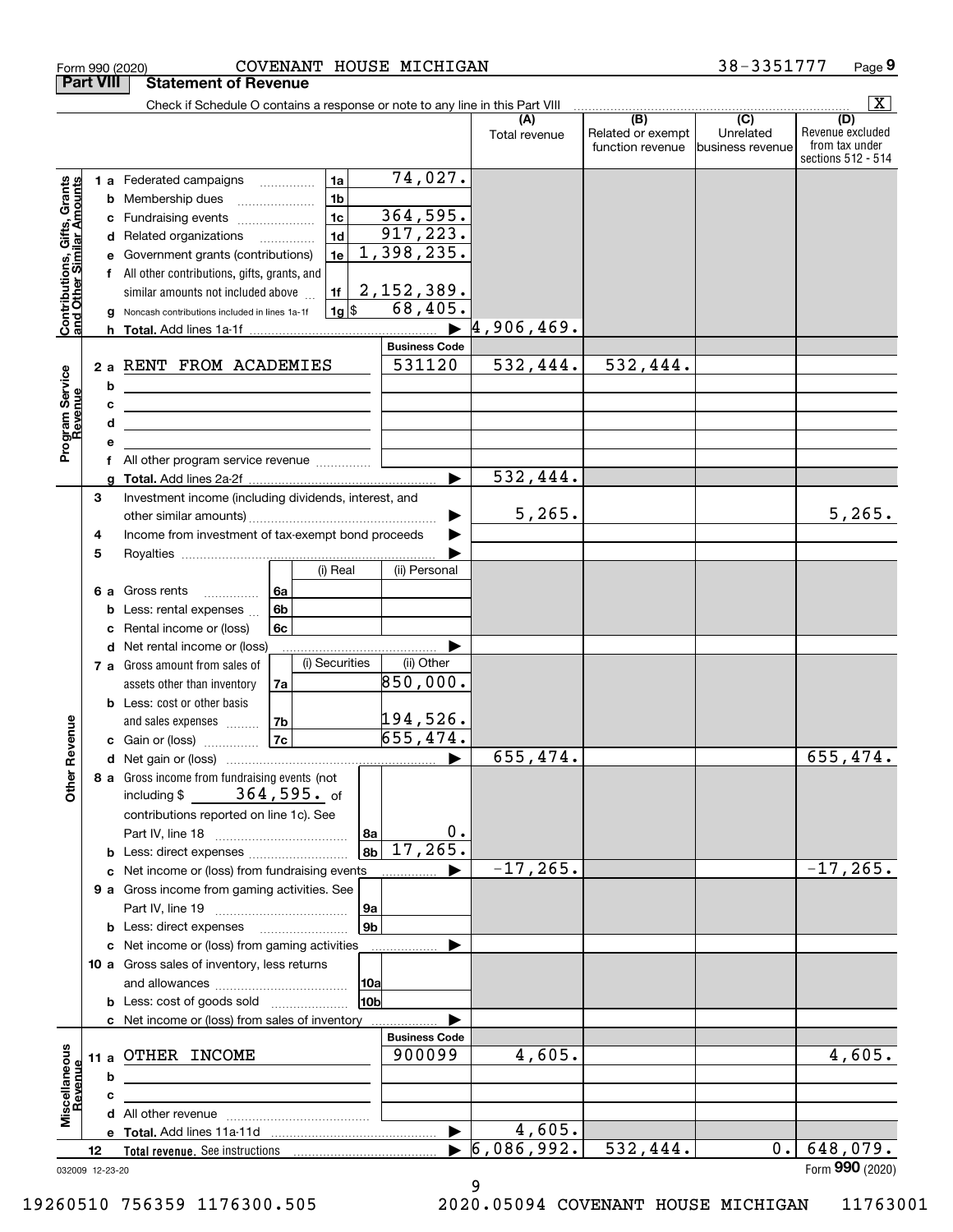Form 990 (2020) COVENANT HOUSE MICHIGAN 38-3351777 <sub>Page</sub> **Part IX Statement of Functional Expenses**

|              | Section 501(c)(3) and 501(c)(4) organizations must complete all columns. All other organizations must complete column (A).                                                                                 |                        |                                    |                                           |                                |
|--------------|------------------------------------------------------------------------------------------------------------------------------------------------------------------------------------------------------------|------------------------|------------------------------------|-------------------------------------------|--------------------------------|
|              | Check if Schedule O contains a response or note to any line in this Part IX                                                                                                                                |                        |                                    |                                           |                                |
|              | Do not include amounts reported on lines 6b,<br>7b, 8b, 9b, and 10b of Part VIII.                                                                                                                          | (A)<br>Total expenses  | (B)<br>Program service<br>expenses | (C)<br>Management and<br>general expenses | (D)<br>Fundraising<br>expenses |
| 1.           | Grants and other assistance to domestic organizations                                                                                                                                                      |                        |                                    |                                           |                                |
|              | and domestic governments. See Part IV, line 21                                                                                                                                                             |                        |                                    |                                           |                                |
| $\mathbf{2}$ | Grants and other assistance to domestic                                                                                                                                                                    |                        |                                    |                                           |                                |
|              | individuals. See Part IV, line 22                                                                                                                                                                          | 264, 405.              | 264, 405.                          |                                           |                                |
| 3            | Grants and other assistance to foreign                                                                                                                                                                     |                        |                                    |                                           |                                |
|              | organizations, foreign governments, and foreign                                                                                                                                                            |                        |                                    |                                           |                                |
|              | individuals. See Part IV, lines 15 and 16                                                                                                                                                                  |                        |                                    |                                           |                                |
| 4            | Benefits paid to or for members                                                                                                                                                                            |                        |                                    |                                           |                                |
| 5            | Compensation of current officers, directors,                                                                                                                                                               |                        |                                    |                                           |                                |
|              | trustees, and key employees                                                                                                                                                                                | 299,617.               | 77,275.                            | 183,705.                                  | 38,637.                        |
| 6            | Compensation not included above to disqualified                                                                                                                                                            |                        |                                    |                                           |                                |
|              | persons (as defined under section 4958(f)(1)) and                                                                                                                                                          |                        |                                    |                                           |                                |
|              | persons described in section 4958(c)(3)(B)<br>1.1.1.1.1.1.1                                                                                                                                                |                        |                                    |                                           |                                |
| 7            |                                                                                                                                                                                                            | 2,954,165.             | 2,470,124.                         | 210, 164.                                 | 273,877.                       |
| 8            | Pension plan accruals and contributions (include                                                                                                                                                           |                        |                                    |                                           |                                |
|              | section 401(k) and 403(b) employer contributions)                                                                                                                                                          | 199,287.               | 126,989.                           | 52,317.                                   | 19,981.                        |
| 9            |                                                                                                                                                                                                            | 411,950.               | 262, 315.                          | 107,672.                                  | 41,963.                        |
| 10           |                                                                                                                                                                                                            | $\overline{246,444}$ . | 202, 108.                          | 20,718.                                   | 23,618.                        |
| 11           | Fees for services (nonemployees):                                                                                                                                                                          |                        |                                    |                                           |                                |
|              |                                                                                                                                                                                                            |                        |                                    |                                           |                                |
| b            |                                                                                                                                                                                                            | 1,859.                 | 716.                               | 1,143.                                    |                                |
| c            |                                                                                                                                                                                                            | 37,550.                | 32, 293.                           | 5,257.                                    |                                |
| d            |                                                                                                                                                                                                            |                        |                                    |                                           |                                |
| е            | Professional fundraising services. See Part IV, line 17                                                                                                                                                    | 10, 246.               |                                    |                                           | 10, 246.                       |
| f            | Investment management fees                                                                                                                                                                                 | 31, 153.               |                                    | 31, 153.                                  |                                |
| g            | Other. (If line 11g amount exceeds 10% of line 25,                                                                                                                                                         |                        |                                    |                                           |                                |
|              | column (A) amount, list line 11g expenses on Sch O.)                                                                                                                                                       | 482,179.               | 416,788.                           | 8,036.                                    | 57,355.                        |
| 12           |                                                                                                                                                                                                            |                        |                                    |                                           |                                |
| 13           |                                                                                                                                                                                                            | 143,990.               | 83,015.                            | 20, 728.                                  | 40,247.                        |
| 14           |                                                                                                                                                                                                            | 103,080.               | 81,914.                            | 7,767.                                    | 13,399.                        |
| 15           |                                                                                                                                                                                                            |                        |                                    |                                           |                                |
| 16           |                                                                                                                                                                                                            | 284,120.               | 242,568.                           | 31,025.                                   | 10,527.                        |
| 17           |                                                                                                                                                                                                            | 15,749.                | 15,331.                            | 323.                                      | 95.                            |
| 18           | Payments of travel or entertainment expenses                                                                                                                                                               |                        |                                    |                                           |                                |
|              | for any federal, state, or local public officials                                                                                                                                                          |                        |                                    |                                           |                                |
| 19           | Conferences, conventions, and meetings                                                                                                                                                                     | 683.                   | 332.                               | 193.                                      | 158.                           |
| 20           | Interest                                                                                                                                                                                                   | $\overline{5,033}$ .   |                                    | $\overline{5,033}$ .                      |                                |
| 21           |                                                                                                                                                                                                            |                        |                                    |                                           |                                |
| 22           | Depreciation, depletion, and amortization                                                                                                                                                                  | $\overline{473,568}$ . | 284,537.                           | 189,031.                                  |                                |
| 23           | Insurance                                                                                                                                                                                                  | 54,471.                | 46,049.                            | 7,026.                                    | 1,396.                         |
| 24           | Other expenses. Itemize expenses not covered<br>above (List miscellaneous expenses on line 24e. If<br>line 24e amount exceeds 10% of line 25, column (A)<br>amount, list line 24e expenses on Schedule O.) |                        |                                    |                                           |                                |
| a            | <b>EQUIPMENT</b>                                                                                                                                                                                           | 43,947.                | 22,792.                            | 20,375.                                   | 780.                           |
|              | STAFF PROVISIONS                                                                                                                                                                                           | 4,990.                 | 4,990.                             | 0.                                        | $0$ .                          |
|              | RECRUITMENT<br>STAFF                                                                                                                                                                                       | 2,005.                 | 1,874.                             | 131.                                      |                                |
|              | OTHER DIRECT OPERATING                                                                                                                                                                                     | 61.                    | 61.                                | 0.                                        | 0.                             |
|              | e All other expenses                                                                                                                                                                                       |                        |                                    |                                           |                                |
| 25           | Total functional expenses. Add lines 1 through 24e                                                                                                                                                         | 6,070,552.             | 4,636,476.                         | 901,797.                                  | 532,279.                       |
| 26           | Joint costs. Complete this line only if the organization                                                                                                                                                   |                        |                                    |                                           |                                |
|              | reported in column (B) joint costs from a combined                                                                                                                                                         |                        |                                    |                                           |                                |
|              | educational campaign and fundraising solicitation.                                                                                                                                                         |                        |                                    |                                           |                                |

032010 12-23-20

Check here

 $\mathcal{L}^{\text{max}}$ 

If following SOP 98-2 (ASC 958-720)

Form (2020) **990**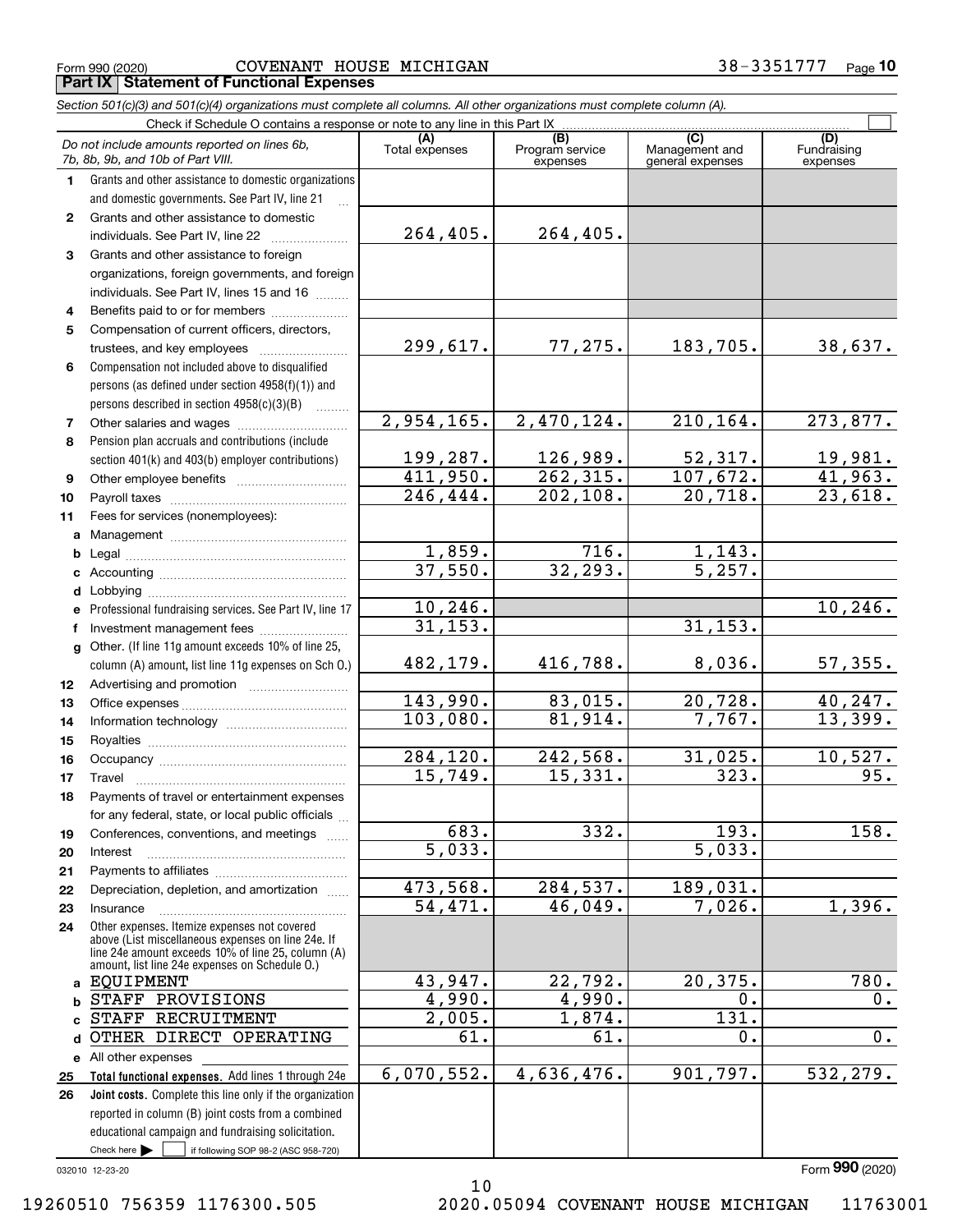**32 33** **3233**

14,086,794. 15,219,701. 15,352,680. 33 15,876,146.

Form (2020) **990**

|                             |    | controlled entity or family member of any of these persons                            |  |                  |    |                               | 5               |                        |    |
|-----------------------------|----|---------------------------------------------------------------------------------------|--|------------------|----|-------------------------------|-----------------|------------------------|----|
|                             | 6  | Loans and other receivables from other disqualified persons (as defined               |  |                  |    |                               |                 |                        |    |
|                             |    | under section 4958(f)(1)), and persons described in section 4958(c)(3)(B)             |  |                  | 6  |                               |                 |                        |    |
|                             | 7  |                                                                                       |  |                  |    |                               | $\overline{7}$  |                        |    |
| Assets                      | 8  |                                                                                       |  |                  |    |                               | 8               |                        |    |
|                             | 9  | Prepaid expenses and deferred charges                                                 |  |                  |    | $\overline{75,040}$ .         | 9               | 13,446.                |    |
|                             |    | 10a Land, buildings, and equipment: cost or other                                     |  |                  |    |                               |                 |                        |    |
|                             |    | basis. Complete Part VI of Schedule D $\frac{10a}{10a}$ 12, 499, 978.                 |  |                  |    |                               |                 |                        |    |
|                             |    | <b>b</b> Less: accumulated depreciation                                               |  | $10b$ 4,080,709. |    | $\frac{8,736,510}{3,940,597}$ | 10 <sub>c</sub> | 8,419,269.             |    |
|                             | 11 |                                                                                       |  |                  |    |                               | 11              | $\overline{5,687,594}$ |    |
|                             | 12 |                                                                                       |  |                  |    |                               | 12              |                        |    |
|                             | 13 |                                                                                       |  |                  |    |                               | 13              |                        |    |
|                             | 14 |                                                                                       |  |                  |    |                               | 14              |                        |    |
|                             | 15 |                                                                                       |  |                  |    | 128,403.                      | 15              | 32,363.                |    |
|                             | 16 |                                                                                       |  |                  |    | 15,352,680.                   | 16              | 15,876,146.            |    |
|                             | 17 |                                                                                       |  |                  |    | 356, 249.                     | 17              | 453,721.               |    |
|                             | 18 |                                                                                       |  |                  | 18 |                               |                 |                        |    |
|                             | 19 |                                                                                       |  | 407,664.         | 19 | 202,724.                      |                 |                        |    |
|                             | 20 |                                                                                       |  |                  | 20 |                               |                 |                        |    |
|                             | 21 | Escrow or custodial account liability. Complete Part IV of Schedule D                 |  |                  | 21 |                               |                 |                        |    |
|                             | 22 | Loans and other payables to any current or former officer, director,                  |  |                  |    |                               |                 |                        |    |
|                             |    | trustee, key employee, creator or founder, substantial contributor, or 35%            |  |                  |    |                               |                 |                        |    |
| Liabilities                 |    | controlled entity or family member of any of these persons                            |  |                  | 22 |                               |                 |                        |    |
|                             | 23 | Secured mortgages and notes payable to unrelated third parties                        |  |                  |    | 23                            |                 |                        |    |
|                             | 24 | Unsecured notes and loans payable to unrelated third parties                          |  |                  | 24 |                               |                 |                        |    |
|                             | 25 | Other liabilities (including federal income tax, payables to related third            |  |                  |    |                               |                 |                        |    |
|                             |    | parties, and other liabilities not included on lines 17-24). Complete Part X          |  |                  |    |                               |                 |                        |    |
|                             |    | of Schedule D                                                                         |  |                  |    | 501,973.                      | 25              |                        | υ. |
|                             | 26 |                                                                                       |  |                  |    | 1, 265, 886.                  | 26              | 656, 445.              |    |
|                             |    | Organizations that follow FASB ASC 958, check here $\triangleright \lfloor X \rfloor$ |  |                  |    |                               |                 |                        |    |
| Net Assets or Fund Balances |    | and complete lines 27, 28, 32, and 33.                                                |  |                  |    |                               |                 |                        |    |
|                             | 27 |                                                                                       |  | 13,476,353.      | 27 | 15,075,819.                   |                 |                        |    |
|                             | 28 |                                                                                       |  | 610, 441.        | 28 | 143,882.                      |                 |                        |    |
|                             |    | Organizations that do not follow FASB ASC 958, check here $\blacktriangleright$       |  |                  |    |                               |                 |                        |    |
|                             |    | and complete lines 29 through 33.                                                     |  |                  |    |                               |                 |                        |    |
|                             | 29 |                                                                                       |  |                  |    |                               | 29              |                        |    |
|                             | 30 |                                                                                       |  |                  |    |                               | 30              |                        |    |
|                             | 31 | Retained earnings, endowment, accumulated income, or other funds                      |  |                  |    |                               | 31              |                        |    |
|                             | 32 |                                                                                       |  |                  |    | 14,086,794.                   | 32              | 15, 219, 701.          |    |
|                             |    |                                                                                       |  |                  |    |                               |                 |                        |    |

Form 990 (2020) COVENANT HOUSE MICHIGAN 38-3351777 <sub>Page</sub>

**3** Pledges and grants receivable, net www.communically.communically.com **4**Accounts receivable, net ~~~~~~~~~~~~~~~~~~~~~~~~~~

Loans and other receivables from any current or former officer, director, trustee, key employee, creator or founder, substantial contributor, or 35%

Cash - non-interest-bearing ~~~~~~~~~~~~~~~~~~~~~~~~~ Savings and temporary cash investments ~~~~~~~~~~~~~~~~~~

Total liabilities and net assets/fund balances

Check if Schedule O contains a response or note to any line in this Part X

**11**

 $\mathcal{L}^{\text{max}}$ 

**(A) (B)**

Beginning of year | | End of year

 $5,156.$  1 10,162.

645,738. 546,339.

 $1,821,236.$  2 1,166,973.

**Part X** | Balance Sheet

**12**

**5**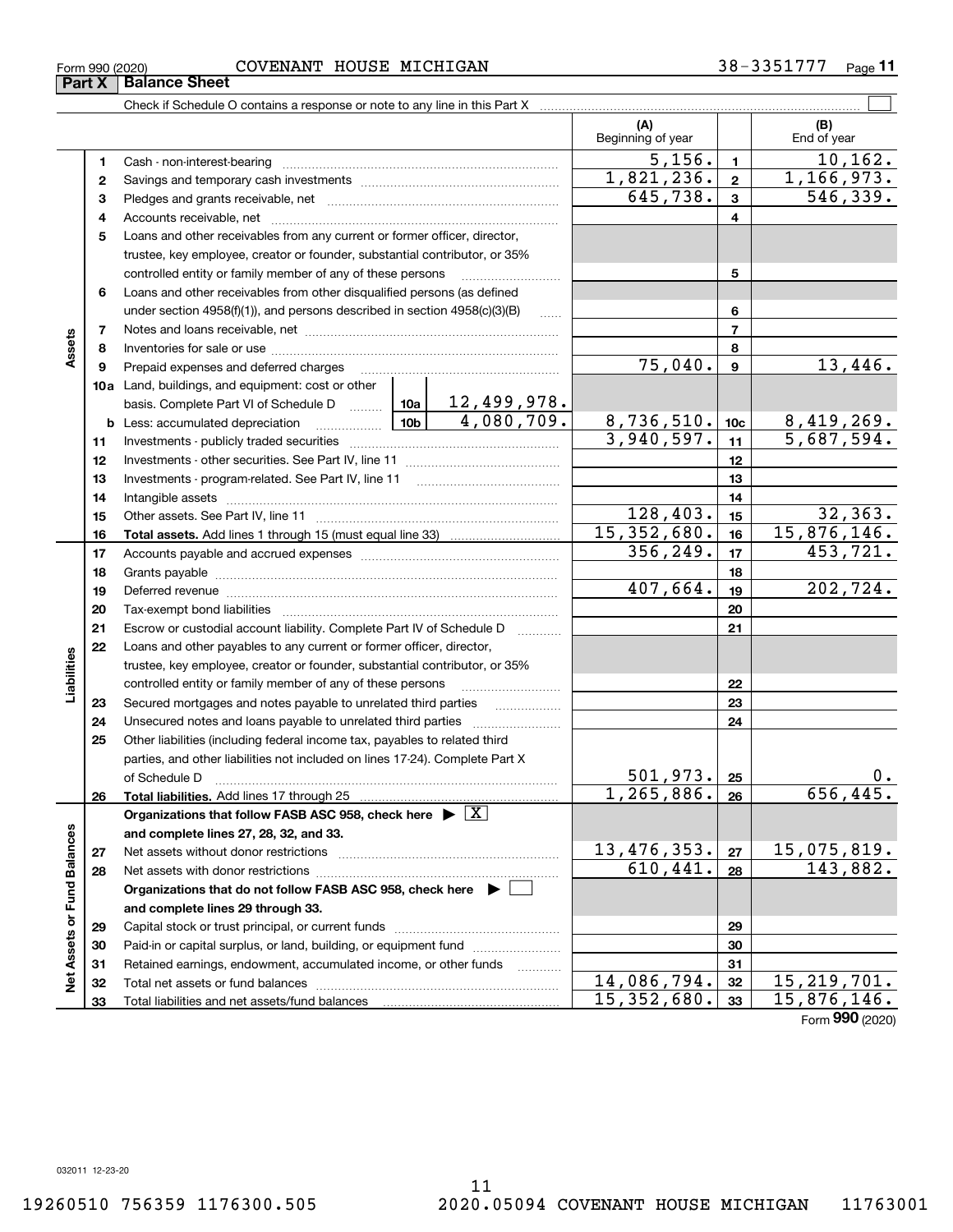|    | COVENANT HOUSE MICHIGAN<br>Form 990 (2020)                                                                                      |                         | 38-3351777     |            | Page 12                 |
|----|---------------------------------------------------------------------------------------------------------------------------------|-------------------------|----------------|------------|-------------------------|
|    | Part XI<br><b>Reconciliation of Net Assets</b>                                                                                  |                         |                |            |                         |
|    |                                                                                                                                 |                         |                |            |                         |
|    |                                                                                                                                 |                         |                |            |                         |
| 1  |                                                                                                                                 | $\mathbf{1}$            | 6,086,992.     |            |                         |
| 2  |                                                                                                                                 | $\overline{2}$          | 6,070,552.     |            |                         |
| з  | Revenue less expenses. Subtract line 2 from line 1                                                                              | 3                       |                |            | 16,440.                 |
| 4  |                                                                                                                                 | $\overline{\mathbf{4}}$ | 14,086,794.    |            |                         |
| 5  |                                                                                                                                 | 5                       | 1, 116, 467.   |            |                         |
| 6  |                                                                                                                                 | 6                       |                |            |                         |
| 7  |                                                                                                                                 | $\overline{7}$          |                |            |                         |
| 8  |                                                                                                                                 | 8                       |                |            |                         |
| 9  | Other changes in net assets or fund balances (explain on Schedule O)                                                            | 9                       |                |            | 0.                      |
| 10 | Net assets or fund balances at end of year. Combine lines 3 through 9 (must equal Part X, line 32,                              |                         |                |            |                         |
|    |                                                                                                                                 | 10                      | 15, 219, 701.  |            |                         |
|    | Part XII Financial Statements and Reporting                                                                                     |                         |                |            |                         |
|    |                                                                                                                                 |                         |                |            | $\overline{\mathbf{X}}$ |
|    |                                                                                                                                 |                         |                | Yes        | <b>No</b>               |
| 1. | $\boxed{\mathbf{X}}$ Accrual<br>Accounting method used to prepare the Form 990: <u>[</u> Cash<br>Other                          |                         |                |            |                         |
|    | If the organization changed its method of accounting from a prior year or checked "Other," explain in Schedule O.               |                         |                |            |                         |
|    | 2a Were the organization's financial statements compiled or reviewed by an independent accountant?                              |                         | 2a             |            | х                       |
|    | If "Yes," check a box below to indicate whether the financial statements for the year were compiled or reviewed on a            |                         |                |            |                         |
|    | separate basis, consolidated basis, or both:                                                                                    |                         |                |            |                         |
|    | Separate basis<br>Consolidated basis<br>Both consolidated and separate basis                                                    |                         |                |            |                         |
|    | b Were the organization's financial statements audited by an independent accountant?                                            |                         | 2 <sub>b</sub> | X          |                         |
|    | If "Yes," check a box below to indicate whether the financial statements for the year were audited on a separate basis,         |                         |                |            |                         |
|    | consolidated basis, or both:                                                                                                    |                         |                |            |                         |
|    | $\boxed{\textbf{X}}$ Consolidated basis<br>Both consolidated and separate basis<br>Separate basis                               |                         |                |            |                         |
|    | c If "Yes" to line 2a or 2b, does the organization have a committee that assumes responsibility for oversight of the audit,     |                         |                |            |                         |
|    |                                                                                                                                 |                         | 2c             | X          |                         |
|    | If the organization changed either its oversight process or selection process during the tax year, explain on Schedule O.       |                         |                |            |                         |
|    | 3a As a result of a federal award, was the organization required to undergo an audit or audits as set forth in the Single Audit |                         |                |            |                         |
|    |                                                                                                                                 |                         | За             |            | x                       |
|    | b If "Yes," did the organization undergo the required audit or audits? If the organization did not undergo the required audit   |                         |                |            |                         |
|    |                                                                                                                                 |                         | 3b             | <b>nnn</b> |                         |
|    |                                                                                                                                 |                         |                |            |                         |

Form (2020) **990**

032012 12-23-20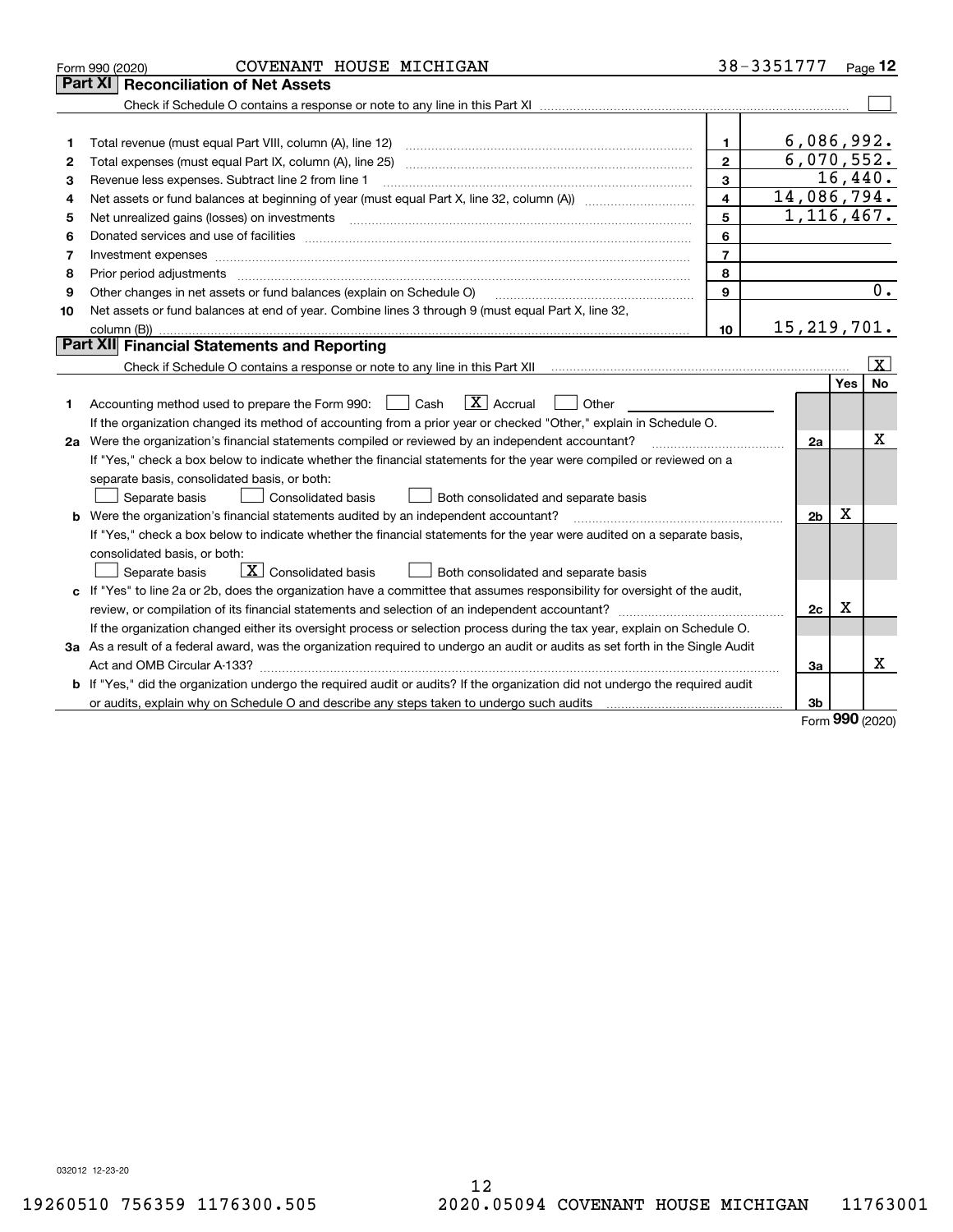| <b>SCHEDULE A</b> |
|-------------------|
|-------------------|

Department of the Treasury Internal Revenue Service

**(Form 990 or 990-EZ)**

# **Public Charity Status and Public Support**

**Complete if the organization is a section 501(c)(3) organization or a section 4947(a)(1) nonexempt charitable trust.**

**| Attach to Form 990 or Form 990-EZ.** 

**| Go to www.irs.gov/Form990 for instructions and the latest information.**

| OMB No. 1545-0047     |
|-----------------------|
| 2020                  |
| <b>Open to Public</b> |

**InspectionEmployer identification number** 

|       |        | name or the organization                                                                                                                     |                         |                                                       |                                                                |    |                            | <b>Employer identification number</b> |  |
|-------|--------|----------------------------------------------------------------------------------------------------------------------------------------------|-------------------------|-------------------------------------------------------|----------------------------------------------------------------|----|----------------------------|---------------------------------------|--|
|       |        |                                                                                                                                              | COVENANT HOUSE MICHIGAN |                                                       |                                                                |    |                            | 38-3351777                            |  |
|       | Part I | Reason for Public Charity Status. (All organizations must complete this part.) See instructions.                                             |                         |                                                       |                                                                |    |                            |                                       |  |
|       |        | The organization is not a private foundation because it is: (For lines 1 through 12, check only one box.)                                    |                         |                                                       |                                                                |    |                            |                                       |  |
| 1.    |        | A church, convention of churches, or association of churches described in section 170(b)(1)(A)(i).                                           |                         |                                                       |                                                                |    |                            |                                       |  |
| 2     |        | A school described in section 170(b)(1)(A)(ii). (Attach Schedule E (Form 990 or 990-EZ).)                                                    |                         |                                                       |                                                                |    |                            |                                       |  |
| 3     |        | A hospital or a cooperative hospital service organization described in section 170(b)(1)(A)(iii).                                            |                         |                                                       |                                                                |    |                            |                                       |  |
| 4     |        | A medical research organization operated in conjunction with a hospital described in section 170(b)(1)(A)(iii). Enter the hospital's name,   |                         |                                                       |                                                                |    |                            |                                       |  |
|       |        | city, and state:                                                                                                                             |                         |                                                       |                                                                |    |                            |                                       |  |
| 5     |        | An organization operated for the benefit of a college or university owned or operated by a governmental unit described in                    |                         |                                                       |                                                                |    |                            |                                       |  |
|       |        | section 170(b)(1)(A)(iv). (Complete Part II.)                                                                                                |                         |                                                       |                                                                |    |                            |                                       |  |
| 6     |        | A federal, state, or local government or governmental unit described in section 170(b)(1)(A)(v).                                             |                         |                                                       |                                                                |    |                            |                                       |  |
|       | 7   X  | An organization that normally receives a substantial part of its support from a governmental unit or from the general public described in    |                         |                                                       |                                                                |    |                            |                                       |  |
|       |        | section 170(b)(1)(A)(vi). (Complete Part II.)                                                                                                |                         |                                                       |                                                                |    |                            |                                       |  |
| 8     |        | A community trust described in section 170(b)(1)(A)(vi). (Complete Part II.)                                                                 |                         |                                                       |                                                                |    |                            |                                       |  |
| 9     |        | An agricultural research organization described in section 170(b)(1)(A)(ix) operated in conjunction with a land-grant college                |                         |                                                       |                                                                |    |                            |                                       |  |
|       |        | or university or a non-land-grant college of agriculture (see instructions). Enter the name, city, and state of the college or               |                         |                                                       |                                                                |    |                            |                                       |  |
|       |        | university:                                                                                                                                  |                         |                                                       |                                                                |    |                            |                                       |  |
|       |        |                                                                                                                                              |                         |                                                       |                                                                |    |                            |                                       |  |
| 10    |        | An organization that normally receives (1) more than 33 1/3% of its support from contributions, membership fees, and gross receipts from     |                         |                                                       |                                                                |    |                            |                                       |  |
|       |        | activities related to its exempt functions, subject to certain exceptions; and (2) no more than 33 1/3% of its support from gross investment |                         |                                                       |                                                                |    |                            |                                       |  |
|       |        | income and unrelated business taxable income (less section 511 tax) from businesses acquired by the organization after June 30, 1975.        |                         |                                                       |                                                                |    |                            |                                       |  |
|       |        | See section 509(a)(2). (Complete Part III.)                                                                                                  |                         |                                                       |                                                                |    |                            |                                       |  |
| 11    |        | An organization organized and operated exclusively to test for public safety. See section 509(a)(4).                                         |                         |                                                       |                                                                |    |                            |                                       |  |
| 12    |        | An organization organized and operated exclusively for the benefit of, to perform the functions of, or to carry out the purposes of one or   |                         |                                                       |                                                                |    |                            |                                       |  |
|       |        | more publicly supported organizations described in section 509(a)(1) or section 509(a)(2). See section 509(a)(3). Check the box in           |                         |                                                       |                                                                |    |                            |                                       |  |
|       |        | lines 12a through 12d that describes the type of supporting organization and complete lines 12e, 12f, and 12g.                               |                         |                                                       |                                                                |    |                            |                                       |  |
| a     |        | Type I. A supporting organization operated, supervised, or controlled by its supported organization(s), typically by giving                  |                         |                                                       |                                                                |    |                            |                                       |  |
|       |        | the supported organization(s) the power to regularly appoint or elect a majority of the directors or trustees of the supporting              |                         |                                                       |                                                                |    |                            |                                       |  |
|       |        | organization. You must complete Part IV, Sections A and B.                                                                                   |                         |                                                       |                                                                |    |                            |                                       |  |
| b     |        | Type II. A supporting organization supervised or controlled in connection with its supported organization(s), by having                      |                         |                                                       |                                                                |    |                            |                                       |  |
|       |        | control or management of the supporting organization vested in the same persons that control or manage the supported                         |                         |                                                       |                                                                |    |                            |                                       |  |
|       |        | organization(s). You must complete Part IV, Sections A and C.                                                                                |                         |                                                       |                                                                |    |                            |                                       |  |
| с     |        | Type III functionally integrated. A supporting organization operated in connection with, and functionally integrated with,                   |                         |                                                       |                                                                |    |                            |                                       |  |
|       |        | its supported organization(s) (see instructions). You must complete Part IV, Sections A, D, and E.                                           |                         |                                                       |                                                                |    |                            |                                       |  |
| d     |        | Type III non-functionally integrated. A supporting organization operated in connection with its supported organization(s)                    |                         |                                                       |                                                                |    |                            |                                       |  |
|       |        | that is not functionally integrated. The organization generally must satisfy a distribution requirement and an attentiveness                 |                         |                                                       |                                                                |    |                            |                                       |  |
|       |        | requirement (see instructions). You must complete Part IV, Sections A and D, and Part V.                                                     |                         |                                                       |                                                                |    |                            |                                       |  |
| е     |        | Check this box if the organization received a written determination from the IRS that it is a Type I, Type II, Type III                      |                         |                                                       |                                                                |    |                            |                                       |  |
|       |        | functionally integrated, or Type III non-functionally integrated supporting organization.                                                    |                         |                                                       |                                                                |    |                            |                                       |  |
|       |        | <b>f</b> Enter the number of supported organizations                                                                                         |                         |                                                       |                                                                |    |                            |                                       |  |
|       |        | Provide the following information about the supported organization(s).                                                                       |                         |                                                       |                                                                |    |                            |                                       |  |
|       |        | (i) Name of supported                                                                                                                        | (ii) EIN                | (iii) Type of organization                            | (iv) Is the organization listed<br>in your governing document? |    | (v) Amount of monetary     | (vi) Amount of other                  |  |
|       |        | organization                                                                                                                                 |                         | (described on lines 1-10<br>above (see instructions)) | Yes                                                            | No | support (see instructions) | support (see instructions)            |  |
|       |        |                                                                                                                                              |                         |                                                       |                                                                |    |                            |                                       |  |
|       |        |                                                                                                                                              |                         |                                                       |                                                                |    |                            |                                       |  |
|       |        |                                                                                                                                              |                         |                                                       |                                                                |    |                            |                                       |  |
|       |        |                                                                                                                                              |                         |                                                       |                                                                |    |                            |                                       |  |
|       |        |                                                                                                                                              |                         |                                                       |                                                                |    |                            |                                       |  |
|       |        |                                                                                                                                              |                         |                                                       |                                                                |    |                            |                                       |  |
|       |        |                                                                                                                                              |                         |                                                       |                                                                |    |                            |                                       |  |
|       |        |                                                                                                                                              |                         |                                                       |                                                                |    |                            |                                       |  |
|       |        |                                                                                                                                              |                         |                                                       |                                                                |    |                            |                                       |  |
|       |        |                                                                                                                                              |                         |                                                       |                                                                |    |                            |                                       |  |
|       |        |                                                                                                                                              |                         |                                                       |                                                                |    |                            |                                       |  |
| Total |        |                                                                                                                                              |                         |                                                       |                                                                |    |                            |                                       |  |

LHA For Paperwork Reduction Act Notice, see the Instructions for Form 990 or 990-EZ. <sub>032021</sub> o1-25-21 Schedule A (Form 990 or 990-EZ) 2020 13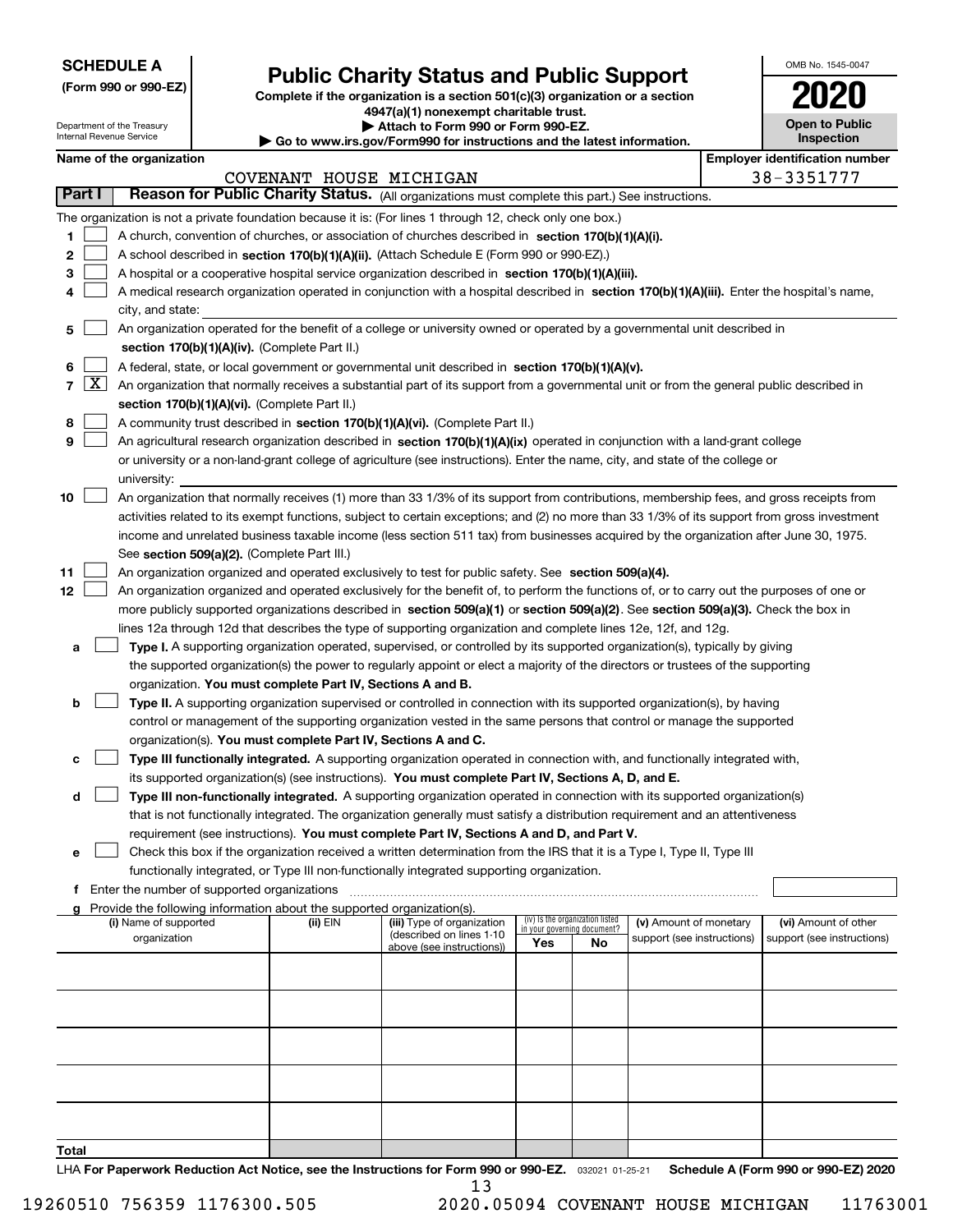38-3351777 Page 2

(Complete only if you checked the box on line 5, 7, or 8 of Part I or if the organization failed to qualify under Part III. If the organization fails to qualify under the tests listed below, please complete Part III.) **Part II Support Schedule for Organizations Described in Sections 170(b)(1)(A)(iv) and 170(b)(1)(A)(vi)**

| Calendar year (or fiscal year beginning in)<br>(a) 2016<br>$(d)$ 2019<br>(b) 2017<br>$(c)$ 2018<br>(e) 2020<br>1 Gifts, grants, contributions, and<br>membership fees received. (Do not<br>4906469.24102820.<br>5914416.<br>4479247.<br>4372574.<br>4430114.<br>include any "unusual grants.")<br>2 Tax revenues levied for the organ-<br>ization's benefit and either paid to<br>or expended on its behalf<br>3 The value of services or facilities<br>furnished by a governmental unit to<br>the organization without charge<br>4430114.<br>4906469.24102820.<br>5914416.<br>4479247.<br>4372574.<br>4 Total. Add lines 1 through 3<br>5 The portion of total contributions<br>by each person (other than a<br>governmental unit or publicly<br>supported organization) included<br>on line 1 that exceeds 2% of the<br>amount shown on line 11,<br>column (f)<br>6 Public support. Subtract line 5 from line 4.<br>Calendar year (or fiscal year beginning in)<br>(b) 2017<br>$(c)$ 2018<br>$(d)$ 2019<br>(e) 2020<br>(a) 2016<br>4906469.24102820.<br>4430114.<br>5914416.<br>4479247.<br>4372574.<br><b>7</b> Amounts from line 4<br>8 Gross income from interest,<br>dividends, payments received on<br>securities loans, rents, royalties,<br>14,011.<br>5,693.<br>1,986.<br>5, 265.<br>24,011.<br>and income from similar sources<br>9 Net income from unrelated business<br>activities, whether or not the<br>business is regularly carried on<br>10 Other income. Do not include gain<br>or loss from the sale of capital<br>14,051.<br>1,830.<br>3,526.<br>163.<br>4,605.<br>assets (Explain in Part VI.)<br>11 Total support. Add lines 7 through 10<br>12<br>12 Gross receipts from related activities, etc. (see instructions)<br>13 First 5 years. If the Form 990 is for the organization's first, second, third, fourth, or fifth tax year as a section 501(c)(3)<br>organization, check this box and stop here<br><b>Section C. Computation of Public Support Percentage</b><br>14<br>15<br>16a 33 1/3% support test - 2020. If the organization did not check the box on line 13, and line 14 is 33 1/3% or more, check this box and<br>stop here. The organization qualifies as a publicly supported organization<br>b 33 1/3% support test - 2019. If the organization did not check a box on line 13 or 16a, and line 15 is 33 1/3% or more, check this box<br>and stop here. The organization qualifies as a publicly supported organization<br>17a 10% -facts-and-circumstances test - 2020. If the organization did not check a box on line 13, 16a, or 16b, and line 14 is 10% or more,<br>and if the organization meets the facts-and-circumstances test, check this box and stop here. Explain in Part VI how the organization |                                 |  |  |  |  |  |  |  |  |
|------------------------------------------------------------------------------------------------------------------------------------------------------------------------------------------------------------------------------------------------------------------------------------------------------------------------------------------------------------------------------------------------------------------------------------------------------------------------------------------------------------------------------------------------------------------------------------------------------------------------------------------------------------------------------------------------------------------------------------------------------------------------------------------------------------------------------------------------------------------------------------------------------------------------------------------------------------------------------------------------------------------------------------------------------------------------------------------------------------------------------------------------------------------------------------------------------------------------------------------------------------------------------------------------------------------------------------------------------------------------------------------------------------------------------------------------------------------------------------------------------------------------------------------------------------------------------------------------------------------------------------------------------------------------------------------------------------------------------------------------------------------------------------------------------------------------------------------------------------------------------------------------------------------------------------------------------------------------------------------------------------------------------------------------------------------------------------------------------------------------------------------------------------------------------------------------------------------------------------------------------------------------------------------------------------------------------------------------------------------------------------------------------------------------------------------------------------------------------------------------------------------------------------------------------------------------------------------------------------------------------------------------------------------------------------------------------------------------------------------------------------|---------------------------------|--|--|--|--|--|--|--|--|
|                                                                                                                                                                                                                                                                                                                                                                                                                                                                                                                                                                                                                                                                                                                                                                                                                                                                                                                                                                                                                                                                                                                                                                                                                                                                                                                                                                                                                                                                                                                                                                                                                                                                                                                                                                                                                                                                                                                                                                                                                                                                                                                                                                                                                                                                                                                                                                                                                                                                                                                                                                                                                                                                                                                                                            | (f) Total                       |  |  |  |  |  |  |  |  |
| <b>Section B. Total Support</b>                                                                                                                                                                                                                                                                                                                                                                                                                                                                                                                                                                                                                                                                                                                                                                                                                                                                                                                                                                                                                                                                                                                                                                                                                                                                                                                                                                                                                                                                                                                                                                                                                                                                                                                                                                                                                                                                                                                                                                                                                                                                                                                                                                                                                                                                                                                                                                                                                                                                                                                                                                                                                                                                                                                            |                                 |  |  |  |  |  |  |  |  |
|                                                                                                                                                                                                                                                                                                                                                                                                                                                                                                                                                                                                                                                                                                                                                                                                                                                                                                                                                                                                                                                                                                                                                                                                                                                                                                                                                                                                                                                                                                                                                                                                                                                                                                                                                                                                                                                                                                                                                                                                                                                                                                                                                                                                                                                                                                                                                                                                                                                                                                                                                                                                                                                                                                                                                            |                                 |  |  |  |  |  |  |  |  |
|                                                                                                                                                                                                                                                                                                                                                                                                                                                                                                                                                                                                                                                                                                                                                                                                                                                                                                                                                                                                                                                                                                                                                                                                                                                                                                                                                                                                                                                                                                                                                                                                                                                                                                                                                                                                                                                                                                                                                                                                                                                                                                                                                                                                                                                                                                                                                                                                                                                                                                                                                                                                                                                                                                                                                            |                                 |  |  |  |  |  |  |  |  |
|                                                                                                                                                                                                                                                                                                                                                                                                                                                                                                                                                                                                                                                                                                                                                                                                                                                                                                                                                                                                                                                                                                                                                                                                                                                                                                                                                                                                                                                                                                                                                                                                                                                                                                                                                                                                                                                                                                                                                                                                                                                                                                                                                                                                                                                                                                                                                                                                                                                                                                                                                                                                                                                                                                                                                            |                                 |  |  |  |  |  |  |  |  |
|                                                                                                                                                                                                                                                                                                                                                                                                                                                                                                                                                                                                                                                                                                                                                                                                                                                                                                                                                                                                                                                                                                                                                                                                                                                                                                                                                                                                                                                                                                                                                                                                                                                                                                                                                                                                                                                                                                                                                                                                                                                                                                                                                                                                                                                                                                                                                                                                                                                                                                                                                                                                                                                                                                                                                            |                                 |  |  |  |  |  |  |  |  |
|                                                                                                                                                                                                                                                                                                                                                                                                                                                                                                                                                                                                                                                                                                                                                                                                                                                                                                                                                                                                                                                                                                                                                                                                                                                                                                                                                                                                                                                                                                                                                                                                                                                                                                                                                                                                                                                                                                                                                                                                                                                                                                                                                                                                                                                                                                                                                                                                                                                                                                                                                                                                                                                                                                                                                            |                                 |  |  |  |  |  |  |  |  |
|                                                                                                                                                                                                                                                                                                                                                                                                                                                                                                                                                                                                                                                                                                                                                                                                                                                                                                                                                                                                                                                                                                                                                                                                                                                                                                                                                                                                                                                                                                                                                                                                                                                                                                                                                                                                                                                                                                                                                                                                                                                                                                                                                                                                                                                                                                                                                                                                                                                                                                                                                                                                                                                                                                                                                            |                                 |  |  |  |  |  |  |  |  |
|                                                                                                                                                                                                                                                                                                                                                                                                                                                                                                                                                                                                                                                                                                                                                                                                                                                                                                                                                                                                                                                                                                                                                                                                                                                                                                                                                                                                                                                                                                                                                                                                                                                                                                                                                                                                                                                                                                                                                                                                                                                                                                                                                                                                                                                                                                                                                                                                                                                                                                                                                                                                                                                                                                                                                            |                                 |  |  |  |  |  |  |  |  |
|                                                                                                                                                                                                                                                                                                                                                                                                                                                                                                                                                                                                                                                                                                                                                                                                                                                                                                                                                                                                                                                                                                                                                                                                                                                                                                                                                                                                                                                                                                                                                                                                                                                                                                                                                                                                                                                                                                                                                                                                                                                                                                                                                                                                                                                                                                                                                                                                                                                                                                                                                                                                                                                                                                                                                            |                                 |  |  |  |  |  |  |  |  |
|                                                                                                                                                                                                                                                                                                                                                                                                                                                                                                                                                                                                                                                                                                                                                                                                                                                                                                                                                                                                                                                                                                                                                                                                                                                                                                                                                                                                                                                                                                                                                                                                                                                                                                                                                                                                                                                                                                                                                                                                                                                                                                                                                                                                                                                                                                                                                                                                                                                                                                                                                                                                                                                                                                                                                            |                                 |  |  |  |  |  |  |  |  |
|                                                                                                                                                                                                                                                                                                                                                                                                                                                                                                                                                                                                                                                                                                                                                                                                                                                                                                                                                                                                                                                                                                                                                                                                                                                                                                                                                                                                                                                                                                                                                                                                                                                                                                                                                                                                                                                                                                                                                                                                                                                                                                                                                                                                                                                                                                                                                                                                                                                                                                                                                                                                                                                                                                                                                            |                                 |  |  |  |  |  |  |  |  |
|                                                                                                                                                                                                                                                                                                                                                                                                                                                                                                                                                                                                                                                                                                                                                                                                                                                                                                                                                                                                                                                                                                                                                                                                                                                                                                                                                                                                                                                                                                                                                                                                                                                                                                                                                                                                                                                                                                                                                                                                                                                                                                                                                                                                                                                                                                                                                                                                                                                                                                                                                                                                                                                                                                                                                            |                                 |  |  |  |  |  |  |  |  |
|                                                                                                                                                                                                                                                                                                                                                                                                                                                                                                                                                                                                                                                                                                                                                                                                                                                                                                                                                                                                                                                                                                                                                                                                                                                                                                                                                                                                                                                                                                                                                                                                                                                                                                                                                                                                                                                                                                                                                                                                                                                                                                                                                                                                                                                                                                                                                                                                                                                                                                                                                                                                                                                                                                                                                            |                                 |  |  |  |  |  |  |  |  |
|                                                                                                                                                                                                                                                                                                                                                                                                                                                                                                                                                                                                                                                                                                                                                                                                                                                                                                                                                                                                                                                                                                                                                                                                                                                                                                                                                                                                                                                                                                                                                                                                                                                                                                                                                                                                                                                                                                                                                                                                                                                                                                                                                                                                                                                                                                                                                                                                                                                                                                                                                                                                                                                                                                                                                            |                                 |  |  |  |  |  |  |  |  |
|                                                                                                                                                                                                                                                                                                                                                                                                                                                                                                                                                                                                                                                                                                                                                                                                                                                                                                                                                                                                                                                                                                                                                                                                                                                                                                                                                                                                                                                                                                                                                                                                                                                                                                                                                                                                                                                                                                                                                                                                                                                                                                                                                                                                                                                                                                                                                                                                                                                                                                                                                                                                                                                                                                                                                            | 1648646.                        |  |  |  |  |  |  |  |  |
|                                                                                                                                                                                                                                                                                                                                                                                                                                                                                                                                                                                                                                                                                                                                                                                                                                                                                                                                                                                                                                                                                                                                                                                                                                                                                                                                                                                                                                                                                                                                                                                                                                                                                                                                                                                                                                                                                                                                                                                                                                                                                                                                                                                                                                                                                                                                                                                                                                                                                                                                                                                                                                                                                                                                                            | 22454174.                       |  |  |  |  |  |  |  |  |
|                                                                                                                                                                                                                                                                                                                                                                                                                                                                                                                                                                                                                                                                                                                                                                                                                                                                                                                                                                                                                                                                                                                                                                                                                                                                                                                                                                                                                                                                                                                                                                                                                                                                                                                                                                                                                                                                                                                                                                                                                                                                                                                                                                                                                                                                                                                                                                                                                                                                                                                                                                                                                                                                                                                                                            |                                 |  |  |  |  |  |  |  |  |
|                                                                                                                                                                                                                                                                                                                                                                                                                                                                                                                                                                                                                                                                                                                                                                                                                                                                                                                                                                                                                                                                                                                                                                                                                                                                                                                                                                                                                                                                                                                                                                                                                                                                                                                                                                                                                                                                                                                                                                                                                                                                                                                                                                                                                                                                                                                                                                                                                                                                                                                                                                                                                                                                                                                                                            | (f) Total                       |  |  |  |  |  |  |  |  |
|                                                                                                                                                                                                                                                                                                                                                                                                                                                                                                                                                                                                                                                                                                                                                                                                                                                                                                                                                                                                                                                                                                                                                                                                                                                                                                                                                                                                                                                                                                                                                                                                                                                                                                                                                                                                                                                                                                                                                                                                                                                                                                                                                                                                                                                                                                                                                                                                                                                                                                                                                                                                                                                                                                                                                            |                                 |  |  |  |  |  |  |  |  |
|                                                                                                                                                                                                                                                                                                                                                                                                                                                                                                                                                                                                                                                                                                                                                                                                                                                                                                                                                                                                                                                                                                                                                                                                                                                                                                                                                                                                                                                                                                                                                                                                                                                                                                                                                                                                                                                                                                                                                                                                                                                                                                                                                                                                                                                                                                                                                                                                                                                                                                                                                                                                                                                                                                                                                            |                                 |  |  |  |  |  |  |  |  |
|                                                                                                                                                                                                                                                                                                                                                                                                                                                                                                                                                                                                                                                                                                                                                                                                                                                                                                                                                                                                                                                                                                                                                                                                                                                                                                                                                                                                                                                                                                                                                                                                                                                                                                                                                                                                                                                                                                                                                                                                                                                                                                                                                                                                                                                                                                                                                                                                                                                                                                                                                                                                                                                                                                                                                            |                                 |  |  |  |  |  |  |  |  |
|                                                                                                                                                                                                                                                                                                                                                                                                                                                                                                                                                                                                                                                                                                                                                                                                                                                                                                                                                                                                                                                                                                                                                                                                                                                                                                                                                                                                                                                                                                                                                                                                                                                                                                                                                                                                                                                                                                                                                                                                                                                                                                                                                                                                                                                                                                                                                                                                                                                                                                                                                                                                                                                                                                                                                            |                                 |  |  |  |  |  |  |  |  |
|                                                                                                                                                                                                                                                                                                                                                                                                                                                                                                                                                                                                                                                                                                                                                                                                                                                                                                                                                                                                                                                                                                                                                                                                                                                                                                                                                                                                                                                                                                                                                                                                                                                                                                                                                                                                                                                                                                                                                                                                                                                                                                                                                                                                                                                                                                                                                                                                                                                                                                                                                                                                                                                                                                                                                            | 50,966.                         |  |  |  |  |  |  |  |  |
|                                                                                                                                                                                                                                                                                                                                                                                                                                                                                                                                                                                                                                                                                                                                                                                                                                                                                                                                                                                                                                                                                                                                                                                                                                                                                                                                                                                                                                                                                                                                                                                                                                                                                                                                                                                                                                                                                                                                                                                                                                                                                                                                                                                                                                                                                                                                                                                                                                                                                                                                                                                                                                                                                                                                                            |                                 |  |  |  |  |  |  |  |  |
|                                                                                                                                                                                                                                                                                                                                                                                                                                                                                                                                                                                                                                                                                                                                                                                                                                                                                                                                                                                                                                                                                                                                                                                                                                                                                                                                                                                                                                                                                                                                                                                                                                                                                                                                                                                                                                                                                                                                                                                                                                                                                                                                                                                                                                                                                                                                                                                                                                                                                                                                                                                                                                                                                                                                                            |                                 |  |  |  |  |  |  |  |  |
|                                                                                                                                                                                                                                                                                                                                                                                                                                                                                                                                                                                                                                                                                                                                                                                                                                                                                                                                                                                                                                                                                                                                                                                                                                                                                                                                                                                                                                                                                                                                                                                                                                                                                                                                                                                                                                                                                                                                                                                                                                                                                                                                                                                                                                                                                                                                                                                                                                                                                                                                                                                                                                                                                                                                                            |                                 |  |  |  |  |  |  |  |  |
|                                                                                                                                                                                                                                                                                                                                                                                                                                                                                                                                                                                                                                                                                                                                                                                                                                                                                                                                                                                                                                                                                                                                                                                                                                                                                                                                                                                                                                                                                                                                                                                                                                                                                                                                                                                                                                                                                                                                                                                                                                                                                                                                                                                                                                                                                                                                                                                                                                                                                                                                                                                                                                                                                                                                                            |                                 |  |  |  |  |  |  |  |  |
|                                                                                                                                                                                                                                                                                                                                                                                                                                                                                                                                                                                                                                                                                                                                                                                                                                                                                                                                                                                                                                                                                                                                                                                                                                                                                                                                                                                                                                                                                                                                                                                                                                                                                                                                                                                                                                                                                                                                                                                                                                                                                                                                                                                                                                                                                                                                                                                                                                                                                                                                                                                                                                                                                                                                                            |                                 |  |  |  |  |  |  |  |  |
|                                                                                                                                                                                                                                                                                                                                                                                                                                                                                                                                                                                                                                                                                                                                                                                                                                                                                                                                                                                                                                                                                                                                                                                                                                                                                                                                                                                                                                                                                                                                                                                                                                                                                                                                                                                                                                                                                                                                                                                                                                                                                                                                                                                                                                                                                                                                                                                                                                                                                                                                                                                                                                                                                                                                                            | 24,175.                         |  |  |  |  |  |  |  |  |
|                                                                                                                                                                                                                                                                                                                                                                                                                                                                                                                                                                                                                                                                                                                                                                                                                                                                                                                                                                                                                                                                                                                                                                                                                                                                                                                                                                                                                                                                                                                                                                                                                                                                                                                                                                                                                                                                                                                                                                                                                                                                                                                                                                                                                                                                                                                                                                                                                                                                                                                                                                                                                                                                                                                                                            | 24177961.                       |  |  |  |  |  |  |  |  |
|                                                                                                                                                                                                                                                                                                                                                                                                                                                                                                                                                                                                                                                                                                                                                                                                                                                                                                                                                                                                                                                                                                                                                                                                                                                                                                                                                                                                                                                                                                                                                                                                                                                                                                                                                                                                                                                                                                                                                                                                                                                                                                                                                                                                                                                                                                                                                                                                                                                                                                                                                                                                                                                                                                                                                            | 4,308,120.                      |  |  |  |  |  |  |  |  |
|                                                                                                                                                                                                                                                                                                                                                                                                                                                                                                                                                                                                                                                                                                                                                                                                                                                                                                                                                                                                                                                                                                                                                                                                                                                                                                                                                                                                                                                                                                                                                                                                                                                                                                                                                                                                                                                                                                                                                                                                                                                                                                                                                                                                                                                                                                                                                                                                                                                                                                                                                                                                                                                                                                                                                            |                                 |  |  |  |  |  |  |  |  |
|                                                                                                                                                                                                                                                                                                                                                                                                                                                                                                                                                                                                                                                                                                                                                                                                                                                                                                                                                                                                                                                                                                                                                                                                                                                                                                                                                                                                                                                                                                                                                                                                                                                                                                                                                                                                                                                                                                                                                                                                                                                                                                                                                                                                                                                                                                                                                                                                                                                                                                                                                                                                                                                                                                                                                            |                                 |  |  |  |  |  |  |  |  |
|                                                                                                                                                                                                                                                                                                                                                                                                                                                                                                                                                                                                                                                                                                                                                                                                                                                                                                                                                                                                                                                                                                                                                                                                                                                                                                                                                                                                                                                                                                                                                                                                                                                                                                                                                                                                                                                                                                                                                                                                                                                                                                                                                                                                                                                                                                                                                                                                                                                                                                                                                                                                                                                                                                                                                            |                                 |  |  |  |  |  |  |  |  |
|                                                                                                                                                                                                                                                                                                                                                                                                                                                                                                                                                                                                                                                                                                                                                                                                                                                                                                                                                                                                                                                                                                                                                                                                                                                                                                                                                                                                                                                                                                                                                                                                                                                                                                                                                                                                                                                                                                                                                                                                                                                                                                                                                                                                                                                                                                                                                                                                                                                                                                                                                                                                                                                                                                                                                            | 92.87<br>$\frac{9}{6}$<br>92.07 |  |  |  |  |  |  |  |  |
|                                                                                                                                                                                                                                                                                                                                                                                                                                                                                                                                                                                                                                                                                                                                                                                                                                                                                                                                                                                                                                                                                                                                                                                                                                                                                                                                                                                                                                                                                                                                                                                                                                                                                                                                                                                                                                                                                                                                                                                                                                                                                                                                                                                                                                                                                                                                                                                                                                                                                                                                                                                                                                                                                                                                                            | %                               |  |  |  |  |  |  |  |  |
|                                                                                                                                                                                                                                                                                                                                                                                                                                                                                                                                                                                                                                                                                                                                                                                                                                                                                                                                                                                                                                                                                                                                                                                                                                                                                                                                                                                                                                                                                                                                                                                                                                                                                                                                                                                                                                                                                                                                                                                                                                                                                                                                                                                                                                                                                                                                                                                                                                                                                                                                                                                                                                                                                                                                                            |                                 |  |  |  |  |  |  |  |  |
|                                                                                                                                                                                                                                                                                                                                                                                                                                                                                                                                                                                                                                                                                                                                                                                                                                                                                                                                                                                                                                                                                                                                                                                                                                                                                                                                                                                                                                                                                                                                                                                                                                                                                                                                                                                                                                                                                                                                                                                                                                                                                                                                                                                                                                                                                                                                                                                                                                                                                                                                                                                                                                                                                                                                                            | $\blacktriangleright$ $\vert$ X |  |  |  |  |  |  |  |  |
|                                                                                                                                                                                                                                                                                                                                                                                                                                                                                                                                                                                                                                                                                                                                                                                                                                                                                                                                                                                                                                                                                                                                                                                                                                                                                                                                                                                                                                                                                                                                                                                                                                                                                                                                                                                                                                                                                                                                                                                                                                                                                                                                                                                                                                                                                                                                                                                                                                                                                                                                                                                                                                                                                                                                                            |                                 |  |  |  |  |  |  |  |  |
|                                                                                                                                                                                                                                                                                                                                                                                                                                                                                                                                                                                                                                                                                                                                                                                                                                                                                                                                                                                                                                                                                                                                                                                                                                                                                                                                                                                                                                                                                                                                                                                                                                                                                                                                                                                                                                                                                                                                                                                                                                                                                                                                                                                                                                                                                                                                                                                                                                                                                                                                                                                                                                                                                                                                                            |                                 |  |  |  |  |  |  |  |  |
|                                                                                                                                                                                                                                                                                                                                                                                                                                                                                                                                                                                                                                                                                                                                                                                                                                                                                                                                                                                                                                                                                                                                                                                                                                                                                                                                                                                                                                                                                                                                                                                                                                                                                                                                                                                                                                                                                                                                                                                                                                                                                                                                                                                                                                                                                                                                                                                                                                                                                                                                                                                                                                                                                                                                                            |                                 |  |  |  |  |  |  |  |  |
|                                                                                                                                                                                                                                                                                                                                                                                                                                                                                                                                                                                                                                                                                                                                                                                                                                                                                                                                                                                                                                                                                                                                                                                                                                                                                                                                                                                                                                                                                                                                                                                                                                                                                                                                                                                                                                                                                                                                                                                                                                                                                                                                                                                                                                                                                                                                                                                                                                                                                                                                                                                                                                                                                                                                                            |                                 |  |  |  |  |  |  |  |  |
| meets the facts-and-circumstances test. The organization qualifies as a publicly supported organization                                                                                                                                                                                                                                                                                                                                                                                                                                                                                                                                                                                                                                                                                                                                                                                                                                                                                                                                                                                                                                                                                                                                                                                                                                                                                                                                                                                                                                                                                                                                                                                                                                                                                                                                                                                                                                                                                                                                                                                                                                                                                                                                                                                                                                                                                                                                                                                                                                                                                                                                                                                                                                                    |                                 |  |  |  |  |  |  |  |  |
| <b>b 10% -facts-and-circumstances test - 2019.</b> If the organization did not check a box on line 13, 16a, 16b, or 17a, and line 15 is 10% or                                                                                                                                                                                                                                                                                                                                                                                                                                                                                                                                                                                                                                                                                                                                                                                                                                                                                                                                                                                                                                                                                                                                                                                                                                                                                                                                                                                                                                                                                                                                                                                                                                                                                                                                                                                                                                                                                                                                                                                                                                                                                                                                                                                                                                                                                                                                                                                                                                                                                                                                                                                                             |                                 |  |  |  |  |  |  |  |  |
| more, and if the organization meets the facts-and-circumstances test, check this box and stop here. Explain in Part VI how the                                                                                                                                                                                                                                                                                                                                                                                                                                                                                                                                                                                                                                                                                                                                                                                                                                                                                                                                                                                                                                                                                                                                                                                                                                                                                                                                                                                                                                                                                                                                                                                                                                                                                                                                                                                                                                                                                                                                                                                                                                                                                                                                                                                                                                                                                                                                                                                                                                                                                                                                                                                                                             |                                 |  |  |  |  |  |  |  |  |
| organization meets the facts-and-circumstances test. The organization qualifies as a publicly supported organization<br>Private foundation. If the organization did not check a box on line 13, 16a, 16b, 17a, or 17b, check this box and see instructions<br>18                                                                                                                                                                                                                                                                                                                                                                                                                                                                                                                                                                                                                                                                                                                                                                                                                                                                                                                                                                                                                                                                                                                                                                                                                                                                                                                                                                                                                                                                                                                                                                                                                                                                                                                                                                                                                                                                                                                                                                                                                                                                                                                                                                                                                                                                                                                                                                                                                                                                                           |                                 |  |  |  |  |  |  |  |  |
| Schedule A (Form 990 or 990-EZ) 2020                                                                                                                                                                                                                                                                                                                                                                                                                                                                                                                                                                                                                                                                                                                                                                                                                                                                                                                                                                                                                                                                                                                                                                                                                                                                                                                                                                                                                                                                                                                                                                                                                                                                                                                                                                                                                                                                                                                                                                                                                                                                                                                                                                                                                                                                                                                                                                                                                                                                                                                                                                                                                                                                                                                       |                                 |  |  |  |  |  |  |  |  |

032022 01-25-21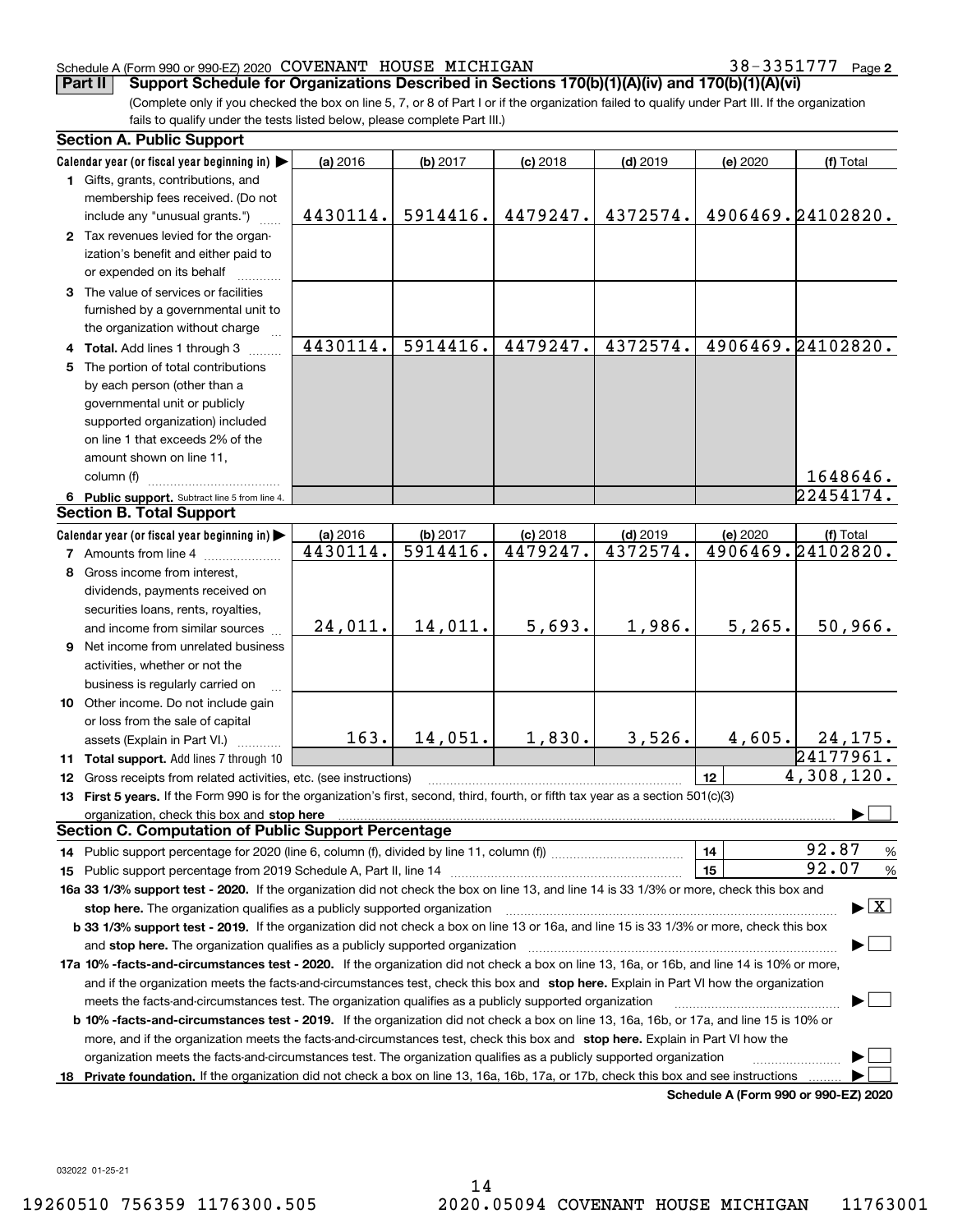(Complete only if you checked the box on line 10 of Part I or if the organization failed to qualify under Part II. If the organization fails to qualify under the tests listed below, please complete Part II.)

| <b>Section A. Public Support</b>                                                                                                                                                                                                                                                             |          |          |            |            |          |                                      |
|----------------------------------------------------------------------------------------------------------------------------------------------------------------------------------------------------------------------------------------------------------------------------------------------|----------|----------|------------|------------|----------|--------------------------------------|
| Calendar year (or fiscal year beginning in) $\blacktriangleright$                                                                                                                                                                                                                            | (a) 2016 | (b) 2017 | $(c)$ 2018 | $(d)$ 2019 | (e) 2020 | (f) Total                            |
| 1 Gifts, grants, contributions, and                                                                                                                                                                                                                                                          |          |          |            |            |          |                                      |
| membership fees received. (Do not                                                                                                                                                                                                                                                            |          |          |            |            |          |                                      |
| include any "unusual grants.")                                                                                                                                                                                                                                                               |          |          |            |            |          |                                      |
| 2 Gross receipts from admissions,<br>merchandise sold or services per-<br>formed, or facilities furnished in<br>any activity that is related to the<br>organization's tax-exempt purpose                                                                                                     |          |          |            |            |          |                                      |
| 3 Gross receipts from activities that                                                                                                                                                                                                                                                        |          |          |            |            |          |                                      |
| are not an unrelated trade or bus-                                                                                                                                                                                                                                                           |          |          |            |            |          |                                      |
| iness under section 513                                                                                                                                                                                                                                                                      |          |          |            |            |          |                                      |
| 4 Tax revenues levied for the organ-<br>ization's benefit and either paid to                                                                                                                                                                                                                 |          |          |            |            |          |                                      |
| or expended on its behalf<br>.                                                                                                                                                                                                                                                               |          |          |            |            |          |                                      |
| 5 The value of services or facilities                                                                                                                                                                                                                                                        |          |          |            |            |          |                                      |
| furnished by a governmental unit to                                                                                                                                                                                                                                                          |          |          |            |            |          |                                      |
| the organization without charge                                                                                                                                                                                                                                                              |          |          |            |            |          |                                      |
| <b>6 Total.</b> Add lines 1 through 5                                                                                                                                                                                                                                                        |          |          |            |            |          |                                      |
| 7a Amounts included on lines 1, 2, and<br>3 received from disqualified persons                                                                                                                                                                                                               |          |          |            |            |          |                                      |
| <b>b</b> Amounts included on lines 2 and 3 received<br>from other than disqualified persons that<br>exceed the greater of \$5,000 or 1% of the<br>amount on line 13 for the year                                                                                                             |          |          |            |            |          |                                      |
| c Add lines 7a and 7b                                                                                                                                                                                                                                                                        |          |          |            |            |          |                                      |
| 8 Public support. (Subtract line 7c from line 6.)<br><b>Section B. Total Support</b>                                                                                                                                                                                                         |          |          |            |            |          |                                      |
| Calendar year (or fiscal year beginning in)                                                                                                                                                                                                                                                  | (a) 2016 | (b) 2017 | $(c)$ 2018 | $(d)$ 2019 | (e) 2020 | (f) Total                            |
| 9 Amounts from line 6                                                                                                                                                                                                                                                                        |          |          |            |            |          |                                      |
| 10a Gross income from interest,<br>dividends, payments received on<br>securities loans, rents, royalties,<br>and income from similar sources                                                                                                                                                 |          |          |            |            |          |                                      |
| <b>b</b> Unrelated business taxable income                                                                                                                                                                                                                                                   |          |          |            |            |          |                                      |
| (less section 511 taxes) from businesses                                                                                                                                                                                                                                                     |          |          |            |            |          |                                      |
| acquired after June 30, 1975                                                                                                                                                                                                                                                                 |          |          |            |            |          |                                      |
| c Add lines 10a and 10b                                                                                                                                                                                                                                                                      |          |          |            |            |          |                                      |
| <b>11</b> Net income from unrelated business<br>activities not included in line 10b,<br>whether or not the business is<br>regularly carried on                                                                                                                                               |          |          |            |            |          |                                      |
| 12 Other income. Do not include gain<br>or loss from the sale of capital<br>assets (Explain in Part VI.)                                                                                                                                                                                     |          |          |            |            |          |                                      |
| <b>13 Total support.</b> (Add lines 9, 10c, 11, and 12.)                                                                                                                                                                                                                                     |          |          |            |            |          |                                      |
| 14 First 5 years. If the Form 990 is for the organization's first, second, third, fourth, or fifth tax year as a section 501(c)(3) organization,                                                                                                                                             |          |          |            |            |          |                                      |
| check this box and stop here measurements and stop here are constructed and state and stop here are constructed and stop here are constructed and stop here are constructed and stop here are constructed and stop here are co<br><b>Section C. Computation of Public Support Percentage</b> |          |          |            |            |          |                                      |
|                                                                                                                                                                                                                                                                                              |          |          |            |            | 15       | %                                    |
| 16 Public support percentage from 2019 Schedule A, Part III, line 15                                                                                                                                                                                                                         |          |          |            |            | 16       | %                                    |
| <b>Section D. Computation of Investment Income Percentage</b>                                                                                                                                                                                                                                |          |          |            |            |          |                                      |
| 17 Investment income percentage for 2020 (line 10c, column (f), divided by line 13, column (f))                                                                                                                                                                                              |          |          |            |            | 17       | %                                    |
| 18 Investment income percentage from 2019 Schedule A, Part III, line 17                                                                                                                                                                                                                      |          |          |            |            | 18       | %                                    |
| 19a 33 1/3% support tests - 2020. If the organization did not check the box on line 14, and line 15 is more than 33 1/3%, and line 17 is not                                                                                                                                                 |          |          |            |            |          |                                      |
| more than 33 1/3%, check this box and stop here. The organization qualifies as a publicly supported organization                                                                                                                                                                             |          |          |            |            |          | ▶                                    |
| b 33 1/3% support tests - 2019. If the organization did not check a box on line 14 or line 19a, and line 16 is more than 33 1/3%, and                                                                                                                                                        |          |          |            |            |          |                                      |
| line 18 is not more than 33 1/3%, check this box and stop here. The organization qualifies as a publicly supported organization                                                                                                                                                              |          |          |            |            |          |                                      |
| 20 Private foundation. If the organization did not check a box on line 14, 19a, or 19b, check this box and see instructions                                                                                                                                                                  |          |          |            |            |          |                                      |
| 032023 01-25-21                                                                                                                                                                                                                                                                              |          | 15       |            |            |          | Schedule A (Form 990 or 990-EZ) 2020 |

 <sup>19260510 756359 1176300.505 2020.05094</sup> COVENANT HOUSE MICHIGAN 11763001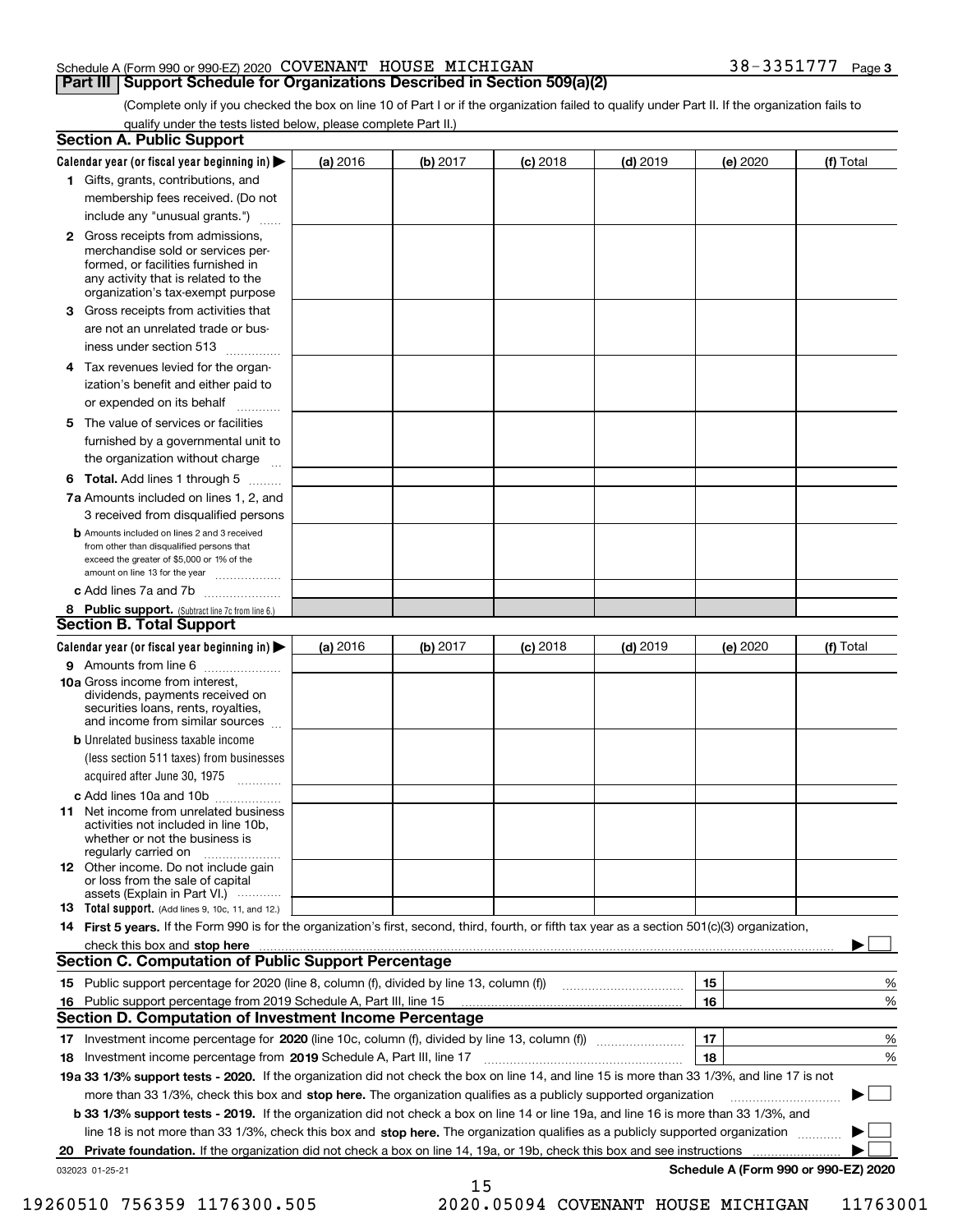## 38-3351777 Page 4

**1**

**2**

**3a**

**3b**

**3c**

**4a**

**4b**

**4c**

**5a**

**5b5c**

**6**

**7**

**8**

**9a**

**9b**

**9c**

**10a**

**10b**

**YesNo**

# **Part IV Supporting Organizations**

(Complete only if you checked a box in line 12 on Part I. If you checked box 12a, Part I, complete Sections A and B. If you checked box 12b, Part I, complete Sections A and C. If you checked box 12c, Part I, complete Sections A, D, and E. If you checked box 12d, Part I, complete Sections A and D, and complete Part V.)

## **Section A. All Supporting Organizations**

- **1** Are all of the organization's supported organizations listed by name in the organization's governing documents? If "No," describe in **Part VI** how the supported organizations are designated. If designated by *class or purpose, describe the designation. If historic and continuing relationship, explain.*
- **2** Did the organization have any supported organization that does not have an IRS determination of status under section 509(a)(1) or (2)? If "Yes," explain in Part VI how the organization determined that the supported *organization was described in section 509(a)(1) or (2).*
- **3a** Did the organization have a supported organization described in section 501(c)(4), (5), or (6)? If "Yes," answer *lines 3b and 3c below.*
- **b** Did the organization confirm that each supported organization qualified under section 501(c)(4), (5), or (6) and satisfied the public support tests under section 509(a)(2)? If "Yes," describe in **Part VI** when and how the *organization made the determination.*
- **c**Did the organization ensure that all support to such organizations was used exclusively for section 170(c)(2)(B) purposes? If "Yes," explain in **Part VI** what controls the organization put in place to ensure such use.
- **4a***If* Was any supported organization not organized in the United States ("foreign supported organization")? *"Yes," and if you checked box 12a or 12b in Part I, answer lines 4b and 4c below.*
- **b** Did the organization have ultimate control and discretion in deciding whether to make grants to the foreign supported organization? If "Yes," describe in **Part VI** how the organization had such control and discretion *despite being controlled or supervised by or in connection with its supported organizations.*
- **c** Did the organization support any foreign supported organization that does not have an IRS determination under sections 501(c)(3) and 509(a)(1) or (2)? If "Yes," explain in **Part VI** what controls the organization used *to ensure that all support to the foreign supported organization was used exclusively for section 170(c)(2)(B) purposes.*
- **5a** Did the organization add, substitute, or remove any supported organizations during the tax year? If "Yes," answer lines 5b and 5c below (if applicable). Also, provide detail in **Part VI,** including (i) the names and EIN *numbers of the supported organizations added, substituted, or removed; (ii) the reasons for each such action; (iii) the authority under the organization's organizing document authorizing such action; and (iv) how the action was accomplished (such as by amendment to the organizing document).*
- **b** Type I or Type II only. Was any added or substituted supported organization part of a class already designated in the organization's organizing document?
- **cSubstitutions only.**  Was the substitution the result of an event beyond the organization's control?
- **6** Did the organization provide support (whether in the form of grants or the provision of services or facilities) to **Part VI.** *If "Yes," provide detail in* support or benefit one or more of the filing organization's supported organizations? anyone other than (i) its supported organizations, (ii) individuals that are part of the charitable class benefited by one or more of its supported organizations, or (iii) other supporting organizations that also
- **7**Did the organization provide a grant, loan, compensation, or other similar payment to a substantial contributor *If "Yes," complete Part I of Schedule L (Form 990 or 990-EZ).* regard to a substantial contributor? (as defined in section 4958(c)(3)(C)), a family member of a substantial contributor, or a 35% controlled entity with
- **8** Did the organization make a loan to a disqualified person (as defined in section 4958) not described in line 7? *If "Yes," complete Part I of Schedule L (Form 990 or 990-EZ).*
- **9a** Was the organization controlled directly or indirectly at any time during the tax year by one or more in section 509(a)(1) or (2))? If "Yes," *provide detail in* <code>Part VI.</code> disqualified persons, as defined in section 4946 (other than foundation managers and organizations described
- **b** Did one or more disqualified persons (as defined in line 9a) hold a controlling interest in any entity in which the supporting organization had an interest? If "Yes," provide detail in P**art VI**.
- **c**Did a disqualified person (as defined in line 9a) have an ownership interest in, or derive any personal benefit from, assets in which the supporting organization also had an interest? If "Yes," provide detail in P**art VI.**
- **10a** Was the organization subject to the excess business holdings rules of section 4943 because of section supporting organizations)? If "Yes," answer line 10b below. 4943(f) (regarding certain Type II supporting organizations, and all Type III non-functionally integrated
- **b** Did the organization have any excess business holdings in the tax year? (Use Schedule C, Form 4720, to *determine whether the organization had excess business holdings.)*

16

032024 01-25-21

**Schedule A (Form 990 or 990-EZ) 2020**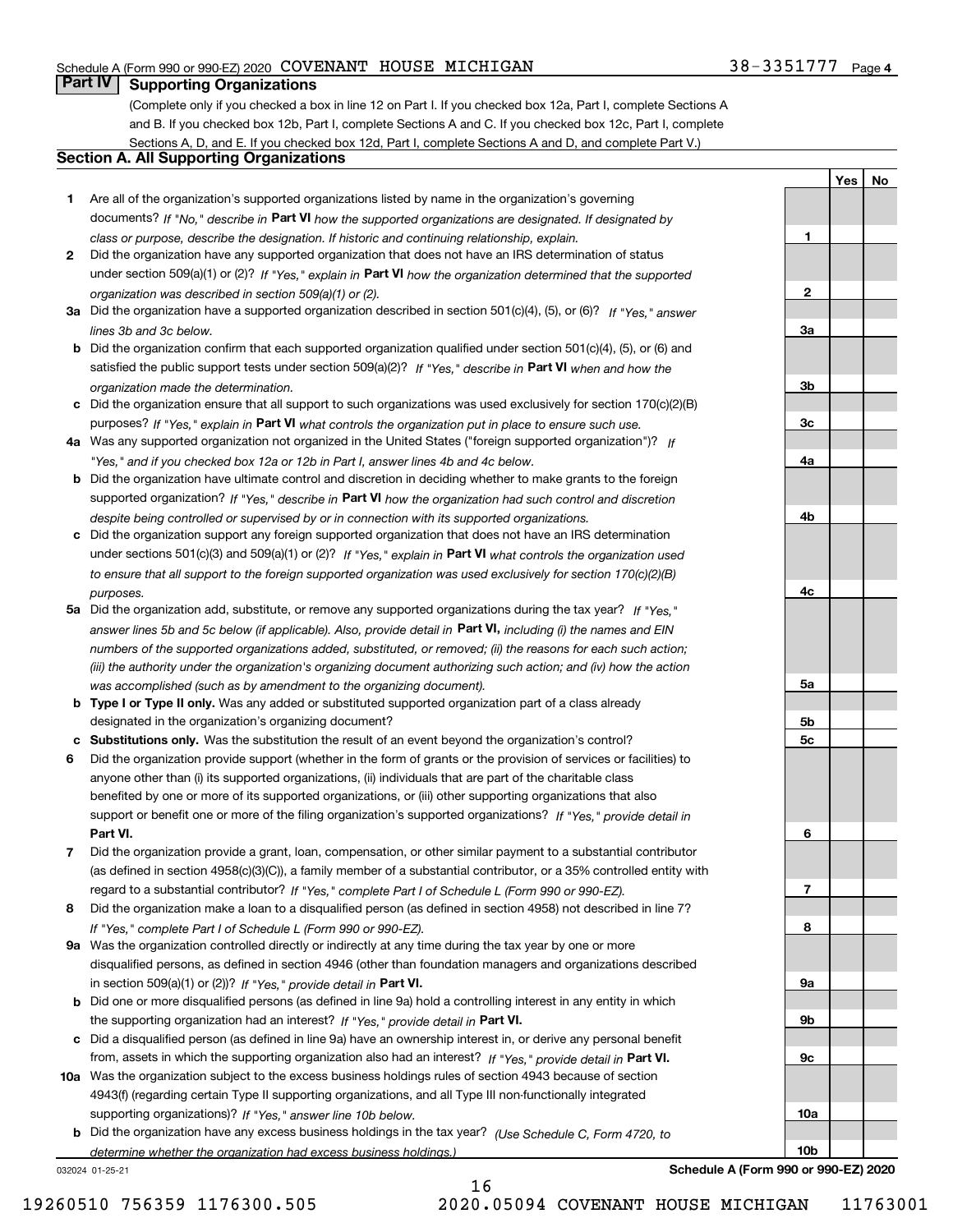|              | <b>Supporting Organizations (continued)</b><br>Part IV                                                                                                                                                                                                     |                 |     |    |
|--------------|------------------------------------------------------------------------------------------------------------------------------------------------------------------------------------------------------------------------------------------------------------|-----------------|-----|----|
|              |                                                                                                                                                                                                                                                            |                 | Yes | No |
| 11           | Has the organization accepted a gift or contribution from any of the following persons?                                                                                                                                                                    |                 |     |    |
|              | a A person who directly or indirectly controls, either alone or together with persons described in lines 11b and                                                                                                                                           |                 |     |    |
|              | 11c below, the governing body of a supported organization?                                                                                                                                                                                                 | 11a             |     |    |
|              | <b>b</b> A family member of a person described in line 11a above?                                                                                                                                                                                          | 11 <sub>b</sub> |     |    |
|              | c A 35% controlled entity of a person described in line 11a or 11b above? If "Yes" to line 11a, 11b, or 11c, provide                                                                                                                                       |                 |     |    |
|              | detail in Part VI.                                                                                                                                                                                                                                         | 11c             |     |    |
|              | <b>Section B. Type I Supporting Organizations</b>                                                                                                                                                                                                          |                 |     |    |
|              |                                                                                                                                                                                                                                                            |                 | Yes | No |
| 1.           | Did the governing body, members of the governing body, officers acting in their official capacity, or membership of one or                                                                                                                                 |                 |     |    |
|              | more supported organizations have the power to regularly appoint or elect at least a majority of the organization's officers,                                                                                                                              |                 |     |    |
|              | directors, or trustees at all times during the tax year? If "No," describe in Part VI how the supported organization(s)                                                                                                                                    |                 |     |    |
|              | effectively operated, supervised, or controlled the organization's activities. If the organization had more than one supported<br>organization, describe how the powers to appoint and/or remove officers, directors, or trustees were allocated among the |                 |     |    |
|              | supported organizations and what conditions or restrictions, if any, applied to such powers during the tax year.                                                                                                                                           | 1               |     |    |
| $\mathbf{2}$ | Did the organization operate for the benefit of any supported organization other than the supported                                                                                                                                                        |                 |     |    |
|              | organization(s) that operated, supervised, or controlled the supporting organization? If "Yes," explain in                                                                                                                                                 |                 |     |    |
|              | <b>Part VI</b> how providing such benefit carried out the purposes of the supported organization(s) that operated,                                                                                                                                         |                 |     |    |
|              | supervised, or controlled the supporting organization.                                                                                                                                                                                                     | $\mathbf{2}$    |     |    |
|              | Section C. Type II Supporting Organizations                                                                                                                                                                                                                |                 |     |    |
|              |                                                                                                                                                                                                                                                            |                 | Yes | No |
| 1.           | Were a majority of the organization's directors or trustees during the tax year also a majority of the directors                                                                                                                                           |                 |     |    |
|              | or trustees of each of the organization's supported organization(s)? If "No," describe in Part VI how control                                                                                                                                              |                 |     |    |
|              | or management of the supporting organization was vested in the same persons that controlled or managed                                                                                                                                                     |                 |     |    |
|              | the supported organization(s).                                                                                                                                                                                                                             | 1               |     |    |
|              | Section D. All Type III Supporting Organizations                                                                                                                                                                                                           |                 |     |    |
|              |                                                                                                                                                                                                                                                            |                 | Yes | No |
| 1.           | Did the organization provide to each of its supported organizations, by the last day of the fifth month of the                                                                                                                                             |                 |     |    |
|              | organization's tax year, (i) a written notice describing the type and amount of support provided during the prior tax                                                                                                                                      |                 |     |    |
|              | year, (ii) a copy of the Form 990 that was most recently filed as of the date of notification, and (iii) copies of the                                                                                                                                     |                 |     |    |
|              | organization's governing documents in effect on the date of notification, to the extent not previously provided?                                                                                                                                           | 1               |     |    |
| 2            | Were any of the organization's officers, directors, or trustees either (i) appointed or elected by the supported                                                                                                                                           |                 |     |    |
|              | organization(s) or (ii) serving on the governing body of a supported organization? If "No," explain in Part VI how                                                                                                                                         |                 |     |    |
|              | the organization maintained a close and continuous working relationship with the supported organization(s).                                                                                                                                                | $\mathbf{2}$    |     |    |
| 3            | By reason of the relationship described in line 2, above, did the organization's supported organizations have a                                                                                                                                            |                 |     |    |
|              | significant voice in the organization's investment policies and in directing the use of the organization's                                                                                                                                                 |                 |     |    |
|              | income or assets at all times during the tax year? If "Yes," describe in Part VI the role the organization's                                                                                                                                               |                 |     |    |
|              | supported organizations played in this regard.<br>Section E. Type III Functionally Integrated Supporting Organizations                                                                                                                                     | з               |     |    |
|              |                                                                                                                                                                                                                                                            |                 |     |    |
| 1<br>a       | Check the box next to the method that the organization used to satisfy the Integral Part Test during the year (see instructions).<br>The organization satisfied the Activities Test. Complete line 2 below.                                                |                 |     |    |
| b            | The organization is the parent of each of its supported organizations. Complete line 3 below.                                                                                                                                                              |                 |     |    |
| c            | The organization supported a governmental entity. Describe in Part VI how you supported a governmental entity (see instructions).                                                                                                                          |                 |     |    |
| 2            | Activities Test. Answer lines 2a and 2b below.                                                                                                                                                                                                             |                 | Yes | No |
| a            | Did substantially all of the organization's activities during the tax year directly further the exempt purposes of                                                                                                                                         |                 |     |    |
|              | the supported organization(s) to which the organization was responsive? If "Yes," then in Part VI identify                                                                                                                                                 |                 |     |    |
|              | those supported organizations and explain how these activities directly furthered their exempt purposes,                                                                                                                                                   |                 |     |    |
|              | how the organization was responsive to those supported organizations, and how the organization determined                                                                                                                                                  |                 |     |    |
|              | that these activities constituted substantially all of its activities.                                                                                                                                                                                     | 2a              |     |    |
|              | <b>b</b> Did the activities described in line 2a, above, constitute activities that, but for the organization's involvement,                                                                                                                               |                 |     |    |
|              | one or more of the organization's supported organization(s) would have been engaged in? If "Yes," explain in                                                                                                                                               |                 |     |    |
|              | Part VI the reasons for the organization's position that its supported organization(s) would have engaged in                                                                                                                                               |                 |     |    |
|              | these activities but for the organization's involvement.                                                                                                                                                                                                   | 2b              |     |    |

**3** Parent of Supported Organizations. Answer lines 3a and 3b below.

**a** Did the organization have the power to regularly appoint or elect a majority of the officers, directors, or trustees of each of the supported organizations? If "Yes" or "No" provide details in **Part VI.** 

**b** Did the organization exercise a substantial degree of direction over the policies, programs, and activities of each of its supported organizations? If "Yes," describe in Part VI the role played by the organization in this regard.

17

032025 01-25-21

**Schedule A (Form 990 or 990-EZ) 2020**

**3a**

**3b**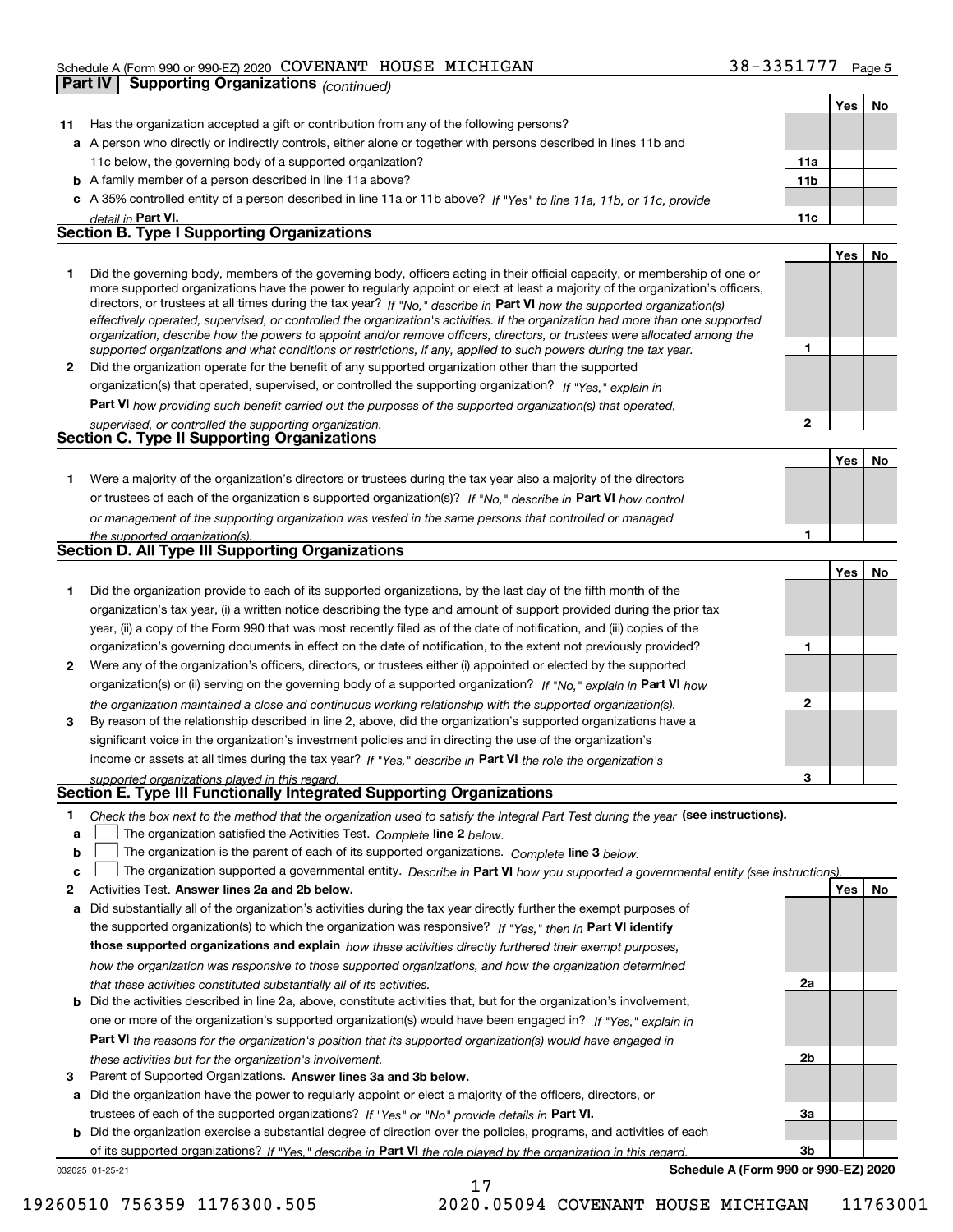|                                                              |  | <b>Part V</b> Type III Non-Functionally Integrated 509(a)(3) Supporting Organizations |                       |  |
|--------------------------------------------------------------|--|---------------------------------------------------------------------------------------|-----------------------|--|
| Schedule A (Form 990 or 990-EZ) 2020 COVENANT HOUSE MICHIGAN |  |                                                                                       | $38 - 3351777$ Page 6 |  |

1 Check here if the organization satisfied the Integral Part Test as a qualifying trust on Nov. 20, 1970 (explain in Part VI). See instructions. All other Type III non-functionally integrated supporting organizations must complete Sections A through E.

| Section A - Adjusted Net Income |                                                                                                                                   |                | (A) Prior Year | (B) Current Year<br>(optional) |
|---------------------------------|-----------------------------------------------------------------------------------------------------------------------------------|----------------|----------------|--------------------------------|
| п.                              | Net short-term capital gain                                                                                                       | 1              |                |                                |
| 2                               | Recoveries of prior-year distributions                                                                                            | $\mathbf{2}$   |                |                                |
| З                               | Other gross income (see instructions)                                                                                             | 3              |                |                                |
| 4                               | Add lines 1 through 3.                                                                                                            | 4              |                |                                |
| 5                               | Depreciation and depletion                                                                                                        | 5              |                |                                |
| 6                               | Portion of operating expenses paid or incurred for production or                                                                  |                |                |                                |
|                                 | collection of gross income or for management, conservation, or                                                                    |                |                |                                |
|                                 | maintenance of property held for production of income (see instructions)                                                          | 6              |                |                                |
| 7                               | Other expenses (see instructions)                                                                                                 | $\overline{7}$ |                |                                |
| 8                               | Adjusted Net Income (subtract lines 5, 6, and 7 from line 4)                                                                      | 8              |                |                                |
|                                 | <b>Section B - Minimum Asset Amount</b>                                                                                           |                | (A) Prior Year | (B) Current Year<br>(optional) |
| 1                               | Aggregate fair market value of all non-exempt-use assets (see                                                                     |                |                |                                |
|                                 | instructions for short tax year or assets held for part of year):                                                                 |                |                |                                |
|                                 | a Average monthly value of securities                                                                                             | 1a             |                |                                |
|                                 | 1b<br><b>b</b> Average monthly cash balances                                                                                      |                |                |                                |
|                                 | 1c<br>c Fair market value of other non-exempt-use assets                                                                          |                |                |                                |
|                                 | d Total (add lines 1a, 1b, and 1c)                                                                                                | 1d             |                |                                |
|                                 | e Discount claimed for blockage or other factors                                                                                  |                |                |                                |
|                                 | (explain in detail in Part VI):                                                                                                   |                |                |                                |
| $\mathbf{2}$                    | Acquisition indebtedness applicable to non-exempt-use assets                                                                      | $\mathbf 2$    |                |                                |
| 3                               | Subtract line 2 from line 1d.                                                                                                     | 3              |                |                                |
| 4                               | Cash deemed held for exempt use. Enter 0.015 of line 3 (for greater amount,                                                       |                |                |                                |
|                                 | see instructions).                                                                                                                | 4              |                |                                |
| 5                               | Net value of non-exempt-use assets (subtract line 4 from line 3)                                                                  | 5              |                |                                |
| 6                               | Multiply line 5 by 0.035.                                                                                                         | 6              |                |                                |
| 7                               | Recoveries of prior-year distributions                                                                                            | $\overline{7}$ |                |                                |
| 8                               | Minimum Asset Amount (add line 7 to line 6)                                                                                       | 8              |                |                                |
|                                 | <b>Section C - Distributable Amount</b>                                                                                           |                |                | <b>Current Year</b>            |
| 1                               | Adjusted net income for prior year (from Section A, line 8, column A)                                                             | 1              |                |                                |
| 2                               | Enter 0.85 of line 1.                                                                                                             | $\mathbf{2}$   |                |                                |
| з                               | Minimum asset amount for prior year (from Section B, line 8, column A)                                                            | 3              |                |                                |
| 4                               | Enter greater of line 2 or line 3.                                                                                                | 4              |                |                                |
| 5                               | Income tax imposed in prior year                                                                                                  | 5              |                |                                |
| 6                               | <b>Distributable Amount.</b> Subtract line 5 from line 4, unless subject to                                                       |                |                |                                |
|                                 | emergency temporary reduction (see instructions).                                                                                 | 6              |                |                                |
| 7                               | Check here if the current year is the organization's first as a non-functionally integrated Type III supporting organization (see |                |                |                                |

instructions).

**1**

**Schedule A (Form 990 or 990-EZ) 2020**

032026 01-25-21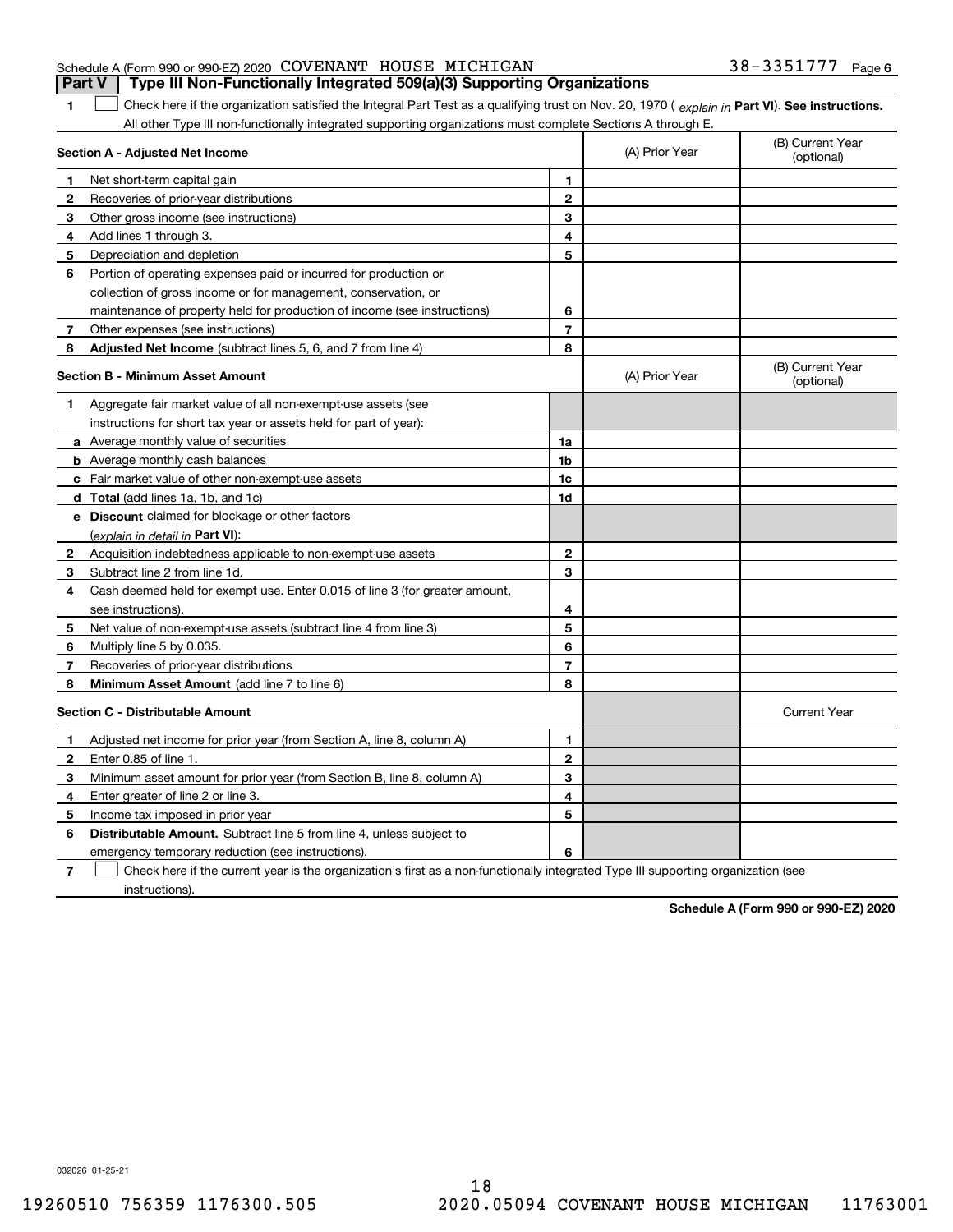| <b>Part V</b> | Type III Non-Functionally Integrated 509(a)(3) Supporting Organizations                    |                                    | (continued)                                   |    |                                                  |
|---------------|--------------------------------------------------------------------------------------------|------------------------------------|-----------------------------------------------|----|--------------------------------------------------|
|               | <b>Section D - Distributions</b>                                                           |                                    |                                               |    | <b>Current Year</b>                              |
| 1             | Amounts paid to supported organizations to accomplish exempt purposes                      |                                    |                                               | 1  |                                                  |
| 2             | Amounts paid to perform activity that directly furthers exempt purposes of supported       |                                    |                                               |    |                                                  |
|               | organizations, in excess of income from activity                                           |                                    |                                               | 2  |                                                  |
| 3             | Administrative expenses paid to accomplish exempt purposes of supported organizations      |                                    |                                               | 3  |                                                  |
| 4             | Amounts paid to acquire exempt-use assets                                                  |                                    |                                               | 4  |                                                  |
| 5             | Qualified set-aside amounts (prior IRS approval required - provide details in Part VI)     |                                    |                                               | 5  |                                                  |
| 6             | Other distributions (describe in Part VI). See instructions.                               |                                    |                                               | 6  |                                                  |
| 7             | Total annual distributions. Add lines 1 through 6.                                         |                                    |                                               | 7  |                                                  |
| 8             | Distributions to attentive supported organizations to which the organization is responsive |                                    |                                               |    |                                                  |
|               | (provide details in Part VI). See instructions.                                            |                                    |                                               | 8  |                                                  |
| 9             | Distributable amount for 2020 from Section C, line 6                                       |                                    |                                               | 9  |                                                  |
| 10            | Line 8 amount divided by line 9 amount                                                     |                                    |                                               | 10 |                                                  |
|               | <b>Section E - Distribution Allocations</b> (see instructions)                             | (i)<br><b>Excess Distributions</b> | (ii)<br><b>Underdistributions</b><br>Pre-2020 |    | (iii)<br><b>Distributable</b><br>Amount for 2020 |
| 1             | Distributable amount for 2020 from Section C, line 6                                       |                                    |                                               |    |                                                  |
| 2             | Underdistributions, if any, for years prior to 2020 (reason-                               |                                    |                                               |    |                                                  |
|               | able cause required - explain in Part VI). See instructions.                               |                                    |                                               |    |                                                  |
| 3             | Excess distributions carryover, if any, to 2020                                            |                                    |                                               |    |                                                  |
|               | <b>a</b> From 2015                                                                         |                                    |                                               |    |                                                  |
|               | <b>b</b> From 2016                                                                         |                                    |                                               |    |                                                  |
|               | c From 2017                                                                                |                                    |                                               |    |                                                  |
|               | <b>d</b> From 2018                                                                         |                                    |                                               |    |                                                  |
|               | e From 2019                                                                                |                                    |                                               |    |                                                  |
|               | f Total of lines 3a through 3e                                                             |                                    |                                               |    |                                                  |
|               | g Applied to underdistributions of prior years                                             |                                    |                                               |    |                                                  |
|               | <b>h</b> Applied to 2020 distributable amount                                              |                                    |                                               |    |                                                  |
|               | Carryover from 2015 not applied (see instructions)                                         |                                    |                                               |    |                                                  |
|               | Remainder. Subtract lines 3g, 3h, and 3i from line 3f.                                     |                                    |                                               |    |                                                  |
| 4             | Distributions for 2020 from Section D,                                                     |                                    |                                               |    |                                                  |
|               | line $7:$                                                                                  |                                    |                                               |    |                                                  |
|               | a Applied to underdistributions of prior years                                             |                                    |                                               |    |                                                  |
|               | <b>b</b> Applied to 2020 distributable amount                                              |                                    |                                               |    |                                                  |
|               | c Remainder. Subtract lines 4a and 4b from line 4.                                         |                                    |                                               |    |                                                  |
| 5             | Remaining underdistributions for years prior to 2020, if                                   |                                    |                                               |    |                                                  |
|               | any. Subtract lines 3g and 4a from line 2. For result greater                              |                                    |                                               |    |                                                  |
|               | than zero, explain in Part VI. See instructions.                                           |                                    |                                               |    |                                                  |
| 6             | Remaining underdistributions for 2020. Subtract lines 3h                                   |                                    |                                               |    |                                                  |
|               | and 4b from line 1. For result greater than zero, explain in                               |                                    |                                               |    |                                                  |
|               | Part VI. See instructions.                                                                 |                                    |                                               |    |                                                  |
| 7             | Excess distributions carryover to 2021. Add lines 3j                                       |                                    |                                               |    |                                                  |
|               | and 4c.                                                                                    |                                    |                                               |    |                                                  |
| 8             | Breakdown of line 7:                                                                       |                                    |                                               |    |                                                  |
|               | a Excess from 2016                                                                         |                                    |                                               |    |                                                  |
|               | <b>b</b> Excess from 2017                                                                  |                                    |                                               |    |                                                  |
|               | c Excess from 2018                                                                         |                                    |                                               |    |                                                  |
|               | d Excess from 2019                                                                         |                                    |                                               |    |                                                  |
|               | e Excess from 2020                                                                         |                                    |                                               |    |                                                  |

**Schedule A (Form 990 or 990-EZ) 2020**

032027 01-25-21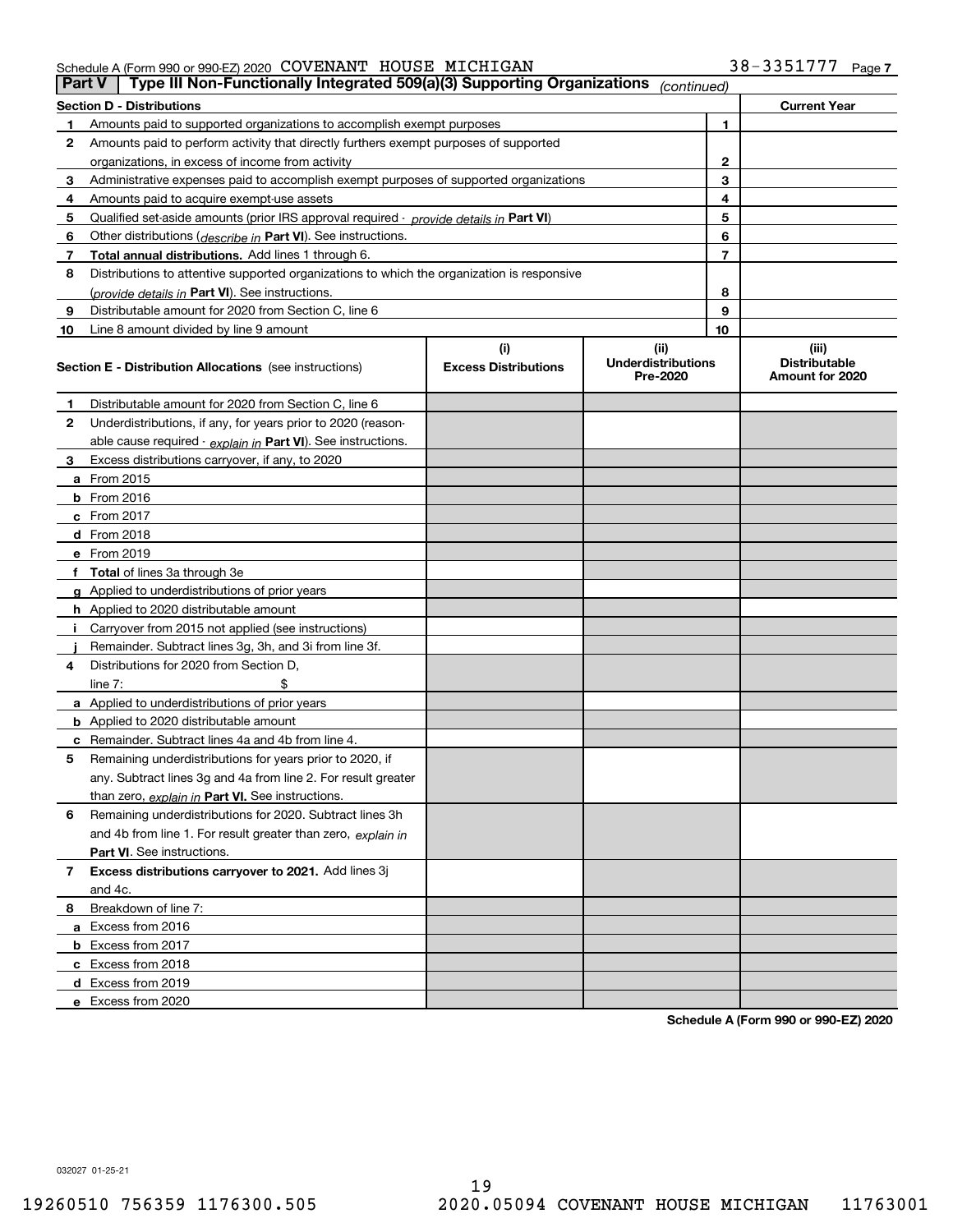Part VI | Supplemental Information. Provide the explanations required by Part II, line 10; Part II, line 17a or 17b; Part III, line 12; Part IV, Section A, lines 1, 2, 3b, 3c, 4b, 4c, 5a, 6, 9a, 9b, 9c, 11a, 11b, and 11c; Part IV, Section B, lines 1 and 2; Part IV, Section C, line 1; Part IV, Section D, lines 2 and 3; Part IV, Section E, lines 1c, 2a, 2b, 3a, and 3b; Part V, line 1; Part V, Section B, line 1e; Part V, Section D, lines 5, 6, and 8; and Part V, Section E, lines 2, 5, and 6. Also complete this part for any additional information. (See instructions.)

SCHEDULE A, PART II, LINE 10, EXPLANATION FOR OTHER INCOME:

| OTHER INCOME            |                                                                                                                                    |
|-------------------------|------------------------------------------------------------------------------------------------------------------------------------|
| 2016 AMOUNT: \$         | 163.                                                                                                                               |
| 2017 AMOUNT:<br>\$      | 2, 266.<br><u> 1989 - Johann Stoff, deutscher Stoff, der Stoff, der Stoff, der Stoff, der Stoff, der Stoff, der Stoff, der S</u>   |
| 2018 AMOUNT:<br>\$      | 1,830.<br><u>a sa barang sa mga barang sa mga barang sa mga barang sa mga barang sa mga barang sa mga barang sa mga barang sa </u> |
| 2019 AMOUNT:<br>\$      | 3,526.<br><u> 1989 - Johann Stein, mars an de Frankrik (f. 1989)</u>                                                               |
| 2020 AMOUNT: \$         | 4,605.<br>and the control of the control of the control of the control of the control of the control of the control of the         |
| REIMBURSEMENTS FROM YVS |                                                                                                                                    |
| INSURANCE REIMBURSEMENT |                                                                                                                                    |
| 2017 AMOUNT: \$         | 11,785.<br>and the control of the control of the control of the control of the control of the control of the control of the        |
|                         |                                                                                                                                    |
|                         |                                                                                                                                    |
|                         |                                                                                                                                    |
|                         |                                                                                                                                    |
|                         |                                                                                                                                    |
|                         |                                                                                                                                    |
|                         |                                                                                                                                    |
|                         |                                                                                                                                    |
|                         |                                                                                                                                    |
|                         |                                                                                                                                    |
|                         |                                                                                                                                    |
|                         |                                                                                                                                    |
|                         |                                                                                                                                    |
|                         |                                                                                                                                    |
|                         |                                                                                                                                    |
|                         |                                                                                                                                    |
|                         |                                                                                                                                    |
|                         |                                                                                                                                    |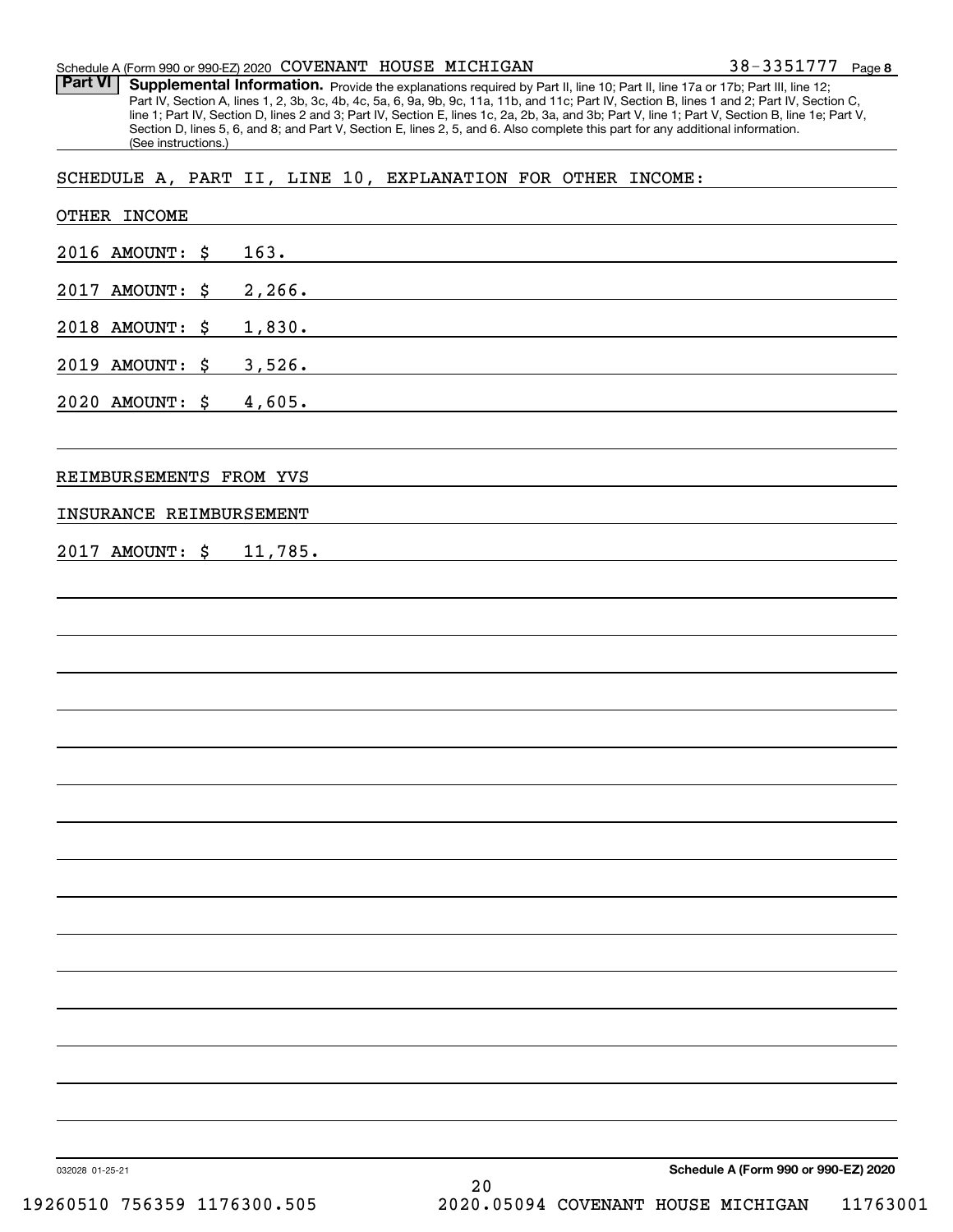Department of the Treasury Internal Revenue Service **(Form 990, 990-EZ, or 990-PF)**

Name of the organization

**Organization type** (check one):

## \*\* PUBLIC DISCLOSURE COPY \*\*

# **Schedule B Schedule of Contributors**

**| Attach to Form 990, Form 990-EZ, or Form 990-PF. | Go to www.irs.gov/Form990 for the latest information.** OMB No. 1545-0047

**2020**

**Employer identification number**

|--|--|

| Filers of:         | Section:                                                                  |
|--------------------|---------------------------------------------------------------------------|
| Form 990 or 990-EZ | $\boxed{\text{X}}$ 501(c)( 3) (enter number) organization                 |
|                    | 4947(a)(1) nonexempt charitable trust not treated as a private foundation |
|                    | 527 political organization                                                |
| Form 990-PF        | 501(c)(3) exempt private foundation                                       |
|                    | 4947(a)(1) nonexempt charitable trust treated as a private foundation     |
|                    | 501(c)(3) taxable private foundation                                      |

Check if your organization is covered by the **General Rule** or a **Special Rule. Note:**  Only a section 501(c)(7), (8), or (10) organization can check boxes for both the General Rule and a Special Rule. See instructions.

#### **General Rule**

 $\mathcal{L}^{\text{max}}$ 

For an organization filing Form 990, 990-EZ, or 990-PF that received, during the year, contributions totaling \$5,000 or more (in money or property) from any one contributor. Complete Parts I and II. See instructions for determining a contributor's total contributions.

#### **Special Rules**

any one contributor, during the year, total contributions of the greater of  $\,$  (1) \$5,000; or **(2)** 2% of the amount on (i) Form 990, Part VIII, line 1h;  $\boxed{\textbf{X}}$  For an organization described in section 501(c)(3) filing Form 990 or 990-EZ that met the 33 1/3% support test of the regulations under sections 509(a)(1) and 170(b)(1)(A)(vi), that checked Schedule A (Form 990 or 990-EZ), Part II, line 13, 16a, or 16b, and that received from or (ii) Form 990-EZ, line 1. Complete Parts I and II.

For an organization described in section 501(c)(7), (8), or (10) filing Form 990 or 990-EZ that received from any one contributor, during the year, total contributions of more than \$1,000 exclusively for religious, charitable, scientific, literary, or educational purposes, or for the prevention of cruelty to children or animals. Complete Parts I (entering "N/A" in column (b) instead of the contributor name and address), II, and III.  $\mathcal{L}^{\text{max}}$ 

purpose. Don't complete any of the parts unless the **General Rule** applies to this organization because it received *nonexclusively* year, contributions <sub>exclusively</sub> for religious, charitable, etc., purposes, but no such contributions totaled more than \$1,000. If this box is checked, enter here the total contributions that were received during the year for an  $\;$ exclusively religious, charitable, etc., For an organization described in section 501(c)(7), (8), or (10) filing Form 990 or 990-EZ that received from any one contributor, during the religious, charitable, etc., contributions totaling \$5,000 or more during the year  $\Box$ — $\Box$   $\Box$  $\mathcal{L}^{\text{max}}$ 

**Caution:**  An organization that isn't covered by the General Rule and/or the Special Rules doesn't file Schedule B (Form 990, 990-EZ, or 990-PF),  **must** but it answer "No" on Part IV, line 2, of its Form 990; or check the box on line H of its Form 990-EZ or on its Form 990-PF, Part I, line 2, to certify that it doesn't meet the filing requirements of Schedule B (Form 990, 990-EZ, or 990-PF).

**For Paperwork Reduction Act Notice, see the instructions for Form 990, 990-EZ, or 990-PF. Schedule B (Form 990, 990-EZ, or 990-PF) (2020)** LHA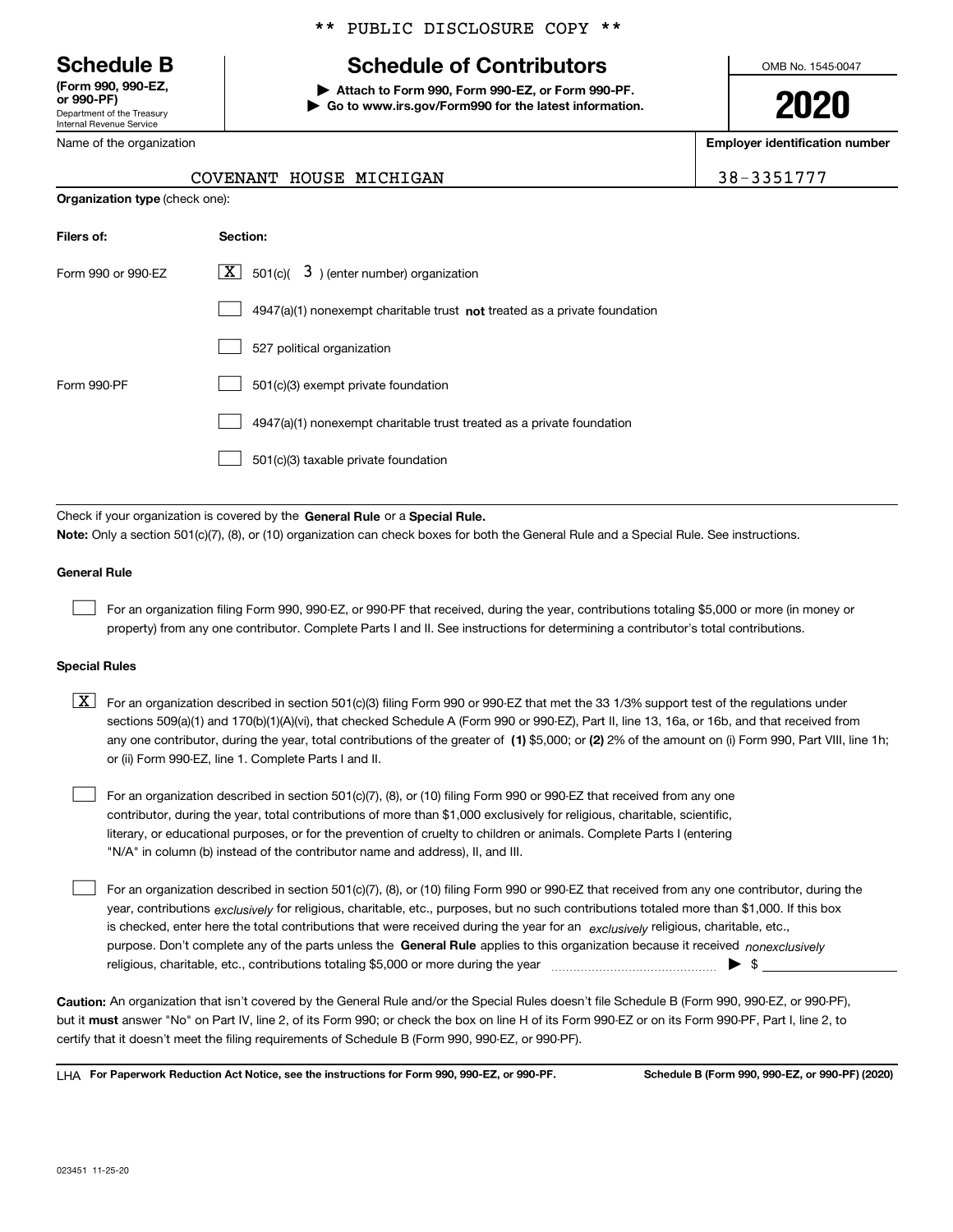# Schedule B (Form 990, 990-EZ, or 990-PF) (2020) Page 2

# COVENANT HOUSE MICHIGAN 38-3351777

|                 | Schedule B (Form 990, 990-EZ, or 990-PF) (2020)                                                       |                                   | Page 2                                                                                                      |
|-----------------|-------------------------------------------------------------------------------------------------------|-----------------------------------|-------------------------------------------------------------------------------------------------------------|
|                 | Name of organization                                                                                  |                                   | Employer identification number                                                                              |
|                 | COVENANT HOUSE MICHIGAN                                                                               |                                   | 38-3351777                                                                                                  |
| Part I          | <b>Contributors</b> (see instructions). Use duplicate copies of Part I if additional space is needed. |                                   |                                                                                                             |
| (a)<br>No.      | (b)<br>Name, address, and ZIP + 4                                                                     | (c)<br><b>Total contributions</b> | (d)<br>Type of contribution                                                                                 |
| 1               |                                                                                                       | 917,223.<br>\$                    | $\overline{\mathbf{X}}$<br>Person<br>Payroll<br>Noncash<br>(Complete Part II for<br>noncash contributions.) |
| (a)<br>No.      | (b)<br>Name, address, and ZIP + 4                                                                     | (c)<br><b>Total contributions</b> | (d)<br>Type of contribution                                                                                 |
| 2               |                                                                                                       | 501,973.<br>\$                    | $\overline{\mathbf{X}}$<br>Person<br>Payroll<br>Noncash<br>(Complete Part II for<br>noncash contributions.) |
| (a)<br>No.      | (b)<br>Name, address, and ZIP + 4                                                                     | (c)<br><b>Total contributions</b> | (d)<br>Type of contribution                                                                                 |
| 3               |                                                                                                       | 354, 140.<br>\$                   | $\overline{\mathbf{X}}$<br>Person<br>Payroll<br>Noncash<br>(Complete Part II for<br>noncash contributions.) |
| (a)<br>No.      | (b)<br>Name, address, and ZIP + 4                                                                     | (c)<br><b>Total contributions</b> | (d)<br>Type of contribution                                                                                 |
| 4               |                                                                                                       | 244,069.<br>\$                    | $\mathbf{X}$<br>Person<br>Payroll<br>Noncash<br>(Complete Part II for<br>noncash contributions.)            |
| (a)<br>No.      | (b)<br>Name, address, and ZIP + 4                                                                     | (c)<br><b>Total contributions</b> | (d)<br>Type of contribution                                                                                 |
| 5               |                                                                                                       | 215,000.<br>\$                    | $\overline{\mathbf{X}}$<br>Person<br>Payroll<br>Noncash<br>(Complete Part II for<br>noncash contributions.) |
| (a)<br>No.      | (b)<br>Name, address, and ZIP + 4                                                                     | (c)<br><b>Total contributions</b> | (d)<br>Type of contribution                                                                                 |
| 6               |                                                                                                       | 176,500.<br>\$                    | $\overline{\mathbf{X}}$<br>Person<br>Payroll<br>Noncash<br>(Complete Part II for<br>noncash contributions.) |
| 023452 11-25-20 |                                                                                                       |                                   | Schedule B (Form 990, 990-EZ, or 990-PF) (2020)                                                             |

19260510 756359 1176300.505 2020.05094 COVENANT HOUSE MICHIGAN 11763001

22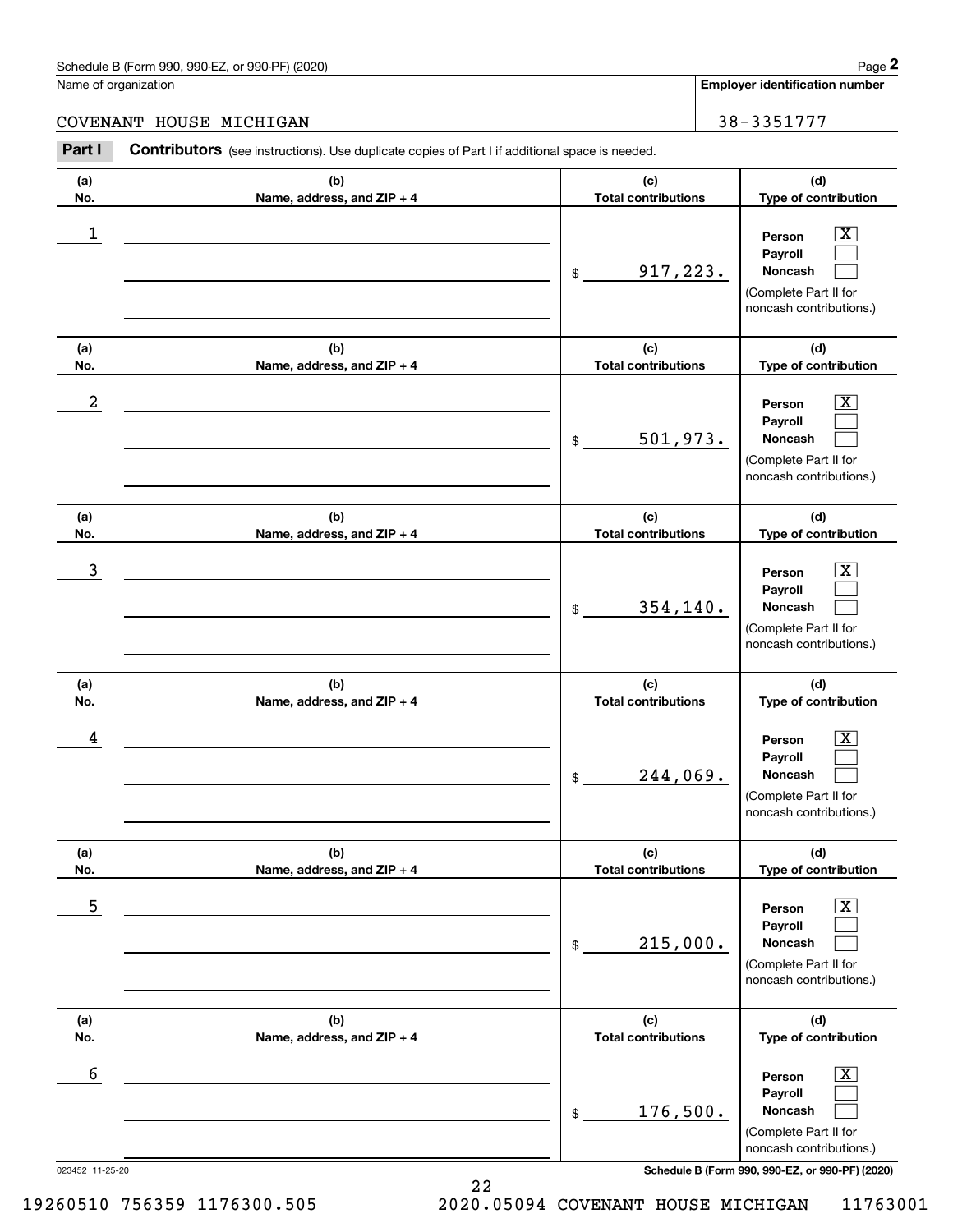# Schedule B (Form 990, 990-EZ, or 990-PF) (2020) Page 2

|                 | Schedule B (Form 990, 990-EZ, or 990-PF) (2020)                                                       |                                   | Page 2                                                                                                    |
|-----------------|-------------------------------------------------------------------------------------------------------|-----------------------------------|-----------------------------------------------------------------------------------------------------------|
|                 | Name of organization                                                                                  |                                   | <b>Employer identification number</b>                                                                     |
| <b>COVENANT</b> | HOUSE MICHIGAN                                                                                        |                                   | 38-3351777                                                                                                |
| Part I          | <b>Contributors</b> (see instructions). Use duplicate copies of Part I if additional space is needed. |                                   |                                                                                                           |
| (a)<br>No.      | (b)<br>Name, address, and ZIP + 4                                                                     | (c)<br><b>Total contributions</b> | (d)<br>Type of contribution                                                                               |
| 7               |                                                                                                       | 173,053.<br>\$                    | $\overline{\text{X}}$<br>Person<br>Payroll<br>Noncash<br>(Complete Part II for<br>noncash contributions.) |
| (a)<br>No.      | (b)<br>Name, address, and ZIP + 4                                                                     | (c)<br><b>Total contributions</b> | (d)<br>Type of contribution                                                                               |
| 8               |                                                                                                       | 150,000.<br>\$                    | $\overline{\text{X}}$<br>Person<br>Payroll<br>Noncash<br>(Complete Part II for<br>noncash contributions.) |
| (a)<br>No.      | (b)<br>Name, address, and ZIP + 4                                                                     | (c)<br><b>Total contributions</b> | (d)<br>Type of contribution                                                                               |
| 9               |                                                                                                       | 115,000.<br>\$                    | $\overline{\text{X}}$<br>Person<br>Payroll<br>Noncash<br>(Complete Part II for<br>noncash contributions.) |
| (a)<br>No.      | (b)<br>Name, address, and ZIP + 4                                                                     | (c)<br><b>Total contributions</b> | (d)<br>Type of contribution                                                                               |
|                 |                                                                                                       | \$                                | Person<br>Payroll<br>Noncash<br>(Complete Part II for<br>noncash contributions.)                          |
| (a)<br>No.      | (b)<br>Name, address, and ZIP + 4                                                                     | (c)<br><b>Total contributions</b> | (d)<br>Type of contribution                                                                               |
|                 |                                                                                                       | \$                                | Person<br>Payroll<br>Noncash<br>(Complete Part II for<br>noncash contributions.)                          |
| (a)<br>No.      | (b)<br>Name, address, and ZIP + 4                                                                     | (c)<br><b>Total contributions</b> | (d)<br>Type of contribution                                                                               |
|                 |                                                                                                       | \$                                | Person<br>Payroll<br>Noncash<br>(Complete Part II for<br>noncash contributions.)                          |

023452 11-25-20 **Schedule B (Form 990, 990-EZ, or 990-PF) (2020)**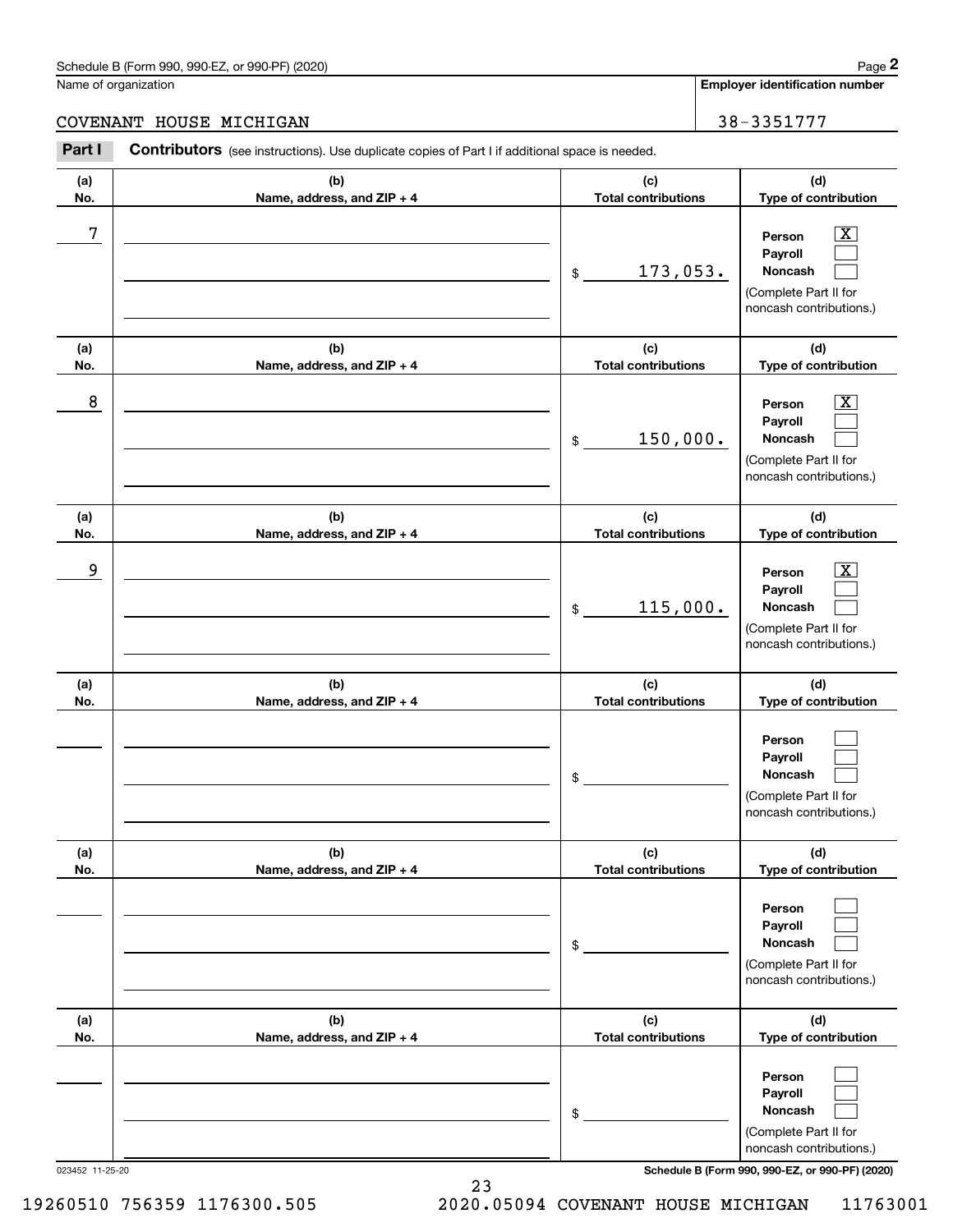Name of organization

**Employer identification number**

COVENANT HOUSE MICHIGAN 38-3351777

(see instructions). Use duplicate copies of Part II if additional space is needed.<br> **2Part II if Noncash Property** (see instructions). Use duplicate copies of Part II if additional space is needed.

| (a)<br>No.<br>from<br>Part I | (b)<br>Description of noncash property given | (c)<br>FMV (or estimate)<br>(See instructions.) | (d)<br>Date received                            |
|------------------------------|----------------------------------------------|-------------------------------------------------|-------------------------------------------------|
|                              |                                              | $\frac{1}{2}$                                   |                                                 |
| (a)<br>No.<br>from<br>Part I | (b)<br>Description of noncash property given | (c)<br>FMV (or estimate)<br>(See instructions.) | (d)<br>Date received                            |
|                              |                                              | $\sim$                                          |                                                 |
| (a)<br>No.<br>from<br>Part I | (b)<br>Description of noncash property given | (c)<br>FMV (or estimate)<br>(See instructions.) | (d)<br>Date received                            |
|                              |                                              | $\frac{1}{2}$                                   |                                                 |
| (a)<br>No.<br>from<br>Part I | (b)<br>Description of noncash property given | (c)<br>FMV (or estimate)<br>(See instructions.) | (d)<br>Date received                            |
|                              |                                              | $\mathfrak s$                                   |                                                 |
| (a)<br>No.<br>from<br>Part I | (b)<br>Description of noncash property given | (c)<br>FMV (or estimate)<br>(See instructions.) | (d)<br>Date received                            |
|                              |                                              | \$                                              |                                                 |
| (a)<br>No.<br>from<br>Part I | (b)<br>Description of noncash property given | (c)<br>FMV (or estimate)<br>(See instructions.) | (d)<br>Date received                            |
|                              |                                              | \$                                              | Schedule B (Form 990, 990-EZ, or 990-PF) (2020) |

24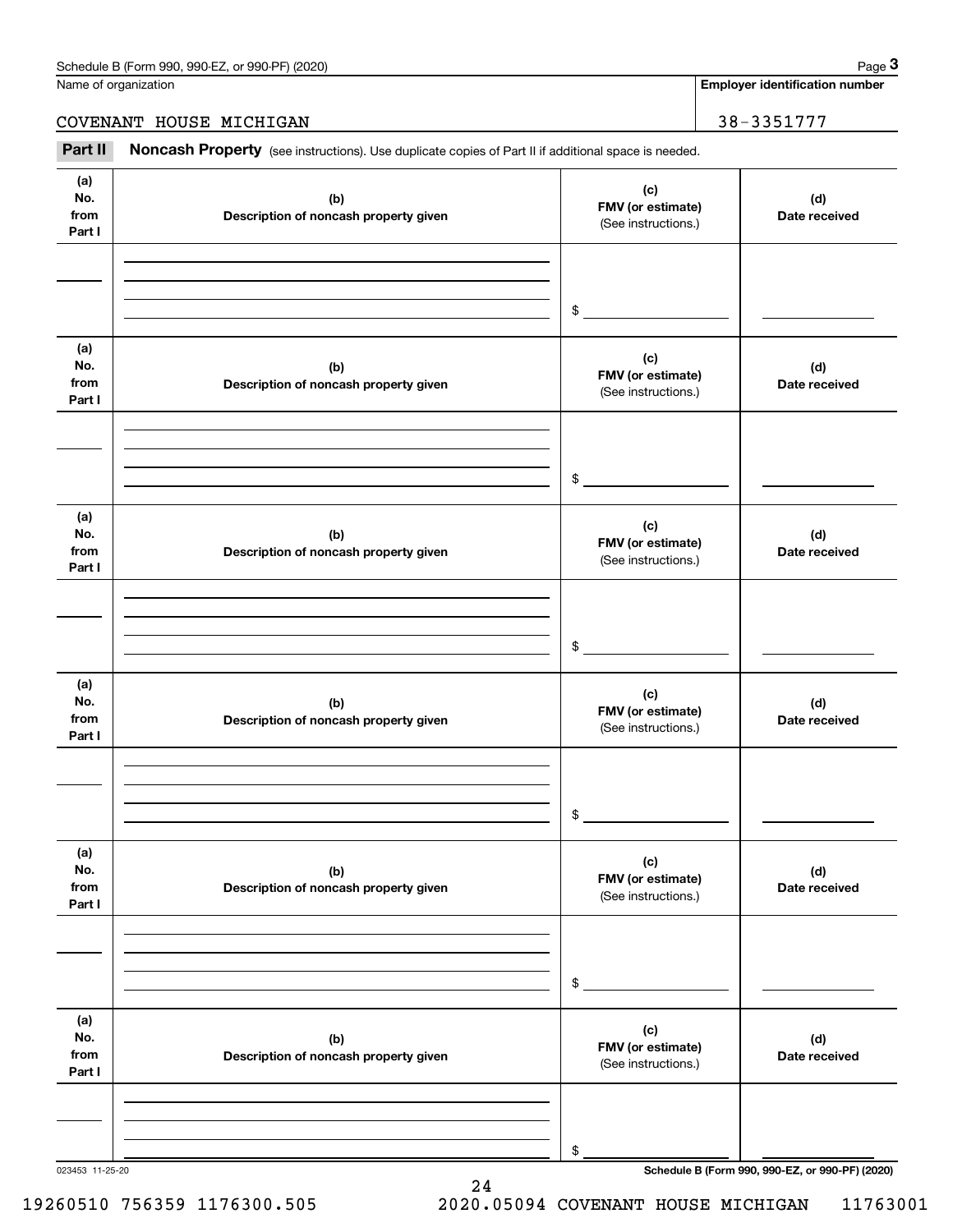|                           | Schedule B (Form 990, 990-EZ, or 990-PF) (2020)                                                                                                                                                                                                                                                 |                      |                                          | Page 4                                                                                                                                                         |  |  |
|---------------------------|-------------------------------------------------------------------------------------------------------------------------------------------------------------------------------------------------------------------------------------------------------------------------------------------------|----------------------|------------------------------------------|----------------------------------------------------------------------------------------------------------------------------------------------------------------|--|--|
|                           | Name of organization                                                                                                                                                                                                                                                                            |                      |                                          | <b>Employer identification number</b>                                                                                                                          |  |  |
|                           | COVENANT HOUSE MICHIGAN                                                                                                                                                                                                                                                                         |                      |                                          | 38-3351777                                                                                                                                                     |  |  |
| <b>Part III</b>           | from any one contributor. Complete columns (a) through (e) and the following line entry. For organizations<br>completing Part III, enter the total of exclusively religious, charitable, etc., contributions of \$1,000 or less for the year. (Enter this info. once.) $\blacktriangleright$ \$ |                      |                                          | Exclusively religious, charitable, etc., contributions to organizations described in section 501(c)(7), (8), or (10) that total more than \$1,000 for the year |  |  |
|                           | Use duplicate copies of Part III if additional space is needed.                                                                                                                                                                                                                                 |                      |                                          |                                                                                                                                                                |  |  |
| (a) No.<br>from<br>Part I | (b) Purpose of gift                                                                                                                                                                                                                                                                             | (c) Use of gift      |                                          | (d) Description of how gift is held                                                                                                                            |  |  |
|                           |                                                                                                                                                                                                                                                                                                 |                      |                                          |                                                                                                                                                                |  |  |
|                           |                                                                                                                                                                                                                                                                                                 |                      |                                          |                                                                                                                                                                |  |  |
|                           |                                                                                                                                                                                                                                                                                                 | (e) Transfer of gift |                                          |                                                                                                                                                                |  |  |
|                           | Transferee's name, address, and ZIP + 4                                                                                                                                                                                                                                                         |                      |                                          | Relationship of transferor to transferee                                                                                                                       |  |  |
|                           |                                                                                                                                                                                                                                                                                                 |                      |                                          |                                                                                                                                                                |  |  |
| (a) No.<br>from<br>Part I | (b) Purpose of gift                                                                                                                                                                                                                                                                             | (c) Use of gift      |                                          | (d) Description of how gift is held                                                                                                                            |  |  |
|                           |                                                                                                                                                                                                                                                                                                 |                      |                                          |                                                                                                                                                                |  |  |
|                           | (e) Transfer of gift                                                                                                                                                                                                                                                                            |                      |                                          |                                                                                                                                                                |  |  |
|                           | Transferee's name, address, and ZIP + 4                                                                                                                                                                                                                                                         |                      | Relationship of transferor to transferee |                                                                                                                                                                |  |  |
|                           |                                                                                                                                                                                                                                                                                                 |                      |                                          |                                                                                                                                                                |  |  |
|                           |                                                                                                                                                                                                                                                                                                 |                      |                                          |                                                                                                                                                                |  |  |
| (a) No.<br>from<br>Part I | (b) Purpose of gift                                                                                                                                                                                                                                                                             | (c) Use of gift      |                                          | (d) Description of how gift is held                                                                                                                            |  |  |
|                           |                                                                                                                                                                                                                                                                                                 |                      |                                          |                                                                                                                                                                |  |  |
|                           |                                                                                                                                                                                                                                                                                                 | (e) Transfer of gift |                                          |                                                                                                                                                                |  |  |
|                           | Transferee's name, address, and ZIP + 4                                                                                                                                                                                                                                                         |                      | Relationship of transferor to transferee |                                                                                                                                                                |  |  |
|                           |                                                                                                                                                                                                                                                                                                 |                      |                                          |                                                                                                                                                                |  |  |
|                           |                                                                                                                                                                                                                                                                                                 |                      |                                          |                                                                                                                                                                |  |  |
| (a) No.<br>from<br>Part I | (b) Purpose of gift                                                                                                                                                                                                                                                                             | (c) Use of gift      |                                          | (d) Description of how gift is held                                                                                                                            |  |  |
|                           |                                                                                                                                                                                                                                                                                                 |                      |                                          |                                                                                                                                                                |  |  |
|                           |                                                                                                                                                                                                                                                                                                 | (e) Transfer of gift |                                          |                                                                                                                                                                |  |  |
|                           | Transferee's name, address, and $ZIP + 4$                                                                                                                                                                                                                                                       |                      |                                          | Relationship of transferor to transferee                                                                                                                       |  |  |
|                           |                                                                                                                                                                                                                                                                                                 |                      |                                          |                                                                                                                                                                |  |  |
|                           |                                                                                                                                                                                                                                                                                                 |                      |                                          |                                                                                                                                                                |  |  |

25

023454 11-25-20

**Schedule B (Form 990, 990-EZ, or 990-PF) (2020)**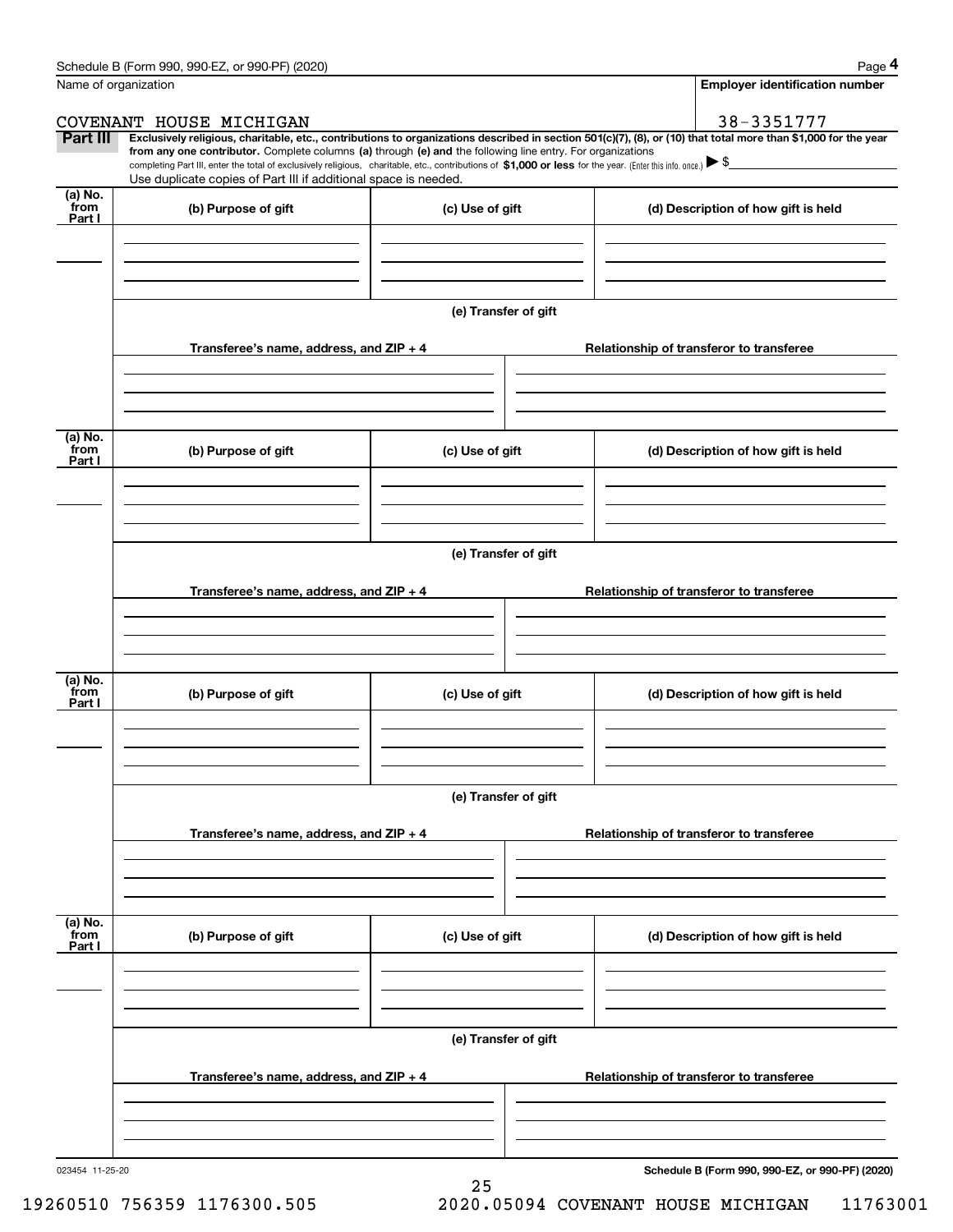| <b>SCHEDULE D</b><br>(Form 990)<br>Department of the Treasury<br><b>Internal Revenue Service</b> |                                |                                                                                                                                                | <b>Supplemental Financial Statements</b><br>Complete if the organization answered "Yes" on Form 990,<br>Part IV, line 6, 7, 8, 9, 10, 11a, 11b, 11c, 11d, 11e, 11f, 12a, or 12b.<br>Attach to Form 990.<br>Go to www.irs.gov/Form990 for instructions and the latest information. |  |                |                                                     |           |  |
|--------------------------------------------------------------------------------------------------|--------------------------------|------------------------------------------------------------------------------------------------------------------------------------------------|-----------------------------------------------------------------------------------------------------------------------------------------------------------------------------------------------------------------------------------------------------------------------------------|--|----------------|-----------------------------------------------------|-----------|--|
|                                                                                                  | Name of the organization       | COVENANT HOUSE MICHIGAN                                                                                                                        |                                                                                                                                                                                                                                                                                   |  |                | <b>Employer identification number</b><br>38-3351777 |           |  |
| Part I                                                                                           |                                | Organizations Maintaining Donor Advised Funds or Other Similar Funds or Accounts. Complete if the                                              |                                                                                                                                                                                                                                                                                   |  |                |                                                     |           |  |
|                                                                                                  |                                | organization answered "Yes" on Form 990, Part IV, line 6.                                                                                      | (a) Donor advised funds                                                                                                                                                                                                                                                           |  |                | (b) Funds and other accounts                        |           |  |
| 1.                                                                                               |                                |                                                                                                                                                |                                                                                                                                                                                                                                                                                   |  |                |                                                     |           |  |
| 2                                                                                                |                                | Aggregate value of contributions to (during year)                                                                                              |                                                                                                                                                                                                                                                                                   |  |                |                                                     |           |  |
| 3                                                                                                |                                |                                                                                                                                                |                                                                                                                                                                                                                                                                                   |  |                |                                                     |           |  |
| 4                                                                                                | Aggregate value at end of year |                                                                                                                                                |                                                                                                                                                                                                                                                                                   |  |                |                                                     |           |  |
| 5                                                                                                |                                | Did the organization inform all donors and donor advisors in writing that the assets held in donor advised funds                               |                                                                                                                                                                                                                                                                                   |  |                |                                                     |           |  |
|                                                                                                  |                                |                                                                                                                                                |                                                                                                                                                                                                                                                                                   |  |                | Yes                                                 | <b>No</b> |  |
| 6                                                                                                |                                | Did the organization inform all grantees, donors, and donor advisors in writing that grant funds can be used only                              |                                                                                                                                                                                                                                                                                   |  |                |                                                     |           |  |
|                                                                                                  |                                | for charitable purposes and not for the benefit of the donor or donor advisor, or for any other purpose conferring                             |                                                                                                                                                                                                                                                                                   |  |                |                                                     |           |  |
|                                                                                                  | impermissible private benefit? |                                                                                                                                                |                                                                                                                                                                                                                                                                                   |  |                | Yes                                                 | <b>No</b> |  |
| Part II                                                                                          |                                | Conservation Easements. Complete if the organization answered "Yes" on Form 990, Part IV, line 7.                                              |                                                                                                                                                                                                                                                                                   |  |                |                                                     |           |  |
| 1                                                                                                |                                | Purpose(s) of conservation easements held by the organization (check all that apply).                                                          |                                                                                                                                                                                                                                                                                   |  |                |                                                     |           |  |
|                                                                                                  |                                | Preservation of land for public use (for example, recreation or education)                                                                     | Preservation of a historically important land area                                                                                                                                                                                                                                |  |                |                                                     |           |  |
|                                                                                                  |                                | Protection of natural habitat                                                                                                                  | Preservation of a certified historic structure                                                                                                                                                                                                                                    |  |                |                                                     |           |  |
|                                                                                                  |                                | Preservation of open space                                                                                                                     |                                                                                                                                                                                                                                                                                   |  |                |                                                     |           |  |
| 2                                                                                                |                                | Complete lines 2a through 2d if the organization held a qualified conservation contribution in the form of a conservation easement on the last |                                                                                                                                                                                                                                                                                   |  |                |                                                     |           |  |
|                                                                                                  | day of the tax year.           |                                                                                                                                                |                                                                                                                                                                                                                                                                                   |  |                | Held at the End of the Tax Year                     |           |  |
| a                                                                                                |                                | Total number of conservation easements                                                                                                         |                                                                                                                                                                                                                                                                                   |  | 2a             |                                                     |           |  |
|                                                                                                  |                                | Total acreage restricted by conservation easements                                                                                             |                                                                                                                                                                                                                                                                                   |  | 2 <sub>b</sub> |                                                     |           |  |
|                                                                                                  |                                | c Number of conservation easements on a certified historic structure included in (a)                                                           |                                                                                                                                                                                                                                                                                   |  | 2c             |                                                     |           |  |

| listed in the National Register                                                                                                    |  |
|------------------------------------------------------------------------------------------------------------------------------------|--|
| 3 Number of conservation easements modified, transferred, released, extinguished, or terminated by the organization during the tax |  |
| vear                                                                                                                               |  |

| 4 | Number of states where property subject to conservation easement is located $\blacktriangleright$ |
|---|---------------------------------------------------------------------------------------------------|

**d** Number of conservation easements included in (c) acquired after 7/25/06, and not on a historic structure

| 5. | Does the organization have a written policy regarding the periodic monitoring, inspection, handling of                                    |         |       |  |  |  |
|----|-------------------------------------------------------------------------------------------------------------------------------------------|---------|-------|--|--|--|
|    | violations, and enforcement of the conservation easements it holds?                                                                       | ∃ Yes i | ∣ ∣No |  |  |  |
| 6. | Staff and volunteer hours devoted to monitoring, inspecting, handling of violations, and enforcing conservation easements during the year |         |       |  |  |  |
|    |                                                                                                                                           |         |       |  |  |  |

| Amount of expenses incurred in monitoring, inspecting, handling of violations, and enforcing conservation easements during the year |
|-------------------------------------------------------------------------------------------------------------------------------------|
|                                                                                                                                     |

| 8 Does each conservation easement reported on line 2(d) above satisfy the requirements of section 170(h)(4)(B)(i) |  |  |
|-------------------------------------------------------------------------------------------------------------------|--|--|
| and section 170(h)(4)(B)(ii)?                                                                                     |  |  |

| 9 In Part XIII, describe how the organization reports conservation easements in its revenue and expense statement and             |
|-----------------------------------------------------------------------------------------------------------------------------------|
| balance sheet, and include, if applicable, the text of the footnote to the organization's financial statements that describes the |
| organization's accounting for conservation easements.                                                                             |

| <b>Part III   Organizations Maintaining Collections of Art, Historical Treasures, or Other Similar Assets.</b> |
|----------------------------------------------------------------------------------------------------------------|
| Complete if the organization answered "Yes" on Form 990, Part IV, line 8.                                      |

| 1a If the organization elected, as permitted under FASB ASC 958, not to report in its revenue statement and balance sheet works   |
|-----------------------------------------------------------------------------------------------------------------------------------|
| of art, historical treasures, or other similar assets held for public exhibition, education, or research in furtherance of public |
| service, provide in Part XIII the text of the footnote to its financial statements that describes these items.                    |

| <b>b</b> If the organization elected, as permitted under FASB ASC 958, to report in its revenue statement and balance sheet works of    |
|-----------------------------------------------------------------------------------------------------------------------------------------|
| art, historical treasures, or other similar assets held for public exhibition, education, or research in furtherance of public service, |
| provide the following amounts relating to these items:                                                                                  |

| UA Ear Danarwark Daduation Act Nation, and the Instructions for Earm 000.                                                      | Cabadula D (Earm 000) 2020 |
|--------------------------------------------------------------------------------------------------------------------------------|----------------------------|
|                                                                                                                                |                            |
| <b>a</b> Revenue included on Form 990, Part VIII, line 1                                                                       |                            |
| the following amounts required to be reported under FASB ASC 958 relating to these items:                                      |                            |
| 2 If the organization received or held works of art, historical treasures, or other similar assets for financial gain, provide |                            |
| (ii) Assets included in Form 990, Part X [11] [12] [2] [2] [2] [2] [3] [3] Assets included in Form 990, Part X                 |                            |
| (i)                                                                                                                            |                            |

032051 12-01-20 **For Paperwork Reduction Act Notice, see the Instructions for Form 990. Schedule D (Form 990) 2020** LHA

 $\Box$  No

26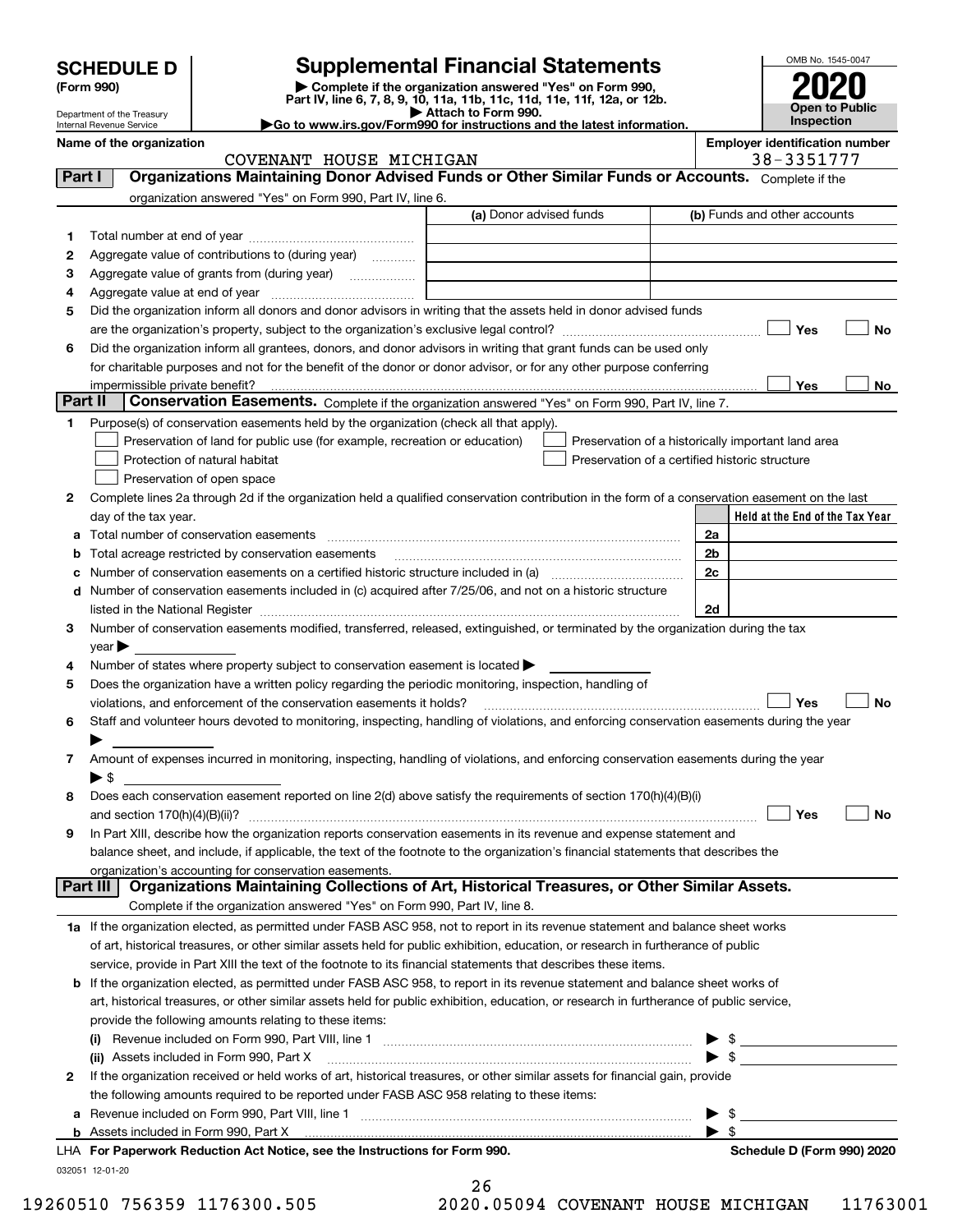| Part III<br>Organizations Maintaining Collections of Art, Historical Treasures, or Other Similar Assets (continued)<br>Using the organization's acquisition, accession, and other records, check any of the following that make significant use of its<br>3<br>collection items (check all that apply):<br>Public exhibition<br>Loan or exchange program<br>a<br>Other and the contract of the contract of the contract of the contract of the contract of the contract of the contract of the contract of the contract of the contract of the contract of the contract of the contract of the<br>Scholarly research<br>b<br>Preservation for future generations<br>c<br>Provide a description of the organization's collections and explain how they further the organization's exempt purpose in Part XIII.<br>4<br>During the year, did the organization solicit or receive donations of art, historical treasures, or other similar assets<br>5<br>Yes<br>to be sold to raise funds rather than to be maintained as part of the organization's collection?<br>No.<br><b>Part IV</b><br>Escrow and Custodial Arrangements. Complete if the organization answered "Yes" on Form 990, Part IV, line 9, or<br>reported an amount on Form 990, Part X, line 21.<br>1a Is the organization an agent, trustee, custodian or other intermediary for contributions or other assets not included<br>Yes<br>No<br>on Form 990, Part X? [11] matter contracts and contracts and contracts are contracted as a form 990, Part X?<br><b>b</b> If "Yes," explain the arrangement in Part XIII and complete the following table:<br>Amount<br>1c<br>Additions during the year manufactured and contain an account of the year manufactured and account of the year<br>1d<br>Distributions during the year measurement contains and the year of the set of the set of the set of the set of<br>1e<br>1f<br>Yes<br>2a Did the organization include an amount on Form 990, Part X, line 21, for escrow or custodial account liability?<br>No<br><b>b</b> If "Yes," explain the arrangement in Part XIII. Check here if the explanation has been provided on Part XIII<br>Part V<br><b>Endowment Funds.</b> Complete if the organization answered "Yes" on Form 990, Part IV, line 10.<br>$\vert$ (d) Three years back $\vert$<br>(a) Current year<br>(c) Two years back<br>(e) Four years back<br>(b) Prior year<br>Beginning of year balance<br>1a<br>Net investment earnings, gains, and losses<br>Other expenditures for facilities<br>е<br>and programs<br>End of year balance<br>g<br>Provide the estimated percentage of the current year end balance (line 1g, column (a)) held as:<br>2<br>Board designated or quasi-endowment<br>%<br>Permanent endowment ><br>%<br>%<br>Term endowment $\blacktriangleright$<br>с<br>The percentages on lines 2a, 2b, and 2c should equal 100%.<br>3a Are there endowment funds not in the possession of the organization that are held and administered for the organization<br>Yes<br>No<br>by:<br>3a(i)<br>(i)<br>3a(ii)<br>3b<br>Describe in Part XIII the intended uses of the organization's endowment funds.<br>Land, Buildings, and Equipment.<br>Part VI<br>Complete if the organization answered "Yes" on Form 990, Part IV, line 11a. See Form 990, Part X, line 10.<br>Description of property<br>(a) Cost or other<br>(b) Cost or other<br>(c) Accumulated<br>(d) Book value<br>depreciation<br>basis (investment)<br>basis (other)<br>216,000.<br>216,000.<br>$\overline{7,994,144}$ .<br>11,549,342.<br>3,555,198.<br>b<br>Leasehold improvements<br>525,511.<br>209,125.<br>734,636.<br>e Other<br>8,419,269. | 38-3351777<br>COVENANT HOUSE MICHIGAN<br>Schedule D (Form 990) 2020 |  |  |  |  |  |  | Page 2 |  |  |
|----------------------------------------------------------------------------------------------------------------------------------------------------------------------------------------------------------------------------------------------------------------------------------------------------------------------------------------------------------------------------------------------------------------------------------------------------------------------------------------------------------------------------------------------------------------------------------------------------------------------------------------------------------------------------------------------------------------------------------------------------------------------------------------------------------------------------------------------------------------------------------------------------------------------------------------------------------------------------------------------------------------------------------------------------------------------------------------------------------------------------------------------------------------------------------------------------------------------------------------------------------------------------------------------------------------------------------------------------------------------------------------------------------------------------------------------------------------------------------------------------------------------------------------------------------------------------------------------------------------------------------------------------------------------------------------------------------------------------------------------------------------------------------------------------------------------------------------------------------------------------------------------------------------------------------------------------------------------------------------------------------------------------------------------------------------------------------------------------------------------------------------------------------------------------------------------------------------------------------------------------------------------------------------------------------------------------------------------------------------------------------------------------------------------------------------------------------------------------------------------------------------------------------------------------------------------------------------------------------------------------------------------------------------------------------------------------------------------------------------------------------------------------------------------------------------------------------------------------------------------------------------------------------------------------------------------------------------------------------------------------------------------------------------------------------------------------------------------------------------------------------------------------------------------------------------------------------------------------------------------------------------------------------------------------------------------------------------------------------------------------------------------------------------------------------------------------------------------------------------------------------------------------------------------------------------------------------------------------------------------------------------------------------|---------------------------------------------------------------------|--|--|--|--|--|--|--------|--|--|
|                                                                                                                                                                                                                                                                                                                                                                                                                                                                                                                                                                                                                                                                                                                                                                                                                                                                                                                                                                                                                                                                                                                                                                                                                                                                                                                                                                                                                                                                                                                                                                                                                                                                                                                                                                                                                                                                                                                                                                                                                                                                                                                                                                                                                                                                                                                                                                                                                                                                                                                                                                                                                                                                                                                                                                                                                                                                                                                                                                                                                                                                                                                                                                                                                                                                                                                                                                                                                                                                                                                                                                                                                                                          |                                                                     |  |  |  |  |  |  |        |  |  |
|                                                                                                                                                                                                                                                                                                                                                                                                                                                                                                                                                                                                                                                                                                                                                                                                                                                                                                                                                                                                                                                                                                                                                                                                                                                                                                                                                                                                                                                                                                                                                                                                                                                                                                                                                                                                                                                                                                                                                                                                                                                                                                                                                                                                                                                                                                                                                                                                                                                                                                                                                                                                                                                                                                                                                                                                                                                                                                                                                                                                                                                                                                                                                                                                                                                                                                                                                                                                                                                                                                                                                                                                                                                          |                                                                     |  |  |  |  |  |  |        |  |  |
|                                                                                                                                                                                                                                                                                                                                                                                                                                                                                                                                                                                                                                                                                                                                                                                                                                                                                                                                                                                                                                                                                                                                                                                                                                                                                                                                                                                                                                                                                                                                                                                                                                                                                                                                                                                                                                                                                                                                                                                                                                                                                                                                                                                                                                                                                                                                                                                                                                                                                                                                                                                                                                                                                                                                                                                                                                                                                                                                                                                                                                                                                                                                                                                                                                                                                                                                                                                                                                                                                                                                                                                                                                                          |                                                                     |  |  |  |  |  |  |        |  |  |
|                                                                                                                                                                                                                                                                                                                                                                                                                                                                                                                                                                                                                                                                                                                                                                                                                                                                                                                                                                                                                                                                                                                                                                                                                                                                                                                                                                                                                                                                                                                                                                                                                                                                                                                                                                                                                                                                                                                                                                                                                                                                                                                                                                                                                                                                                                                                                                                                                                                                                                                                                                                                                                                                                                                                                                                                                                                                                                                                                                                                                                                                                                                                                                                                                                                                                                                                                                                                                                                                                                                                                                                                                                                          |                                                                     |  |  |  |  |  |  |        |  |  |
|                                                                                                                                                                                                                                                                                                                                                                                                                                                                                                                                                                                                                                                                                                                                                                                                                                                                                                                                                                                                                                                                                                                                                                                                                                                                                                                                                                                                                                                                                                                                                                                                                                                                                                                                                                                                                                                                                                                                                                                                                                                                                                                                                                                                                                                                                                                                                                                                                                                                                                                                                                                                                                                                                                                                                                                                                                                                                                                                                                                                                                                                                                                                                                                                                                                                                                                                                                                                                                                                                                                                                                                                                                                          |                                                                     |  |  |  |  |  |  |        |  |  |
|                                                                                                                                                                                                                                                                                                                                                                                                                                                                                                                                                                                                                                                                                                                                                                                                                                                                                                                                                                                                                                                                                                                                                                                                                                                                                                                                                                                                                                                                                                                                                                                                                                                                                                                                                                                                                                                                                                                                                                                                                                                                                                                                                                                                                                                                                                                                                                                                                                                                                                                                                                                                                                                                                                                                                                                                                                                                                                                                                                                                                                                                                                                                                                                                                                                                                                                                                                                                                                                                                                                                                                                                                                                          |                                                                     |  |  |  |  |  |  |        |  |  |
|                                                                                                                                                                                                                                                                                                                                                                                                                                                                                                                                                                                                                                                                                                                                                                                                                                                                                                                                                                                                                                                                                                                                                                                                                                                                                                                                                                                                                                                                                                                                                                                                                                                                                                                                                                                                                                                                                                                                                                                                                                                                                                                                                                                                                                                                                                                                                                                                                                                                                                                                                                                                                                                                                                                                                                                                                                                                                                                                                                                                                                                                                                                                                                                                                                                                                                                                                                                                                                                                                                                                                                                                                                                          |                                                                     |  |  |  |  |  |  |        |  |  |
|                                                                                                                                                                                                                                                                                                                                                                                                                                                                                                                                                                                                                                                                                                                                                                                                                                                                                                                                                                                                                                                                                                                                                                                                                                                                                                                                                                                                                                                                                                                                                                                                                                                                                                                                                                                                                                                                                                                                                                                                                                                                                                                                                                                                                                                                                                                                                                                                                                                                                                                                                                                                                                                                                                                                                                                                                                                                                                                                                                                                                                                                                                                                                                                                                                                                                                                                                                                                                                                                                                                                                                                                                                                          |                                                                     |  |  |  |  |  |  |        |  |  |
|                                                                                                                                                                                                                                                                                                                                                                                                                                                                                                                                                                                                                                                                                                                                                                                                                                                                                                                                                                                                                                                                                                                                                                                                                                                                                                                                                                                                                                                                                                                                                                                                                                                                                                                                                                                                                                                                                                                                                                                                                                                                                                                                                                                                                                                                                                                                                                                                                                                                                                                                                                                                                                                                                                                                                                                                                                                                                                                                                                                                                                                                                                                                                                                                                                                                                                                                                                                                                                                                                                                                                                                                                                                          |                                                                     |  |  |  |  |  |  |        |  |  |
|                                                                                                                                                                                                                                                                                                                                                                                                                                                                                                                                                                                                                                                                                                                                                                                                                                                                                                                                                                                                                                                                                                                                                                                                                                                                                                                                                                                                                                                                                                                                                                                                                                                                                                                                                                                                                                                                                                                                                                                                                                                                                                                                                                                                                                                                                                                                                                                                                                                                                                                                                                                                                                                                                                                                                                                                                                                                                                                                                                                                                                                                                                                                                                                                                                                                                                                                                                                                                                                                                                                                                                                                                                                          |                                                                     |  |  |  |  |  |  |        |  |  |
|                                                                                                                                                                                                                                                                                                                                                                                                                                                                                                                                                                                                                                                                                                                                                                                                                                                                                                                                                                                                                                                                                                                                                                                                                                                                                                                                                                                                                                                                                                                                                                                                                                                                                                                                                                                                                                                                                                                                                                                                                                                                                                                                                                                                                                                                                                                                                                                                                                                                                                                                                                                                                                                                                                                                                                                                                                                                                                                                                                                                                                                                                                                                                                                                                                                                                                                                                                                                                                                                                                                                                                                                                                                          |                                                                     |  |  |  |  |  |  |        |  |  |
|                                                                                                                                                                                                                                                                                                                                                                                                                                                                                                                                                                                                                                                                                                                                                                                                                                                                                                                                                                                                                                                                                                                                                                                                                                                                                                                                                                                                                                                                                                                                                                                                                                                                                                                                                                                                                                                                                                                                                                                                                                                                                                                                                                                                                                                                                                                                                                                                                                                                                                                                                                                                                                                                                                                                                                                                                                                                                                                                                                                                                                                                                                                                                                                                                                                                                                                                                                                                                                                                                                                                                                                                                                                          |                                                                     |  |  |  |  |  |  |        |  |  |
|                                                                                                                                                                                                                                                                                                                                                                                                                                                                                                                                                                                                                                                                                                                                                                                                                                                                                                                                                                                                                                                                                                                                                                                                                                                                                                                                                                                                                                                                                                                                                                                                                                                                                                                                                                                                                                                                                                                                                                                                                                                                                                                                                                                                                                                                                                                                                                                                                                                                                                                                                                                                                                                                                                                                                                                                                                                                                                                                                                                                                                                                                                                                                                                                                                                                                                                                                                                                                                                                                                                                                                                                                                                          |                                                                     |  |  |  |  |  |  |        |  |  |
|                                                                                                                                                                                                                                                                                                                                                                                                                                                                                                                                                                                                                                                                                                                                                                                                                                                                                                                                                                                                                                                                                                                                                                                                                                                                                                                                                                                                                                                                                                                                                                                                                                                                                                                                                                                                                                                                                                                                                                                                                                                                                                                                                                                                                                                                                                                                                                                                                                                                                                                                                                                                                                                                                                                                                                                                                                                                                                                                                                                                                                                                                                                                                                                                                                                                                                                                                                                                                                                                                                                                                                                                                                                          |                                                                     |  |  |  |  |  |  |        |  |  |
|                                                                                                                                                                                                                                                                                                                                                                                                                                                                                                                                                                                                                                                                                                                                                                                                                                                                                                                                                                                                                                                                                                                                                                                                                                                                                                                                                                                                                                                                                                                                                                                                                                                                                                                                                                                                                                                                                                                                                                                                                                                                                                                                                                                                                                                                                                                                                                                                                                                                                                                                                                                                                                                                                                                                                                                                                                                                                                                                                                                                                                                                                                                                                                                                                                                                                                                                                                                                                                                                                                                                                                                                                                                          |                                                                     |  |  |  |  |  |  |        |  |  |
|                                                                                                                                                                                                                                                                                                                                                                                                                                                                                                                                                                                                                                                                                                                                                                                                                                                                                                                                                                                                                                                                                                                                                                                                                                                                                                                                                                                                                                                                                                                                                                                                                                                                                                                                                                                                                                                                                                                                                                                                                                                                                                                                                                                                                                                                                                                                                                                                                                                                                                                                                                                                                                                                                                                                                                                                                                                                                                                                                                                                                                                                                                                                                                                                                                                                                                                                                                                                                                                                                                                                                                                                                                                          |                                                                     |  |  |  |  |  |  |        |  |  |
|                                                                                                                                                                                                                                                                                                                                                                                                                                                                                                                                                                                                                                                                                                                                                                                                                                                                                                                                                                                                                                                                                                                                                                                                                                                                                                                                                                                                                                                                                                                                                                                                                                                                                                                                                                                                                                                                                                                                                                                                                                                                                                                                                                                                                                                                                                                                                                                                                                                                                                                                                                                                                                                                                                                                                                                                                                                                                                                                                                                                                                                                                                                                                                                                                                                                                                                                                                                                                                                                                                                                                                                                                                                          |                                                                     |  |  |  |  |  |  |        |  |  |
|                                                                                                                                                                                                                                                                                                                                                                                                                                                                                                                                                                                                                                                                                                                                                                                                                                                                                                                                                                                                                                                                                                                                                                                                                                                                                                                                                                                                                                                                                                                                                                                                                                                                                                                                                                                                                                                                                                                                                                                                                                                                                                                                                                                                                                                                                                                                                                                                                                                                                                                                                                                                                                                                                                                                                                                                                                                                                                                                                                                                                                                                                                                                                                                                                                                                                                                                                                                                                                                                                                                                                                                                                                                          |                                                                     |  |  |  |  |  |  |        |  |  |
|                                                                                                                                                                                                                                                                                                                                                                                                                                                                                                                                                                                                                                                                                                                                                                                                                                                                                                                                                                                                                                                                                                                                                                                                                                                                                                                                                                                                                                                                                                                                                                                                                                                                                                                                                                                                                                                                                                                                                                                                                                                                                                                                                                                                                                                                                                                                                                                                                                                                                                                                                                                                                                                                                                                                                                                                                                                                                                                                                                                                                                                                                                                                                                                                                                                                                                                                                                                                                                                                                                                                                                                                                                                          |                                                                     |  |  |  |  |  |  |        |  |  |
|                                                                                                                                                                                                                                                                                                                                                                                                                                                                                                                                                                                                                                                                                                                                                                                                                                                                                                                                                                                                                                                                                                                                                                                                                                                                                                                                                                                                                                                                                                                                                                                                                                                                                                                                                                                                                                                                                                                                                                                                                                                                                                                                                                                                                                                                                                                                                                                                                                                                                                                                                                                                                                                                                                                                                                                                                                                                                                                                                                                                                                                                                                                                                                                                                                                                                                                                                                                                                                                                                                                                                                                                                                                          |                                                                     |  |  |  |  |  |  |        |  |  |
|                                                                                                                                                                                                                                                                                                                                                                                                                                                                                                                                                                                                                                                                                                                                                                                                                                                                                                                                                                                                                                                                                                                                                                                                                                                                                                                                                                                                                                                                                                                                                                                                                                                                                                                                                                                                                                                                                                                                                                                                                                                                                                                                                                                                                                                                                                                                                                                                                                                                                                                                                                                                                                                                                                                                                                                                                                                                                                                                                                                                                                                                                                                                                                                                                                                                                                                                                                                                                                                                                                                                                                                                                                                          |                                                                     |  |  |  |  |  |  |        |  |  |
|                                                                                                                                                                                                                                                                                                                                                                                                                                                                                                                                                                                                                                                                                                                                                                                                                                                                                                                                                                                                                                                                                                                                                                                                                                                                                                                                                                                                                                                                                                                                                                                                                                                                                                                                                                                                                                                                                                                                                                                                                                                                                                                                                                                                                                                                                                                                                                                                                                                                                                                                                                                                                                                                                                                                                                                                                                                                                                                                                                                                                                                                                                                                                                                                                                                                                                                                                                                                                                                                                                                                                                                                                                                          |                                                                     |  |  |  |  |  |  |        |  |  |
|                                                                                                                                                                                                                                                                                                                                                                                                                                                                                                                                                                                                                                                                                                                                                                                                                                                                                                                                                                                                                                                                                                                                                                                                                                                                                                                                                                                                                                                                                                                                                                                                                                                                                                                                                                                                                                                                                                                                                                                                                                                                                                                                                                                                                                                                                                                                                                                                                                                                                                                                                                                                                                                                                                                                                                                                                                                                                                                                                                                                                                                                                                                                                                                                                                                                                                                                                                                                                                                                                                                                                                                                                                                          |                                                                     |  |  |  |  |  |  |        |  |  |
|                                                                                                                                                                                                                                                                                                                                                                                                                                                                                                                                                                                                                                                                                                                                                                                                                                                                                                                                                                                                                                                                                                                                                                                                                                                                                                                                                                                                                                                                                                                                                                                                                                                                                                                                                                                                                                                                                                                                                                                                                                                                                                                                                                                                                                                                                                                                                                                                                                                                                                                                                                                                                                                                                                                                                                                                                                                                                                                                                                                                                                                                                                                                                                                                                                                                                                                                                                                                                                                                                                                                                                                                                                                          |                                                                     |  |  |  |  |  |  |        |  |  |
|                                                                                                                                                                                                                                                                                                                                                                                                                                                                                                                                                                                                                                                                                                                                                                                                                                                                                                                                                                                                                                                                                                                                                                                                                                                                                                                                                                                                                                                                                                                                                                                                                                                                                                                                                                                                                                                                                                                                                                                                                                                                                                                                                                                                                                                                                                                                                                                                                                                                                                                                                                                                                                                                                                                                                                                                                                                                                                                                                                                                                                                                                                                                                                                                                                                                                                                                                                                                                                                                                                                                                                                                                                                          |                                                                     |  |  |  |  |  |  |        |  |  |
|                                                                                                                                                                                                                                                                                                                                                                                                                                                                                                                                                                                                                                                                                                                                                                                                                                                                                                                                                                                                                                                                                                                                                                                                                                                                                                                                                                                                                                                                                                                                                                                                                                                                                                                                                                                                                                                                                                                                                                                                                                                                                                                                                                                                                                                                                                                                                                                                                                                                                                                                                                                                                                                                                                                                                                                                                                                                                                                                                                                                                                                                                                                                                                                                                                                                                                                                                                                                                                                                                                                                                                                                                                                          |                                                                     |  |  |  |  |  |  |        |  |  |
|                                                                                                                                                                                                                                                                                                                                                                                                                                                                                                                                                                                                                                                                                                                                                                                                                                                                                                                                                                                                                                                                                                                                                                                                                                                                                                                                                                                                                                                                                                                                                                                                                                                                                                                                                                                                                                                                                                                                                                                                                                                                                                                                                                                                                                                                                                                                                                                                                                                                                                                                                                                                                                                                                                                                                                                                                                                                                                                                                                                                                                                                                                                                                                                                                                                                                                                                                                                                                                                                                                                                                                                                                                                          |                                                                     |  |  |  |  |  |  |        |  |  |
|                                                                                                                                                                                                                                                                                                                                                                                                                                                                                                                                                                                                                                                                                                                                                                                                                                                                                                                                                                                                                                                                                                                                                                                                                                                                                                                                                                                                                                                                                                                                                                                                                                                                                                                                                                                                                                                                                                                                                                                                                                                                                                                                                                                                                                                                                                                                                                                                                                                                                                                                                                                                                                                                                                                                                                                                                                                                                                                                                                                                                                                                                                                                                                                                                                                                                                                                                                                                                                                                                                                                                                                                                                                          |                                                                     |  |  |  |  |  |  |        |  |  |
|                                                                                                                                                                                                                                                                                                                                                                                                                                                                                                                                                                                                                                                                                                                                                                                                                                                                                                                                                                                                                                                                                                                                                                                                                                                                                                                                                                                                                                                                                                                                                                                                                                                                                                                                                                                                                                                                                                                                                                                                                                                                                                                                                                                                                                                                                                                                                                                                                                                                                                                                                                                                                                                                                                                                                                                                                                                                                                                                                                                                                                                                                                                                                                                                                                                                                                                                                                                                                                                                                                                                                                                                                                                          |                                                                     |  |  |  |  |  |  |        |  |  |
|                                                                                                                                                                                                                                                                                                                                                                                                                                                                                                                                                                                                                                                                                                                                                                                                                                                                                                                                                                                                                                                                                                                                                                                                                                                                                                                                                                                                                                                                                                                                                                                                                                                                                                                                                                                                                                                                                                                                                                                                                                                                                                                                                                                                                                                                                                                                                                                                                                                                                                                                                                                                                                                                                                                                                                                                                                                                                                                                                                                                                                                                                                                                                                                                                                                                                                                                                                                                                                                                                                                                                                                                                                                          |                                                                     |  |  |  |  |  |  |        |  |  |
|                                                                                                                                                                                                                                                                                                                                                                                                                                                                                                                                                                                                                                                                                                                                                                                                                                                                                                                                                                                                                                                                                                                                                                                                                                                                                                                                                                                                                                                                                                                                                                                                                                                                                                                                                                                                                                                                                                                                                                                                                                                                                                                                                                                                                                                                                                                                                                                                                                                                                                                                                                                                                                                                                                                                                                                                                                                                                                                                                                                                                                                                                                                                                                                                                                                                                                                                                                                                                                                                                                                                                                                                                                                          |                                                                     |  |  |  |  |  |  |        |  |  |
|                                                                                                                                                                                                                                                                                                                                                                                                                                                                                                                                                                                                                                                                                                                                                                                                                                                                                                                                                                                                                                                                                                                                                                                                                                                                                                                                                                                                                                                                                                                                                                                                                                                                                                                                                                                                                                                                                                                                                                                                                                                                                                                                                                                                                                                                                                                                                                                                                                                                                                                                                                                                                                                                                                                                                                                                                                                                                                                                                                                                                                                                                                                                                                                                                                                                                                                                                                                                                                                                                                                                                                                                                                                          |                                                                     |  |  |  |  |  |  |        |  |  |
|                                                                                                                                                                                                                                                                                                                                                                                                                                                                                                                                                                                                                                                                                                                                                                                                                                                                                                                                                                                                                                                                                                                                                                                                                                                                                                                                                                                                                                                                                                                                                                                                                                                                                                                                                                                                                                                                                                                                                                                                                                                                                                                                                                                                                                                                                                                                                                                                                                                                                                                                                                                                                                                                                                                                                                                                                                                                                                                                                                                                                                                                                                                                                                                                                                                                                                                                                                                                                                                                                                                                                                                                                                                          |                                                                     |  |  |  |  |  |  |        |  |  |
|                                                                                                                                                                                                                                                                                                                                                                                                                                                                                                                                                                                                                                                                                                                                                                                                                                                                                                                                                                                                                                                                                                                                                                                                                                                                                                                                                                                                                                                                                                                                                                                                                                                                                                                                                                                                                                                                                                                                                                                                                                                                                                                                                                                                                                                                                                                                                                                                                                                                                                                                                                                                                                                                                                                                                                                                                                                                                                                                                                                                                                                                                                                                                                                                                                                                                                                                                                                                                                                                                                                                                                                                                                                          |                                                                     |  |  |  |  |  |  |        |  |  |
|                                                                                                                                                                                                                                                                                                                                                                                                                                                                                                                                                                                                                                                                                                                                                                                                                                                                                                                                                                                                                                                                                                                                                                                                                                                                                                                                                                                                                                                                                                                                                                                                                                                                                                                                                                                                                                                                                                                                                                                                                                                                                                                                                                                                                                                                                                                                                                                                                                                                                                                                                                                                                                                                                                                                                                                                                                                                                                                                                                                                                                                                                                                                                                                                                                                                                                                                                                                                                                                                                                                                                                                                                                                          |                                                                     |  |  |  |  |  |  |        |  |  |
|                                                                                                                                                                                                                                                                                                                                                                                                                                                                                                                                                                                                                                                                                                                                                                                                                                                                                                                                                                                                                                                                                                                                                                                                                                                                                                                                                                                                                                                                                                                                                                                                                                                                                                                                                                                                                                                                                                                                                                                                                                                                                                                                                                                                                                                                                                                                                                                                                                                                                                                                                                                                                                                                                                                                                                                                                                                                                                                                                                                                                                                                                                                                                                                                                                                                                                                                                                                                                                                                                                                                                                                                                                                          |                                                                     |  |  |  |  |  |  |        |  |  |
|                                                                                                                                                                                                                                                                                                                                                                                                                                                                                                                                                                                                                                                                                                                                                                                                                                                                                                                                                                                                                                                                                                                                                                                                                                                                                                                                                                                                                                                                                                                                                                                                                                                                                                                                                                                                                                                                                                                                                                                                                                                                                                                                                                                                                                                                                                                                                                                                                                                                                                                                                                                                                                                                                                                                                                                                                                                                                                                                                                                                                                                                                                                                                                                                                                                                                                                                                                                                                                                                                                                                                                                                                                                          |                                                                     |  |  |  |  |  |  |        |  |  |
|                                                                                                                                                                                                                                                                                                                                                                                                                                                                                                                                                                                                                                                                                                                                                                                                                                                                                                                                                                                                                                                                                                                                                                                                                                                                                                                                                                                                                                                                                                                                                                                                                                                                                                                                                                                                                                                                                                                                                                                                                                                                                                                                                                                                                                                                                                                                                                                                                                                                                                                                                                                                                                                                                                                                                                                                                                                                                                                                                                                                                                                                                                                                                                                                                                                                                                                                                                                                                                                                                                                                                                                                                                                          |                                                                     |  |  |  |  |  |  |        |  |  |
|                                                                                                                                                                                                                                                                                                                                                                                                                                                                                                                                                                                                                                                                                                                                                                                                                                                                                                                                                                                                                                                                                                                                                                                                                                                                                                                                                                                                                                                                                                                                                                                                                                                                                                                                                                                                                                                                                                                                                                                                                                                                                                                                                                                                                                                                                                                                                                                                                                                                                                                                                                                                                                                                                                                                                                                                                                                                                                                                                                                                                                                                                                                                                                                                                                                                                                                                                                                                                                                                                                                                                                                                                                                          |                                                                     |  |  |  |  |  |  |        |  |  |
|                                                                                                                                                                                                                                                                                                                                                                                                                                                                                                                                                                                                                                                                                                                                                                                                                                                                                                                                                                                                                                                                                                                                                                                                                                                                                                                                                                                                                                                                                                                                                                                                                                                                                                                                                                                                                                                                                                                                                                                                                                                                                                                                                                                                                                                                                                                                                                                                                                                                                                                                                                                                                                                                                                                                                                                                                                                                                                                                                                                                                                                                                                                                                                                                                                                                                                                                                                                                                                                                                                                                                                                                                                                          |                                                                     |  |  |  |  |  |  |        |  |  |
|                                                                                                                                                                                                                                                                                                                                                                                                                                                                                                                                                                                                                                                                                                                                                                                                                                                                                                                                                                                                                                                                                                                                                                                                                                                                                                                                                                                                                                                                                                                                                                                                                                                                                                                                                                                                                                                                                                                                                                                                                                                                                                                                                                                                                                                                                                                                                                                                                                                                                                                                                                                                                                                                                                                                                                                                                                                                                                                                                                                                                                                                                                                                                                                                                                                                                                                                                                                                                                                                                                                                                                                                                                                          |                                                                     |  |  |  |  |  |  |        |  |  |
|                                                                                                                                                                                                                                                                                                                                                                                                                                                                                                                                                                                                                                                                                                                                                                                                                                                                                                                                                                                                                                                                                                                                                                                                                                                                                                                                                                                                                                                                                                                                                                                                                                                                                                                                                                                                                                                                                                                                                                                                                                                                                                                                                                                                                                                                                                                                                                                                                                                                                                                                                                                                                                                                                                                                                                                                                                                                                                                                                                                                                                                                                                                                                                                                                                                                                                                                                                                                                                                                                                                                                                                                                                                          |                                                                     |  |  |  |  |  |  |        |  |  |
|                                                                                                                                                                                                                                                                                                                                                                                                                                                                                                                                                                                                                                                                                                                                                                                                                                                                                                                                                                                                                                                                                                                                                                                                                                                                                                                                                                                                                                                                                                                                                                                                                                                                                                                                                                                                                                                                                                                                                                                                                                                                                                                                                                                                                                                                                                                                                                                                                                                                                                                                                                                                                                                                                                                                                                                                                                                                                                                                                                                                                                                                                                                                                                                                                                                                                                                                                                                                                                                                                                                                                                                                                                                          |                                                                     |  |  |  |  |  |  |        |  |  |
|                                                                                                                                                                                                                                                                                                                                                                                                                                                                                                                                                                                                                                                                                                                                                                                                                                                                                                                                                                                                                                                                                                                                                                                                                                                                                                                                                                                                                                                                                                                                                                                                                                                                                                                                                                                                                                                                                                                                                                                                                                                                                                                                                                                                                                                                                                                                                                                                                                                                                                                                                                                                                                                                                                                                                                                                                                                                                                                                                                                                                                                                                                                                                                                                                                                                                                                                                                                                                                                                                                                                                                                                                                                          |                                                                     |  |  |  |  |  |  |        |  |  |
|                                                                                                                                                                                                                                                                                                                                                                                                                                                                                                                                                                                                                                                                                                                                                                                                                                                                                                                                                                                                                                                                                                                                                                                                                                                                                                                                                                                                                                                                                                                                                                                                                                                                                                                                                                                                                                                                                                                                                                                                                                                                                                                                                                                                                                                                                                                                                                                                                                                                                                                                                                                                                                                                                                                                                                                                                                                                                                                                                                                                                                                                                                                                                                                                                                                                                                                                                                                                                                                                                                                                                                                                                                                          |                                                                     |  |  |  |  |  |  |        |  |  |
|                                                                                                                                                                                                                                                                                                                                                                                                                                                                                                                                                                                                                                                                                                                                                                                                                                                                                                                                                                                                                                                                                                                                                                                                                                                                                                                                                                                                                                                                                                                                                                                                                                                                                                                                                                                                                                                                                                                                                                                                                                                                                                                                                                                                                                                                                                                                                                                                                                                                                                                                                                                                                                                                                                                                                                                                                                                                                                                                                                                                                                                                                                                                                                                                                                                                                                                                                                                                                                                                                                                                                                                                                                                          |                                                                     |  |  |  |  |  |  |        |  |  |
|                                                                                                                                                                                                                                                                                                                                                                                                                                                                                                                                                                                                                                                                                                                                                                                                                                                                                                                                                                                                                                                                                                                                                                                                                                                                                                                                                                                                                                                                                                                                                                                                                                                                                                                                                                                                                                                                                                                                                                                                                                                                                                                                                                                                                                                                                                                                                                                                                                                                                                                                                                                                                                                                                                                                                                                                                                                                                                                                                                                                                                                                                                                                                                                                                                                                                                                                                                                                                                                                                                                                                                                                                                                          |                                                                     |  |  |  |  |  |  |        |  |  |
|                                                                                                                                                                                                                                                                                                                                                                                                                                                                                                                                                                                                                                                                                                                                                                                                                                                                                                                                                                                                                                                                                                                                                                                                                                                                                                                                                                                                                                                                                                                                                                                                                                                                                                                                                                                                                                                                                                                                                                                                                                                                                                                                                                                                                                                                                                                                                                                                                                                                                                                                                                                                                                                                                                                                                                                                                                                                                                                                                                                                                                                                                                                                                                                                                                                                                                                                                                                                                                                                                                                                                                                                                                                          |                                                                     |  |  |  |  |  |  |        |  |  |
|                                                                                                                                                                                                                                                                                                                                                                                                                                                                                                                                                                                                                                                                                                                                                                                                                                                                                                                                                                                                                                                                                                                                                                                                                                                                                                                                                                                                                                                                                                                                                                                                                                                                                                                                                                                                                                                                                                                                                                                                                                                                                                                                                                                                                                                                                                                                                                                                                                                                                                                                                                                                                                                                                                                                                                                                                                                                                                                                                                                                                                                                                                                                                                                                                                                                                                                                                                                                                                                                                                                                                                                                                                                          |                                                                     |  |  |  |  |  |  |        |  |  |
|                                                                                                                                                                                                                                                                                                                                                                                                                                                                                                                                                                                                                                                                                                                                                                                                                                                                                                                                                                                                                                                                                                                                                                                                                                                                                                                                                                                                                                                                                                                                                                                                                                                                                                                                                                                                                                                                                                                                                                                                                                                                                                                                                                                                                                                                                                                                                                                                                                                                                                                                                                                                                                                                                                                                                                                                                                                                                                                                                                                                                                                                                                                                                                                                                                                                                                                                                                                                                                                                                                                                                                                                                                                          |                                                                     |  |  |  |  |  |  |        |  |  |

**Schedule D (Form 990) 2020**

032052 12-01-20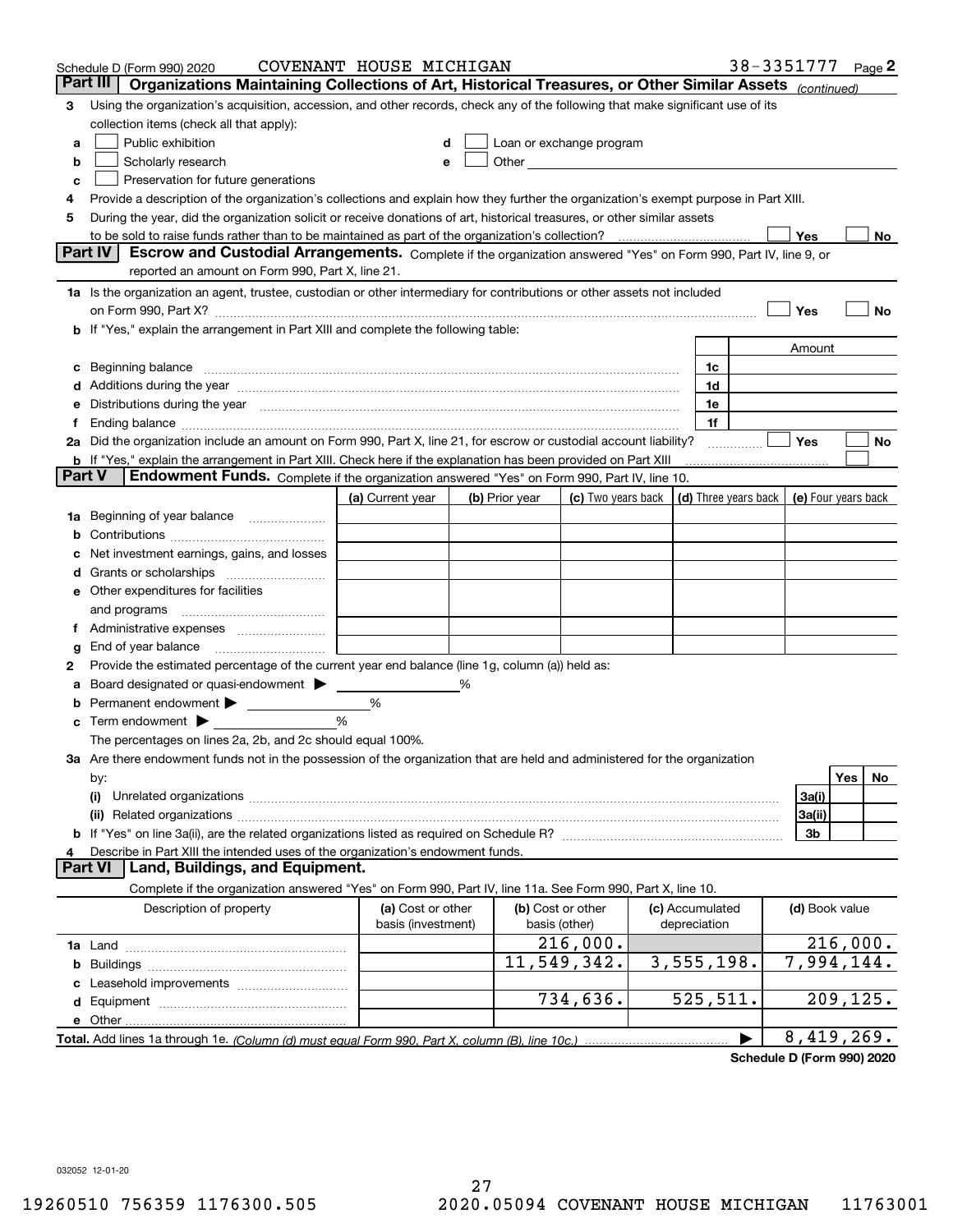# (a) Description of security or category (including name of security)  $\vert$  (b) Book value  $\vert$  (c) Total. (Col. (b) must equal Form 990, Part X, col. (B) line 12.) **(1)** Financial derivatives ~~~~~~~~~~~~~~~ **(2)** Closely held equity interests ~~~~~~~~~~~ **(3)** Other **(a)** Description of investment **being the control (c) (c) (c) (c) (1)**Complete if the organization answered "Yes" on Form 990, Part IV, line 11b. See Form 990, Part X, line 12.  $(b)$  Book value  $\vert$  (c) Method of valuation: Cost or end-of-year market value (A)(B)(C)(D)(E)(F)(G)(H)Complete if the organization answered "Yes" on Form 990, Part IV, line 11c. See Form 990, Part X, line 13. **Part VIII Investments - Program Related.**

| (a) Description of investment                                       | (b) Book value | (c) Method of valuation: Cost or end-of-year market value |
|---------------------------------------------------------------------|----------------|-----------------------------------------------------------|
| (1)                                                                 |                |                                                           |
| (2)                                                                 |                |                                                           |
| (3)                                                                 |                |                                                           |
| (4)                                                                 |                |                                                           |
| (5)                                                                 |                |                                                           |
| (6)                                                                 |                |                                                           |
| (7)                                                                 |                |                                                           |
| (8)                                                                 |                |                                                           |
| (9)                                                                 |                |                                                           |
| Total. (Col. (b) must equal Form 990, Part X, col. (B) line $13.$ ) |                |                                                           |

### **Part IX Other Assets.**

Complete if the organization answered "Yes" on Form 990, Part IV, line 11d. See Form 990, Part X, line 15.

| (a) Description                                                                                                                                                                                                                          | (b) Book value                                       |
|------------------------------------------------------------------------------------------------------------------------------------------------------------------------------------------------------------------------------------------|------------------------------------------------------|
| (1)                                                                                                                                                                                                                                      |                                                      |
| (2)                                                                                                                                                                                                                                      |                                                      |
| $\frac{1}{2}$                                                                                                                                                                                                                            |                                                      |
| (4)                                                                                                                                                                                                                                      |                                                      |
| (5)                                                                                                                                                                                                                                      |                                                      |
| (6)                                                                                                                                                                                                                                      |                                                      |
|                                                                                                                                                                                                                                          |                                                      |
| (8)                                                                                                                                                                                                                                      |                                                      |
| (9)                                                                                                                                                                                                                                      |                                                      |
|                                                                                                                                                                                                                                          |                                                      |
| Part X<br><b>Other Liabilities.</b>                                                                                                                                                                                                      |                                                      |
| Complete if the organization answered "Yes" on Form 990, Part IV, line 11e or 11f. See Form 990, Part X, line 25.                                                                                                                        |                                                      |
| $\mathcal{L} = \mathbf{1}$ . The second second second second second second second second second second second second second second second second second second second second second second second second second second second second sec | $\mathbf{A}$ . A. France and the set of $\mathbf{A}$ |

| 1.  | (a) Description of liability | (b) Book value |
|-----|------------------------------|----------------|
| (1) | Federal income taxes         |                |
| (2) |                              |                |
| (3) |                              |                |
| (4) |                              |                |
| (5) |                              |                |
| (6) |                              |                |
| (7) |                              |                |
| (8) |                              |                |
| (9) |                              |                |
|     |                              |                |

*(Column (b) must equal Form 990, Part X, col. (B) line 25.)* 

**2.**Liability for uncertain tax positions. In Part XIII, provide the text of the footnote to the organization's financial statements that reports the organization's liability for uncertain tax positions under FASB ASC 740. Check here if the text of the footnote has been provided in Part XIII

 $\boxed{\text{X}}$ 

**Schedule D (Form 990) 2020**

032053 12-01-20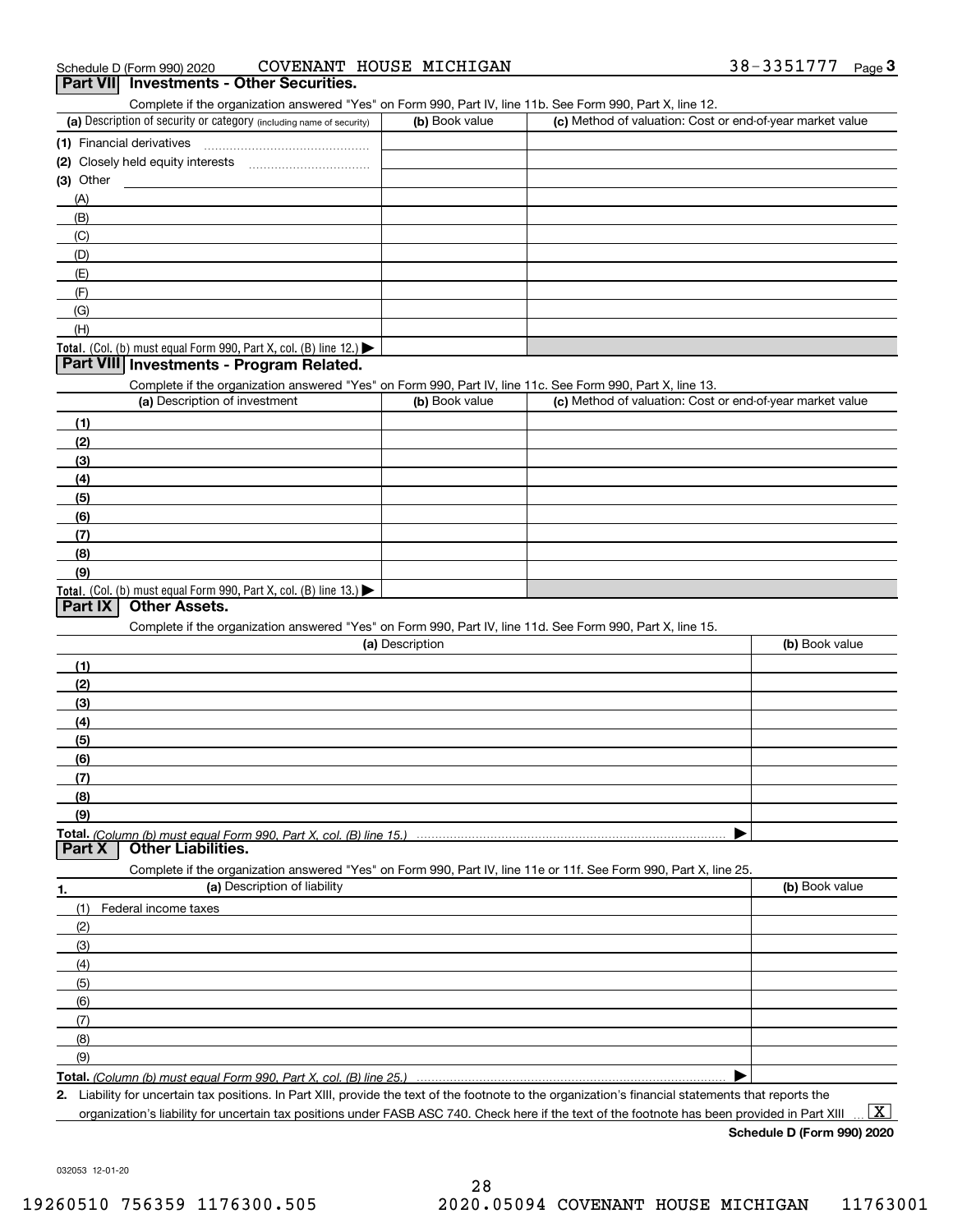|   | COVENANT HOUSE MICHIGAN<br>Schedule D (Form 990) 2020                                                                                                                                                                                                                                                                                                                                                                                      |                |                   |                | 38-3351777<br>Page 4            |  |  |  |  |
|---|--------------------------------------------------------------------------------------------------------------------------------------------------------------------------------------------------------------------------------------------------------------------------------------------------------------------------------------------------------------------------------------------------------------------------------------------|----------------|-------------------|----------------|---------------------------------|--|--|--|--|
|   | Reconciliation of Revenue per Audited Financial Statements With Revenue per Return.<br>Part XI                                                                                                                                                                                                                                                                                                                                             |                |                   |                |                                 |  |  |  |  |
|   | Complete if the organization answered "Yes" on Form 990, Part IV, line 12a.                                                                                                                                                                                                                                                                                                                                                                |                |                   |                |                                 |  |  |  |  |
| 1 | Total revenue, gains, and other support per audited financial statements                                                                                                                                                                                                                                                                                                                                                                   |                |                   | $\blacksquare$ | $\overline{14,369}$ ,000.       |  |  |  |  |
| 2 | Amounts included on line 1 but not on Form 990, Part VIII, line 12:                                                                                                                                                                                                                                                                                                                                                                        |                |                   |                |                                 |  |  |  |  |
| a | Net unrealized gains (losses) on investments [11] matter contracts and the unrealized gains (losses) on investments                                                                                                                                                                                                                                                                                                                        | 2a             | <u>1,116,467.</u> |                |                                 |  |  |  |  |
| b |                                                                                                                                                                                                                                                                                                                                                                                                                                            | 2 <sub>b</sub> |                   |                |                                 |  |  |  |  |
|   |                                                                                                                                                                                                                                                                                                                                                                                                                                            | 2c             |                   |                |                                 |  |  |  |  |
| d | Other (Describe in Part XIII.) <b>Construction Contract Construction</b> Chern Construction Construction Construction                                                                                                                                                                                                                                                                                                                      | 2d             | 7,697,985.        |                |                                 |  |  |  |  |
| e | Add lines 2a through 2d                                                                                                                                                                                                                                                                                                                                                                                                                    |                |                   | 2e             | $\frac{8,814,452.}{5,554,548.}$ |  |  |  |  |
| 3 |                                                                                                                                                                                                                                                                                                                                                                                                                                            |                |                   | $\overline{3}$ |                                 |  |  |  |  |
| 4 | Amounts included on Form 990, Part VIII, line 12, but not on line 1:                                                                                                                                                                                                                                                                                                                                                                       |                |                   |                |                                 |  |  |  |  |
| a |                                                                                                                                                                                                                                                                                                                                                                                                                                            | 4a             |                   |                |                                 |  |  |  |  |
|   |                                                                                                                                                                                                                                                                                                                                                                                                                                            | 4 <sub>h</sub> | 532,444.          |                |                                 |  |  |  |  |
|   | c Add lines 4a and 4b                                                                                                                                                                                                                                                                                                                                                                                                                      |                |                   | 4с             | 532,444.                        |  |  |  |  |
| 5 |                                                                                                                                                                                                                                                                                                                                                                                                                                            |                |                   | 5              | 6,086,992.                      |  |  |  |  |
|   | Part XII   Reconciliation of Expenses per Audited Financial Statements With Expenses per Return.                                                                                                                                                                                                                                                                                                                                           |                |                   |                |                                 |  |  |  |  |
|   | Complete if the organization answered "Yes" on Form 990, Part IV, line 12a.                                                                                                                                                                                                                                                                                                                                                                |                |                   |                |                                 |  |  |  |  |
| 1 |                                                                                                                                                                                                                                                                                                                                                                                                                                            |                |                   | $\blacksquare$ | 11,631,333.                     |  |  |  |  |
| 2 | Amounts included on line 1 but not on Form 990, Part IX, line 25:                                                                                                                                                                                                                                                                                                                                                                          |                |                   |                |                                 |  |  |  |  |
| a |                                                                                                                                                                                                                                                                                                                                                                                                                                            | 2a             |                   |                |                                 |  |  |  |  |
| b | Prior year adjustments material contents and content of the content of the content of the content of the content of the content of the content of the content of the content of the content of the content of the content of t                                                                                                                                                                                                             | 2 <sub>b</sub> |                   |                |                                 |  |  |  |  |
|   | Other losses<br>$\overline{a_1, \ldots, a_n, \ldots, a_n, \ldots, a_n, \ldots, a_n, \ldots, a_n, \ldots, a_n, \ldots, a_n, \ldots, a_n, \ldots, a_n, \ldots, a_n, \ldots, a_n, \ldots, a_n, \ldots, a_n, \ldots, a_n, \ldots, a_n, \ldots, a_n, \ldots, a_n, \ldots, a_n, \ldots, a_n, \ldots, a_n, \ldots, a_n, \ldots, a_n, \ldots, a_n, \ldots, a_n, \ldots, a_n, \ldots, a_n, \ldots, a_n, \ldots, a_n, \ldots, a_n, \ldots, a_n, \ld$ | 2c             |                   |                |                                 |  |  |  |  |
|   |                                                                                                                                                                                                                                                                                                                                                                                                                                            | 2d             | 6,093,225.        |                |                                 |  |  |  |  |
|   |                                                                                                                                                                                                                                                                                                                                                                                                                                            |                |                   | 2e             | $\frac{6,093,225}{5,538,108}$   |  |  |  |  |
| з |                                                                                                                                                                                                                                                                                                                                                                                                                                            |                |                   | 3              |                                 |  |  |  |  |
|   | Amounts included on Form 990, Part IX, line 25, but not on line 1:                                                                                                                                                                                                                                                                                                                                                                         |                |                   |                |                                 |  |  |  |  |
| a |                                                                                                                                                                                                                                                                                                                                                                                                                                            | 4a             |                   |                |                                 |  |  |  |  |
| b | Other (Describe in Part XIII.)                                                                                                                                                                                                                                                                                                                                                                                                             | 4 <sub>b</sub> | 532,444.          |                |                                 |  |  |  |  |
|   | Add lines 4a and 4b                                                                                                                                                                                                                                                                                                                                                                                                                        |                |                   | 4c             | 532,444.                        |  |  |  |  |
| 5 |                                                                                                                                                                                                                                                                                                                                                                                                                                            |                | 5                 | 6,070,552.     |                                 |  |  |  |  |
|   | Part XIII Supplemental Information.                                                                                                                                                                                                                                                                                                                                                                                                        |                |                   |                |                                 |  |  |  |  |
|   | <u>is a measure of top there are the there are the there are the series of the series of the series of the series of the series of the series of the series of the series of the series of the series of the series of the serie</u>                                                                                                                                                                                                       |                |                   |                |                                 |  |  |  |  |

Provide the descriptions required for Part II, lines 3, 5, and 9; Part III, lines 1a and 4; Part IV, lines 1b and 2b; Part V, line 4; Part X, line 2; Part XI, lines 2d and 4b; and Part XII, lines 2d and 4b. Also complete this part to provide any additional information.

## PART X, LINE 2:

|  | THE ORGANIZATION RECOGNIZES THE EFFECT OF INCOME TAX POSITIONS ONLY IF |  |  |  |  |  |  |  |  |  |
|--|------------------------------------------------------------------------|--|--|--|--|--|--|--|--|--|
|--|------------------------------------------------------------------------|--|--|--|--|--|--|--|--|--|

THOSE POSITIONS ARE MORE LIKELY THAN NOT TO BE SUSTAINED. MANAGEMENT HAS

DETERMINED THAT THE ORGANIZATION HAD NO UNCERTAIN TAX POSITIONS THAT WOULD

REQUIRE FINANCIAL STATEMENT RECOGNITION AND/OR DISCLOSURE. THE

ORGANIZATION IS NO LONGER SUBJECT TO EXAMINATIONS BY THE APPLICABLE TAXING

JURISDICTIONS FOR YEARS PRIOR TO JUNE 30, 2018.

#### PART XI, LINE 2D - OTHER ADJUSTMENTS:

# RELATED PARTY REVENUE INCLUDED PER AUDIT-YOUTH VISION

SOLUTIONS 7,697,985.

032054 12-01-20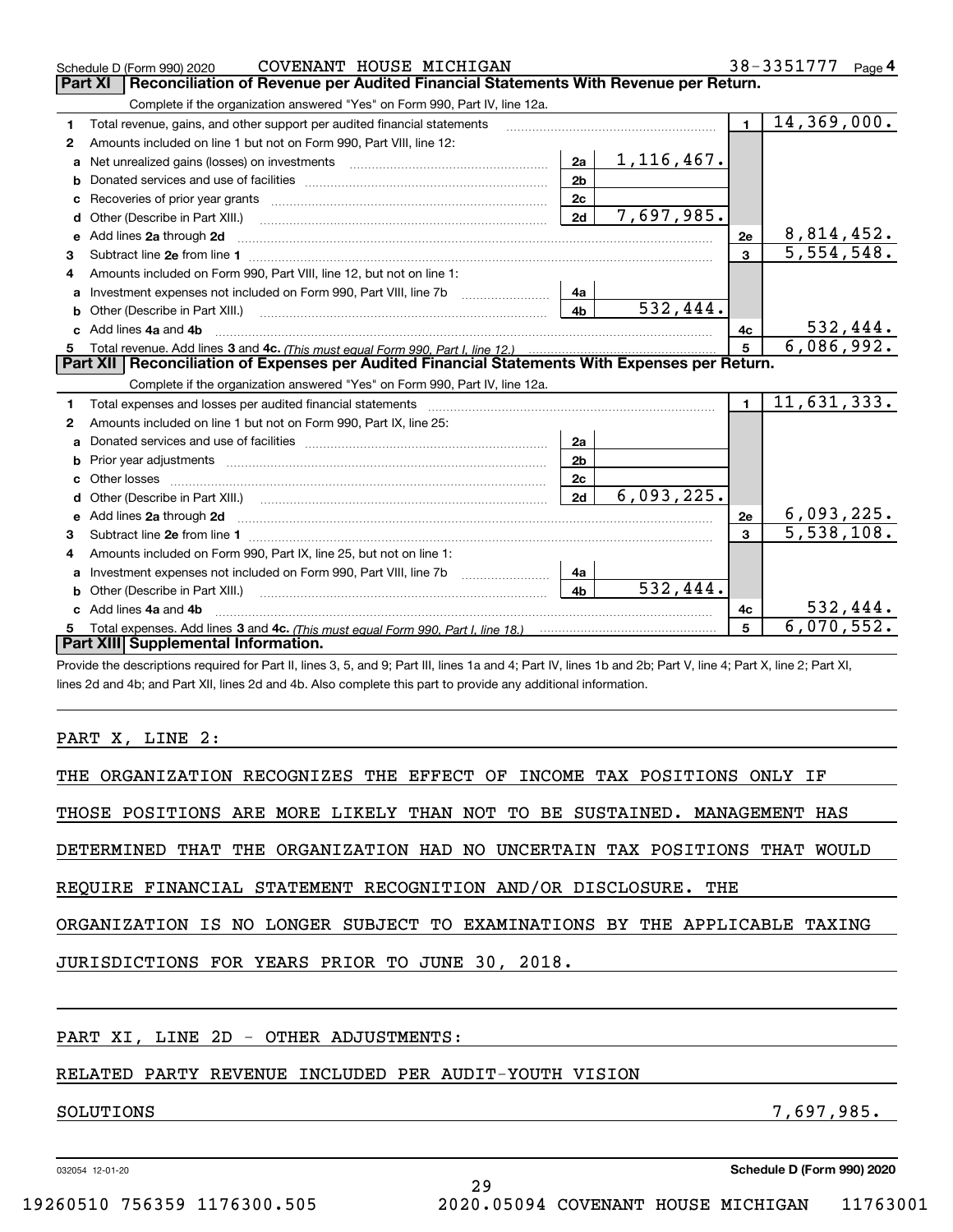| COVENANT HOUSE MICHIGAN<br>Schedule D (Form 990) 2020<br><u> 1989 - Johann Harry Barn, mars ar breist fan de Fryske kommer</u><br>Part XIII Supplemental Information (continued)<br><u> 1980 - Jan Sterling, mars and de la provincia de la provincia de la provincia de la provincia de la provincia</u> | 38-3351777 Page 5          |
|-----------------------------------------------------------------------------------------------------------------------------------------------------------------------------------------------------------------------------------------------------------------------------------------------------------|----------------------------|
| PART XI, LINE 4B - OTHER ADJUSTMENTS:                                                                                                                                                                                                                                                                     |                            |
| ELIMINATING/CONSOLIDATING ENTRIES PER AUDIT                                                                                                                                                                                                                                                               | 532,444.                   |
|                                                                                                                                                                                                                                                                                                           |                            |
| PART XII, LINE 2D - OTHER ADJUSTMENTS:                                                                                                                                                                                                                                                                    |                            |
| RELATED PARTY EXPENSES INCLUDED PER AUDIT - YOUTH VISION                                                                                                                                                                                                                                                  |                            |
| SOLUTIONS<br><u> 1989 - Johann Stoff, amerikansk politiker (d. 1989)</u>                                                                                                                                                                                                                                  | 6,093,225.                 |
| PART XII, LINE 4B - OTHER ADJUSTMENTS:                                                                                                                                                                                                                                                                    |                            |
| ELIMINATING/CONSOLIDATING ENTRIES PER AUDIT                                                                                                                                                                                                                                                               | $\frac{532,444}{.}$        |
|                                                                                                                                                                                                                                                                                                           |                            |
|                                                                                                                                                                                                                                                                                                           |                            |
|                                                                                                                                                                                                                                                                                                           |                            |
|                                                                                                                                                                                                                                                                                                           |                            |
|                                                                                                                                                                                                                                                                                                           |                            |
|                                                                                                                                                                                                                                                                                                           |                            |
|                                                                                                                                                                                                                                                                                                           |                            |
|                                                                                                                                                                                                                                                                                                           |                            |
|                                                                                                                                                                                                                                                                                                           |                            |
|                                                                                                                                                                                                                                                                                                           |                            |
|                                                                                                                                                                                                                                                                                                           |                            |
|                                                                                                                                                                                                                                                                                                           |                            |
|                                                                                                                                                                                                                                                                                                           |                            |
|                                                                                                                                                                                                                                                                                                           |                            |
| 032055 12-01-20<br>ח כי                                                                                                                                                                                                                                                                                   | Schedule D (Form 990) 2020 |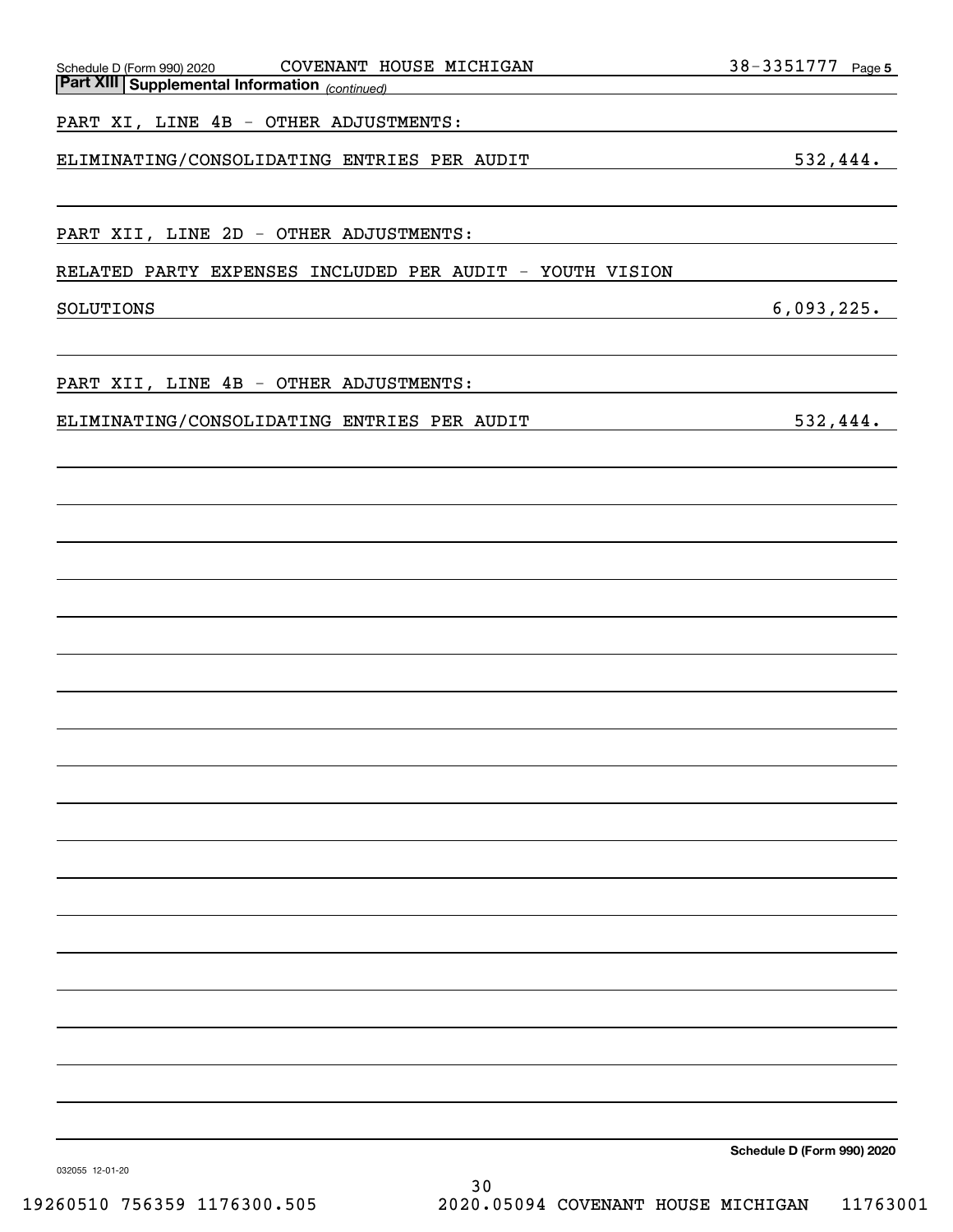| <b>SCHEDULE G</b>                                      | <b>Supplemental Information Regarding Fundraising or Gaming Activities</b>                      |                                                                                                                                                                                                                                           |                                                 |    |                                       |  |                                        |                                       |
|--------------------------------------------------------|-------------------------------------------------------------------------------------------------|-------------------------------------------------------------------------------------------------------------------------------------------------------------------------------------------------------------------------------------------|-------------------------------------------------|----|---------------------------------------|--|----------------------------------------|---------------------------------------|
| (Form 990 or 990-EZ)                                   | Complete if the organization answered "Yes" on Form 990, Part IV, line 17, 18, or 19, or if the |                                                                                                                                                                                                                                           |                                                 |    |                                       |  |                                        |                                       |
|                                                        | organization entered more than \$15,000 on Form 990-EZ, line 6a.                                |                                                                                                                                                                                                                                           | <b>Open to Public</b>                           |    |                                       |  |                                        |                                       |
| Department of the Treasury<br>Internal Revenue Service | Go to www.irs.gov/Form990 for instructions and the latest information.                          |                                                                                                                                                                                                                                           | Inspection                                      |    |                                       |  |                                        |                                       |
| Name of the organization                               |                                                                                                 | COVENANT HOUSE MICHIGAN                                                                                                                                                                                                                   |                                                 |    |                                       |  | 38-3351777                             | <b>Employer identification number</b> |
| Part I                                                 |                                                                                                 | Fundraising Activities. Complete if the organization answered "Yes" on Form 990, Part IV, line 17. Form 990-EZ filers are not                                                                                                             |                                                 |    |                                       |  |                                        |                                       |
|                                                        | required to complete this part.                                                                 |                                                                                                                                                                                                                                           |                                                 |    |                                       |  |                                        |                                       |
| Mail solicitations<br>a                                |                                                                                                 | 1 Indicate whether the organization raised funds through any of the following activities. Check all that apply.<br>e l                                                                                                                    |                                                 |    | Solicitation of non-government grants |  |                                        |                                       |
| b                                                      | Internet and email solicitations                                                                | f                                                                                                                                                                                                                                         |                                                 |    | Solicitation of government grants     |  |                                        |                                       |
| Phone solicitations<br>с                               |                                                                                                 | Special fundraising events<br>g                                                                                                                                                                                                           |                                                 |    |                                       |  |                                        |                                       |
| d<br>In-person solicitations                           |                                                                                                 |                                                                                                                                                                                                                                           |                                                 |    |                                       |  |                                        |                                       |
|                                                        |                                                                                                 | 2 a Did the organization have a written or oral agreement with any individual (including officers, directors, trustees, or<br>key employees listed in Form 990, Part VII) or entity in connection with professional fundraising services? |                                                 |    |                                       |  | <b>Yes</b>                             | No                                    |
|                                                        |                                                                                                 | <b>b</b> If "Yes," list the 10 highest paid individuals or entities (fundraisers) pursuant to agreements under which the fundraiser is to be                                                                                              |                                                 |    |                                       |  |                                        |                                       |
| compensated at least \$5,000 by the organization.      |                                                                                                 |                                                                                                                                                                                                                                           |                                                 |    |                                       |  |                                        |                                       |
| (i) Name and address of individual                     |                                                                                                 |                                                                                                                                                                                                                                           | (iii) Did<br>fundraiser                         |    | (iv) Gross receipts                   |  | (v) Amount paid<br>to (or retained by) | (vi) Amount paid                      |
| or entity (fundraiser)                                 |                                                                                                 | (ii) Activity                                                                                                                                                                                                                             | have custody<br>or control of<br>contributions? |    | from activity                         |  | fundraiser<br>listed in col. (i)       | to (or retained by)<br>organization   |
|                                                        |                                                                                                 |                                                                                                                                                                                                                                           | Yes                                             | No |                                       |  |                                        |                                       |
|                                                        |                                                                                                 |                                                                                                                                                                                                                                           |                                                 |    |                                       |  |                                        |                                       |
|                                                        |                                                                                                 |                                                                                                                                                                                                                                           |                                                 |    |                                       |  |                                        |                                       |
|                                                        |                                                                                                 |                                                                                                                                                                                                                                           |                                                 |    |                                       |  |                                        |                                       |
|                                                        |                                                                                                 |                                                                                                                                                                                                                                           |                                                 |    |                                       |  |                                        |                                       |
|                                                        |                                                                                                 |                                                                                                                                                                                                                                           |                                                 |    |                                       |  |                                        |                                       |
|                                                        |                                                                                                 |                                                                                                                                                                                                                                           |                                                 |    |                                       |  |                                        |                                       |
|                                                        |                                                                                                 |                                                                                                                                                                                                                                           |                                                 |    |                                       |  |                                        |                                       |
|                                                        |                                                                                                 |                                                                                                                                                                                                                                           |                                                 |    |                                       |  |                                        |                                       |
|                                                        |                                                                                                 |                                                                                                                                                                                                                                           |                                                 |    |                                       |  |                                        |                                       |
|                                                        |                                                                                                 |                                                                                                                                                                                                                                           |                                                 |    |                                       |  |                                        |                                       |
|                                                        |                                                                                                 |                                                                                                                                                                                                                                           |                                                 |    |                                       |  |                                        |                                       |
|                                                        |                                                                                                 |                                                                                                                                                                                                                                           |                                                 |    |                                       |  |                                        |                                       |
|                                                        |                                                                                                 |                                                                                                                                                                                                                                           |                                                 |    |                                       |  |                                        |                                       |
|                                                        |                                                                                                 |                                                                                                                                                                                                                                           |                                                 |    |                                       |  |                                        |                                       |
|                                                        |                                                                                                 |                                                                                                                                                                                                                                           |                                                 |    |                                       |  |                                        |                                       |
| Total                                                  |                                                                                                 |                                                                                                                                                                                                                                           |                                                 |    |                                       |  |                                        |                                       |
| or licensing.                                          |                                                                                                 | 3 List all states in which the organization is registered or licensed to solicit contributions or has been notified it is exempt from registration                                                                                        |                                                 |    |                                       |  |                                        |                                       |
|                                                        |                                                                                                 |                                                                                                                                                                                                                                           |                                                 |    |                                       |  |                                        |                                       |
|                                                        |                                                                                                 |                                                                                                                                                                                                                                           |                                                 |    |                                       |  |                                        |                                       |
|                                                        |                                                                                                 |                                                                                                                                                                                                                                           |                                                 |    |                                       |  |                                        |                                       |
|                                                        |                                                                                                 |                                                                                                                                                                                                                                           |                                                 |    |                                       |  |                                        |                                       |
|                                                        |                                                                                                 |                                                                                                                                                                                                                                           |                                                 |    |                                       |  |                                        |                                       |
|                                                        |                                                                                                 |                                                                                                                                                                                                                                           |                                                 |    |                                       |  |                                        |                                       |
|                                                        |                                                                                                 |                                                                                                                                                                                                                                           |                                                 |    |                                       |  |                                        |                                       |
|                                                        |                                                                                                 |                                                                                                                                                                                                                                           |                                                 |    |                                       |  |                                        |                                       |
|                                                        |                                                                                                 | LHA For Paperwork Reduction Act Notice, see the Instructions for Form 990 or 990-EZ.                                                                                                                                                      |                                                 |    |                                       |  |                                        | Schedule G (Form 990 or 990-EZ) 2020  |

032081 11-25-20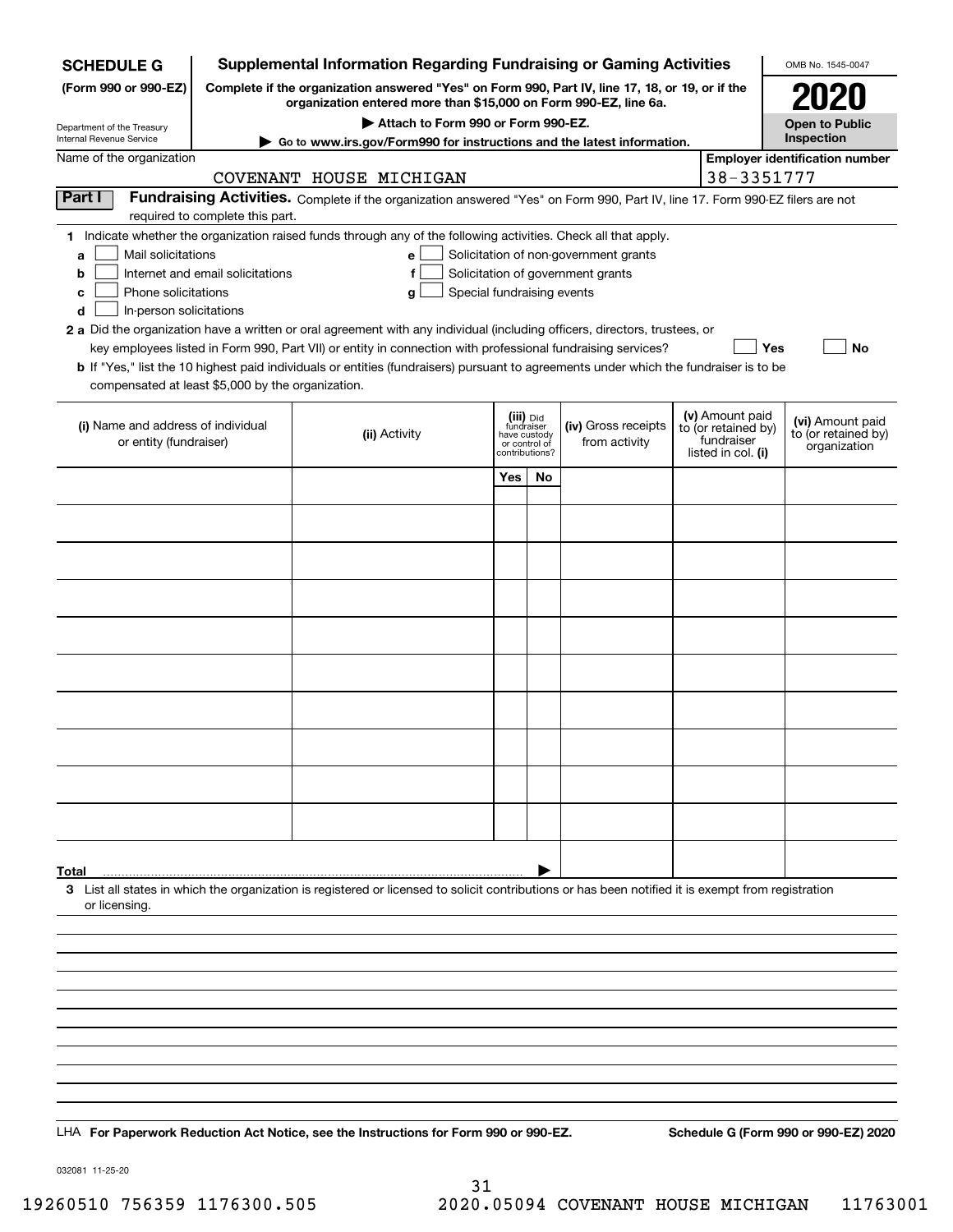|  |  |  |  |  |  |  | 38-3351777 Page 2 |
|--|--|--|--|--|--|--|-------------------|
|--|--|--|--|--|--|--|-------------------|

**Part II** | Fundraising Events. Complete if the organization answered "Yes" on Form 990, Part IV, line 18, or reported more than \$15,000

|                 |          | of fundraising event contributions and gross income on Form 990-EZ, lines 1 and 6b. List events with gross receipts greater than \$5,000. |              |                         |                  |                                      |
|-----------------|----------|-------------------------------------------------------------------------------------------------------------------------------------------|--------------|-------------------------|------------------|--------------------------------------|
|                 |          |                                                                                                                                           | (a) Event #1 | (b) Event #2            | (c) Other events | (d) Total events                     |
|                 |          |                                                                                                                                           | <b>NOBS</b>  | CEO<br>SLEEPOUT         | 3                | (add col. (a) through                |
|                 |          |                                                                                                                                           | (event type) | (event type)            | (total number)   | col. (c)                             |
| Revenue         |          |                                                                                                                                           |              |                         |                  |                                      |
|                 | 1        |                                                                                                                                           | 239,053.     | 95,036.                 | 30,506.          | <u>364,595.</u>                      |
|                 |          |                                                                                                                                           | 239,053.     | 95,036.                 | 30,506.          | 364,595.                             |
|                 | 3        | Gross income (line 1 minus line 2)<br>.                                                                                                   |              |                         |                  |                                      |
|                 | 4        |                                                                                                                                           |              |                         |                  |                                      |
|                 | 5        |                                                                                                                                           |              |                         |                  |                                      |
|                 |          |                                                                                                                                           |              |                         |                  |                                      |
| Direct Expenses | 6        |                                                                                                                                           |              |                         |                  |                                      |
|                 | 7        | Food and beverages                                                                                                                        |              |                         |                  |                                      |
|                 |          |                                                                                                                                           |              |                         |                  |                                      |
|                 | 8<br>9   |                                                                                                                                           |              | 16,571.                 | 694.             | 17,265.                              |
|                 | 10       | Direct expense summary. Add lines 4 through 9 in column (d)                                                                               |              |                         |                  | 17,265.                              |
|                 |          | 11 Net income summary. Subtract line 10 from line 3, column (d)                                                                           |              |                         |                  | $-17, 265.$                          |
|                 | Part III | Gaming. Complete if the organization answered "Yes" on Form 990, Part IV, line 19, or reported more than                                  |              |                         |                  |                                      |
|                 |          | \$15,000 on Form 990-EZ, line 6a.                                                                                                         |              |                         |                  |                                      |
|                 |          |                                                                                                                                           | (a) Bingo    | (b) Pull tabs/instant   | (c) Other gaming | (d) Total gaming (add                |
| Revenue         |          |                                                                                                                                           |              | bingo/progressive bingo |                  | col. (a) through col. (c))           |
|                 |          |                                                                                                                                           |              |                         |                  |                                      |
|                 | 1        |                                                                                                                                           |              |                         |                  |                                      |
|                 | 2        |                                                                                                                                           |              |                         |                  |                                      |
| Expenses        |          |                                                                                                                                           |              |                         |                  |                                      |
|                 | 3        |                                                                                                                                           |              |                         |                  |                                      |
| Direct          | 4        |                                                                                                                                           |              |                         |                  |                                      |
|                 |          |                                                                                                                                           |              |                         |                  |                                      |
|                 |          | 5 Other direct expenses                                                                                                                   | %<br>Yes     | %<br>Yes                | Yes<br>%         |                                      |
|                 | 6.       | Volunteer labor                                                                                                                           | No.          | No                      | No               |                                      |
|                 |          |                                                                                                                                           |              |                         |                  |                                      |
|                 | 7        | Direct expense summary. Add lines 2 through 5 in column (d)                                                                               |              |                         |                  |                                      |
|                 |          |                                                                                                                                           |              |                         |                  |                                      |
|                 |          |                                                                                                                                           |              |                         |                  |                                      |
| 9               |          |                                                                                                                                           |              |                         |                  |                                      |
|                 |          |                                                                                                                                           |              |                         |                  | Yes<br>No                            |
|                 |          |                                                                                                                                           |              |                         |                  |                                      |
|                 |          |                                                                                                                                           |              |                         |                  |                                      |
|                 |          |                                                                                                                                           |              |                         |                  | Yes<br>No                            |
|                 |          |                                                                                                                                           |              |                         |                  |                                      |
|                 |          |                                                                                                                                           |              |                         |                  |                                      |
|                 |          |                                                                                                                                           |              |                         |                  |                                      |
|                 |          | 032082 11-25-20                                                                                                                           |              |                         |                  | Schedule G (Form 990 or 990-EZ) 2020 |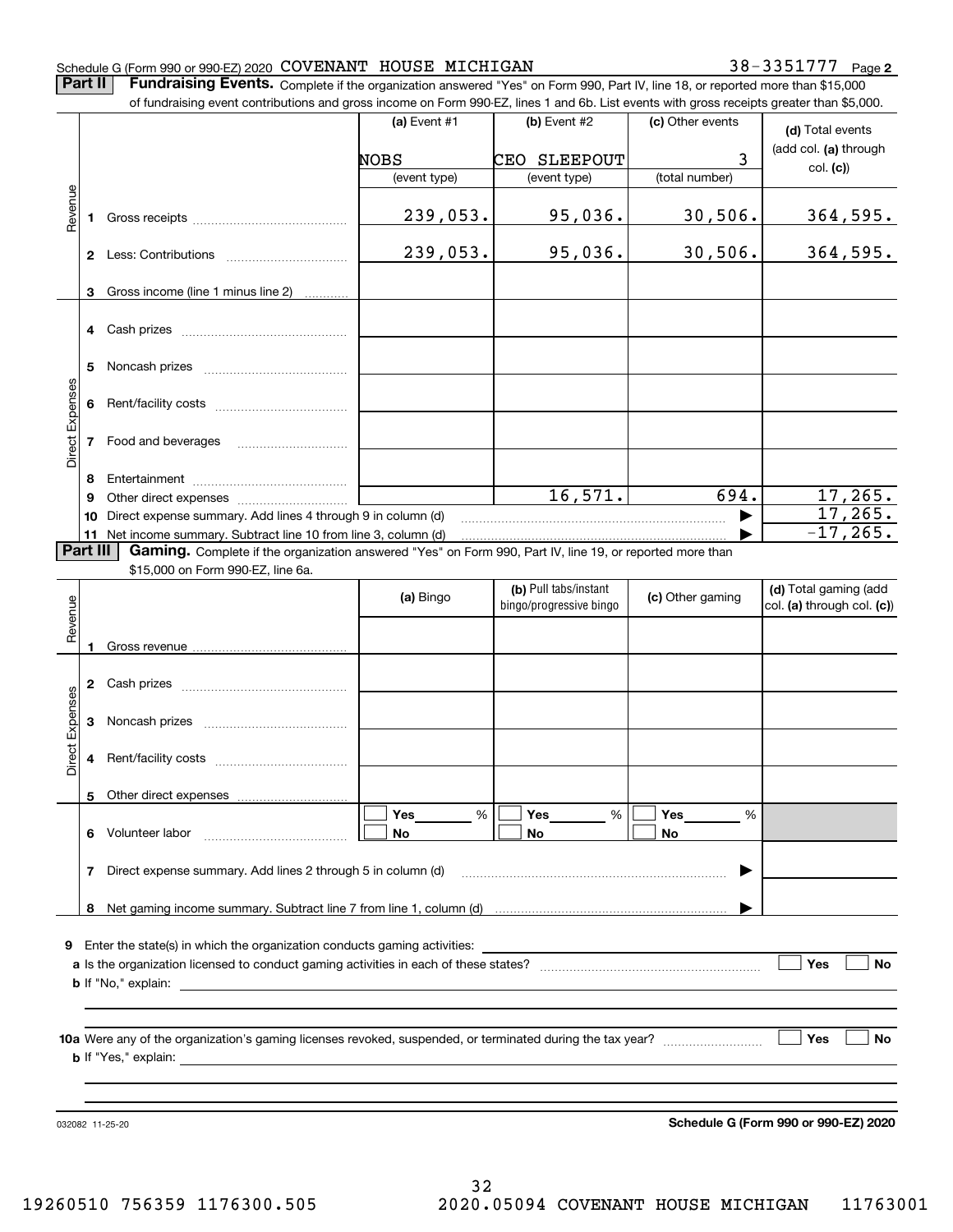|    | Schedule G (Form 990 or 990-EZ) 2020 COVENANT HOUSE MICHIGAN                                                                                                  | 38-3351777      | Page 3 |
|----|---------------------------------------------------------------------------------------------------------------------------------------------------------------|-----------------|--------|
| 11 |                                                                                                                                                               | Yes             | No     |
|    | 12 Is the organization a grantor, beneficiary or trustee of a trust, or a member of a partnership or other entity formed                                      | Yes             | No     |
|    | 13 Indicate the percentage of gaming activity conducted in:                                                                                                   |                 |        |
|    |                                                                                                                                                               | <u>13a</u>      | %      |
|    | <b>b</b> An outside facility <i>www.communicality www.communicality.communicality www.communicality www.communicality.communicality www.communicality.com</i> | 13 <sub>b</sub> | %      |
|    | 14 Enter the name and address of the person who prepares the organization's gaming/special events books and records:                                          |                 |        |
|    |                                                                                                                                                               |                 |        |
|    |                                                                                                                                                               |                 |        |
|    | 15a Does the organization have a contract with a third party from whom the organization receives gaming revenue?                                              | Yes             | No     |
|    | b If "Yes," enter the amount of gaming revenue received by the organization > \$ ____________________ and the amount                                          |                 |        |
|    |                                                                                                                                                               |                 |        |
|    | c If "Yes," enter name and address of the third party:                                                                                                        |                 |        |
|    | Name $\blacktriangleright$ $\bot$                                                                                                                             |                 |        |
|    |                                                                                                                                                               |                 |        |
|    |                                                                                                                                                               |                 |        |
| 16 | Gaming manager information:                                                                                                                                   |                 |        |
|    | Name $\blacktriangleright$ $\frac{1}{\sqrt{1-\frac{1}{2}}\left(1-\frac{1}{2}\right)}$                                                                         |                 |        |
|    | Gaming manager compensation > \$                                                                                                                              |                 |        |
|    |                                                                                                                                                               |                 |        |
|    |                                                                                                                                                               |                 |        |
|    |                                                                                                                                                               |                 |        |
|    | Director/officer<br>Employee<br>Independent contractor                                                                                                        |                 |        |
|    |                                                                                                                                                               |                 |        |
|    | 17 Mandatory distributions:                                                                                                                                   |                 |        |
|    | a Is the organization required under state law to make charitable distributions from the gaming proceeds to<br>retain the state gaming license?               |                 |        |
|    | $\Box$ Yes $\Box$ No<br><b>b</b> Enter the amount of distributions required under state law to be distributed to other exempt organizations or spent in the   |                 |        |
|    | organization's own exempt activities during the tax year $\triangleright$ \$                                                                                  |                 |        |
|    | Part IV<br>Supplemental Information. Provide the explanations required by Part I, line 2b, columns (iii) and (v); and Part III, lines 9, 9b, 10b,             |                 |        |
|    | 15b, 15c, 16, and 17b, as applicable. Also provide any additional information. See instructions.                                                              |                 |        |
|    |                                                                                                                                                               |                 |        |
|    |                                                                                                                                                               |                 |        |
|    |                                                                                                                                                               |                 |        |
|    |                                                                                                                                                               |                 |        |
|    |                                                                                                                                                               |                 |        |
|    |                                                                                                                                                               |                 |        |
|    |                                                                                                                                                               |                 |        |
|    |                                                                                                                                                               |                 |        |
|    |                                                                                                                                                               |                 |        |
|    | Schedule G (Form 990 or 990-EZ) 2020<br>032083 11-25-20                                                                                                       |                 |        |
|    | 33                                                                                                                                                            |                 |        |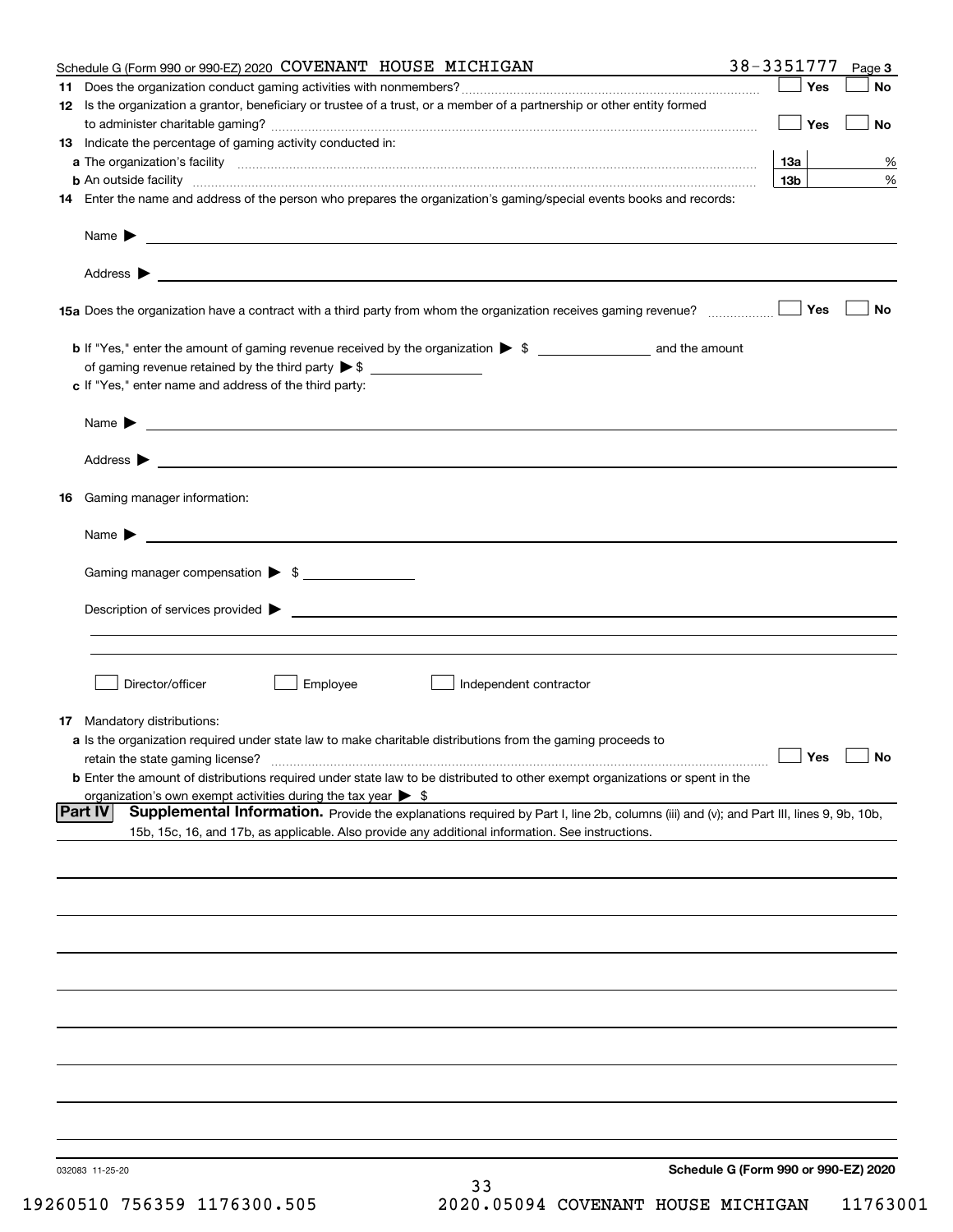| Schedule G (Form 990 or 990-EZ) |
|---------------------------------|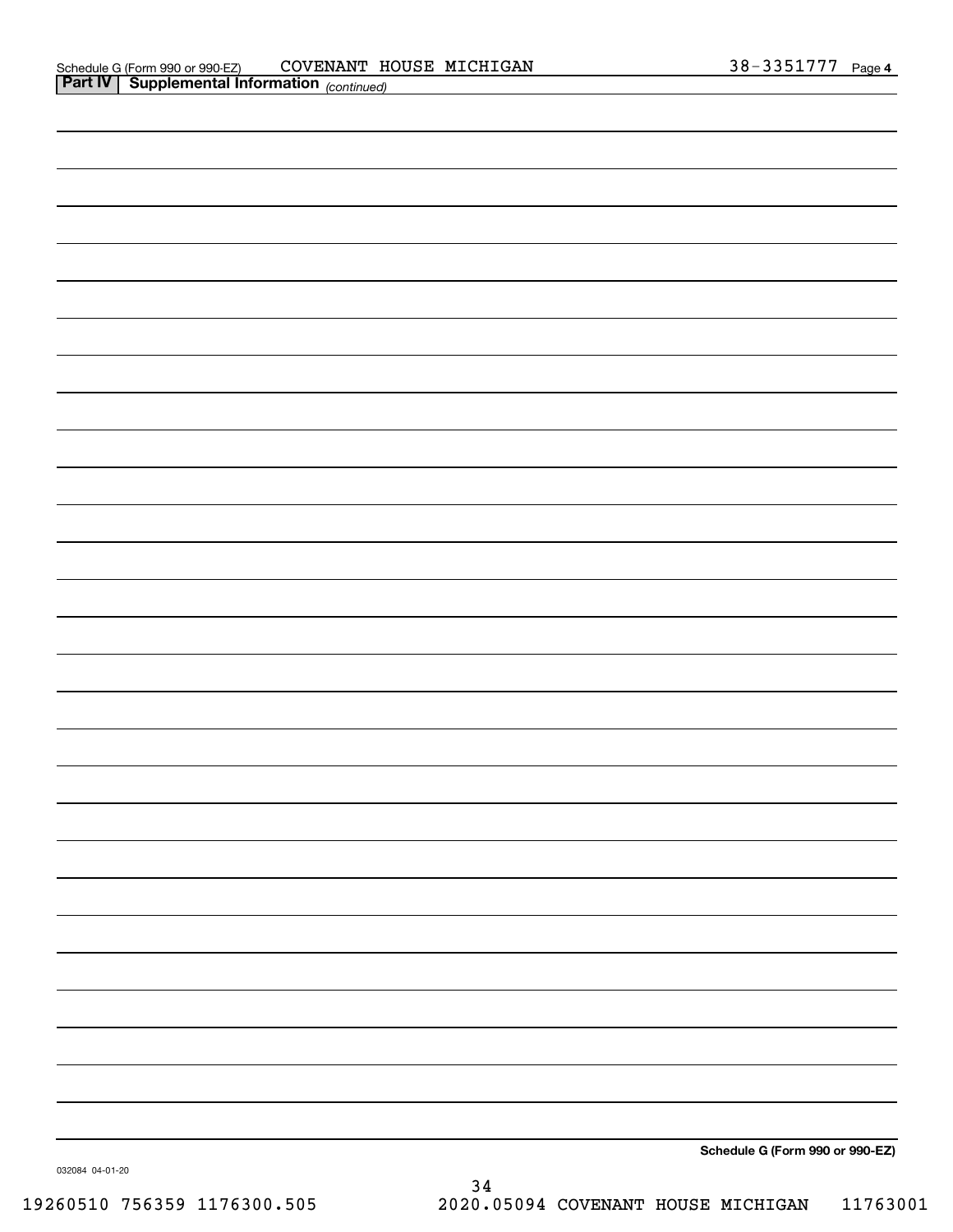| <b>SCHEDULE I</b><br>(Form 990)                                                                                                        | <b>Grants and Other Assistance to Organizations,</b><br>Governments, and Individuals in the United States<br>Complete if the organization answered "Yes" on Form 990, Part IV, line 21 or 22. |           |                                    |                             |                                         |                                               |                                          |                                       |  |  |  |
|----------------------------------------------------------------------------------------------------------------------------------------|-----------------------------------------------------------------------------------------------------------------------------------------------------------------------------------------------|-----------|------------------------------------|-----------------------------|-----------------------------------------|-----------------------------------------------|------------------------------------------|---------------------------------------|--|--|--|
| Attach to Form 990.<br>Department of the Treasury<br>Internal Revenue Service<br>Go to www.irs.gov/Form990 for the latest information. |                                                                                                                                                                                               |           |                                    |                             |                                         |                                               |                                          |                                       |  |  |  |
|                                                                                                                                        | <b>Employer identification number</b><br>Name of the organization<br>38-3351777<br>COVENANT HOUSE MICHIGAN                                                                                    |           |                                    |                             |                                         |                                               |                                          |                                       |  |  |  |
| Part I                                                                                                                                 | <b>General Information on Grants and Assistance</b>                                                                                                                                           |           |                                    |                             |                                         |                                               |                                          |                                       |  |  |  |
| $\mathbf{1}$                                                                                                                           | Does the organization maintain records to substantiate the amount of the grants or assistance, the grantees' eligibility for the grants or assistance, and the selection                      |           |                                    |                             |                                         |                                               |                                          | $\boxed{\text{X}}$ Yes<br>No          |  |  |  |
| $\mathbf{2}$                                                                                                                           | Describe in Part IV the organization's procedures for monitoring the use of grant funds in the United States.                                                                                 |           |                                    |                             |                                         |                                               |                                          |                                       |  |  |  |
| Part II                                                                                                                                | Grants and Other Assistance to Domestic Organizations and Domestic Governments. Complete if the organization answered "Yes" on Form 990, Part IV, line 21, for any                            |           |                                    |                             |                                         |                                               |                                          |                                       |  |  |  |
|                                                                                                                                        | recipient that received more than \$5,000. Part II can be duplicated if additional space is needed.                                                                                           |           |                                    |                             |                                         | (f) Method of                                 |                                          |                                       |  |  |  |
|                                                                                                                                        | 1 (a) Name and address of organization<br>or government                                                                                                                                       | $(b)$ EIN | (c) IRC section<br>(if applicable) | (d) Amount of<br>cash grant | (e) Amount of<br>non-cash<br>assistance | valuation (book,<br>FMV, appraisal,<br>other) | (g) Description of<br>noncash assistance | (h) Purpose of grant<br>or assistance |  |  |  |
|                                                                                                                                        |                                                                                                                                                                                               |           |                                    |                             |                                         |                                               |                                          |                                       |  |  |  |
|                                                                                                                                        |                                                                                                                                                                                               |           |                                    |                             |                                         |                                               |                                          |                                       |  |  |  |
|                                                                                                                                        |                                                                                                                                                                                               |           |                                    |                             |                                         |                                               |                                          |                                       |  |  |  |
|                                                                                                                                        |                                                                                                                                                                                               |           |                                    |                             |                                         |                                               |                                          |                                       |  |  |  |
|                                                                                                                                        |                                                                                                                                                                                               |           |                                    |                             |                                         |                                               |                                          |                                       |  |  |  |
|                                                                                                                                        |                                                                                                                                                                                               |           |                                    |                             |                                         |                                               |                                          |                                       |  |  |  |
|                                                                                                                                        |                                                                                                                                                                                               |           |                                    |                             |                                         |                                               |                                          |                                       |  |  |  |
|                                                                                                                                        |                                                                                                                                                                                               |           |                                    |                             |                                         |                                               |                                          |                                       |  |  |  |
| $\mathbf{2}$                                                                                                                           | Enter total number of section 501(c)(3) and government organizations listed in the line 1 table                                                                                               |           |                                    |                             |                                         |                                               |                                          |                                       |  |  |  |
| 3                                                                                                                                      | Enter total number of other organizations listed in the line 1 table                                                                                                                          |           |                                    |                             |                                         |                                               |                                          |                                       |  |  |  |
|                                                                                                                                        | LHA For Paperwork Reduction Act Notice, see the Instructions for Form 990.                                                                                                                    |           |                                    |                             |                                         |                                               |                                          | Schedule I (Form 990) 2020            |  |  |  |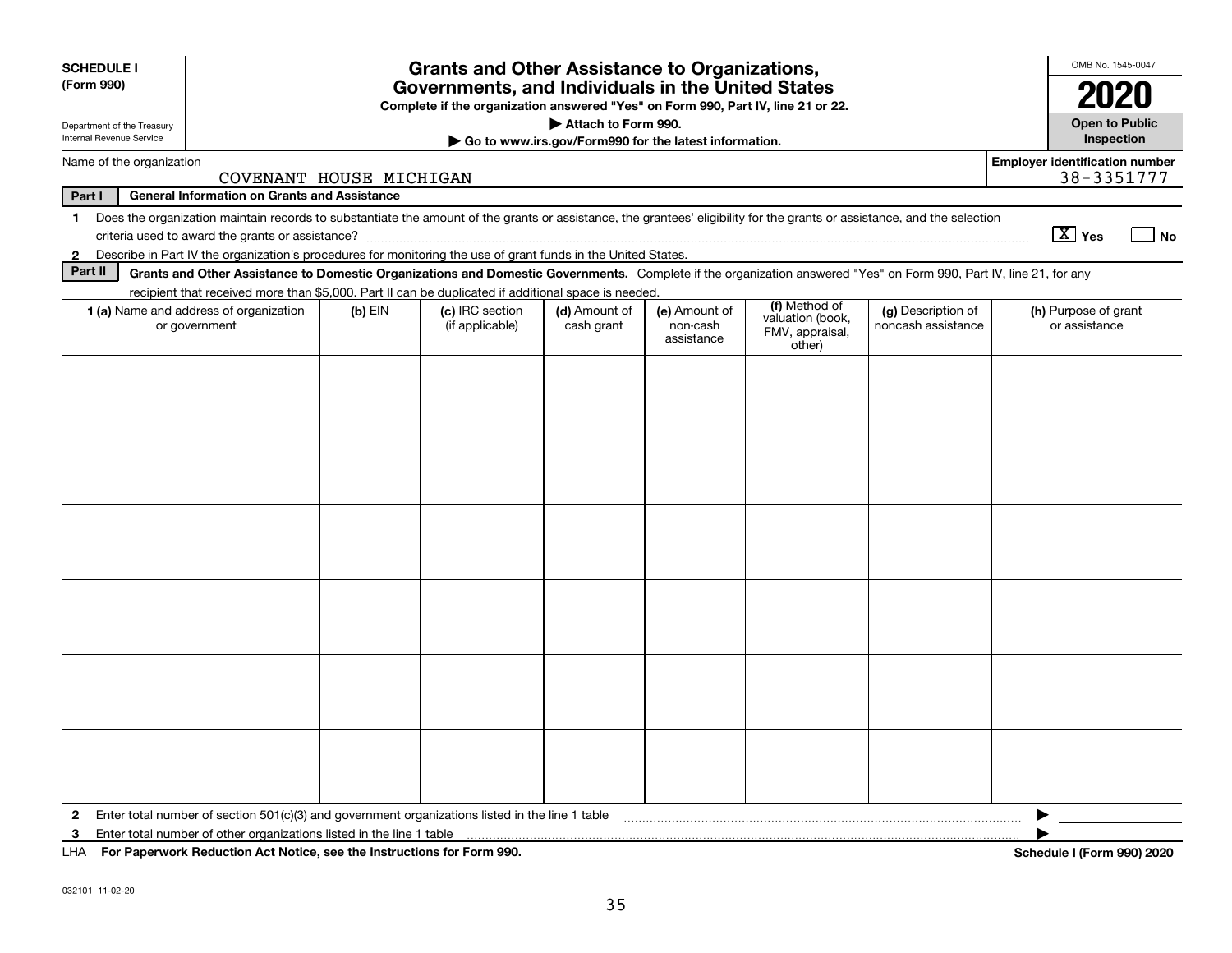Schedule I (Form 990) 2020

|  |  | COVENANT HOUSE MICHIGAN |
|--|--|-------------------------|
|--|--|-------------------------|

**2**38-3351777

**Part III | Grants and Other Assistance to Domestic Individuals. Complete if the organization answered "Yes" on Form 990, Part IV, line 22.** Part III can be duplicated if additional space is needed.

| (a) Type of grant or assistance                                                                                                                      | (b) Number of<br>recipients | (c) Amount of<br>cash grant | (d) Amount of non-<br>cash assistance | (e) Method of valuation<br>(book, FMV, appraisal, other) | (f) Description of noncash assistance  |  |  |  |
|------------------------------------------------------------------------------------------------------------------------------------------------------|-----------------------------|-----------------------------|---------------------------------------|----------------------------------------------------------|----------------------------------------|--|--|--|
| FOOD, MEDICAL, CLOTHING & ALLOWANCE                                                                                                                  | 485                         | $\mathfrak o$ .             | 264,405. COST                         |                                                          | FOOD, MEDICAL, CLOTHING &<br>ALLOWANCE |  |  |  |
|                                                                                                                                                      |                             |                             |                                       |                                                          |                                        |  |  |  |
|                                                                                                                                                      |                             |                             |                                       |                                                          |                                        |  |  |  |
|                                                                                                                                                      |                             |                             |                                       |                                                          |                                        |  |  |  |
|                                                                                                                                                      |                             |                             |                                       |                                                          |                                        |  |  |  |
| Part IV<br>Supplemental Information. Provide the information required in Part I, line 2; Part III, column (b); and any other additional information. |                             |                             |                                       |                                                          |                                        |  |  |  |
| PART I, LINE 2:                                                                                                                                      |                             |                             |                                       |                                                          |                                        |  |  |  |
| COVENANT HOUSE MICHIGAN (CHMI) MAINTAINS ADEQUATE FINANCIAL ACCOUNTING                                                                               |                             |                             |                                       |                                                          |                                        |  |  |  |
| SYSTEM AND IS IN COMPLIANCE WITH ALL APPLICABLE REGULATIONS. THE AGENCY HAS                                                                          |                             |                             |                                       |                                                          |                                        |  |  |  |
| A WRITTEN SET OF ALL ACTIVITIES, POLICIES AND PROCEDURES THAT DEFINE STAFF                                                                           |                             |                             |                                       |                                                          |                                        |  |  |  |
| QUALIFICATIONS AND DUTIES, LINES OF AUTHORITY, SEGREGATION OF DUTIES AND                                                                             |                             |                             |                                       |                                                          |                                        |  |  |  |
| ACCESS TO ASSETS AND SENSITIVE DOCUMENTS. GRANT AWARD REVENUE AND EXPENSES                                                                           |                             |                             |                                       |                                                          |                                        |  |  |  |
| ARE SEGREGATED. REVENUE AND EXPENSE ARE MONITORED AND REVIEWED MONTHLY                                                                               |                             |                             |                                       |                                                          |                                        |  |  |  |

COMPARING ACTUAL TO BUDGET EXPENDITURES BY THE DIRECTOR OF FINANCE OR

## (DESIGNEE) AND DISCUSSED WITH THE ASSOCIATE EXECUTIVE DIRECTOR (OR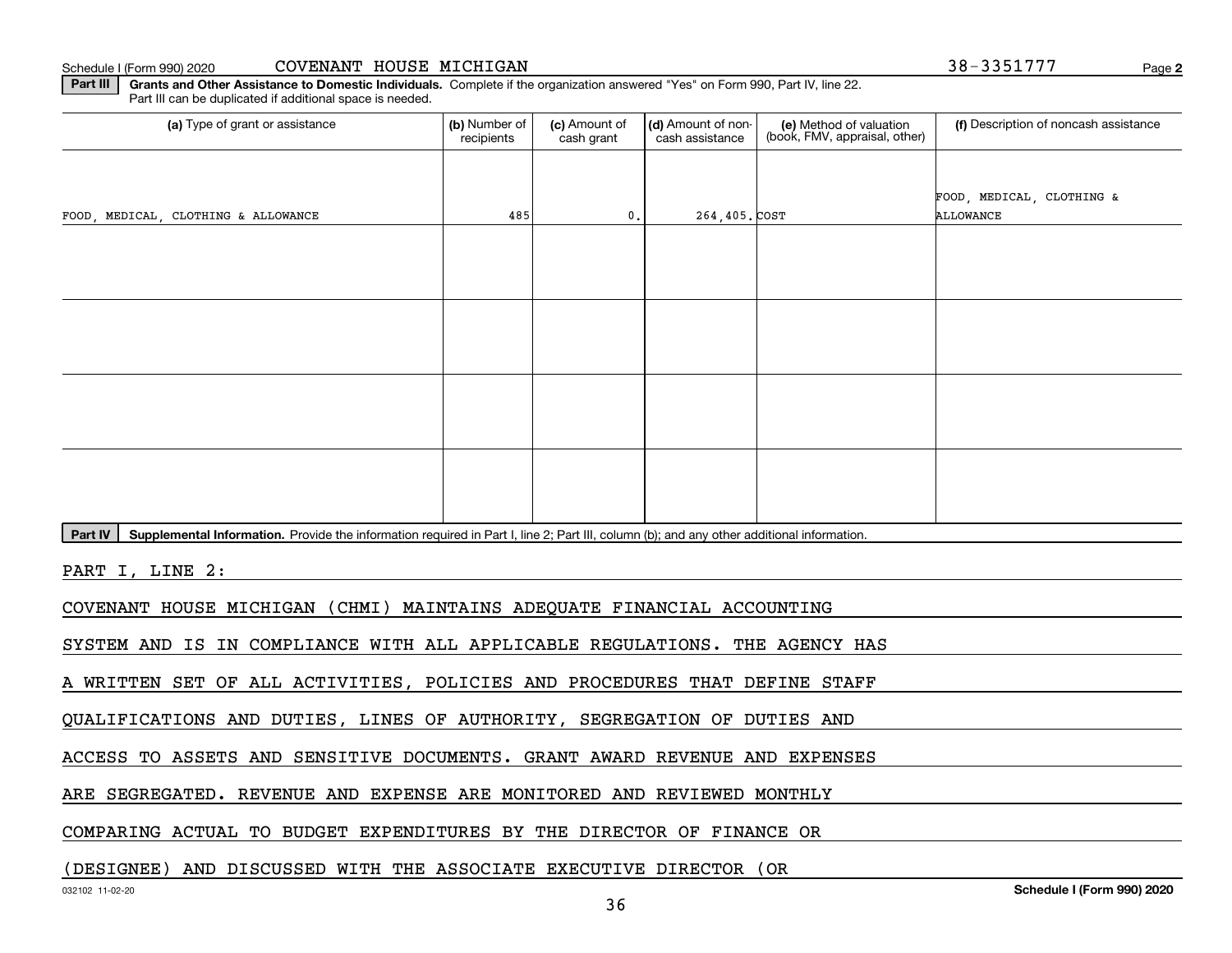| Schedule I (Form 990) | COVENANT HOUSE MICHIGAN                                 |     | 38-3351777 Page 2                                                         |
|-----------------------|---------------------------------------------------------|-----|---------------------------------------------------------------------------|
| <b>Part IV</b>        | <b>Supplemental Information</b>                         |     |                                                                           |
|                       |                                                         |     | DESIGNEE) MONTHLY. IN ADDITION, CHMI UTILIZES AND INTERNAL EVALUATION     |
|                       |                                                         |     | PROGRAM CALLED "EFFORT TO OUTCOME (ETO)." ETO DOCUMENTS THE RESULTS AND   |
|                       |                                                         |     | EFFECTIVENESS OF ALL THE RESIDENTIAL PROGRAMS IN ORDER TO MAINTAIN A HIGH |
|                       | STANDARD OF QUALITY IN OUR MISSION TO END HOMELESSNESS. |     |                                                                           |
|                       |                                                         |     |                                                                           |
|                       |                                                         |     |                                                                           |
|                       |                                                         |     |                                                                           |
|                       |                                                         |     |                                                                           |
|                       |                                                         |     |                                                                           |
|                       |                                                         |     |                                                                           |
|                       |                                                         |     |                                                                           |
|                       |                                                         |     |                                                                           |
|                       |                                                         |     |                                                                           |
|                       |                                                         |     |                                                                           |
|                       |                                                         |     |                                                                           |
|                       |                                                         |     |                                                                           |
|                       |                                                         |     |                                                                           |
|                       |                                                         |     |                                                                           |
|                       |                                                         |     |                                                                           |
|                       |                                                         |     |                                                                           |
|                       |                                                         |     |                                                                           |
|                       |                                                         |     |                                                                           |
|                       |                                                         |     |                                                                           |
|                       |                                                         |     |                                                                           |
|                       |                                                         |     |                                                                           |
|                       |                                                         |     |                                                                           |
|                       |                                                         |     |                                                                           |
|                       |                                                         |     |                                                                           |
| 032291                |                                                         |     | Schedule I (Form 990)                                                     |
| 04-01-20              |                                                         | ה ר |                                                                           |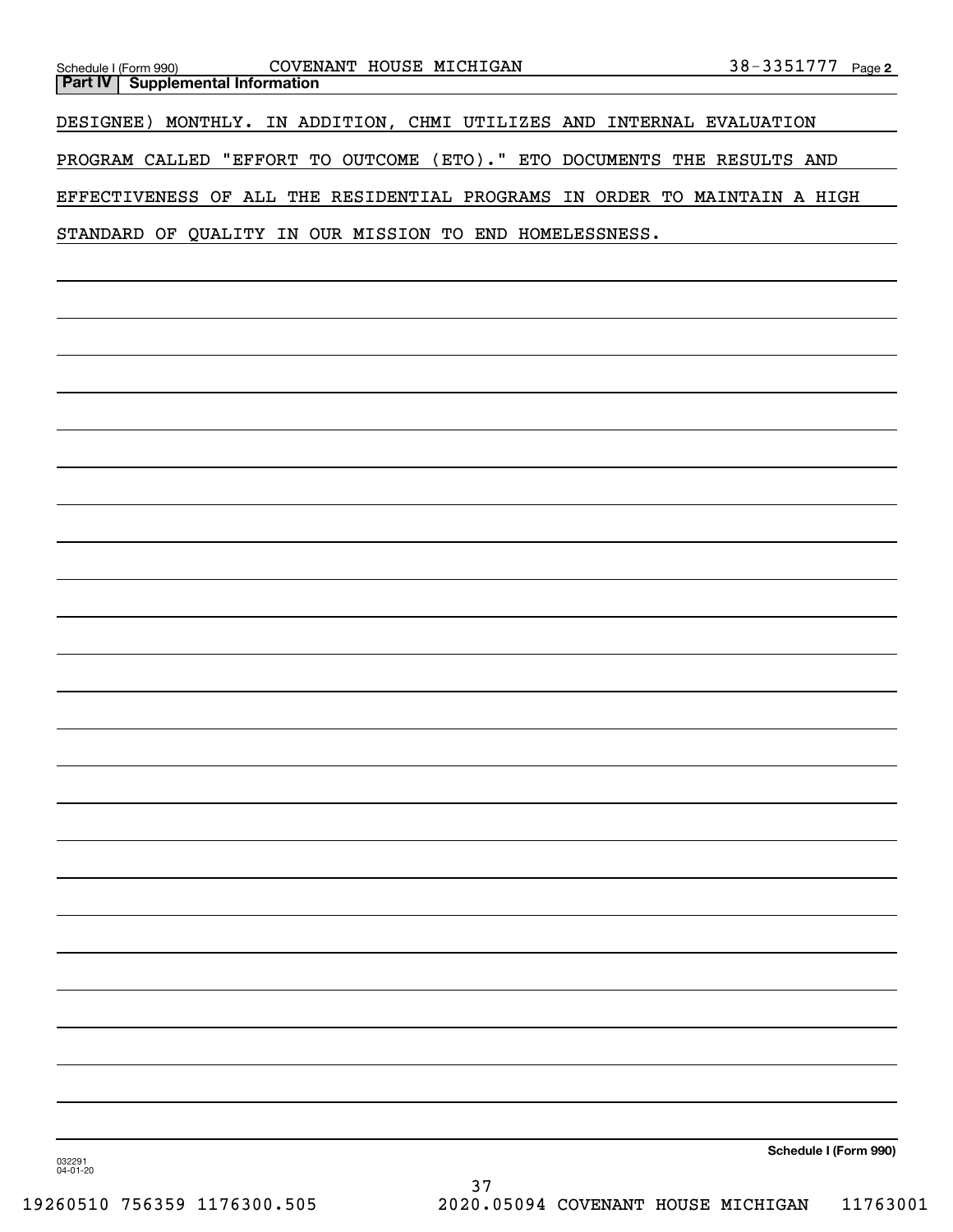|    | <b>Compensation Information</b><br><b>SCHEDULE J</b>                                                                                                                                                                                 |                                       | OMB No. 1545-0047          |     |                         |  |
|----|--------------------------------------------------------------------------------------------------------------------------------------------------------------------------------------------------------------------------------------|---------------------------------------|----------------------------|-----|-------------------------|--|
|    | (Form 990)<br>For certain Officers, Directors, Trustees, Key Employees, and Highest                                                                                                                                                  |                                       |                            |     |                         |  |
|    | 2020<br><b>Compensated Employees</b><br>Complete if the organization answered "Yes" on Form 990, Part IV, line 23.                                                                                                                   |                                       |                            |     |                         |  |
|    | Attach to Form 990.<br>Department of the Treasury                                                                                                                                                                                    |                                       | <b>Open to Public</b>      |     |                         |  |
|    | Go to www.irs.gov/Form990 for instructions and the latest information.<br>Internal Revenue Service                                                                                                                                   |                                       | Inspection                 |     |                         |  |
|    | Name of the organization                                                                                                                                                                                                             | <b>Employer identification number</b> |                            |     |                         |  |
|    | COVENANT HOUSE MICHIGAN                                                                                                                                                                                                              |                                       | 38-3351777                 |     |                         |  |
|    | <b>Questions Regarding Compensation</b><br>Part I                                                                                                                                                                                    |                                       |                            |     |                         |  |
|    |                                                                                                                                                                                                                                      |                                       |                            | Yes | No                      |  |
|    | 1a Check the appropriate box(es) if the organization provided any of the following to or for a person listed on Form 990,                                                                                                            |                                       |                            |     |                         |  |
|    | Part VII, Section A, line 1a. Complete Part III to provide any relevant information regarding these items.                                                                                                                           |                                       |                            |     |                         |  |
|    | First-class or charter travel<br>Housing allowance or residence for personal use                                                                                                                                                     |                                       |                            |     |                         |  |
|    | Travel for companions<br>Payments for business use of personal residence                                                                                                                                                             |                                       |                            |     |                         |  |
|    | Tax indemnification and gross-up payments<br>Health or social club dues or initiation fees                                                                                                                                           |                                       |                            |     |                         |  |
|    | Discretionary spending account<br>Personal services (such as maid, chauffeur, chef)                                                                                                                                                  |                                       |                            |     |                         |  |
|    |                                                                                                                                                                                                                                      |                                       |                            |     |                         |  |
|    | <b>b</b> If any of the boxes on line 1a are checked, did the organization follow a written policy regarding payment or                                                                                                               |                                       |                            |     |                         |  |
|    | reimbursement or provision of all of the expenses described above? If "No," complete Part III to explain                                                                                                                             |                                       | 1b                         |     |                         |  |
| 2  | Did the organization require substantiation prior to reimbursing or allowing expenses incurred by all directors,                                                                                                                     |                                       |                            |     |                         |  |
|    |                                                                                                                                                                                                                                      |                                       | $\mathbf{2}$               |     |                         |  |
|    |                                                                                                                                                                                                                                      |                                       |                            |     |                         |  |
| 3  | Indicate which, if any, of the following the organization used to establish the compensation of the organization's                                                                                                                   |                                       |                            |     |                         |  |
|    | CEO/Executive Director. Check all that apply. Do not check any boxes for methods used by a related organization to                                                                                                                   |                                       |                            |     |                         |  |
|    | establish compensation of the CEO/Executive Director, but explain in Part III.                                                                                                                                                       |                                       |                            |     |                         |  |
|    | $\lfloor x \rfloor$ Compensation committee<br>Written employment contract<br>$X$ Compensation survey or study                                                                                                                        |                                       |                            |     |                         |  |
|    | $\lfloor x \rfloor$ Independent compensation consultant                                                                                                                                                                              |                                       |                            |     |                         |  |
|    | $\mathbf{X}$ Approval by the board or compensation committee<br>Form 990 of other organizations                                                                                                                                      |                                       |                            |     |                         |  |
|    | During the year, did any person listed on Form 990, Part VII, Section A, line 1a, with respect to the filing                                                                                                                         |                                       |                            |     |                         |  |
|    | organization or a related organization:                                                                                                                                                                                              |                                       |                            |     |                         |  |
|    | Receive a severance payment or change-of-control payment?                                                                                                                                                                            |                                       | 4a                         |     | х                       |  |
|    | Participate in or receive payment from a supplemental nonqualified retirement plan?                                                                                                                                                  |                                       | 4b                         |     | $\overline{\texttt{x}}$ |  |
|    | Participate in or receive payment from an equity-based compensation arrangement?                                                                                                                                                     |                                       | 4c                         |     | $\overline{\text{x}}$   |  |
|    | If "Yes" to any of lines 4a-c, list the persons and provide the applicable amounts for each item in Part III.                                                                                                                        |                                       |                            |     |                         |  |
|    |                                                                                                                                                                                                                                      |                                       |                            |     |                         |  |
|    | Only section 501(c)(3), 501(c)(4), and 501(c)(29) organizations must complete lines 5-9.                                                                                                                                             |                                       |                            |     |                         |  |
|    | For persons listed on Form 990, Part VII, Section A, line 1a, did the organization pay or accrue any compensation                                                                                                                    |                                       |                            |     |                         |  |
|    | contingent on the revenues of:                                                                                                                                                                                                       |                                       |                            |     |                         |  |
|    |                                                                                                                                                                                                                                      |                                       | 5а                         |     | x                       |  |
|    |                                                                                                                                                                                                                                      |                                       | <b>5b</b>                  |     | $\overline{\text{x}}$   |  |
|    | If "Yes" on line 5a or 5b, describe in Part III.                                                                                                                                                                                     |                                       |                            |     |                         |  |
| 6. | For persons listed on Form 990, Part VII, Section A, line 1a, did the organization pay or accrue any compensation                                                                                                                    |                                       |                            |     |                         |  |
|    | contingent on the net earnings of:                                                                                                                                                                                                   |                                       |                            |     |                         |  |
|    | a The organization? <b>Entitled Strategies and Strategies and Strategies and Strategies and Strategies and Strategies and Strategies and Strategies and Strategies and Strategies and Strategies and Strategies and Strategies a</b> |                                       | 6a                         |     | x                       |  |
|    |                                                                                                                                                                                                                                      |                                       | 6b                         |     | $\overline{\text{x}}$   |  |
|    | If "Yes" on line 6a or 6b, describe in Part III.                                                                                                                                                                                     |                                       |                            |     |                         |  |
|    | 7 For persons listed on Form 990, Part VII, Section A, line 1a, did the organization provide any nonfixed payments                                                                                                                   |                                       |                            |     |                         |  |
|    |                                                                                                                                                                                                                                      |                                       | $\overline{7}$             |     | х                       |  |
| 8  | Were any amounts reported on Form 990, Part VII, paid or accrued pursuant to a contract that was subject to the                                                                                                                      |                                       |                            |     |                         |  |
|    | initial contract exception described in Regulations section 53.4958-4(a)(3)? If "Yes," describe in Part III                                                                                                                          |                                       | 8                          |     | x                       |  |
| 9  | If "Yes" on line 8, did the organization also follow the rebuttable presumption procedure described in                                                                                                                               |                                       |                            |     |                         |  |
|    | Regulations section 53.4958-6(c)?                                                                                                                                                                                                    |                                       | 9                          |     |                         |  |
|    | LHA For Paperwork Reduction Act Notice, see the Instructions for Form 990.                                                                                                                                                           |                                       | Schedule J (Form 990) 2020 |     |                         |  |

032111 12-07-20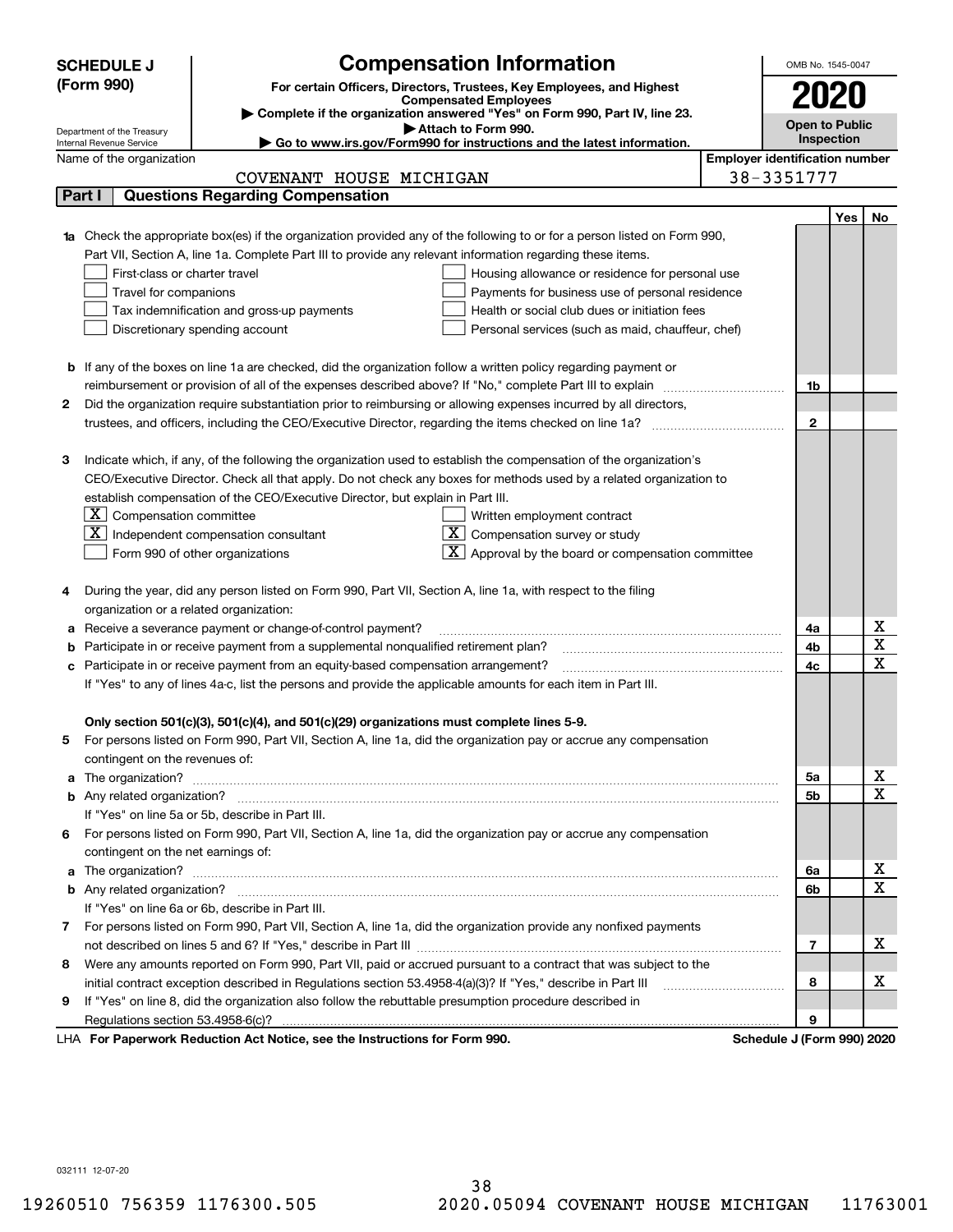38-3351777

**2**

# **Part II Officers, Directors, Trustees, Key Employees, and Highest Compensated Employees.**  Schedule J (Form 990) 2020 Page Use duplicate copies if additional space is needed.

For each individual whose compensation must be reported on Schedule J, report compensation from the organization on row (i) and from related organizations, described in the instructions, on row (ii). Do not list any individuals that aren't listed on Form 990, Part VII.

**Note:**  The sum of columns (B)(i)-(iii) for each listed individual must equal the total amount of Form 990, Part VII, Section A, line 1a, applicable column (D) and (E) amounts for that individual.

| (A) Name and Title |                |                          | (B) Breakdown of W-2 and/or 1099-MISC compensation |                                           | (C) Retirement and<br>(D) Nontaxable<br>other deferred<br>benefits | (E) Total of columns<br>$(B)(i)-(D)$ | (F) Compensation<br>in column (B) |                                           |
|--------------------|----------------|--------------------------|----------------------------------------------------|-------------------------------------------|--------------------------------------------------------------------|--------------------------------------|-----------------------------------|-------------------------------------------|
|                    |                | (i) Base<br>compensation | (ii) Bonus &<br>incentive<br>compensation          | (iii) Other<br>reportable<br>compensation | compensation                                                       |                                      |                                   | reported as deferred<br>on prior Form 990 |
| GERALD PIRO<br>(1) | (i)            | 158, 241.                | $\overline{0}$ .                                   | $\overline{0}$ .                          | 11,768.                                                            | 11,385.                              | 181,394.                          | 0.                                        |
| EXECUTIVE DIRECTOR | (ii)           | $\overline{0}$ .         | $\overline{0}$ .                                   | $\overline{0}$ .                          | $\overline{0}$ .                                                   | $\overline{0}$ .                     | $\overline{0}$ .                  | $\overline{0}$ .                          |
|                    | (i)            |                          |                                                    |                                           |                                                                    |                                      |                                   |                                           |
|                    | <u>(ii)</u>    |                          |                                                    |                                           |                                                                    |                                      |                                   |                                           |
|                    | (i)            |                          |                                                    |                                           |                                                                    |                                      |                                   |                                           |
|                    | <u>(ii)</u>    |                          |                                                    |                                           |                                                                    |                                      |                                   |                                           |
|                    | (i)            |                          |                                                    |                                           |                                                                    |                                      |                                   |                                           |
|                    | <u>(ii)</u>    |                          |                                                    |                                           |                                                                    |                                      |                                   |                                           |
|                    | (i)            |                          |                                                    |                                           |                                                                    |                                      |                                   |                                           |
|                    | <u>(ii)</u>    |                          |                                                    |                                           |                                                                    |                                      |                                   |                                           |
|                    | (i)            |                          |                                                    |                                           |                                                                    |                                      |                                   |                                           |
|                    | <u>(ii)</u>    |                          |                                                    |                                           |                                                                    |                                      |                                   |                                           |
|                    | (i)            |                          |                                                    |                                           |                                                                    |                                      |                                   |                                           |
|                    | (ii)           |                          |                                                    |                                           |                                                                    |                                      |                                   |                                           |
|                    | (i)<br>(ii)    |                          |                                                    |                                           |                                                                    |                                      |                                   |                                           |
|                    | (i)            |                          |                                                    |                                           |                                                                    |                                      |                                   |                                           |
|                    | (ii)           |                          |                                                    |                                           |                                                                    |                                      |                                   |                                           |
|                    | (i)            |                          |                                                    |                                           |                                                                    |                                      |                                   |                                           |
|                    | (ii)           |                          |                                                    |                                           |                                                                    |                                      |                                   |                                           |
|                    | (i)            |                          |                                                    |                                           |                                                                    |                                      |                                   |                                           |
|                    | <u>(ii)</u>    |                          |                                                    |                                           |                                                                    |                                      |                                   |                                           |
|                    | (i)            |                          |                                                    |                                           |                                                                    |                                      |                                   |                                           |
|                    | <u>(ii)</u>    |                          |                                                    |                                           |                                                                    |                                      |                                   |                                           |
|                    | (i)            |                          |                                                    |                                           |                                                                    |                                      |                                   |                                           |
|                    | <u>(ii)</u>    |                          |                                                    |                                           |                                                                    |                                      |                                   |                                           |
|                    | (i)            |                          |                                                    |                                           |                                                                    |                                      |                                   |                                           |
|                    | (ii)           |                          |                                                    |                                           |                                                                    |                                      |                                   |                                           |
|                    | (i)            |                          |                                                    |                                           |                                                                    |                                      |                                   |                                           |
|                    | <u>(ii)</u>    |                          |                                                    |                                           |                                                                    |                                      |                                   |                                           |
|                    | (i)            |                          |                                                    |                                           |                                                                    |                                      |                                   |                                           |
|                    | $\overline{}}$ |                          |                                                    |                                           |                                                                    |                                      |                                   |                                           |

**Schedule J (Form 990) 2020**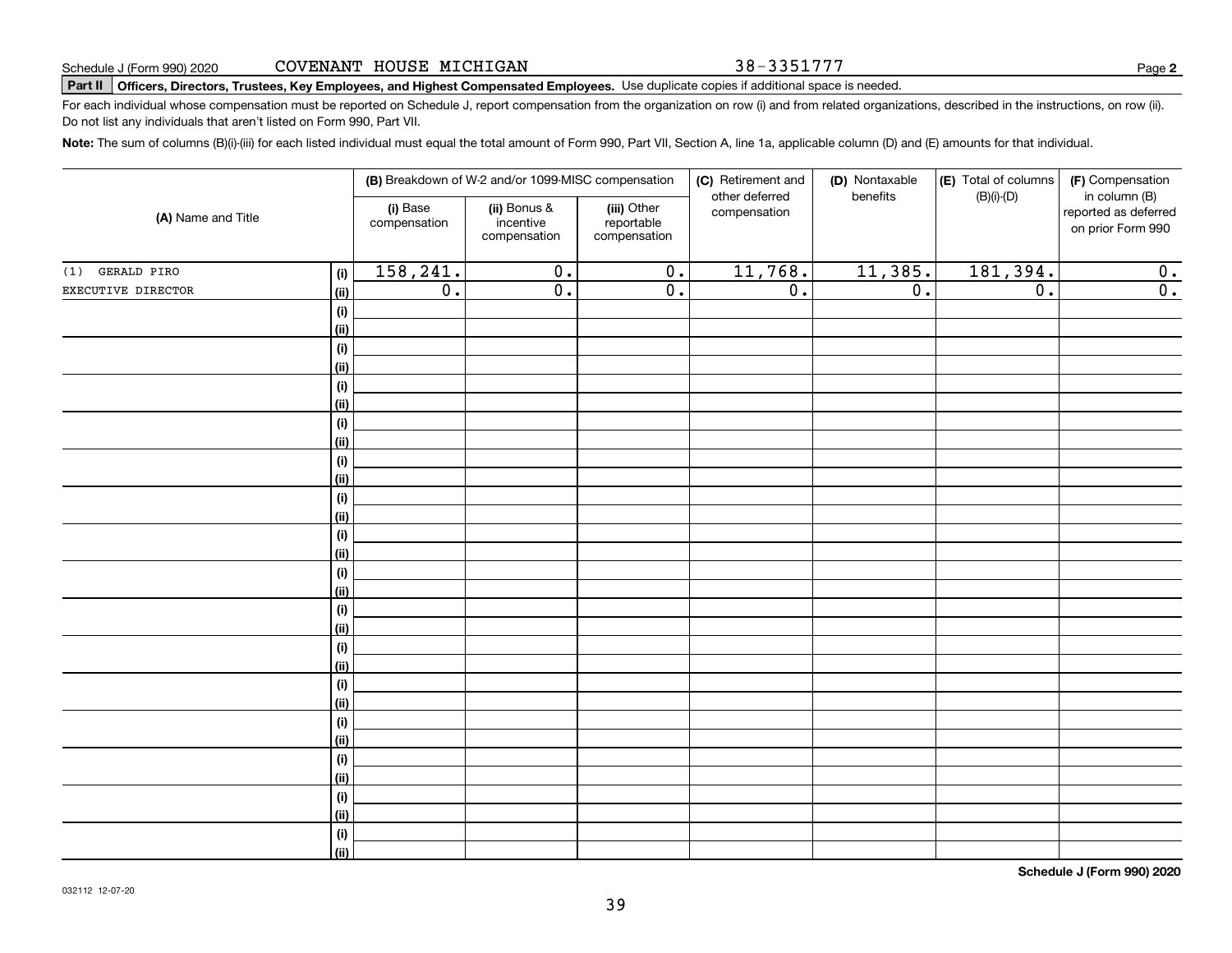#### **Part III Supplemental Information**

Schedule J (Form 990) 2020 COVENANT HOUSE MICHIGAN 38-3351777<br>
Part III Supplemental Information<br>
Provide the information, explanation, or descriptions required for Part I, lines 1a, 1b, 3, 4a, 4b, 4c, 5a, 5b, 6a, 6b, 7, a

PART I, LINE 3:

THE PRESIDENT/CEO'S COMPENSATION IS DETERMINED BY THE EXECUTIVE COMMITTEE

OF COVENANT HOUSE INTERNATIONAL (PARENT) WORKING IN CONJUNCTION WITH

COMPARABILITY DATA SUCH AS SALARY SURVEYS WITH SIMILARLY SIZED NON-PROFITS.

PERIODICALLY THE ORGANIZATION HIRES AN INDEPENDENT CONSULTANT TO REVIEW

COMPARABLE SALARIES FOR THE PRESIDENT/CEO, OTHER OFFICERS AND KEY

EMPLOYEES. GENERALLY THE BOARD EVALUATES THE PRESIDENT'S COMPENSATION

ANNUALLY. THE DETERMINATION IS BASED ON THE PERFORMANCE EVALUATION THAT

FACTORS INTO ACCOUNT EFFECTIVENESS, PERFORMANCE, AND ACHIEVEMENT OF GOALS.

**Schedule J (Form 990) 2020**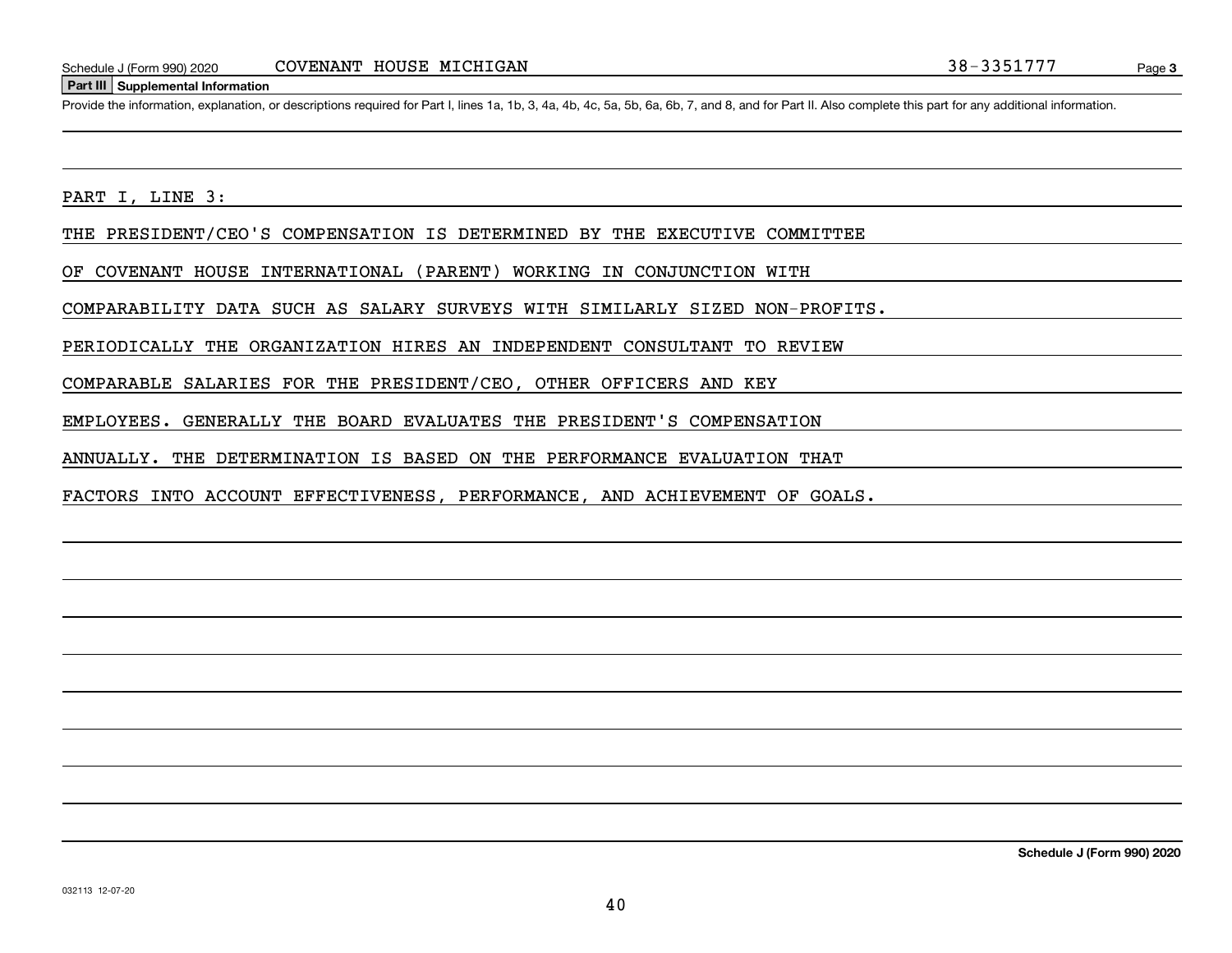## **SCHEDULE M (Form 990)**

# **Noncash Contributions**

OMB No. 1545-0047

| Department of the Treasury |
|----------------------------|
| Internal Revenue Service   |

 $\blacktriangleright$ 

**Complete if the organizations answered "Yes" on Form 990, Part IV, lines 29 or 30.** <sup>J</sup>**2020 Attach to Form 990.** J

**Open to Public Inspection**

| Go to www.irs.gov/Form990 for instructions and the latest information. |
|------------------------------------------------------------------------|
|------------------------------------------------------------------------|

|        | Name of the organization                                                                                                                                                                                                                                                                                                                                                                                                                                                                                                                                                                                          | <b>Employer identification number</b> |                                      |                                                                                                      |  |                                                              |
|--------|-------------------------------------------------------------------------------------------------------------------------------------------------------------------------------------------------------------------------------------------------------------------------------------------------------------------------------------------------------------------------------------------------------------------------------------------------------------------------------------------------------------------------------------------------------------------------------------------------------------------|---------------------------------------|--------------------------------------|------------------------------------------------------------------------------------------------------|--|--------------------------------------------------------------|
|        | COVENANT HOUSE MICHIGAN                                                                                                                                                                                                                                                                                                                                                                                                                                                                                                                                                                                           |                                       | 38-3351777                           |                                                                                                      |  |                                                              |
| Part I | <b>Types of Property</b>                                                                                                                                                                                                                                                                                                                                                                                                                                                                                                                                                                                          |                                       |                                      |                                                                                                      |  |                                                              |
|        |                                                                                                                                                                                                                                                                                                                                                                                                                                                                                                                                                                                                                   | (a)<br>Check if<br>applicable         | (b)<br>Number of<br>contributions or | (c)<br>Noncash contribution<br>amounts reported on<br>items contributed Form 990, Part VIII, line 1g |  | (d)<br>Method of determining<br>noncash contribution amounts |
| 1.     |                                                                                                                                                                                                                                                                                                                                                                                                                                                                                                                                                                                                                   |                                       |                                      |                                                                                                      |  |                                                              |
| 2      | Art - Historical treasures                                                                                                                                                                                                                                                                                                                                                                                                                                                                                                                                                                                        |                                       |                                      |                                                                                                      |  |                                                              |
| 3      |                                                                                                                                                                                                                                                                                                                                                                                                                                                                                                                                                                                                                   |                                       |                                      |                                                                                                      |  |                                                              |
| 4      |                                                                                                                                                                                                                                                                                                                                                                                                                                                                                                                                                                                                                   |                                       |                                      |                                                                                                      |  |                                                              |
| 5      | Clothing and household goods                                                                                                                                                                                                                                                                                                                                                                                                                                                                                                                                                                                      | $\mathbf x$                           |                                      | 43,596.COST                                                                                          |  |                                                              |
| 6      |                                                                                                                                                                                                                                                                                                                                                                                                                                                                                                                                                                                                                   |                                       |                                      |                                                                                                      |  |                                                              |
| 7      |                                                                                                                                                                                                                                                                                                                                                                                                                                                                                                                                                                                                                   |                                       |                                      |                                                                                                      |  |                                                              |
| 8      |                                                                                                                                                                                                                                                                                                                                                                                                                                                                                                                                                                                                                   |                                       |                                      |                                                                                                      |  |                                                              |
| 9      | Securities - Publicly traded                                                                                                                                                                                                                                                                                                                                                                                                                                                                                                                                                                                      | $\mathbf x$                           | 3                                    |                                                                                                      |  | 24,809. SALE PRICE                                           |
| 10     | Securities - Closely held stock                                                                                                                                                                                                                                                                                                                                                                                                                                                                                                                                                                                   |                                       |                                      |                                                                                                      |  |                                                              |
| 11     | Securities - Partnership, LLC, or                                                                                                                                                                                                                                                                                                                                                                                                                                                                                                                                                                                 |                                       |                                      |                                                                                                      |  |                                                              |
|        | trust interests                                                                                                                                                                                                                                                                                                                                                                                                                                                                                                                                                                                                   |                                       |                                      |                                                                                                      |  |                                                              |
| 12     |                                                                                                                                                                                                                                                                                                                                                                                                                                                                                                                                                                                                                   |                                       |                                      |                                                                                                      |  |                                                              |
| 13     | Qualified conservation contribution -                                                                                                                                                                                                                                                                                                                                                                                                                                                                                                                                                                             |                                       |                                      |                                                                                                      |  |                                                              |
|        | Historic structures                                                                                                                                                                                                                                                                                                                                                                                                                                                                                                                                                                                               |                                       |                                      |                                                                                                      |  |                                                              |
| 14     | Qualified conservation contribution - Other                                                                                                                                                                                                                                                                                                                                                                                                                                                                                                                                                                       |                                       |                                      |                                                                                                      |  |                                                              |
| 15     | Real estate - Residential                                                                                                                                                                                                                                                                                                                                                                                                                                                                                                                                                                                         |                                       |                                      |                                                                                                      |  |                                                              |
| 16     | Real estate - Commercial                                                                                                                                                                                                                                                                                                                                                                                                                                                                                                                                                                                          |                                       |                                      |                                                                                                      |  |                                                              |
| 17     |                                                                                                                                                                                                                                                                                                                                                                                                                                                                                                                                                                                                                   |                                       |                                      |                                                                                                      |  |                                                              |
| 18     |                                                                                                                                                                                                                                                                                                                                                                                                                                                                                                                                                                                                                   |                                       |                                      |                                                                                                      |  |                                                              |
| 19     |                                                                                                                                                                                                                                                                                                                                                                                                                                                                                                                                                                                                                   |                                       |                                      |                                                                                                      |  |                                                              |
| 20     | Drugs and medical supplies                                                                                                                                                                                                                                                                                                                                                                                                                                                                                                                                                                                        |                                       |                                      |                                                                                                      |  |                                                              |
| 21     |                                                                                                                                                                                                                                                                                                                                                                                                                                                                                                                                                                                                                   |                                       |                                      |                                                                                                      |  |                                                              |
| 22     |                                                                                                                                                                                                                                                                                                                                                                                                                                                                                                                                                                                                                   |                                       |                                      |                                                                                                      |  |                                                              |
| 23     |                                                                                                                                                                                                                                                                                                                                                                                                                                                                                                                                                                                                                   |                                       |                                      |                                                                                                      |  |                                                              |
| 24     |                                                                                                                                                                                                                                                                                                                                                                                                                                                                                                                                                                                                                   |                                       |                                      |                                                                                                      |  |                                                              |
| 25     | Other $\blacktriangleright$<br>$\left(\begin{array}{ccc} \begin{array}{ccc} \end{array} & \begin{array}{ccc} \end{array} & \begin{array}{ccc} \end{array} & \begin{array}{ccc} \end{array} & \begin{array}{ccc} \end{array} & \begin{array}{ccc} \end{array} & \begin{array}{ccc} \end{array} & \begin{array}{ccc} \end{array} & \begin{array}{ccc} \end{array} & \begin{array}{ccc} \end{array} & \begin{array}{ccc} \end{array} & \begin{array}{ccc} \end{array} & \begin{array}{ccc} \end{array} & \begin{array}{ccc} \end{array} & \begin{array}{ccc} \end{array} & \begin{array}{ccc} \end{array} & \begin{$ |                                       |                                      |                                                                                                      |  |                                                              |
| 26     | Other                                                                                                                                                                                                                                                                                                                                                                                                                                                                                                                                                                                                             |                                       |                                      |                                                                                                      |  |                                                              |
| 27     | Other $\blacktriangleright$                                                                                                                                                                                                                                                                                                                                                                                                                                                                                                                                                                                       |                                       |                                      |                                                                                                      |  |                                                              |
| 28     | Other                                                                                                                                                                                                                                                                                                                                                                                                                                                                                                                                                                                                             |                                       |                                      |                                                                                                      |  |                                                              |
| 29     | Number of Forms 8283 received by the organization during the tax year for contributions                                                                                                                                                                                                                                                                                                                                                                                                                                                                                                                           |                                       |                                      |                                                                                                      |  |                                                              |
|        | for which the organization completed Form 8283, Part V, Donee Acknowledgement                                                                                                                                                                                                                                                                                                                                                                                                                                                                                                                                     |                                       |                                      | 29<br>.                                                                                              |  | 0                                                            |
|        |                                                                                                                                                                                                                                                                                                                                                                                                                                                                                                                                                                                                                   |                                       |                                      |                                                                                                      |  | Yes<br>No                                                    |
|        | 30a During the year, did the organization receive by contribution any property reported in Part I, lines 1 through 28, that it                                                                                                                                                                                                                                                                                                                                                                                                                                                                                    |                                       |                                      |                                                                                                      |  |                                                              |
|        | must hold for at least three years from the date of the initial contribution, and which isn't required to be used for                                                                                                                                                                                                                                                                                                                                                                                                                                                                                             |                                       |                                      |                                                                                                      |  |                                                              |
|        | exempt purposes for the entire holding period?                                                                                                                                                                                                                                                                                                                                                                                                                                                                                                                                                                    |                                       |                                      |                                                                                                      |  | х<br><b>30a</b>                                              |
|        | <b>b</b> If "Yes," describe the arrangement in Part II.                                                                                                                                                                                                                                                                                                                                                                                                                                                                                                                                                           |                                       |                                      |                                                                                                      |  |                                                              |
| 31     | Does the organization have a gift acceptance policy that requires the review of any nonstandard contributions?                                                                                                                                                                                                                                                                                                                                                                                                                                                                                                    |                                       |                                      |                                                                                                      |  | х<br>31                                                      |
|        | 32a Does the organization hire or use third parties or related organizations to solicit, process, or sell noncash                                                                                                                                                                                                                                                                                                                                                                                                                                                                                                 |                                       |                                      |                                                                                                      |  |                                                              |
|        | contributions?                                                                                                                                                                                                                                                                                                                                                                                                                                                                                                                                                                                                    |                                       |                                      |                                                                                                      |  | х<br>32a                                                     |
|        | <b>b</b> If "Yes," describe in Part II.                                                                                                                                                                                                                                                                                                                                                                                                                                                                                                                                                                           |                                       |                                      |                                                                                                      |  |                                                              |
| 33     | If the organization didn't report an amount in column (c) for a type of property for which column (a) is checked,                                                                                                                                                                                                                                                                                                                                                                                                                                                                                                 |                                       |                                      |                                                                                                      |  |                                                              |
|        | describe in Part II.                                                                                                                                                                                                                                                                                                                                                                                                                                                                                                                                                                                              |                                       |                                      |                                                                                                      |  |                                                              |
|        | For Paperwork Poduction Act Notice, see the Instructions for Form 000                                                                                                                                                                                                                                                                                                                                                                                                                                                                                                                                             |                                       |                                      |                                                                                                      |  | Schodule M (Form 000) 2020                                   |

**For Paperwork Reduction Act Notice, see the Instructions for Form 990. Schedule M (Form 990) 2020** LHA

032141 11-23-20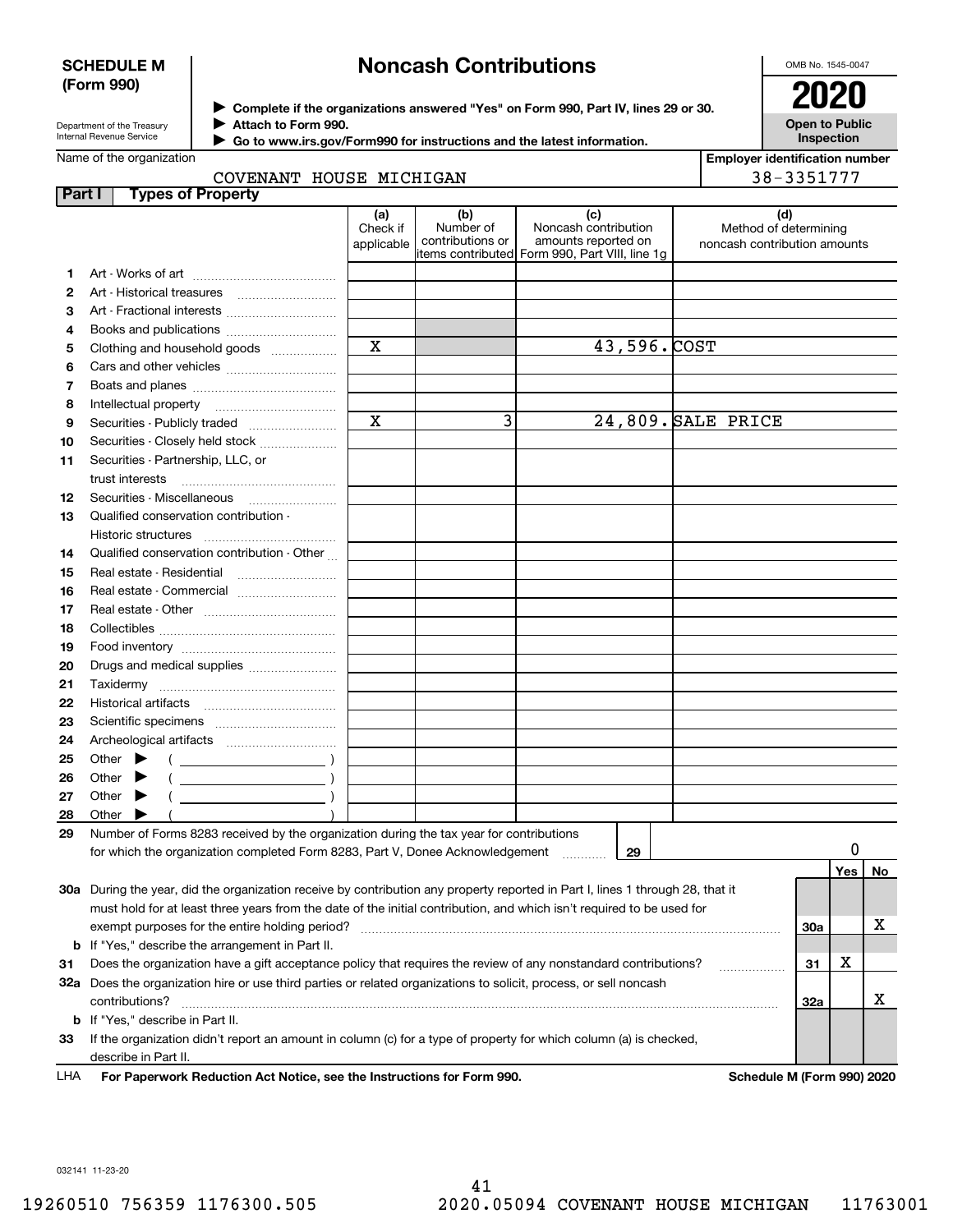Part II | Supplemental Information. Provide the information required by Part I, lines 30b, 32b, and 33, and whether the organization is reporting in Part I, column (b), the number of contributions, the number of items received, or a combination of both. Also complete this part for any additional information.

#### SCHEDULE M, PART I, COLUMN (B):

### THE ORGANIZATION IS REPORTING THE NUMBER OF CONTRIBUTORS IN PART I,

COLUMN (B) OF SCHEDULE M.

**Schedule M (Form 990) 2020**

032142 11-23-20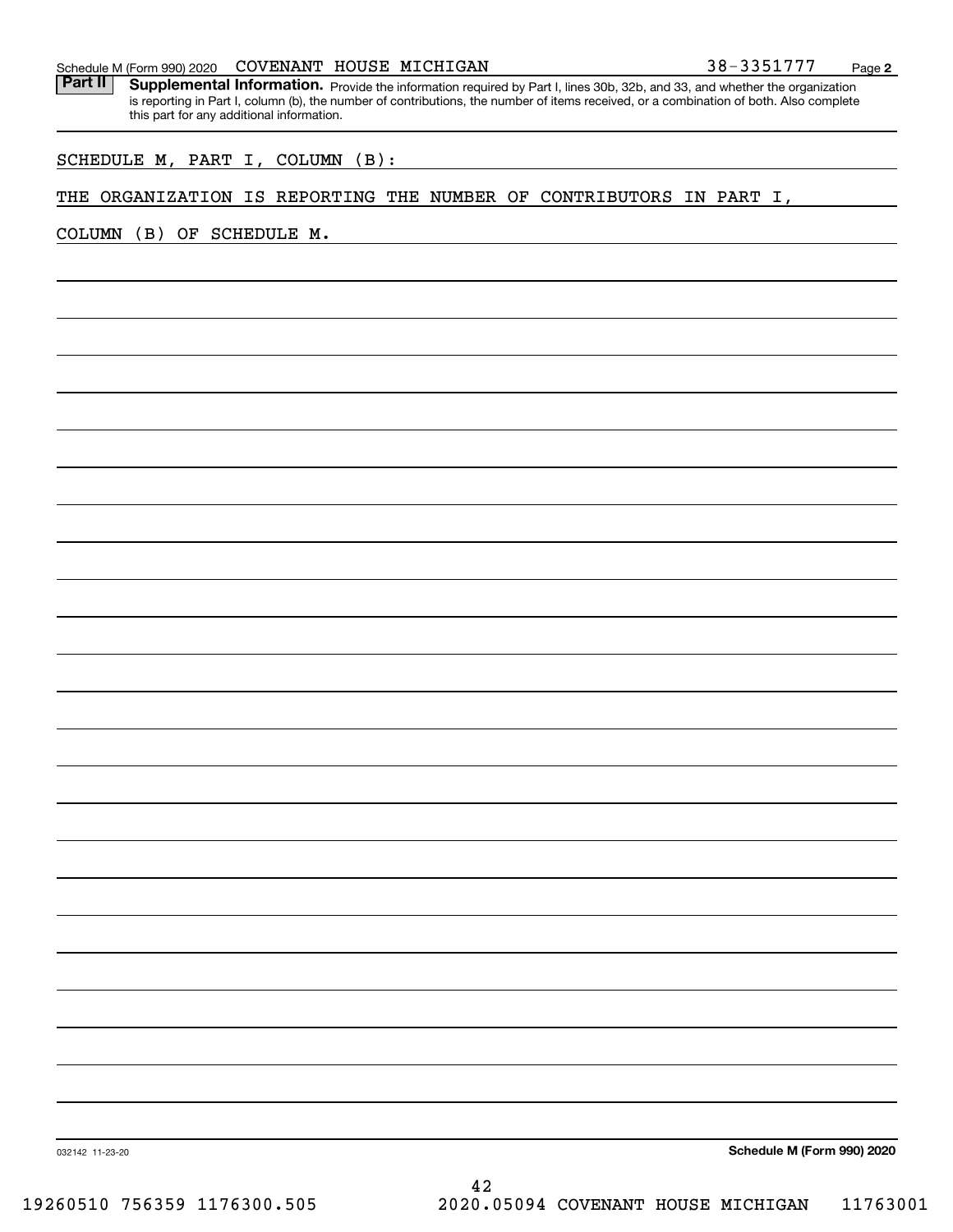**(Form 990 or 990-EZ)**

Department of the Treasury Internal Revenue Service Name of the organization

**Complete to provide information for responses to specific questions on SCHEDULE O Supplemental Information to Form 990 or 990-EZ**

**Form 990 or 990-EZ or to provide any additional information. | Attach to Form 990 or 990-EZ. | Go to www.irs.gov/Form990 for the latest information.**



COVENANT HOUSE MICHIGAN 38-3351777

**Employer identification number**

FORM 990, PART I, LINE 1, DESCRIPTION OF ORGANIZATION MISSION:

NOWHERE TO GO. IT IS OUR MISSION TO SERVE THESE CHILDREN WITH RESPECT

AND LOVE.

FORM 990, PART III, LINE 3, MISSION STATEMENT:

IN 33 CITIES ACROSS SIX COUNTRIES, COVENANT HOUSE BUILDS BRIDGES TO

HOPE FOR YOUNG PEOPLE FACING HOMELESSNESS AND SURVIVORS OF HUMAN

TRAFFICKING, MEETING THEIR IMMEDIATE NEEDS FOR FOOD, CLOTHING,

PROTECTION, AND MEDICAL CARE AND SUPPORTING THEM TO ADVANCE THEIR GOALS

OF EDUCATION AND EMPLOYMENT. COVENANT HOUSE ENCOMPASSES A ROBUST

NETWORK OF "HOUSES," WITH BEST-IN-CLASS SERVICES AND A SHARED

COMMITMENT TO UNCONDITIONAL LOVE, ABSOLUTE RESPECT, AND RELENTLESS

SUPPORT FOR EACH YOUNG PERSON WHO WALKS THROUGH OUR DOORS. FOUNDED AS A

DROP-IN CENTER IN NEW YORK CITY IN 1972, COVENANT HOUSE NOW SERVES

THOUSANDS OF CHILDREN AND YOUTH EVERY YEAR IN OUR RESIDENTIAL,

OUTREACH, AND DROP-IN PROGRAMS. OUR DEDICATED STAFF ACROSS THE UNITED

STATES, GUATEMALA, HONDURAS, MEXICO, NICARAGUA, AND CANADA EMPLOY A

STRENGTHS-BASED, TRAUMA-INFORMED PRACTICE MODEL THAT HELPS YOUNG PEOPLE

DISCOVER AND DEVELOP THEIR POWER TO OVERCOME ADVERSITY NOW AND INTO THE

FUTURE.

032211 11-20-20 LHA For Paperwork Reduction Act Notice, see the Instructions for Form 990 or 990-EZ. Schedule O (Form 990 or 990-EZ) 2020 YOUNG PEOPLE ARRIVE AT COVENANT HOUSE WITH AN ARRAY OF LIVED EXPERIENCES, INCLUDING FOSTER CARE, FAMILY TRAUMA, SUBSTANCE USE, MENTAL HEALTH ISSUES, DOMESTIC VIOLENCE, SEXUAL ABUSE, AND MORE. OUR STAFF MEET THEM WHERE THEY ARE AND ACCOMPANY THEM, THROUGH OUR HIGH-QUALITY CONTINUUM OF SERVICES, ON THEIR JOURNEY TO WHOLENESS AND

43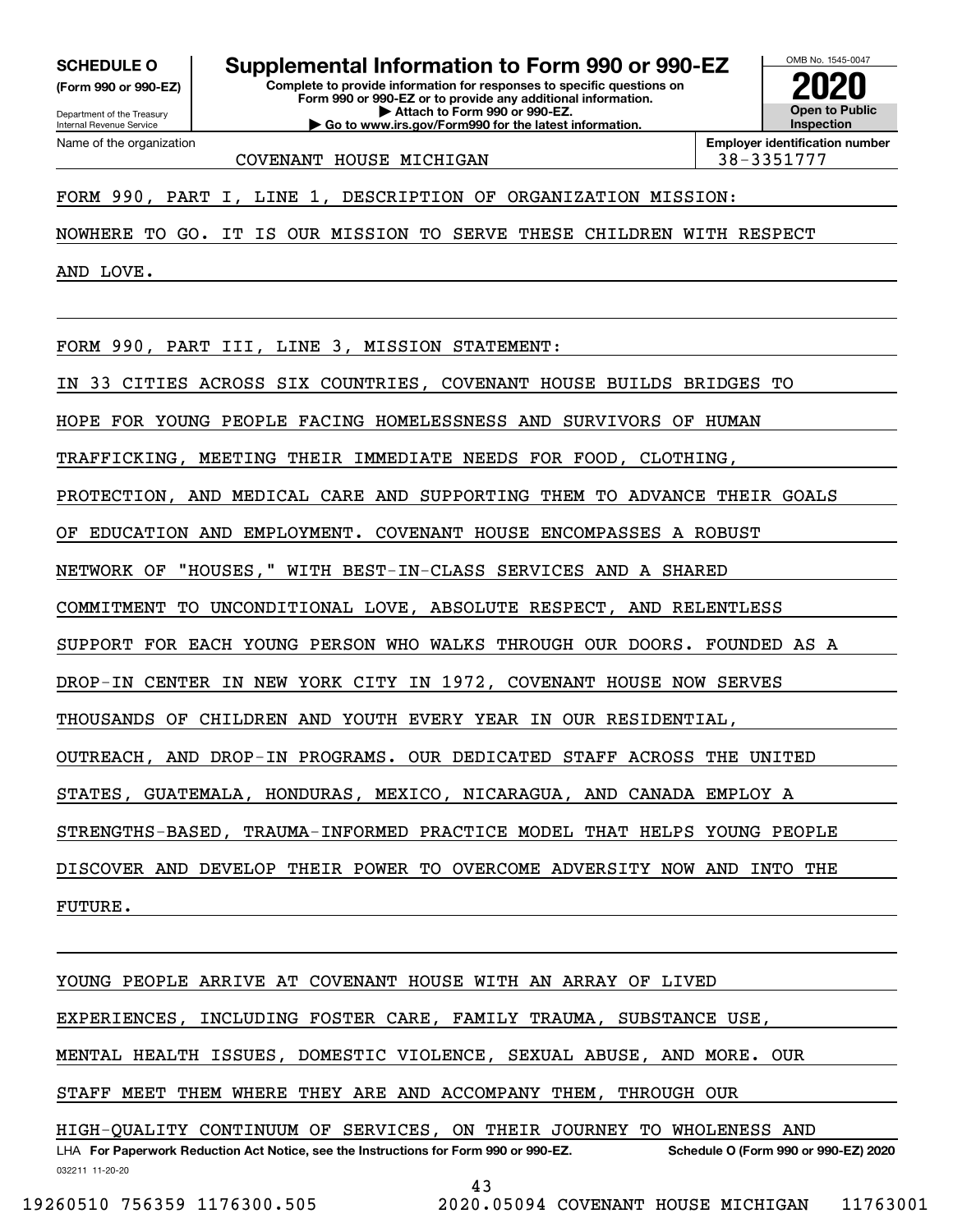COVENANT HOUSE MICHIGAN 38-3351777

INDEPENDENCE.

DURING FY21, THE WORLDWIDE COVID-19 PANDEMIC IMPACTED THE NUMBER OF YOUTH COVENANT HOUSE REACHED, AS AFFILIATES ENSURED SOCIAL DISTANCING, SET ASIDE ISOLATION ROOMS FOR SYMPTOMATIC YOUTH, PAUSED OUR IN-PERSON PREVENTION PROGRAMS, AND, DURING LOCKDOWNS, SUSPENDED OR MODIFIED STREET OUTREACH. THE PANDEMIC IMPACTED ALL OF OUR OPERATIONS, INCLUDING FOOD PRODUCTION (INCREASED 75%); THE CREATION OF ONLINE OPPORTUNITIES FOR MENTAL HEALTH CARE, EDUCATION, AND JOB READINESS TRAINING; DEVELOPMENT OF APPROPRIATE INTAKE PROTOCOLS; IMPLEMENTATION OF NEW CLEANING AND SANITIZING PROTOCOLS, AND OTHER MEASURES, ALL OF WHICH DROVE UP OPERATING COSTS. NEVERTHELESS, IN FY21 COVENANT HOUSE AFFILIATES PROVIDED A TOTAL OF NEARLY 690,000 NIGHTS OF HOUSING AND SAFETY FOR, ON AVERAGE, 1,883 YOUTH EACH NIGHT.

FORM 990, PART III, LINE 4A, PROGRAM SERVICE ACCOMPLISHMENTS: DURING FISCAL YEAR 2021, COVENANT HOUSE MICHIGAN'S CARITAS CENTER SERVED 357 INDIVIDUAL YOUTH IN OUR SHELTER PROGRAM IN DETROIT AND 57 IN OUR GRAND RAPIDS LOCATION. THESE YOUTH WERE ASSISTED WITH JOB PLACEMENT (173); ENROLLING IN EDUCATIONAL PROGRAMS (63); AND PLACEMENT IN JOB READINESS PROGRAMS (27). THERE WERE 29 YOUTH WHO ACCESSED THE ONSITE CLINIC IN DETROIT AND 23 RECEIVED SERVICES THROUGH THE ONSITE MENTAL HEALTH PROGRAM.

032212 11-20-20 **Schedule O (Form 990 or 990-EZ) 2020** FORM 990, PART III, LINE 4B, PROGRAM SERVICE ACCOMPLISHMENTS: IN FISCAL YEAR 2021, OUR TRANSITIONAL LIVING PROGRAMS SERVED 69 YOUNG PEOPLE. THEY WERE ASSISTED WITH JOB PLACEMENT AND RETENTION (55); 44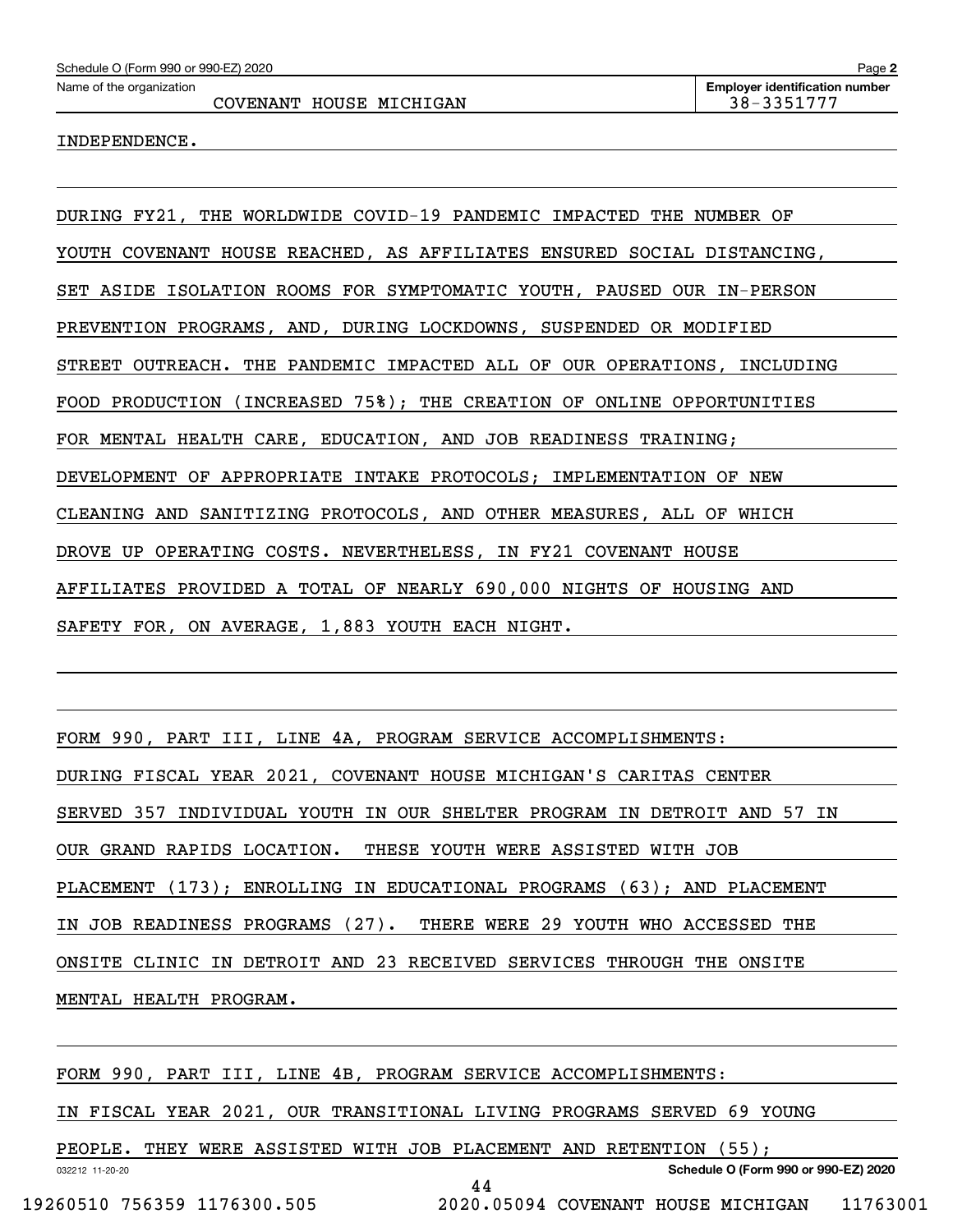| Schedule O (Form 990 or 990-EZ) 2020                                   | Page 2                                              |  |  |  |  |
|------------------------------------------------------------------------|-----------------------------------------------------|--|--|--|--|
| Name of the organization<br>COVENANT HOUSE MICHIGAN                    | <b>Employer identification number</b><br>38-3351777 |  |  |  |  |
| ENROLLING IN EDUCATIONAL PROGRAMS INCLUDING THOSE AT THE COLLEGE LEVEL |                                                     |  |  |  |  |
| (2); 3 YOUTH COMPLETED THEIR HIGH SCHOOL DIPLOMA; PLACEMENT IN JOB     |                                                     |  |  |  |  |
| TRAINING PROGRAMS (3); AND MENTORING/AFTERCARE SUPPORT SERVICES (51).  |                                                     |  |  |  |  |
| FORM 990, PART III, LINE 4C, PROGRAM SERVICE ACCOMPLISHMENTS:          |                                                     |  |  |  |  |
| IN FISCAL YEAR 2021, THE STREET OUTREACH TEAM HAD CONTACT WITH 687     |                                                     |  |  |  |  |
| OF THESE YOUTH, 201 WERE PLACED IN CHM'S CARITAS CENTER<br>YOUTH.      |                                                     |  |  |  |  |
| (SHELTER); 97 WERE PLACED IN FAMILY SHELTERS; 18 WERE PLACED IN        |                                                     |  |  |  |  |
| SHELTERS FOR YOUTH UNDER THE AGE OF 18; 209 WERE ASSISTED WITH FOOD    |                                                     |  |  |  |  |
| VOUCHERS; 549 WERE PROVIDED COUNSELING; 61 WERE REUNITED WITH THEIR    |                                                     |  |  |  |  |
| FAMILIES; 19 WERE ASSISTED WITH RETURNING TO SCHOOL; 8 WERE ASSISTED   |                                                     |  |  |  |  |
| WITH GETTING INTO A DOMESTIC VIOLENCE SHELTER; 57 WERE ASSISTED WITH   |                                                     |  |  |  |  |
| PERMANENT HOUSING APPLICATIONS; 133 WERE ASSISTED WITH JOB LEADS,      |                                                     |  |  |  |  |
| FILLING OUT JOB APPLICATIONS AND CLOTHING FOR JOB INTERVIEWS. THE      |                                                     |  |  |  |  |
| REMAINING YOUTH WERE GIVEN OUTREACH CARDS AND INSTRUCTED TO CALL IF    |                                                     |  |  |  |  |
| THEY OR OTHER YOUTH THEY KNOW WERE EVER IN NEED OF COVENANT HOUSE      |                                                     |  |  |  |  |
| MICHIGAN SERVICES.                                                     |                                                     |  |  |  |  |

FORM 990, PART III, LINE 4D, OTHER PROGRAM SERVICES:

MEDICAL (HOUSE OF HOPE)

INCLUDES MEDICAL FACILITIES OPERATED AT AND MAINTAINED BY CERTAIN

COVENANT HOUSE AFFILIATES TO PROVIDE IMMEDIATE AND ONGOING MEDICAL

ATTENTION TO INDIVIDUALS RECEIVING SERVICES AT THE SITE.

PUBLIC EDUCATION

032212 11-20-20

COVENANT HOUSE USES A VARIETY OF PLATFORMS TO INFORM AND EDUCATE THE

PUBLIC, GOVERNMENT OFFICIALS, AND YOUNG PEOPLE ABOUT YOUTH HOMELESSNESS

AND HUMAN TRAFFICKING. WE EMPLOY WEBSITES, SOCIAL MEDIA, PUBLIC SERVICE

**Schedule O (Form 990 or 990-EZ) 2020**

45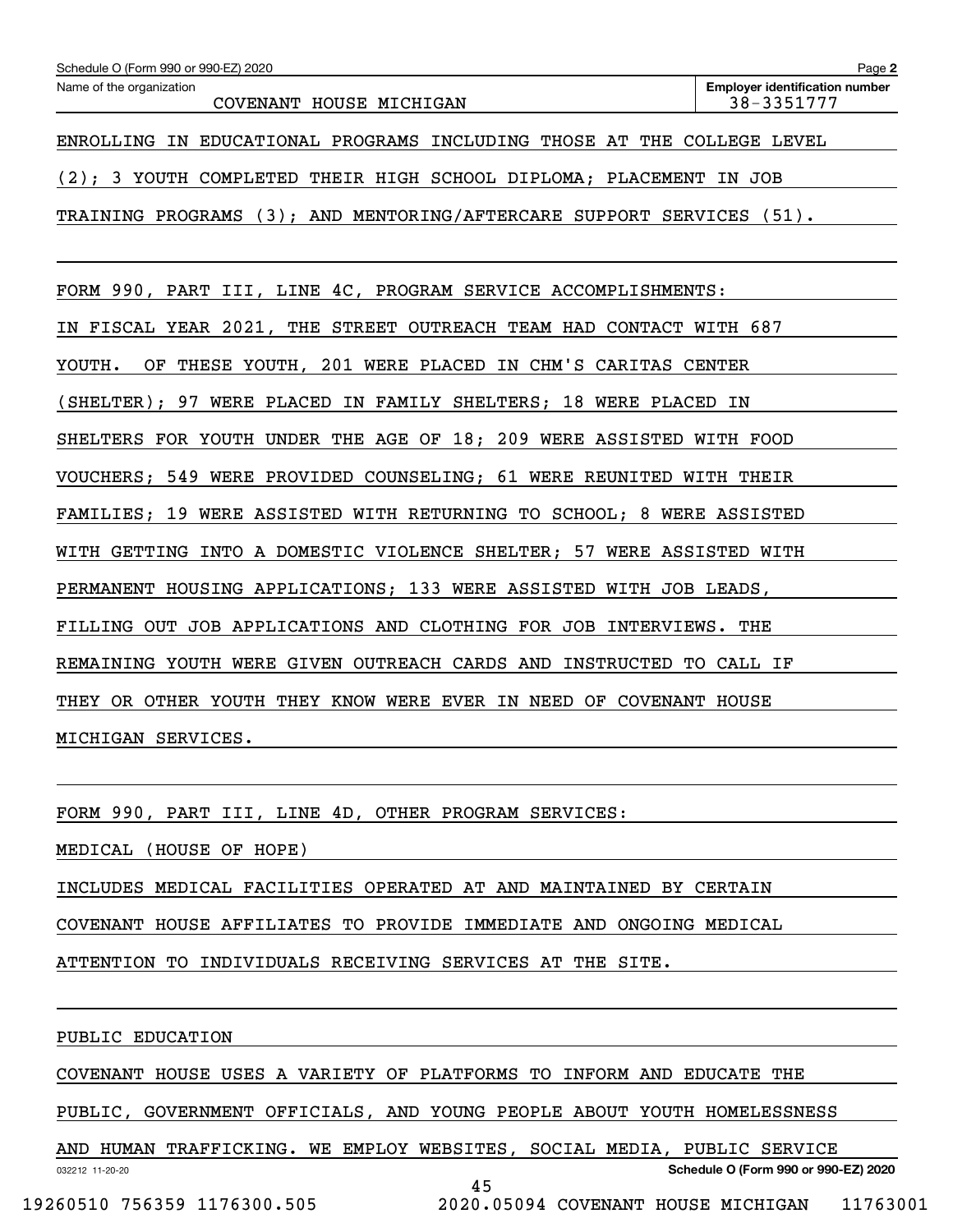| Schedule O (Form 990 or 990-EZ) 2020                                          | Page 2                                              |  |  |  |  |  |
|-------------------------------------------------------------------------------|-----------------------------------------------------|--|--|--|--|--|
| Name of the organization<br>COVENANT HOUSE MICHIGAN                           | <b>Employer identification number</b><br>38-3351777 |  |  |  |  |  |
| ANNOUNCEMENTS, BILLBOARDS, NEWSLETTERS, SCHOOL-BASED PROGRAMS, TALKS,         |                                                     |  |  |  |  |  |
| LECTURES, AND PEER-TO-PEER EVENTS ACROSS OUR FEDERATION TO RAISE              |                                                     |  |  |  |  |  |
| AWARENESS OF THE CAUSES AND IMPACTS OF YOUTH HOMELESSNESS AND OF THE          |                                                     |  |  |  |  |  |
| SIGNS THAT A YOUNG PERSON MIGHT BE EXPERIENCING HOMELESSNESS OR HUMAN         |                                                     |  |  |  |  |  |
| <b>TRAFFICKING.</b>                                                           |                                                     |  |  |  |  |  |
|                                                                               |                                                     |  |  |  |  |  |
| <b>SCHOOLS</b>                                                                |                                                     |  |  |  |  |  |
| THE COVENANT HOUSE ACADEMY CHARTER SCHOOLS PROGRAM IN MICHIGAN PROVIDES       |                                                     |  |  |  |  |  |
| SERVICES TO YOUNG PEOPLE WHO NEED SUPPORT TO COMPLETE THEIR EDUCATION         |                                                     |  |  |  |  |  |
| AND OBTAIN EMPLOYMENT. IF YOUTH HAVE BEEN SUSPENDED FROM SCHOOL, THE          |                                                     |  |  |  |  |  |
| PROGRAM PROVIDES GENERAL EDUCATIONAL DEVELOPMENT CLASSES, JOB TRAINING,       |                                                     |  |  |  |  |  |
| AND A REDUCTION IN THE LENGTH OF THE SUSPENSION.                              |                                                     |  |  |  |  |  |
| EXPENSES $$552,165$ .<br>INCLUDING GRANTS OF $$22,465$ . REVENUE $$532,444$ . |                                                     |  |  |  |  |  |
|                                                                               |                                                     |  |  |  |  |  |
| FORM 990, PART VI, SECTION A, LINE 6:                                         |                                                     |  |  |  |  |  |
| THE SOLE CORPORATE MEMBER OF COVENANT HOUSE MICHIGAN IS ITS PARENT            |                                                     |  |  |  |  |  |
| ORGANIZATION, COVENANT HOUSE, D/B/A COVENANT HOUSE INTERNATIONAL.             |                                                     |  |  |  |  |  |
|                                                                               |                                                     |  |  |  |  |  |
| FORM 990, PART VI, SECTION A, LINE 7A:                                        |                                                     |  |  |  |  |  |
| COVENANT HOUSE MICHIGAN'S (CHMI) PARENT ORGANIZATION, COVENANT HOUSE          |                                                     |  |  |  |  |  |
| INTERNATIONAL HAS THE RIGHT TO ELECT OR APPOINT OFFICERS OF CHMI'S BOARD OF   |                                                     |  |  |  |  |  |
| DIRECTORS.                                                                    |                                                     |  |  |  |  |  |
|                                                                               |                                                     |  |  |  |  |  |
| FORM 990, PART VI, SECTION A, LINE 7B:                                        |                                                     |  |  |  |  |  |
| THE FOLLOWING DECISIONS FOR THE GOVERNING BODY ARE SUBJECT TO APPROVAL BY     |                                                     |  |  |  |  |  |
| CHMI PARENT ORGANIZATION, COVENANT HOUSE INTERNATIONAL:                       |                                                     |  |  |  |  |  |
|                                                                               |                                                     |  |  |  |  |  |

| - REVISIONS OR AMENDMENTS TO THE MISSION, VISION STATEMENTS, THE CORE |
|-----------------------------------------------------------------------|
|-----------------------------------------------------------------------|

032212 11-20-20

**Schedule O (Form 990 or 990-EZ) 2020**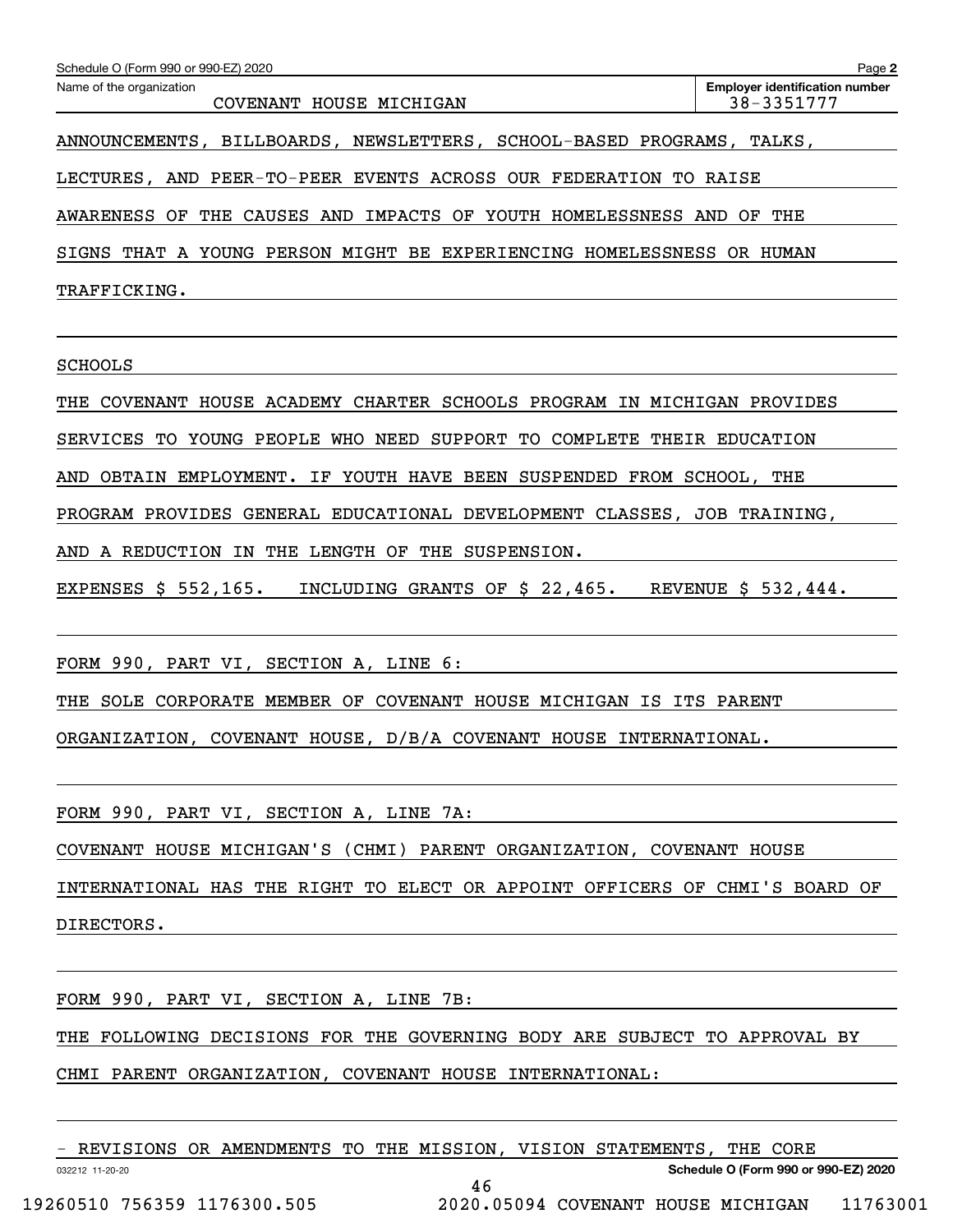| Schedule O (Form 990 or 990-EZ) 2020<br>Name of the organization           | Page 2<br><b>Employer identification number</b> |
|----------------------------------------------------------------------------|-------------------------------------------------|
| COVENANT HOUSE MICHIGAN                                                    | 38-3351777                                      |
| VALUES AND PRINCIPLES, THE POLICY OF OPEN INTAKE AND THE BY-LAWS           |                                                 |
| COMPENSATION OF THE EXECUTIVE DIRECTOR OF CHMI<br>THE                      |                                                 |
| THE USE OF COVENANT HOUSE NAME, LOGO, AND OTHER SPECIFIED NOMENCLATURE     |                                                 |
| ANY SIGNIFICANT DEVELOPMENT, EXPANSION, RETRENCHMENT OR ALTERATION OF      |                                                 |
| PROGRAM                                                                    |                                                 |
| DELEGATING ANY OF THE AFOREMENTIONED POWERS OF THE PRESIDENT OF THE        |                                                 |
| MEMBER                                                                     |                                                 |
|                                                                            |                                                 |
| FORM 990, PART VI, SECTION B, LINE 11B:                                    |                                                 |
| COVENANT HOUSE MICHIGAN HAS ITS FORM 990 PREPARED BY AN OUTSIDE ACCOUNTING |                                                 |
| FIRM AND HAS ESTABLISHED THE FOLLOWING REVIEW PROCESS TO ENSURE THAT THE   |                                                 |
| INFORMATION REPORTED IS COMPLETE AND ACCURATE.                             | WHEN THE FORM 990 HAS BEEN                      |
| PREPARED, REVIEWED BY THE PARENT ORGANIZATION, COVENANT HOUSE              |                                                 |
| INTERNATIONAL, MANAGEMENT AND THE FINANCE COMMITTEE AND IS READY TO BE     |                                                 |
| FILED WITH THE INTERNAL REVENUE SERVICE, IT IS ELECTRONICALLY SENT TO THE  |                                                 |
| BOARD MEMBERS OF THE ORGANIZATION FOR ANY COMMENTS.                        | ANY COMMENTS ARE THEN                           |
| GROUPED, SUMMARIZED AND PROVIDED TO THE OUTSIDE ACCOUNTANTS.               | EACH ISSUE IS                                   |
| DOCUMENTED AND ADDRESSED UNTIL THE RETURN IS FINALIZED AND APPROVED FOR    |                                                 |
| FILING.                                                                    |                                                 |

FORM 990, PART VI, SECTION B, LINE 12C:

032212 11-20-20 **Schedule O (Form 990 or 990-EZ) 2020** THE ORGANIZATION REQUIRES ANNUAL DISCLOSURE AND AFFIRMATION OF THE CONFLICT OF INTEREST POLICY BY ALL OFFICERS, DIRECTORS AND KEY EMPLOYEES. THE DISCLOSURE STATEMENT REQUIRED EACH OFFICER, DIRECTOR, AND KEY EMPLOYEE TO DISCLOSE ANY BUSINESS OR PERSONAL INTERESTS, DIRECT OR INDIRECT, THAT THE PERSON MAY HAVE IN AN ORGANIZATION THAT COMPLETES WITH OR DOES BUSINESS WITH COVENANT HOUSE INTERNATIONAL OR ANY OTHER ORGANIZATION BUSINESS/ AGENCY AFFILIATED WITH COVENANT HOUSE INTERNATIONAL. IF A CONFLICT IS 47

 <sup>19260510 756359 1176300.505 2020.05094</sup> COVENANT HOUSE MICHIGAN 11763001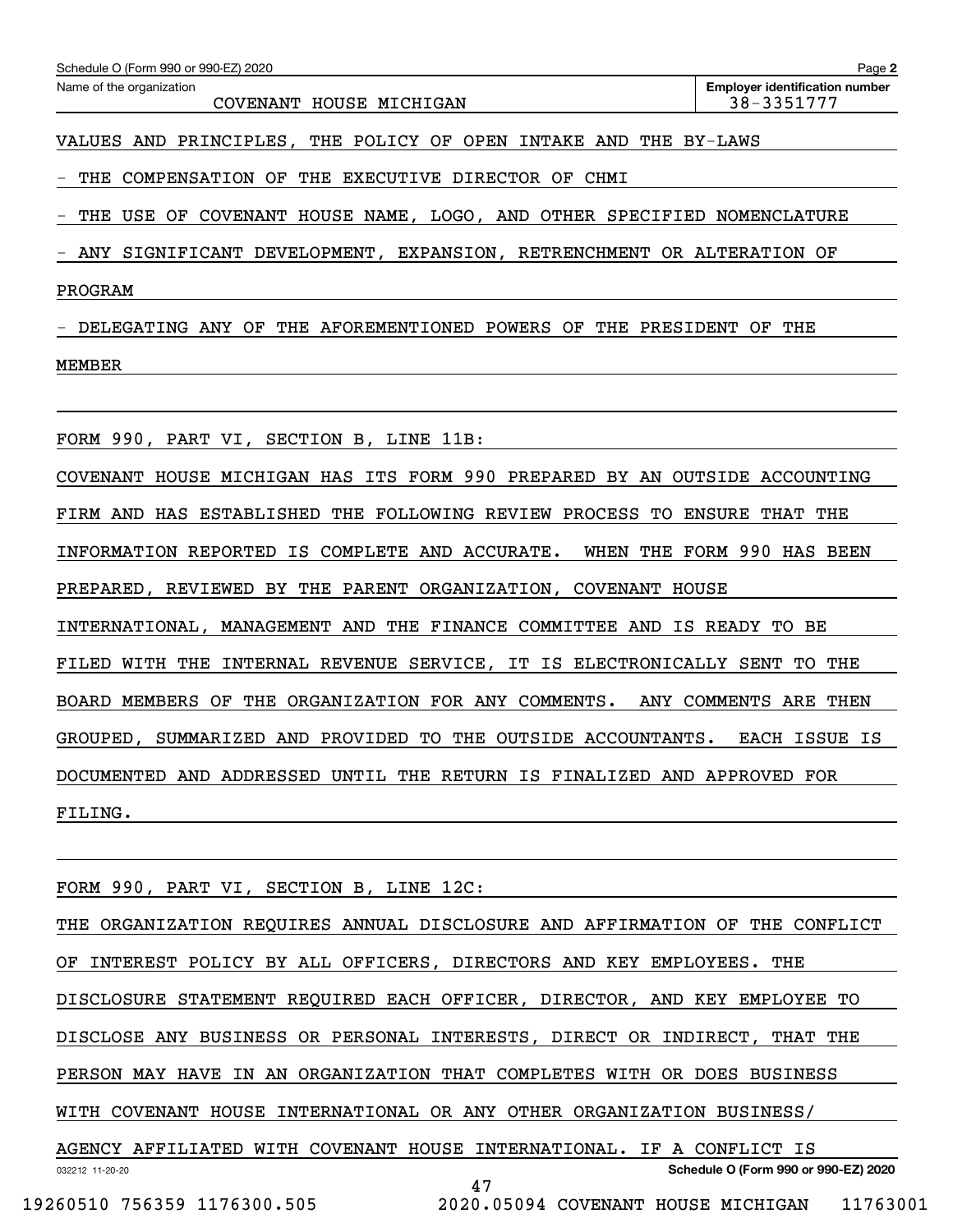| Schedule O (Form 990 or 990-EZ) 2020                                            | Page 2                                              |
|---------------------------------------------------------------------------------|-----------------------------------------------------|
| Name of the organization<br>COVENANT HOUSE MICHIGAN                             | <b>Employer identification number</b><br>38-3351777 |
| DETERMINED TO EXIST.<br>IT MUST BE REPORTED AND ADDRESSED<br>TO                 | THE SATISFACTION                                    |
| THE ORGANIZATION. ANY OTHER PERSON HAVING A CONFLICT, AND ATTENDING SAID<br>ΟF  |                                                     |
| MEETING, SHALL RETIRE FROM THE ROOM IN WHICH THE BOARD OR COMMITTEE IS          |                                                     |
| MEETING AND SHALL NOT PARTICIPATE IN THE FINAL DELIBERATIONS OR DECISIONS       |                                                     |
| REGARDING THE MATTER UNDER CONSIDERATION. ANY INTERESTED DIRECTOR SHALL         |                                                     |
| ALSO ABSTAIN DURING SUCH VOTE. THE MINUTES OF THE MEETING OF THE BOARD OR       |                                                     |
| COMMITTEE SHALL REFLECT THAT THE CONFLICT OF INTEREST WAS DISCLOSED AND         |                                                     |
| THE<br>INTERESTED PERSON WAS NOT PRESENT DURING THE FINAL DISCUSSION OR<br>THAT |                                                     |
| VOTE AND DID NOT VOTE. A SUMMARY OF THE ANNUAL CONFLICTS OF INTEREST AND        |                                                     |
| COPIES OF THE CONFLICTS OF<br>INTEREST REPORTS FROM THE DIRECTORS, EXECUTIVE    |                                                     |
| DIRECTOR, AND OFFICERS OF THE ORGANIZATION ARE ALSO SENT TO THE PARENT          |                                                     |
| ORGANIZATION, COVENANT HOUSE INTERNATIONAL. THE PARENT, COVENANT HOUSE          |                                                     |
| INTERNATIONAL ALSO ENSURES THE ANNUAL CONFLICTS OF                              | INTEREST REPORTS ARE                                |
| ACCOMPLISHED FOR EACH AFFILIATE AND THAT THE REOUIRED INFORMATION IS SENT       |                                                     |
| THEM.<br>TО                                                                     |                                                     |

FORM 990, PART VI, SECTION B, LINE 15:

THE EXECUTIVE DIRECTOR'S COMPENSATION IS DETERMINED BY THE COMPENSATION COMMITTEE WORKING IN CONJUNCTION WITH THE PRESIDENT OF COVENANT HOUSE INTERNATIONAL (PARENT). A SALARY STRUCTURE AND RANGE WERE DETERMINED USING A COMPENSATION COMMITTEE AND INDEPENDENT CONSULTANT FOR THE EXECUTIVE DIRECTOR. FACTORS CONSIDERED WERE THE SIZE OF THE AGENCY BUDGET, PROGRAM SIZE AND COMPLEXITY, LOCAL MARKET COMPATIBILITY, AND THE COST OF LIVING, WITH COMPENSATION APPROVED BY THE CHC BOARD OF DIRECTORS.

032212 11-20-20 **Schedule O (Form 990 or 990-EZ) 2020** THE EXECUTIVE DIRECTOR MET WITH THE EXECUTIVE COMMITTEE OF THE BOARD TO RECOMMEND INCREASES FOR HIS DIRECT REPORTS, INCLUDING THE KEY EMPLOYEES AND OTHER OFFICERS. TO DETERMINE THE COMPENSATION, PERSONAL PERFORMANCE AND 48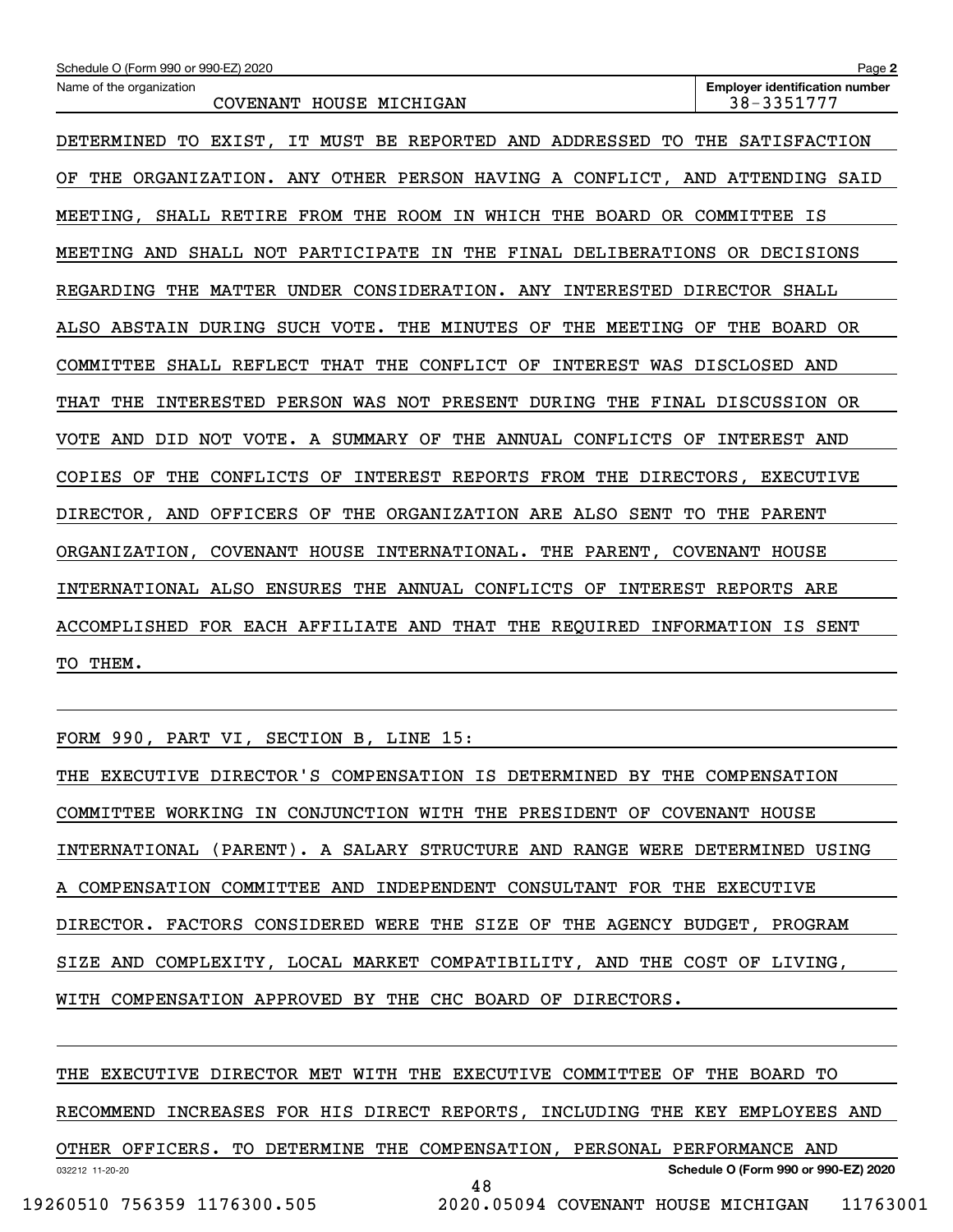ACHIEVEMENTS THROUGHOUT THE YEAR AND SALARY SURVEYS FROM THE MICHIGAN NONPROFIT ASSOCIATION'S SALARY GUIDE; MICHIGAN NON-PROFIT ASSOCIATION; AND THE U.S. BUREAU OF LABOR STATISTICS OCCUPATIONAL EMPLOYMENT STATISTICS WERE USED AS BENCHMARKS FROM ORGANIZATIONS WITH SIMILAR REVENUE.

RECORDS OF EXECUTIVE COMMITTEE'S COMPENSATION DECISIONS ARE MAINTAINED IN THE COVENANT HOUSE INTERNATIONAL (PARENT) HUMAN RESOURCES DEPARTMENT RECORD. THIS PROCESS WAS LAST UNDERTAKEN IN FISCAL YEAR 2021.

FORM 990, PART VI, SECTION C, LINE 19:

THE ORGANIZATION MAKES ITS FORM 990 AVAILABLE TO THE PUBLIC BY RETAINING A COPY AT ITS PLACE OF BUSINESS AND POSTING A COPY ON ITS WEBSITE. THE FORM 990 IS PUBLISHED ON THE INTERNET AT WWW.GUIDESTAR.ORG. THE GOVERNING DOCUMENTS, CONFLICT OF INTEREST POLICY AND FINANCIAL STATEMENTS ARE ALL AVAILABLE FOR PUBLIC INSPECTION UPON REQUEST AT 2959 MARTIN LUTHER KING JR. BLVD, DETROIT, MI 48208.

FORM 990, PART VIII, LINE 1E:

032212 11-20-20 **Schedule O (Form 990 or 990-EZ) 2020** ON APRIL 16, 2020, CHM RECEIVED LOANS PROCEEDS IN THE AMOUNTS OF \$501,973 UNDER THE PAYCHECK PROTECTION PROGRAM (THE "PPP"). THE PPP, ESTABLISHED AS PART OF THE CORONAVIRUS AID, RELIEF AND ECONOMIC SECURITY ACT (THE "CARES ACT"), PROVIDES FOR LOANS TO QUALIFYING ENTITIES FOR AMOUNTS UP TO 2.5 TIMES THE 2019 AVERAGE MONTHLY PAYROLL EXPENSES OF THE QUALIFYING ENTITY. THE PPP LOANS BEAR AN INTEREST RATE OF 1% PER ANNUM. ALL OR A PORTION OF THE PPP LOANS' PRINCIPAL AND ACCRUED INTEREST ARE FORGIVABLE AS LONG AS THE BORROWER USES THE LOAN PROCEEDS FOR ELIGIBLE PURPOSES, AS DESCRIBED IN THE CARES ACT, OVER A PERIOD OF EITHER EIGHT OR TWENTY-FOUR WEEKS (THE "COVERED PERIOD"). 49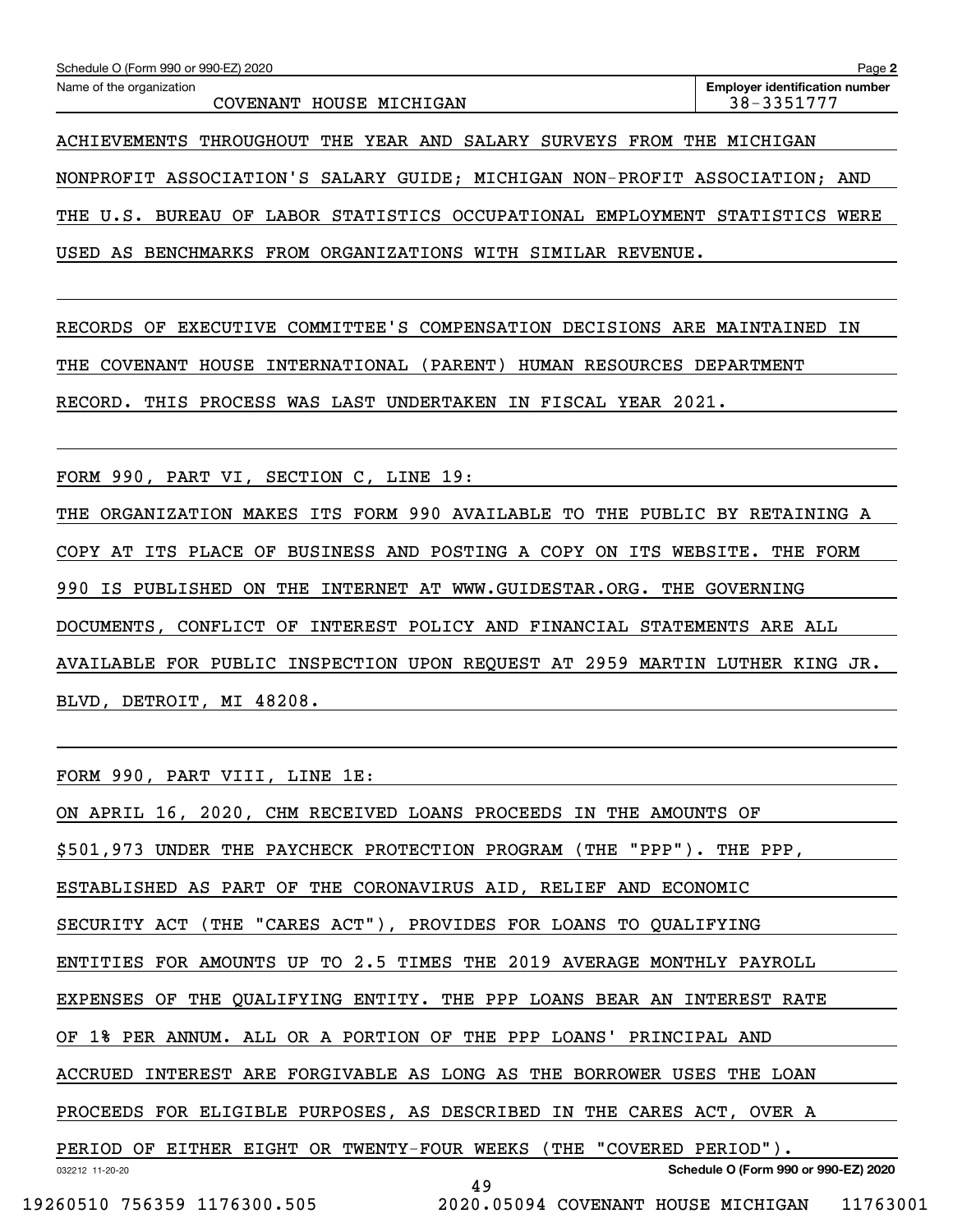THE AMOUNT OF LOANS FORGIVENESS COULD BE REDUCED IF THE BORROWER TERMINATES EMPLOYEES OR REDUCES SALARIES ABOVE A CERTAIN THRESHOLD DURING THE COVERED PERIOD AND DOES NOT QUALIFY FOR CERTAIN SAFE HARBORS.

ON APRIL 22, 2021, CHM RECEIVED CONFIRMATION FROM THE UNITED STATES

SMALL BUSINESS ADMINISTRATION THAT \$501,973 OF THE PPP LOANS PLUS

ACCRUED INTEREST WERE FORGIVEN. ACCORDINGLY, THE ORGANIZATION IS

RECOGNIZING THESE AMOUNTS AS INCOME FROM PAYCHECK PROTECTION PROGRAM

LOAN FORGIVENESS IN 2021.

FORM 990, PART XII, LINE 2C:

THE PROCESS FOR SELECTING AN INDEPENDENT ACCOUNTANT AND ESTABLISHING A

COMMITTEE THAT ASSUMES RESPONSIBILITY FOR OVERSIGHT OF THE AUDIT HAS

NOT CHANGED FROM PRIOR YEARS.

032212 11-20-20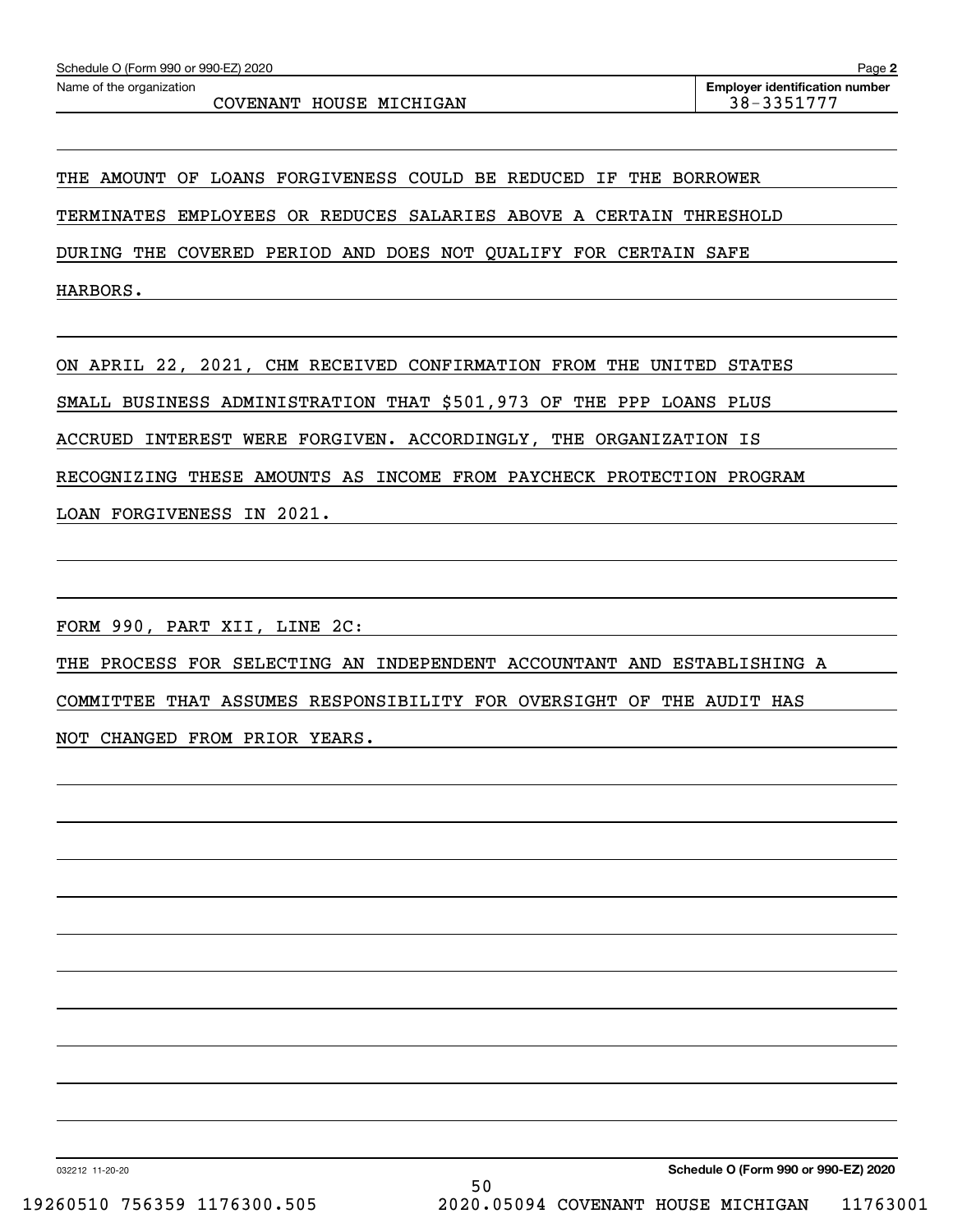# **Related Organizations and Unrelated Partnerships**

**Complete if the organization answered "Yes" on Form 990, Part IV, line 33, 34, 35b, 36, or 37.** |

**Attach to Form 990.**  |

#### **SCHEDULE R (Form 990)**

# **Open to Public Employer identification number 2020**

OMB No. 1545-0047

38-3351777

**| Go to www.irs.gov/Form990 for instructions and the latest information. Inspection**

Name of the organization

Department of the Treasury Internal Revenue Service

## COVENANT HOUSE MICHIGAN

**Part I Identification of Disregarded Entities.**  Complete if the organization answered "Yes" on Form 990, Part IV, line 33.

| (a)<br>Name, address, and EIN (if applicable)<br>of disregarded entity | (b)<br>Primary activity | (c)<br>Legal domicile (state or<br>foreign country) | (d)<br>Total income | (e)<br>End-of-year assets | (f)<br>Direct controlling<br>entity |  |  |  |  |  |
|------------------------------------------------------------------------|-------------------------|-----------------------------------------------------|---------------------|---------------------------|-------------------------------------|--|--|--|--|--|
|                                                                        |                         |                                                     |                     |                           |                                     |  |  |  |  |  |
|                                                                        |                         |                                                     |                     |                           |                                     |  |  |  |  |  |
|                                                                        |                         |                                                     |                     |                           |                                     |  |  |  |  |  |
|                                                                        |                         |                                                     |                     |                           |                                     |  |  |  |  |  |

#### **Identification of Related Tax-Exempt Organizations.** Complete if the organization answered "Yes" on Form 990, Part IV, line 34, because it had one or more related tax-exempt **Part II** organizations during the tax year.

| (a)<br>Name, address, and EIN<br>of related organization | (b)<br>Primary activity | (c)<br>Legal domicile (state or<br>foreign country) | (d)<br>Exempt Code<br>section | (e)<br>Public charity<br>status (if section | (f)<br>Direct controlling<br>entity |     | $(g)$<br>Section 512(b)(13)<br>controlled<br>entity? |
|----------------------------------------------------------|-------------------------|-----------------------------------------------------|-------------------------------|---------------------------------------------|-------------------------------------|-----|------------------------------------------------------|
|                                                          |                         |                                                     |                               | 501(c)(3))                                  |                                     | Yes | No                                                   |
| COVENANT HOUSE $-13-2725416$                             |                         |                                                     |                               |                                             |                                     |     |                                                      |
| 5 PENN PLAZA                                             |                         |                                                     |                               |                                             |                                     |     |                                                      |
| NEW YORK, NY 10001                                       | HUMANITARIAN            | NEW YORK                                            | 501(C)3                       | LINE 7                                      | N/A                                 |     | x                                                    |
| COVENANT HOUSE ALASKA - 13-3419755                       |                         |                                                     |                               |                                             |                                     |     |                                                      |
| 755 A STREET                                             |                         |                                                     |                               |                                             |                                     |     |                                                      |
| ANCHORAGE, AK 99501                                      | HUMANITARIAN            | ALASKA                                              | 501(C)3                       | LINE 7                                      | COVENANT HOUSE                      |     | х                                                    |
| COVENANT HOUSE CALIFORNIA - 13-3391210                   |                         |                                                     |                               |                                             |                                     |     |                                                      |
| 1325 NORTH WESTERN AVENUE                                |                         |                                                     |                               |                                             |                                     |     |                                                      |
| HOLLYWOOD, CA 90027                                      | HUMANITARIAN            | CALIFORNIA                                          | 501(C)3                       | LINE 7                                      | COVENANT HOUSE                      |     | х                                                    |
| COVENANT HOUSE FLORIDA - 59-2323607                      |                         |                                                     |                               |                                             |                                     |     |                                                      |
| 733 BREAKERS AVENUE                                      |                         |                                                     |                               |                                             |                                     |     |                                                      |
| FORT LAUDERDALE, FL 33304                                | HUMANITARIAN            | FLORIDA                                             | 501(C)3                       | LINE 7                                      | COVENANT HOUSE                      |     | х                                                    |

**For Paperwork Reduction Act Notice, see the Instructions for Form 990. Schedule R (Form 990) 2020**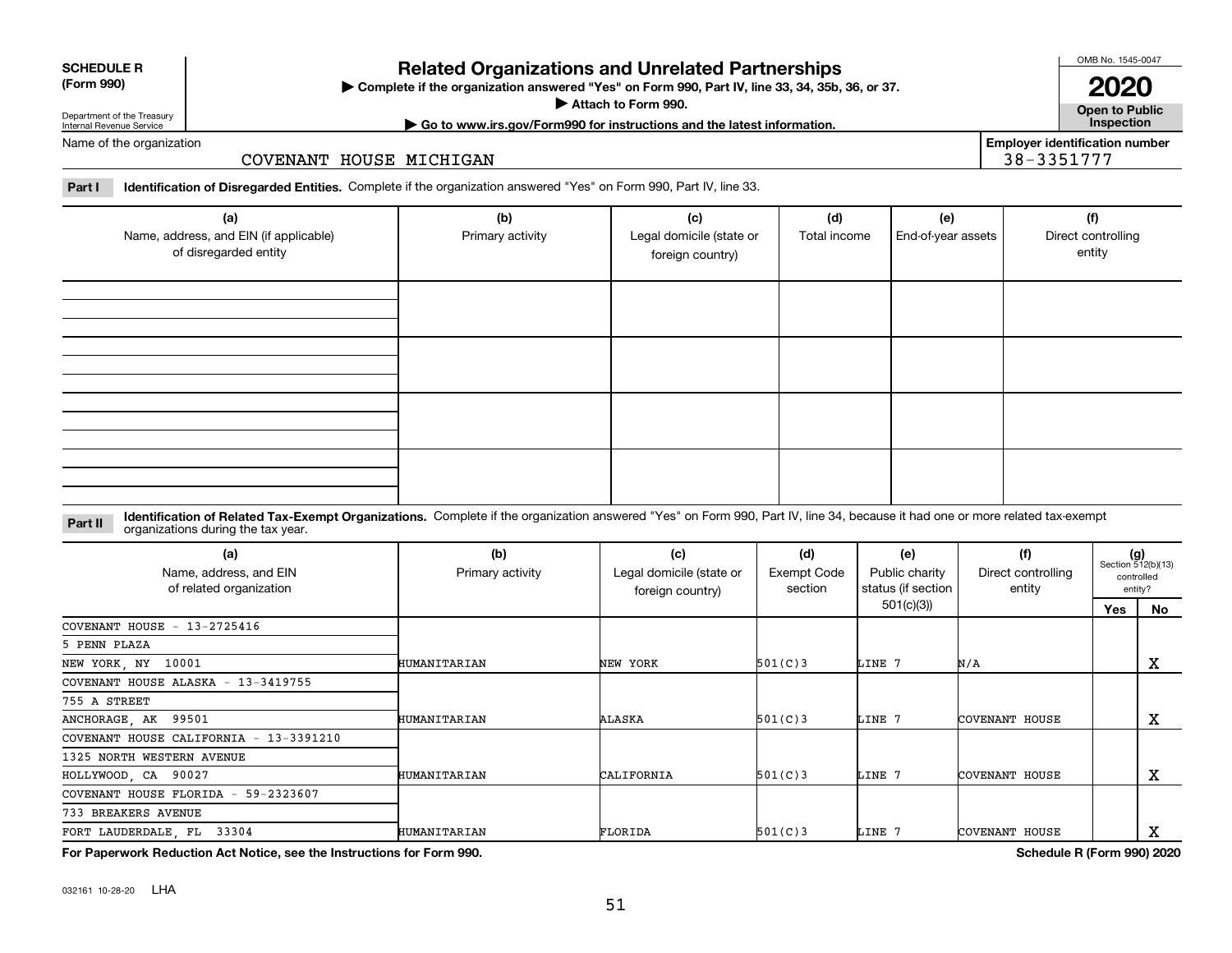**Part II Continuation of Identification of Related Tax-Exempt Organizations**

| (a)                                        | (b)              | (c)                          | (d)                | (e)                | (f)                   | $(g)$<br>Section 512(b)(13) |             |
|--------------------------------------------|------------------|------------------------------|--------------------|--------------------|-----------------------|-----------------------------|-------------|
| Name, address, and EIN                     | Primary activity | Legal domicile (state or     | <b>Exempt Code</b> | Public charity     | Direct controlling    | controlled                  |             |
| of related organization                    |                  | foreign country)             | section            | status (if section | entity                | organization?               |             |
|                                            |                  |                              |                    | 501(c)(3)          |                       | Yes                         | No.         |
| COVENANT HOUSE GEORGIA - 13-3523561        |                  |                              |                    |                    |                       |                             |             |
| 1559 JOHNSON ROAD NW                       |                  |                              |                    |                    |                       |                             |             |
| ATLANTA, GA 30318                          | HUMANITARIAN     | GEORGIA                      | 501(C)3            | LINE 7             | COVENANT HOUSE        |                             | $\mathbf X$ |
| COVENANT HOUSE ILLINOIS - 81-2061485       |                  |                              |                    |                    |                       |                             |             |
| 2934 W. LAKE STREET                        |                  |                              |                    |                    |                       |                             |             |
| CHICAGO, IL 60612                          | HUMANITARIAN     | ILLINOIS                     | 501(C)3            | LINE 7             | COVENANT HOUSE        |                             | X           |
| COVENANT HOUSE MISSOURI - 43-1821599       |                  |                              |                    |                    |                       |                             |             |
| 2727 NORTH KINGSHIGHWAY BLVD               |                  |                              |                    |                    |                       |                             |             |
| ST. LOUIS, MO 63113                        | HUMANITARIAN     | MISSOURI                     | 501(C)3            | LINE 7             | COVENANT HOUSE        |                             | X           |
| COVENANT HOUSE NEW JERSEY - 13-3537710     |                  |                              |                    |                    |                       |                             |             |
| 330 WASHINGTON STREET                      |                  |                              |                    |                    |                       |                             |             |
| NEWARK, NJ 07102                           | HUMANITARIAN     | NEW JERSEY                   | 501(C)3            | LINE 7             | COVENANT HOUSE        |                             | X           |
| COVENANT HOUSE NEW ORLEANS - 58-1669937    |                  |                              |                    |                    |                       |                             |             |
| 611 NORTH RAMPART STREET                   |                  |                              |                    |                    |                       |                             |             |
| NEW ORLEANS, LA 70112                      | HUMANITARIAN     | LOUISIANA                    | 501(C)3            | LINE 7             | COVENANT HOUSE        |                             | $\mathbf X$ |
| COVENANT HOUSE PENNSYLVANIA - 23-3003176   |                  |                              |                    |                    |                       |                             |             |
| 31 EAST ARMAT STREET                       |                  |                              |                    |                    |                       |                             |             |
| PHILADELPHIA, PA 19144                     | HUMANITARIAN     | PENNSYLVANIA                 | 501(C)3            | LINE 7             | COVENANT HOUSE        |                             | $\mathbf x$ |
| COVENANT HOUSE TEXAS - 76-0050882          |                  |                              |                    |                    |                       |                             |             |
| 1111 LOVETT BLVD                           |                  |                              |                    |                    |                       |                             |             |
| HOUSTON, TX 77006                          | HUMANITARIAN     | TEXAS                        | 501(C)3            | LINE 7             | COVENANT HOUSE        |                             | X           |
| COVENANT HOUSE WASHINGTON - 13-3537709     |                  |                              |                    |                    |                       |                             |             |
| 2001 MISSISSIPPI AVENUE SE                 |                  |                              |                    |                    |                       |                             |             |
| WASHINGTON DC 20020                        | HUMANITARIAN     | DISTRICT OF COLUMBIA 501(C)3 |                    | LINE 7             | COVENANT HOUSE        |                             | x           |
| COVENANT HOUSE WESTERN AVENUE - 95-4395845 |                  |                              |                    |                    |                       |                             |             |
| 1325 N WESTERN AVENUE                      |                  |                              |                    |                    |                       |                             |             |
| HOLLYWOOD, CA 90027                        | HOLDING CO       | CALIFORNIA                   | 501(C)3            | LINE 12A, I        | <b>COVENANT HOUSE</b> |                             | х           |
| COVENANT INTERNATIONAL FOUNDATION -        |                  |                              |                    |                    |                       |                             |             |
| 13-3124706, 5 PENN PLAZA, NEW YORK, NY     |                  |                              |                    |                    |                       |                             |             |
| 10001                                      | HOLDING CO       | DELAWARE                     | 501(C)3            | LINE 7             | COVENANT HOUSE        |                             | X           |
| TESTAMENTUM - 23-7326634                   |                  |                              |                    |                    |                       |                             |             |
| 5 PENN PLAZA                               |                  |                              |                    |                    |                       |                             |             |
| NEW YORK, NY 10001                         | HOLDING CO       | NEW YORK                     | 501(C)3            | LINE 10            | COVENANT HOUSE        |                             | $\mathbf X$ |
| UNDER 21 COVENANT HOUSE NEW YORK -         |                  |                              |                    |                    |                       |                             |             |
| 13-3076376, 460 WEST 41ST STREET, NEW YORK |                  |                              |                    |                    |                       |                             |             |
| NY 10036                                   | HUMANITARIAN     | NEW YORK                     | 501(C)3            | LINE 7             | COVENANT HOUSE        |                             | X           |
|                                            |                  |                              |                    |                    |                       |                             |             |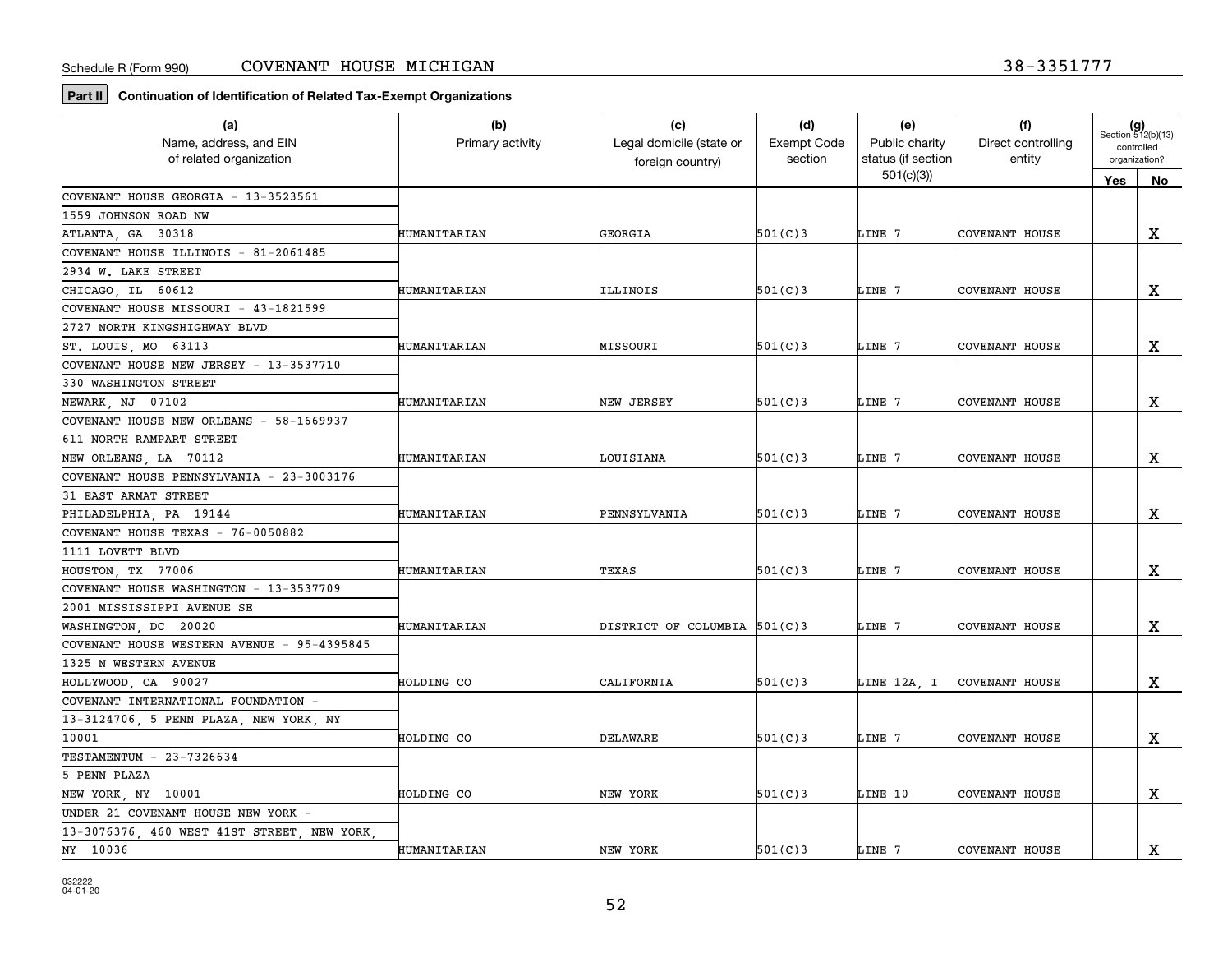**Part II Continuation of Identification of Related Tax-Exempt Organizations**

| (a)                                          | (b)              | (c)                      | (d)                | (e)                             | (f)                  | $(g)$<br>Section 512(b)(13) |             |
|----------------------------------------------|------------------|--------------------------|--------------------|---------------------------------|----------------------|-----------------------------|-------------|
| Name, address, and EIN                       | Primary activity | Legal domicile (state or | <b>Exempt Code</b> | Public charity                  | Direct controlling   | controlled                  |             |
| of related organization                      |                  | foreign country)         | section            | status (if section<br>501(c)(3) | entity               | organization?               |             |
|                                              |                  |                          |                    |                                 |                      | Yes                         | No          |
| COVENANT HOUSE CONNECTICUT - 13-3330953      |                  |                          |                    |                                 |                      |                             |             |
| C/O COVENANT HOUSE, 5 PENN PLAZA             |                  |                          |                    |                                 |                      |                             | $\mathbf X$ |
| NEW YORK, NY 10001                           | HUMANITARIAN     | CONNECTICUT              | 501(C)3            | LINE 7                          | COVENANT HOUSE       |                             |             |
| COVENANT HOUSE CHICAGO - 13-3386635          |                  |                          |                    |                                 |                      |                             |             |
| C/O COVENANT HOUSE, 5 PENN PLAZA             |                  |                          |                    |                                 |                      |                             |             |
| NEW YORK, NY 10001                           | HUMANITARIAN     | ILLINOIS                 | 501(C)3            | PF                              | COVENANT HOUSE       |                             | X           |
| 268 WEST 44TH CORPORATION - 13-2874450       |                  |                          |                    |                                 |                      |                             |             |
| C/O COVENANT HOUSE, 5 PENN PLAZA             |                  |                          |                    |                                 |                      |                             |             |
| NEW YORK, NY 10001                           | HOLDING CO       | NEW YORK                 | 501(C)2            |                                 | COVENANT HOUSE       |                             | X           |
| RIGHTS OF PASSAGE INC - 13-3549405           |                  |                          |                    |                                 |                      |                             |             |
| C/O COVENANT HOUSE 5 PENN PLAZA              |                  |                          |                    |                                 |                      |                             |             |
| NEW YORK, NY 10001                           | HUMANITARIAN     | DELAWARE                 | 501(C)3            | LINE 7                          | COVENANT HOUSE       |                             | $\mathbf X$ |
| UNDER 21 BOSTON INC - 04-2790593             |                  |                          |                    |                                 |                      |                             |             |
| C/O COVENANT HOUSE, 5 PENN PLAZA             |                  |                          |                    |                                 |                      |                             |             |
| NEW YORK, NY 10001                           | HUMANITARIAN     | MASSACHUSETTS            | 501(C)3            | LINE 12A, I                     | COVENANT HOUSE       |                             | $\mathbf X$ |
| CH PENNSYLVANIA UNDER-21 HOLDINGS, INC. -    |                  |                          |                    |                                 |                      |                             |             |
| 82-1519205, 31 EAST ARMAT STREET             |                  |                          |                    |                                 | COVENANT HOUSE       |                             |             |
| PHILADELPHIA, PA 19144                       | HOLDING CO       | PENNSYLVANIA             | 501(C)3            | LINE 12A, I                     | PENNSYLVANIA         |                             | $\mathbf X$ |
| YOUTH VISION SOLUTIONS - 27-1855040          |                  |                          |                    |                                 |                      |                             |             |
| 2959 MARTIN LUTHER KING JR BLVD              |                  |                          |                    |                                 | COVENANT HOUSE       |                             |             |
| DETROIT, MI 48208                            | SCHOOL MGMT      | MICHIGAN                 | 501(C)3            | LINE 7                          | MICHIGAN             | x                           |             |
| COVENANT HOUSE TORONTO                       |                  |                          |                    |                                 | COVENANT             |                             |             |
| 20 GERRARD STREET EAST                       |                  |                          |                    |                                 | <b>INTERNATIONAL</b> |                             |             |
| TORONTO CANADA CANADA M5B 2P3                | HUMANITARIAN     | CANADA                   |                    |                                 | FOUNDATION           |                             | X           |
| COVENANT HOUSE VANCOUVER                     |                  |                          |                    |                                 | <b>COVENANT</b>      |                             |             |
| 575 DRAKE STREET                             |                  |                          |                    |                                 | <b>INTERNATIONAL</b> |                             |             |
| VANCOUVER, CANADA, CANADA V6B 4K8            | HUMANITARIAN     | CANADA                   |                    |                                 | FOUNDATION           |                             | X           |
| ASOCIACION LA ALIANZA GUATEMALA              |                  |                          |                    |                                 | <b>COVENANT</b>      |                             |             |
| 13 AVENIDA 00-37 ZONA 2 COLONIA LA ESCUADRIL |                  |                          |                    |                                 | INTERNATIONAL        |                             |             |
| MIXCO, GUATEMALA, GUATEMALA                  | HUMANITARIAN     | <b>GUATEMALA</b>         |                    |                                 | FOUNDATION           |                             | $\mathbf X$ |
| CASA ALIANZA DE HONDURAS                     |                  |                          |                    |                                 | <b>COVENANT</b>      |                             |             |
| CORNER OF ARDA CERVANTES Y MORELOS           |                  |                          |                    |                                 | INTERNATIONAL        |                             |             |
| TEGUCIGALPA, HONDURAS, HONDURAS              | HUMANITARIAN     | HONDURAS                 |                    |                                 | FOUNDATION           |                             | $\mathbf X$ |
| CASA ALIANZA NICARAGUA                       |                  |                          |                    |                                 | COVENANT             |                             |             |
| EDIFFICIO CONRAD N HILTON COSTADO ESTE DEL M |                  |                          |                    |                                 | INTERNATIONAL        |                             |             |
| MANAGUA NICARAGUA NICARAGUA                  | HUMANITARIAN     | NICARAGUA                |                    |                                 | FOUNDATION           |                             | X           |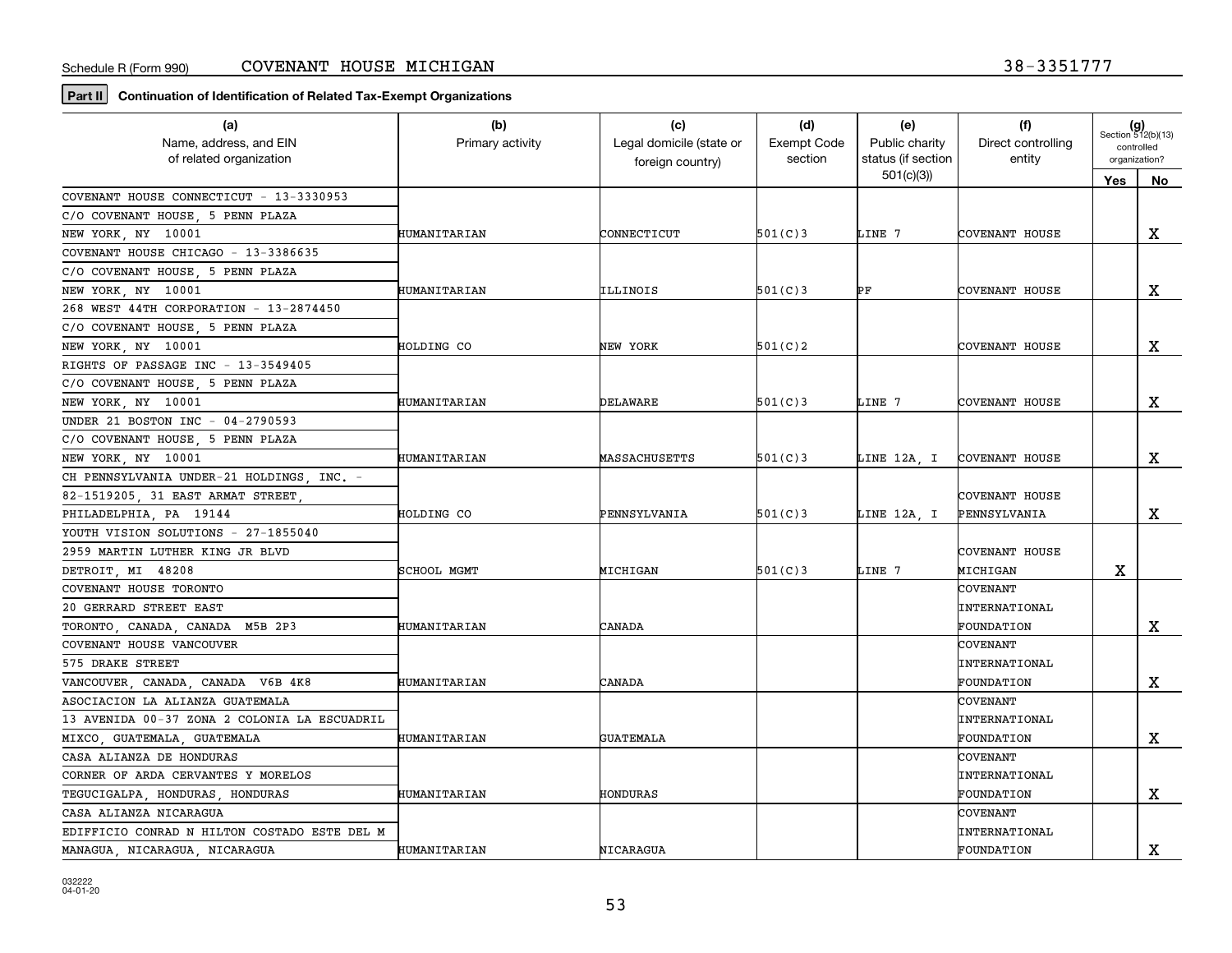**Part II Continuation of Identification of Related Tax-Exempt Organizations**

| (a)<br>Name, address, and EIN<br>of related organization | (b)<br>Primary activity | (c)<br>Legal domicile (state or<br>foreign country) | (d)<br>Exempt Code<br>section | (e)<br>Public charity<br>status (if section | (f)<br>Direct controlling<br>entity | controlled<br>organization? | $(g)$<br>Section 512(b)(13) |
|----------------------------------------------------------|-------------------------|-----------------------------------------------------|-------------------------------|---------------------------------------------|-------------------------------------|-----------------------------|-----------------------------|
|                                                          |                         |                                                     |                               | 501(c)(3)                                   |                                     | Yes                         | No                          |
| FUNDACION CASA ALIANZA MEXICO IAP                        |                         |                                                     |                               |                                             | COVENANT                            |                             |                             |
| PLAZA DE LAS FUENTES 116 COL                             |                         |                                                     |                               |                                             | INTERNATIONAL                       |                             |                             |
| MEXICO DF, MEXICO, MEXICO                                | HUMANITARIAN            | MEXICO                                              |                               |                                             | FOUNDATION                          |                             | X                           |
| CASA ALIANZA INTERNACIONAL                               |                         |                                                     |                               |                                             | COVENANT                            |                             |                             |
| C/O COVENANT HOUSE, 5 PENN PLAZA                         |                         |                                                     |                               |                                             | INTERNATIONAL                       |                             |                             |
| NEW YORK, NY 10001                                       | HUMANITARIAN            | COSTA RICA                                          |                               |                                             | FOUNDATION                          |                             | X                           |
| CH HOUSING DEVELOPMENT FUND CORPORATION -                |                         |                                                     |                               |                                             |                                     |                             |                             |
| 83-4124396, C/O COVENANT HOUSE, 5 PENN                   | PROVIDING TRANSITIONAL  |                                                     |                               |                                             |                                     |                             |                             |
| PLAZA, NEW YORK, NY 10001                                | HOUSING                 | NEW YORK                                            | 501(C)3                       |                                             | LINE 12A, I COVENANT HOUSE          |                             | $\mathbf x$                 |
|                                                          |                         |                                                     |                               |                                             |                                     |                             |                             |
|                                                          |                         |                                                     |                               |                                             |                                     |                             |                             |
|                                                          |                         |                                                     |                               |                                             |                                     |                             |                             |
|                                                          |                         |                                                     |                               |                                             |                                     |                             |                             |
|                                                          |                         |                                                     |                               |                                             |                                     |                             |                             |
|                                                          |                         |                                                     |                               |                                             |                                     |                             |                             |
|                                                          |                         |                                                     |                               |                                             |                                     |                             |                             |
|                                                          |                         |                                                     |                               |                                             |                                     |                             |                             |
|                                                          |                         |                                                     |                               |                                             |                                     |                             |                             |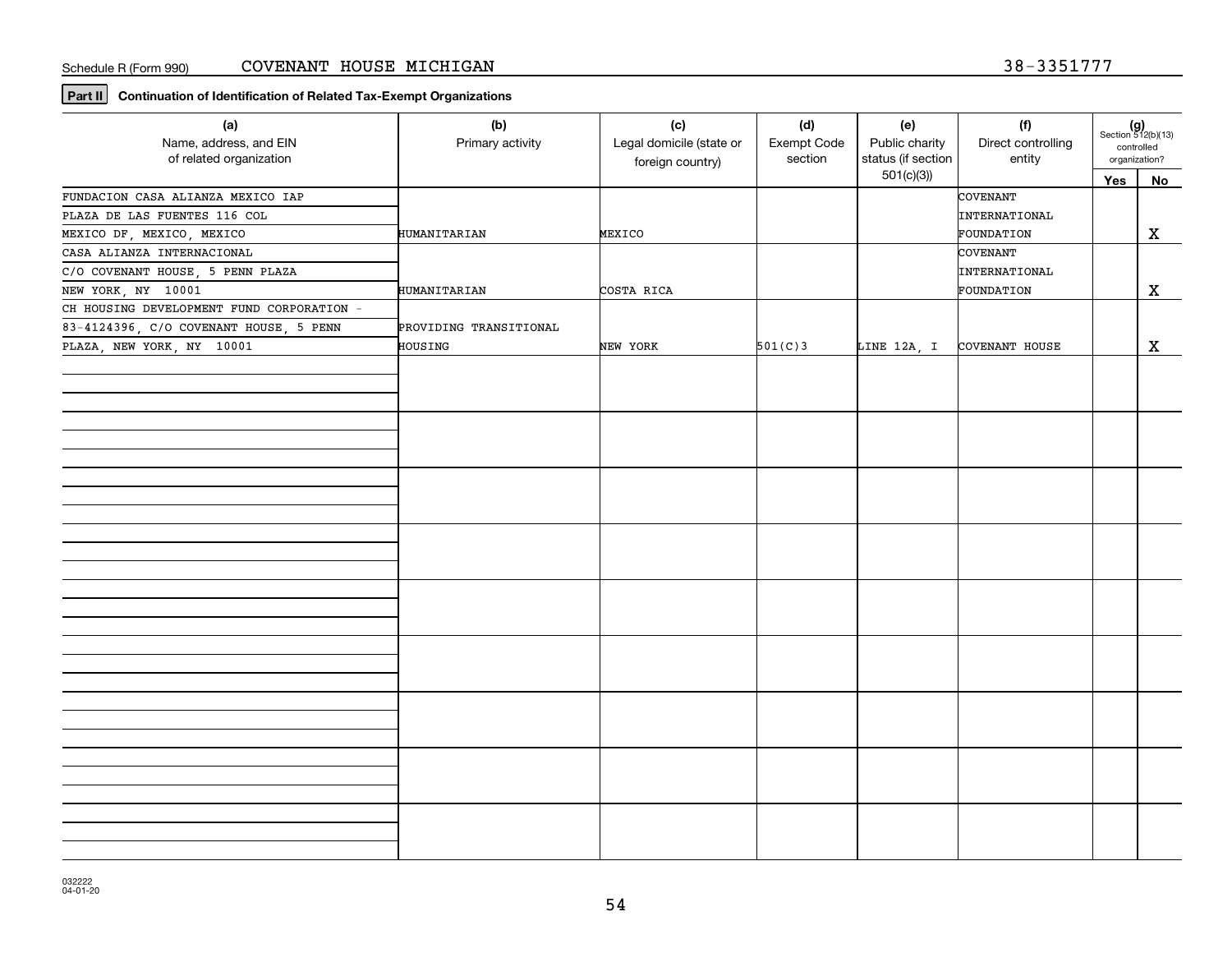**Identification of Related Organizations Taxable as a Partnership.** Complete if the organization answered "Yes" on Form 990, Part IV, line 34, because it had one or more related **Part III** organizations treated as a partnership during the tax year.

| (a)                                               | (b)              | (c)                                       | (d)                          | (e)                                                                   | (f)                      | (g)                               |                                  | (h)      | (i)                                           | (i) | (k)                                         |
|---------------------------------------------------|------------------|-------------------------------------------|------------------------------|-----------------------------------------------------------------------|--------------------------|-----------------------------------|----------------------------------|----------|-----------------------------------------------|-----|---------------------------------------------|
| Name, address, and EIN<br>of related organization | Primary activity | Legal<br>domicile<br>(state or<br>foreign | Direct controlling<br>entity | Predominant income<br>(related, unrelated,<br>excluded from tax under | Share of total<br>income | Share of<br>end-of-year<br>assets | Disproportionate<br>allocations? |          | Code V-UBI<br>amount in box<br>20 of Schedule |     | General or Percentage<br>managing ownership |
|                                                   |                  | country)                                  |                              | sections 512-514)                                                     |                          |                                   |                                  | Yes   No | K-1 (Form 1065) Yes No                        |     |                                             |
| COVENANT HOUSE ILLINOIS                           |                  |                                           |                              |                                                                       |                          |                                   |                                  |          |                                               |     |                                             |
| QALICB LLC - 85-3857238, 2934                     |                  |                                           |                              |                                                                       |                          |                                   |                                  |          |                                               |     |                                             |
| W. LAKE STREET, CHICAGO, IL                       | <b>DEVELOP</b>   |                                           | COVENANT HOUSE               |                                                                       |                          |                                   |                                  |          |                                               |     |                                             |
| 60612                                             | PROPERTY         | IL                                        | ILLINOIS                     | RELATED                                                               | $\mathfrak o$ .          | 0.                                |                                  | x        | N/A                                           | x   | .00%                                        |
|                                                   |                  |                                           |                              |                                                                       |                          |                                   |                                  |          |                                               |     |                                             |
| CHGA CHI LEVERAGE LENDER, LLC                     |                  |                                           |                              |                                                                       |                          |                                   |                                  |          |                                               |     |                                             |
| $-85-3539993, 1559$ JOHNSON                       | <b>DEVELOP</b>   |                                           | COVENANT HOUSE               |                                                                       |                          |                                   |                                  |          |                                               |     |                                             |
| ROAD NW, ATLANTA, GA 30318                        | PROPERTY         | GA                                        | <b>GEORGIA</b>               | RELATED                                                               | $\mathfrak{o}$ .         | 0.                                |                                  | x        | N/A                                           | X.  | .00%                                        |
|                                                   |                  |                                           |                              |                                                                       |                          |                                   |                                  |          |                                               |     |                                             |
|                                                   |                  |                                           |                              |                                                                       |                          |                                   |                                  |          |                                               |     |                                             |
|                                                   |                  |                                           |                              |                                                                       |                          |                                   |                                  |          |                                               |     |                                             |
|                                                   |                  |                                           |                              |                                                                       |                          |                                   |                                  |          |                                               |     |                                             |
|                                                   |                  |                                           |                              |                                                                       |                          |                                   |                                  |          |                                               |     |                                             |
|                                                   |                  |                                           |                              |                                                                       |                          |                                   |                                  |          |                                               |     |                                             |
|                                                   |                  |                                           |                              |                                                                       |                          |                                   |                                  |          |                                               |     |                                             |
|                                                   |                  |                                           |                              |                                                                       |                          |                                   |                                  |          |                                               |     |                                             |

**Identification of Related Organizations Taxable as a Corporation or Trust.** Complete if the organization answered "Yes" on Form 990, Part IV, line 34, because it had one or more related **Part IV** organizations treated as a corporation or trust during the tax year.

| (a)<br>Name, address, and EIN<br>of related organization | (b)<br>Primary activity | (c)<br>Legal domicile<br>(state or<br>foreign | (d)<br>Direct controlling<br>entity | (e)<br>Type of entity<br>(C corp, S corp,<br>or trust) | (f)<br>Share of total<br>income | (g)<br>Share of<br>end-of-year<br>assets | (h)<br>Percentage<br>ownership | $\begin{array}{c} \textbf{(i)}\\ \text{Section}\\ 512 \text{(b)} \text{(13)}\\ \text{controlled}\\ \text{entity?} \end{array}$ |        |
|----------------------------------------------------------|-------------------------|-----------------------------------------------|-------------------------------------|--------------------------------------------------------|---------------------------------|------------------------------------------|--------------------------------|--------------------------------------------------------------------------------------------------------------------------------|--------|
|                                                          |                         | country)                                      |                                     |                                                        |                                 |                                          |                                |                                                                                                                                | Yes No |
|                                                          |                         |                                               |                                     |                                                        |                                 |                                          |                                |                                                                                                                                |        |
|                                                          |                         |                                               |                                     |                                                        |                                 |                                          |                                |                                                                                                                                |        |
|                                                          |                         |                                               |                                     |                                                        |                                 |                                          |                                |                                                                                                                                |        |
|                                                          |                         |                                               |                                     |                                                        |                                 |                                          |                                |                                                                                                                                |        |
|                                                          |                         |                                               |                                     |                                                        |                                 |                                          |                                |                                                                                                                                |        |
|                                                          |                         |                                               |                                     |                                                        |                                 |                                          |                                |                                                                                                                                |        |
|                                                          |                         |                                               |                                     |                                                        |                                 |                                          |                                |                                                                                                                                |        |
|                                                          |                         |                                               |                                     |                                                        |                                 |                                          |                                |                                                                                                                                |        |
|                                                          |                         |                                               |                                     |                                                        |                                 |                                          |                                |                                                                                                                                |        |
|                                                          |                         |                                               |                                     |                                                        |                                 |                                          |                                |                                                                                                                                |        |
|                                                          |                         |                                               |                                     |                                                        |                                 |                                          |                                |                                                                                                                                |        |
|                                                          |                         |                                               |                                     |                                                        |                                 |                                          |                                |                                                                                                                                |        |
|                                                          |                         |                                               |                                     |                                                        |                                 |                                          |                                |                                                                                                                                |        |
|                                                          |                         |                                               |                                     |                                                        |                                 |                                          |                                |                                                                                                                                |        |
|                                                          |                         |                                               |                                     |                                                        |                                 |                                          |                                |                                                                                                                                |        |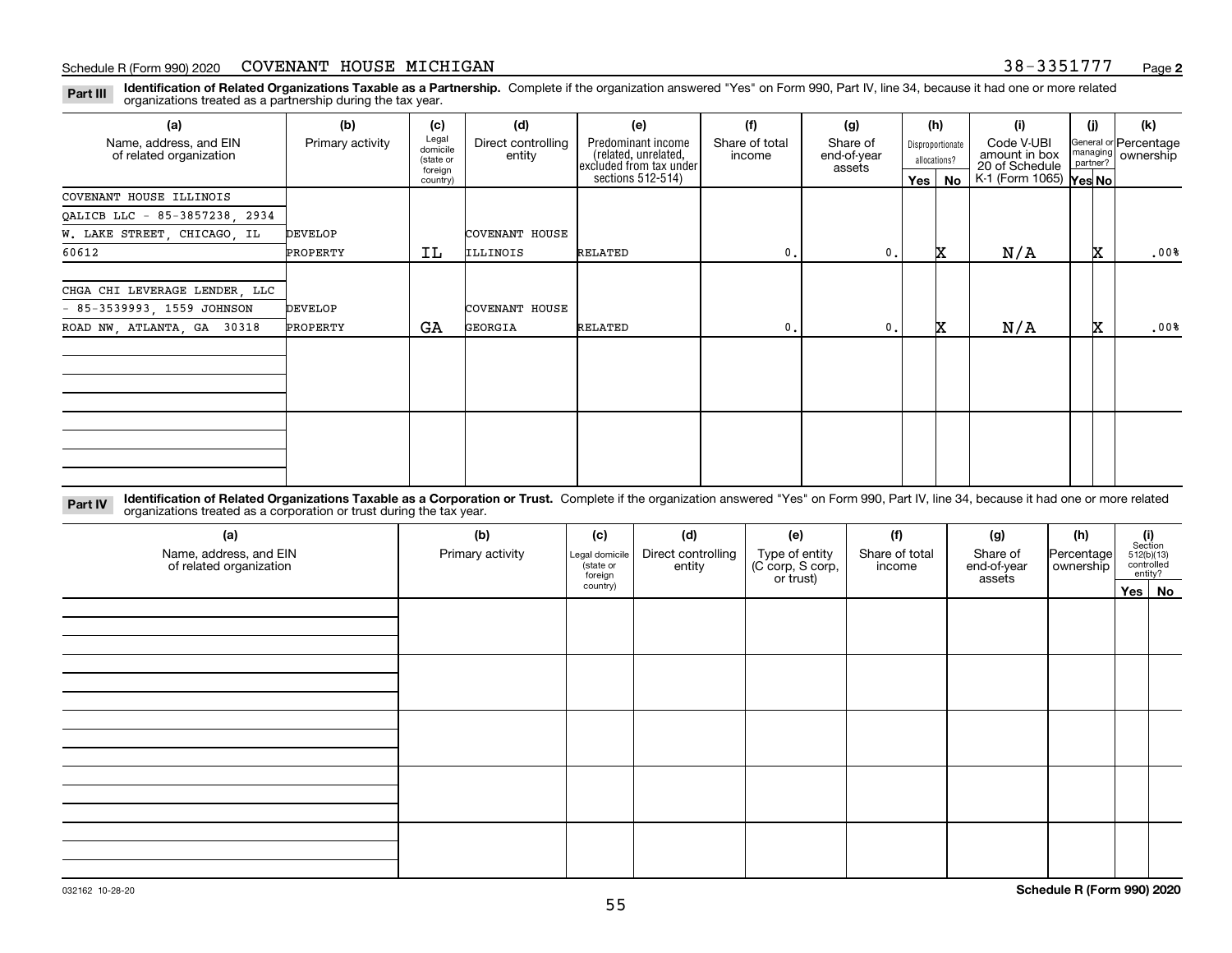#### Schedule R (Form 990) 2020 COVENANT HOUSE MICHIGAN 38-3351777 <sub>Page</sub>

**Part V** T**ransactions With Related Organizations.** Complete if the organization answered "Yes" on Form 990, Part IV, line 34, 35b, or 36.

| Note: Complete line 1 if any entity is listed in Parts II, III, or IV of this schedule.                                                                                                                                        |                |   |                         |  |  |  |
|--------------------------------------------------------------------------------------------------------------------------------------------------------------------------------------------------------------------------------|----------------|---|-------------------------|--|--|--|
| During the tax year, did the organization engage in any of the following transactions with one or more related organizations listed in Parts II-IV?                                                                            |                |   |                         |  |  |  |
|                                                                                                                                                                                                                                | 1a             | х |                         |  |  |  |
| b Gift, grant, or capital contribution to related organization(s) mature and contained and contribution to related organization(s) matures are contained and contribution to related organization(s)                           | 1 <sub>b</sub> |   | X                       |  |  |  |
| c Gift, grant, or capital contribution from related organization(s) manufaction(s) and contribution from related organization(s) manufaction contribution from related organization(s) manufaction contribution from related o | 1c             | X |                         |  |  |  |
| d Loans or loan guarantees to or for related organization(s) committion contracts are constructed as a control or contract or contract or contract or contract or contract or contract or contract or contract or contract or  | 1 <sub>d</sub> |   | X                       |  |  |  |
|                                                                                                                                                                                                                                | 1e             |   | X                       |  |  |  |
| Dividends from related organization(s) www.communically.communically.communically and all proportional contracts of the contracts of the contracts of the contracts of the contracts of the contracts of the contracts of the  | 1f             |   | х                       |  |  |  |
|                                                                                                                                                                                                                                | 1g             |   | X                       |  |  |  |
| h Purchase of assets from related organization(s) www.assettion.com/www.assettion.com/www.assettion.com/www.assettion.com/www.assettion.com/www.assettion.com/www.assettion.com/www.assettion.com/www.assettion.com/www.assett | 1h             |   | х                       |  |  |  |
| Exchange of assets with related organization(s) www.communically.communically contract and a set of assets with related organization(s) www.communically.communically and a set of a set of the set of a set of a set of a set | 11             |   | $\mathbf X$             |  |  |  |
| Lease of facilities, equipment, or other assets to related organization(s) [11] manufactured manufactured manufactured manufactured manufactured manufactured manufactured manufactured manufactured manufactured manufactured | 1i -           | X |                         |  |  |  |
|                                                                                                                                                                                                                                |                |   |                         |  |  |  |
|                                                                                                                                                                                                                                | 1k.            |   | х                       |  |  |  |
| Performance of services or membership or fundraising solicitations for related organization(s) manufaction manufactured content and the services or membership or fundraising solicitations for related organization(s) manufa | 11             |   | $\overline{\mathbf{x}}$ |  |  |  |
| m Performance of services or membership or fundraising solicitations by related organization(s)                                                                                                                                | 1m             | X |                         |  |  |  |
|                                                                                                                                                                                                                                | 1n             | X |                         |  |  |  |
| <b>o</b> Sharing of paid employees with related organization(s)                                                                                                                                                                | 10             | х |                         |  |  |  |
|                                                                                                                                                                                                                                |                |   |                         |  |  |  |
| p Reimbursement paid to related organization(s) for expenses [1111] and the content of the content of the content of the content of the content of the content of the content of the content of the content of the content of  | 1p             | X |                         |  |  |  |
|                                                                                                                                                                                                                                | 1q             | X |                         |  |  |  |
|                                                                                                                                                                                                                                |                |   |                         |  |  |  |
| r Other transfer of cash or property to related organization(s)                                                                                                                                                                | 1r             |   | х                       |  |  |  |
|                                                                                                                                                                                                                                | 1s             |   | $\mathbf X$             |  |  |  |
| 2 If the answer to any of the above is "Yes." see the instructions for information on who must complete this line, including covered relationships and transaction thresholds.                                                 |                |   |                         |  |  |  |

| (a)<br>Name of related organization | (b)<br>Transaction<br>type (a-s) | (c)<br>Amount involved | (d)<br>Method of determining amount involved |
|-------------------------------------|----------------------------------|------------------------|----------------------------------------------|
| (1) YOUTH VISION SOLUTIONS          | А                                | 532,444. COST          |                                              |
| (2)                                 |                                  |                        |                                              |
| (3)                                 |                                  |                        |                                              |
| (4)                                 |                                  |                        |                                              |
| (5)                                 |                                  |                        |                                              |
| (6)                                 |                                  |                        |                                              |

 $\overline{\phantom{a}}$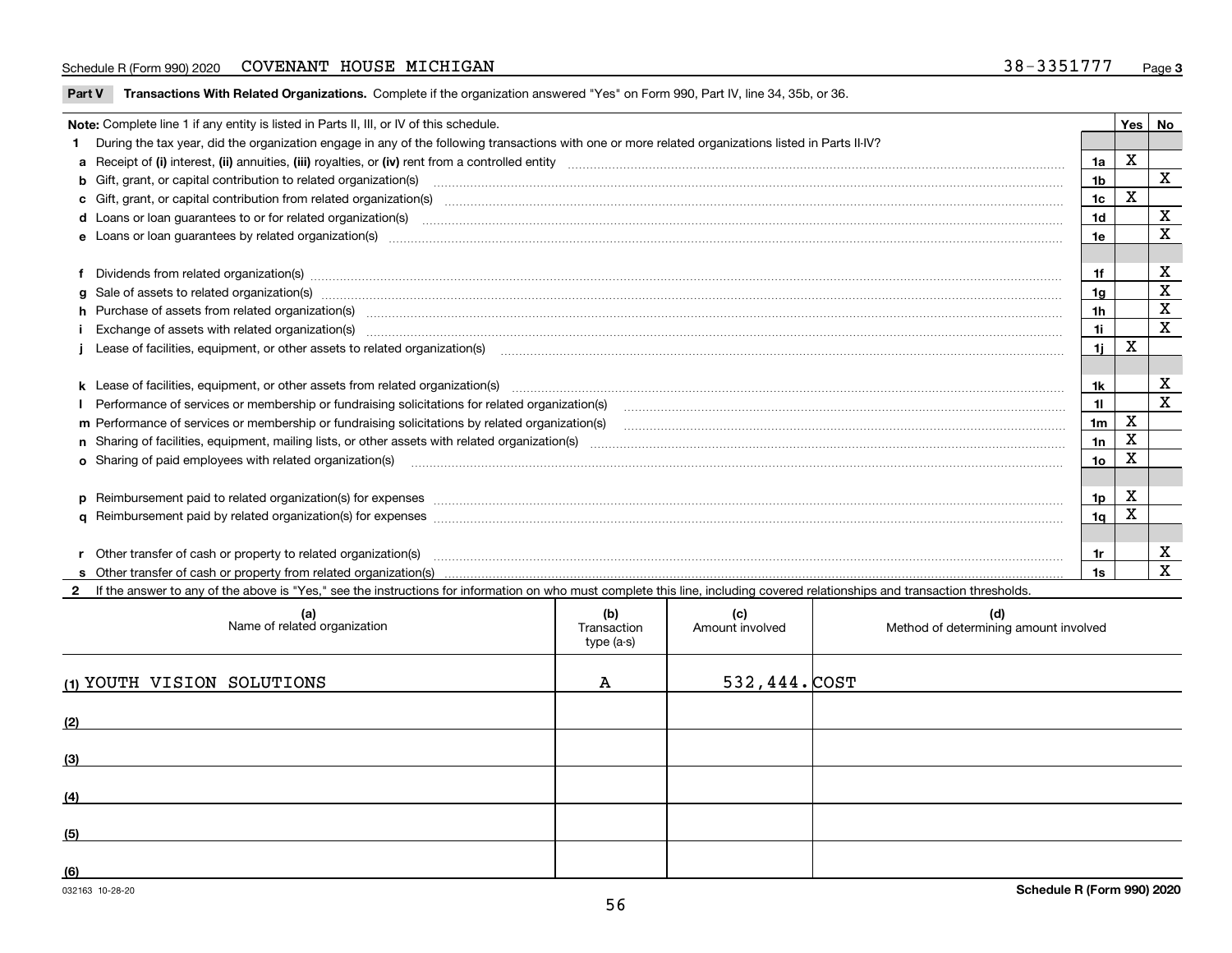#### Schedule R (Form 990) 2020 COVENANT HOUSE MICHIGAN 38-3351777 <sub>Page</sub>

**Part VI Unrelated Organizations Taxable as a Partnership. Complete if the organization answered "Yes" on Form 990, Part IV, line 37.** 

Provide the following information for each entity taxed as a partnership through which the organization conducted more than five percent of its activities (measured by total assets or gross revenue) that was not a related organization. See instructions regarding exclusion for certain investment partnerships.

| - - - - -<br>(a)<br>Name, address, and EIN<br>of entity | − ອ−<br>(b)<br>Primary activity | (c)<br>Legal domicile<br>(state or foreign<br>country) | (d)<br>Predominant income<br>(related, unrelated,<br>excluded from tax under<br>sections 512-514) | $\begin{array}{c} \textbf{(e)}\\ \text{Area all} \\ \text{partners sec.}\\ 501(c)(3) \\ \text{orgs.?} \end{array}$<br>Yes No | (f)<br>Share of<br>total<br>income | (g)<br>Share of<br>end-of-year<br>assets | (h)<br>Dispropor-<br>tionate<br>allocations?<br>Yes No | (i)<br>Code V-UBI<br>amount in box 20 managing<br>of Schedule K-1<br>(Form 1065)<br>$\overline{Yes}$ No | (i)<br>Yes No | (k) |
|---------------------------------------------------------|---------------------------------|--------------------------------------------------------|---------------------------------------------------------------------------------------------------|------------------------------------------------------------------------------------------------------------------------------|------------------------------------|------------------------------------------|--------------------------------------------------------|---------------------------------------------------------------------------------------------------------|---------------|-----|
|                                                         |                                 |                                                        |                                                                                                   |                                                                                                                              |                                    |                                          |                                                        |                                                                                                         |               |     |
|                                                         |                                 |                                                        |                                                                                                   |                                                                                                                              |                                    |                                          |                                                        |                                                                                                         |               |     |
|                                                         |                                 |                                                        |                                                                                                   |                                                                                                                              |                                    |                                          |                                                        |                                                                                                         |               |     |
|                                                         |                                 |                                                        |                                                                                                   |                                                                                                                              |                                    |                                          |                                                        |                                                                                                         |               |     |
|                                                         |                                 |                                                        |                                                                                                   |                                                                                                                              |                                    |                                          |                                                        |                                                                                                         |               |     |
|                                                         |                                 |                                                        |                                                                                                   |                                                                                                                              |                                    |                                          |                                                        |                                                                                                         |               |     |
|                                                         |                                 |                                                        |                                                                                                   |                                                                                                                              |                                    |                                          |                                                        |                                                                                                         |               |     |
|                                                         |                                 |                                                        |                                                                                                   |                                                                                                                              |                                    |                                          |                                                        |                                                                                                         |               |     |

**Schedule R (Form 990) 2020**